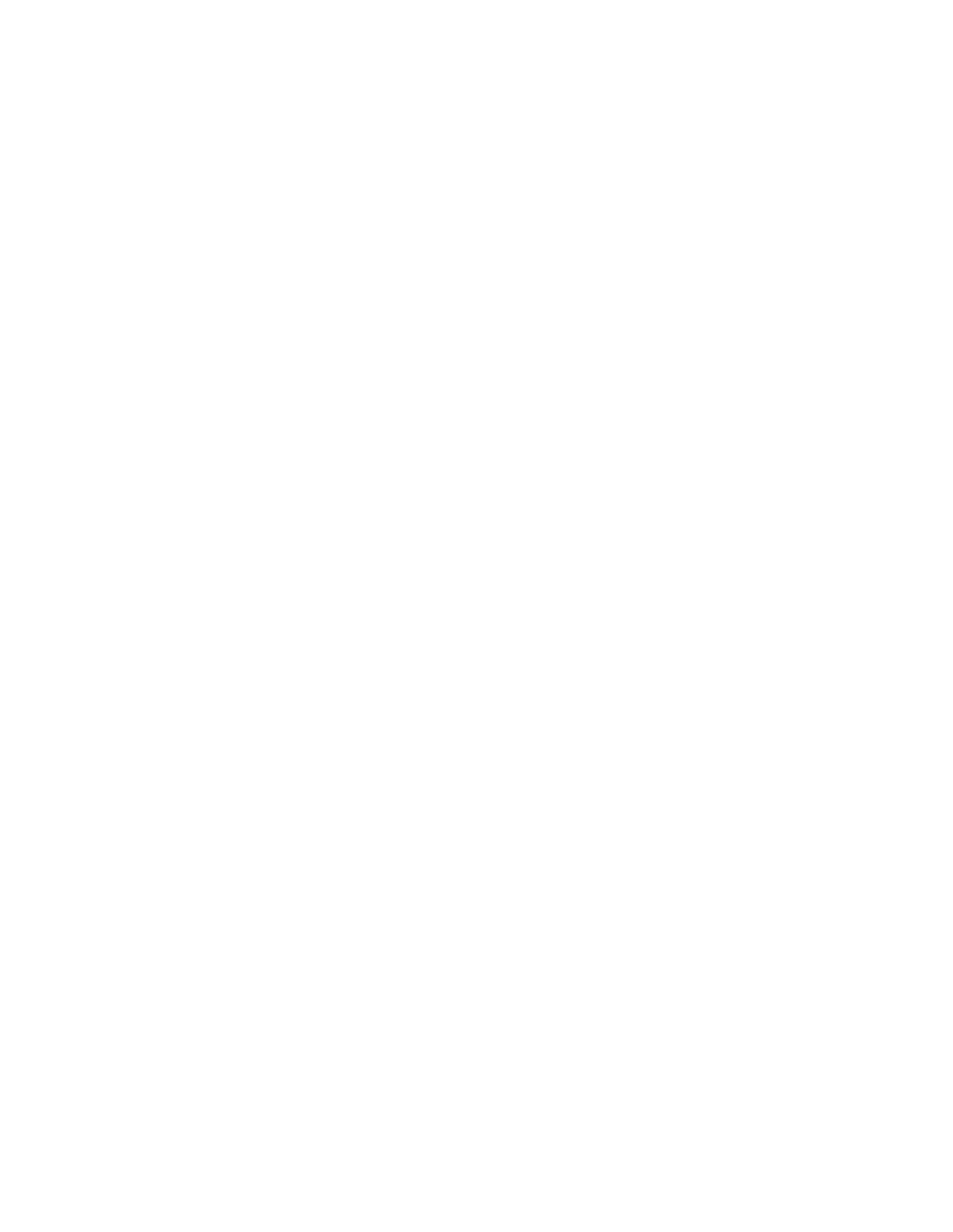| <b>Introduction</b> |
|---------------------|
|                     |

### **Arizona Revised Statutes Title 32 — Professions and Occuaptions Chapter 10 — Contractors Article 1 — Registrar of Contractors**

| A.R.S. § 32-1105 Rule making powers for purposes of classifying |  |
|-----------------------------------------------------------------|--|
|                                                                 |  |
|                                                                 |  |
|                                                                 |  |
|                                                                 |  |

### **Article 2 — Licensing**

| A.R.S. § 32-1121 Persons not required to be licensed; penalties;   |  |
|--------------------------------------------------------------------|--|
|                                                                    |  |
|                                                                    |  |
| A.R.S. § 32-1123 Unlicensed contractors; contract bidding; license |  |
|                                                                    |  |
|                                                                    |  |
|                                                                    |  |
| A.R.S. § 32-1124.01 Confidentiality of licensee's or license       |  |
|                                                                    |  |
|                                                                    |  |
|                                                                    |  |
|                                                                    |  |
| A.R.S. § 32-1127 Responsible managing employee and qualifying      |  |
|                                                                    |  |
|                                                                    |  |
|                                                                    |  |
| A.R.S. § 32-1129.01 Progress payments by owner; conditions;        |  |
|                                                                    |  |
| A.R.S. § 32-1129.02 Performance and payment by contractor,         |  |
|                                                                    |  |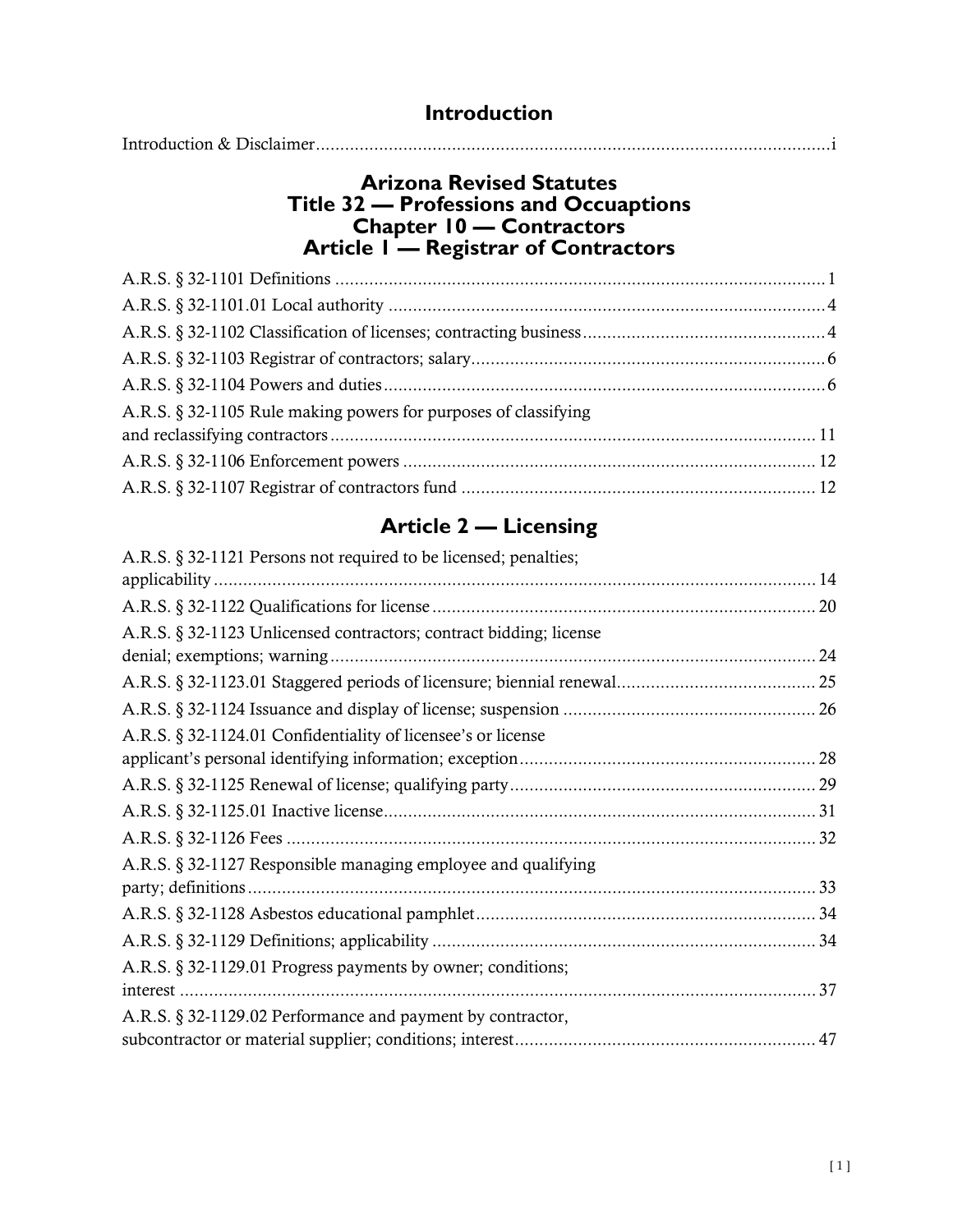| A.R.S. § 32-1129.03 Interruption of performance of construction     |  |
|---------------------------------------------------------------------|--|
|                                                                     |  |
| A.R.S. § 32-1129.04 Construction contracts; suspension of           |  |
|                                                                     |  |
|                                                                     |  |
|                                                                     |  |
| A.R.S. § 32-1129.07 Applicability to construction of a dwelling for |  |
|                                                                     |  |

### **Article 2.1 — Residential Contractors' Recovery Fund**

| A.R.S. § 32-1139 Liability of fund for each residential contractor's |  |
|----------------------------------------------------------------------|--|
|                                                                      |  |
|                                                                      |  |
|                                                                      |  |

### **Article 3 — Regulation**

| A.R.S. § 32-1151.02 List of unlicensed contractors; web site                                                                              |  |
|-------------------------------------------------------------------------------------------------------------------------------------------|--|
|                                                                                                                                           |  |
|                                                                                                                                           |  |
|                                                                                                                                           |  |
|                                                                                                                                           |  |
| A.R.S. § 32-1154 Grounds for suspension or revocation of license;<br>continuing jurisdiction; civil penalty; recovery fund award; summary |  |
|                                                                                                                                           |  |
| A.R.S. § 32-1155 Filing of complaint; resolution of complaint;                                                                            |  |
|                                                                                                                                           |  |
|                                                                                                                                           |  |
|                                                                                                                                           |  |
|                                                                                                                                           |  |
|                                                                                                                                           |  |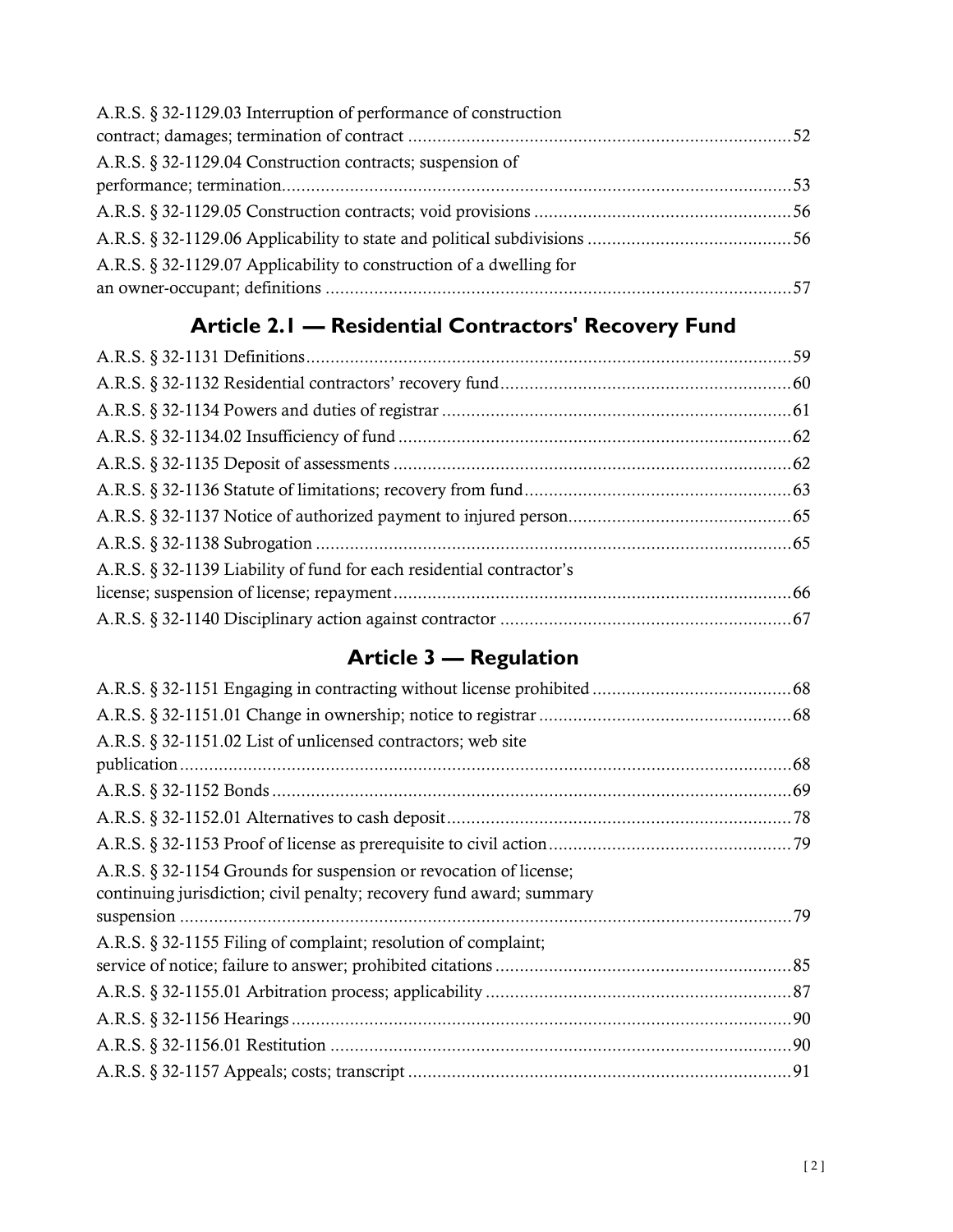| A.R.S. § 32-1159 Indemnity agreements in construction and         |  |
|-------------------------------------------------------------------|--|
|                                                                   |  |
| A.R.S. § 32-1160 Claim for termite damages; notice and offer of   |  |
|                                                                   |  |
|                                                                   |  |
|                                                                   |  |
|                                                                   |  |
|                                                                   |  |
|                                                                   |  |
|                                                                   |  |
|                                                                   |  |
|                                                                   |  |
|                                                                   |  |
| A.R.S. § 32-1167 Qualifying party's disassociation with licensee; |  |
|                                                                   |  |
|                                                                   |  |
|                                                                   |  |

### **Article 4 — Qualifications of Solar Contractors**

| A.R.S. § 32-1170.01 Installation, alteration or repair of solar device |  |
|------------------------------------------------------------------------|--|
|                                                                        |  |
|                                                                        |  |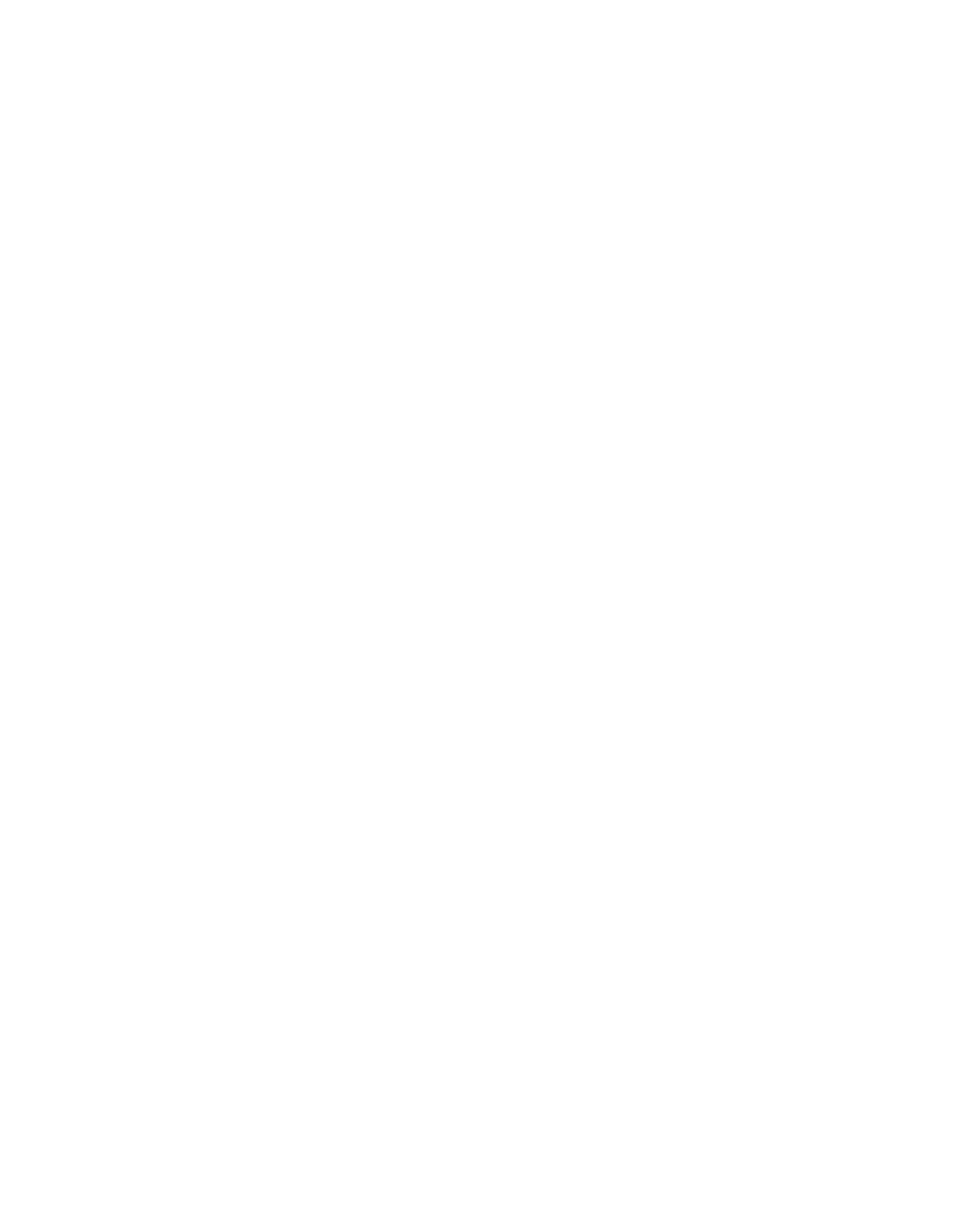### **Introduction & Disclaimer**

| <b>Statutory</b><br><b>Text</b>      | This booklet is published by the Arizona Registrar of<br>Contractors. It contains the text of statutes from Chapter<br>10 of Title 32 of the Arizona Revised Statutes.                                                                                                                                           | Chapter 10 of Title 32 of the<br>Arizona Revised Statutes                                                 |  |
|--------------------------------------|------------------------------------------------------------------------------------------------------------------------------------------------------------------------------------------------------------------------------------------------------------------------------------------------------------------|-----------------------------------------------------------------------------------------------------------|--|
|                                      | Title 32 generally covers "Professions and Occupations."                                                                                                                                                                                                                                                         | Title 32: Professions &<br><b>Occupations</b>                                                             |  |
|                                      | Chapter 10 specifically covers "Contractors."                                                                                                                                                                                                                                                                    | Chapter 10: Contractors                                                                                   |  |
|                                      | Throughout this booklet, the statutory text appears in the<br>main column running down the center of the page.                                                                                                                                                                                                   | Statutory text is in the main<br>column of this booklet                                                   |  |
|                                      | The statutory text was taken directly from the Arizona<br>State Legislature's website: http://www.azleg.gov/.                                                                                                                                                                                                    | Statutory text comes from the<br>Legislature's website                                                    |  |
| <b>Information in</b><br>the Margins | This booklet also contains notes in the margins. There are<br>two kinds of margin notes:                                                                                                                                                                                                                         | Two kinds of margin notes:                                                                                |  |
|                                      | The numbered subsections of the statutes.<br>1.                                                                                                                                                                                                                                                                  | 1. Numbered subsections                                                                                   |  |
|                                      | 2. Annotations summarizing the contents of the<br>statute, sentence by sentence.                                                                                                                                                                                                                                 | 2. Annotations summarizing<br>the statute                                                                 |  |
| <b>Purpose of</b><br><b>Booklet</b>  | The Registrar is a state agency. The Arizona Supreme<br>Court has stated:                                                                                                                                                                                                                                        | "[A]gencies are creatures of<br>statute" Facilitec, Inc. v.<br>Hibbs, 206 Ariz. 486, 488                  |  |
|                                      | "Because agencies are creatures of statute, the<br>degree to which they can exercise any power<br>depends upon the legislature's grant of authority to<br>the agency."                                                                                                                                           | (2003).                                                                                                   |  |
|                                      | Because the Registrar's power and authority depend on<br>statutes enacted by the Legislature, the Registrar has<br>collected in this booklet the text of the statutes that are<br>central to the substance of the Registrar's work. The<br>margin notes accompanying the text are meant to make<br>the statutes: | This booklet is intended to<br>make the statutes easy to read,<br>easy to navigate & easy to<br>reference |  |
|                                      | easy to read,<br>easy to navigate, and<br>easy to reference.                                                                                                                                                                                                                                                     |                                                                                                           |  |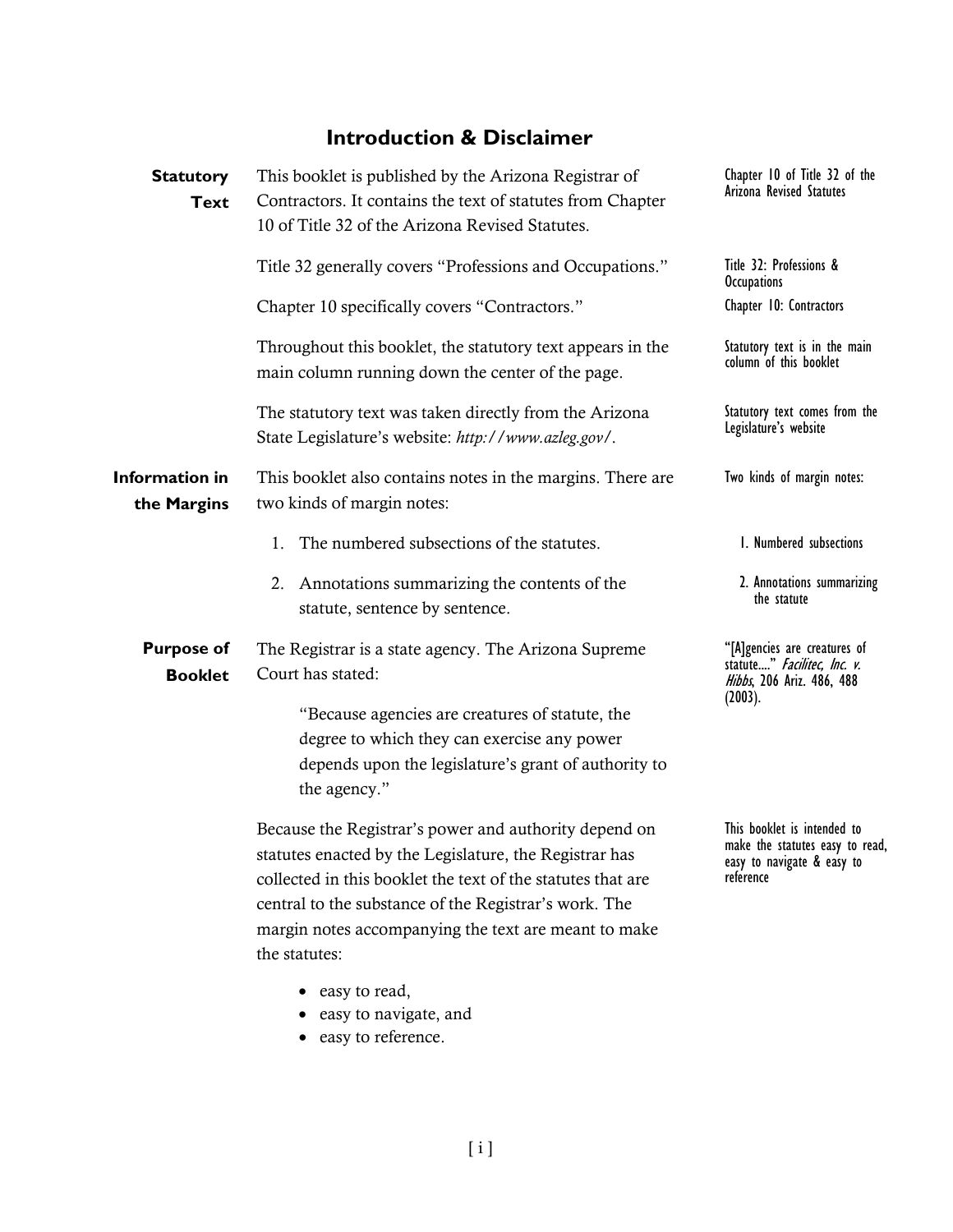You must understand that this booklet is:

- 1. Not an official legal publication
- 2. Not necessarily the most current version of the statutory text
- 3. Not a replacement for, or a supplement to, the statutory text
- 4. Not a comprehensive statement of applicable law

5. Not legal advice

If you use this booklet, you need to understand the following points:

#### **Important Disclaimer**

- 1. This booklet does *not* replace any official publication of Arizona state law. For an authoritative statement of the law, you must consult a source other than this booklet.
- 2. The Registrar does *not* guarantee that the statutory text in this booklet is the most current version of that text. To ensure that you are consulting the most current version of the statutory text, you must consult an official publication.
	- 3. The annotations summarizing the statutory text do *not* replace or supplement the statutory texts themselves. The Registrar offers the annotations merely as guides to the text; those annotations are *not* interpretive rules or additional regulations.
- 4. This booklet is *not* a comprehensive statement of applicable law. In any given case, other authorities besides the statutes contained in this booklet may apply: e.g., administrative rules or court decisions. To ensure that you consider all relevant legal authorities, you may need to consult competent legal counsel.
- 5. This booklet does *not* constitute legal advice. If you need help understanding the statutory text or how it might affect your case, you may need to consult competent legal counsel.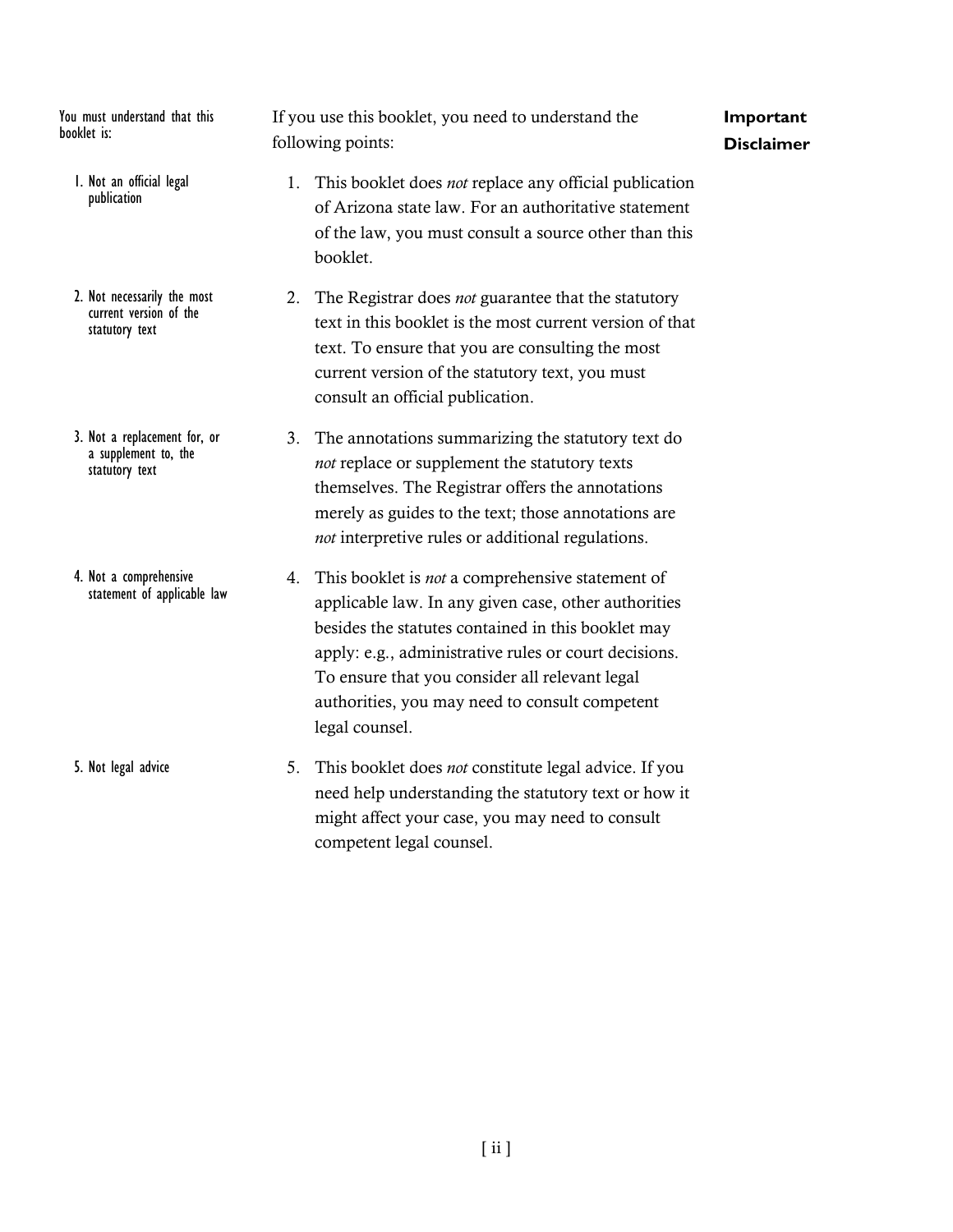## **Article 1 Registrar of Contractors**

### **A.R.S. § 32-1101 Definitions**

**§** 32-1101(A) In this chapter, unless the context otherwise requires: Definitions for Chapter 10:

- 1. "Advertisement" means any written or oral publication, dissemination, solicitation or circulation that is intended to directly or indirectly induce any person to enter into an agreement for contracting services with a contractor, including business cards and telephone directory display advertisements.
- 2. "Commercial contractor" is synonymous with the terms "commercial builder", "industrial builder" and "public works builder" and means any person, firm, partnership, corporation, association or other organization, or any combination, that, for compensation, undertakes to or offers to undertake to, purports to have the capacity to undertake to, submits a bid to, does himself or by or through others, or directly or indirectly supervises others, except within residential property lines, to:
	- (a) Construct, alter, repair, add to, subtract from, improve, move, wreck or demolish any building, highway, road, railroad, excavation or other structure, project, development or improvement, or to do any part thereof, including the erection of scaffolding or any other structure or work in connection with the construction.
	- (b) Connect such structure or improvements to utility service lines and metering devices and the sewer line.
	- (c) Provide mechanical or structural service for any such structure or improvements.

1. Definition of "advertisement"

2. Definition of "commercial contractor"

> (a) Commercial contractor's services

(b) Utility, metering & sewer connections

(c) Mechanical or structural service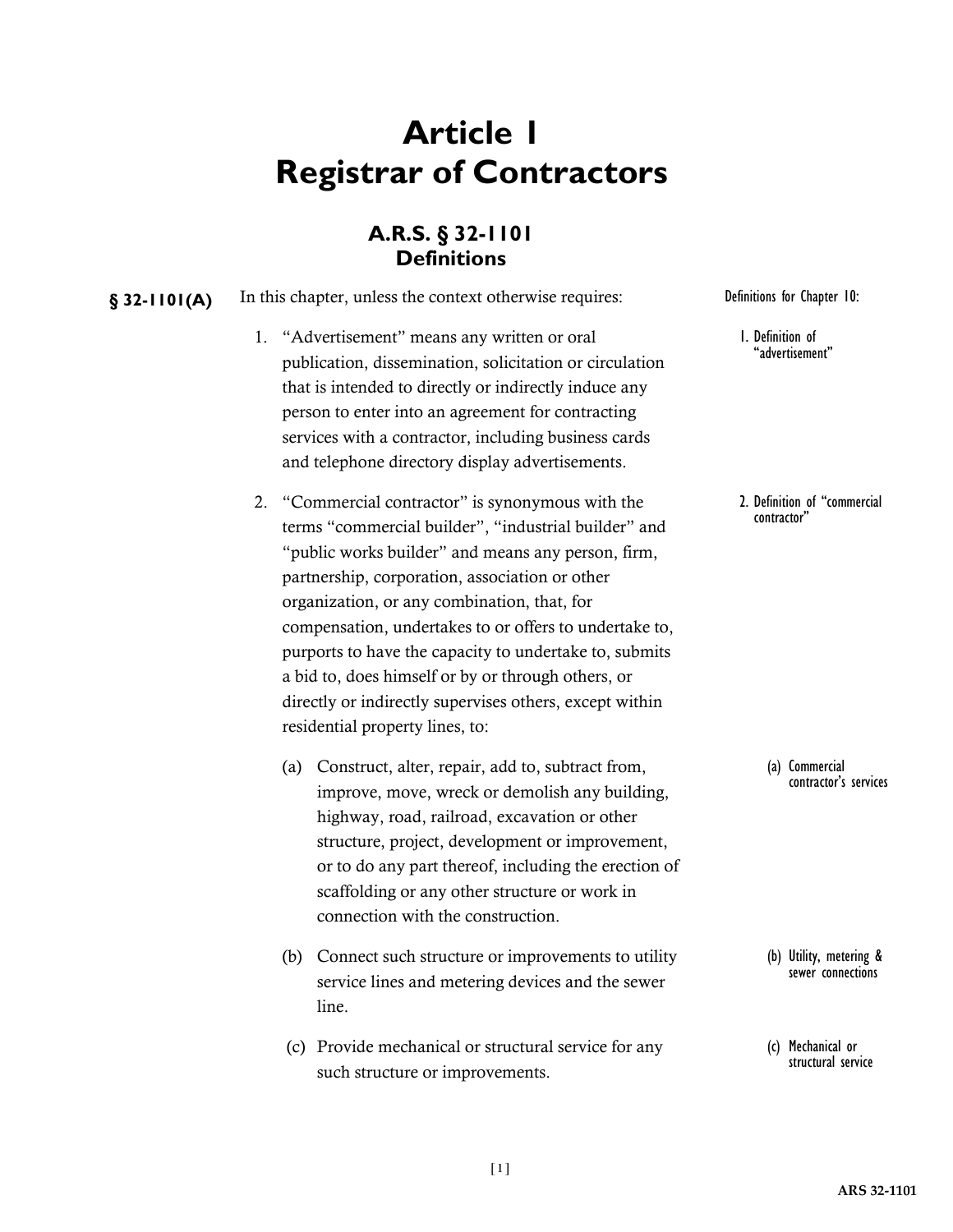| 3. Definition of "contractor" | 3. "Contractor" is synonymous with the term "builder"     |  |
|-------------------------------|-----------------------------------------------------------|--|
|                               | and means any person, firm, partnership, corporation,     |  |
|                               | association or other organization, or a combination of    |  |
|                               | any of them, that, for compensation, undertakes to or     |  |
|                               | offers to undertake to, purports to have the capacity to  |  |
|                               | undertake to, submits a bid or responds to a request for  |  |
|                               | qualification or a request for proposals for construction |  |
|                               | services to, does himself or by or through others, or     |  |
|                               | directly or indirectly supervises others to:              |  |

- (a) Construct, alter, repair, add to, subtract from, improve, move, wreck or demolish any building, highway, road, railroad, excavation or other structure, project, development or improvement, or to do any part thereof, including the erection of scaffolding or any other structure or work in connection with the construction. (a) Contractor's services
	- (b) Connect such structure or improvements to utility service lines and metering devices and the sewer line.
		- (c) Provide mechanical or structural service for any such structure or improvements.
	- 4. "Dual licensed contractor" is synonymous with the term "commercial and residential builder" and means any person, firm, partnership, corporation, association or other organization, or any combination, that undertakes to or offers to undertake to, purports to have the capacity to undertake to, submits a bid to, does himself or by or through others, or directly or indirectly supervises others under a single license on commercial or residential property to:
		- (a) Construct, alter, repair, add to, subtract from, improve, move, wreck or demolish any building, excavation or other structure or improvement, including any appurtenances, or to do any part thereof.

sewer connections

(b) Utility, metering &

(c) Mechanical or structural service

4. Definition of "dual licensed contractor"

> (a) Dual licensed contractor's services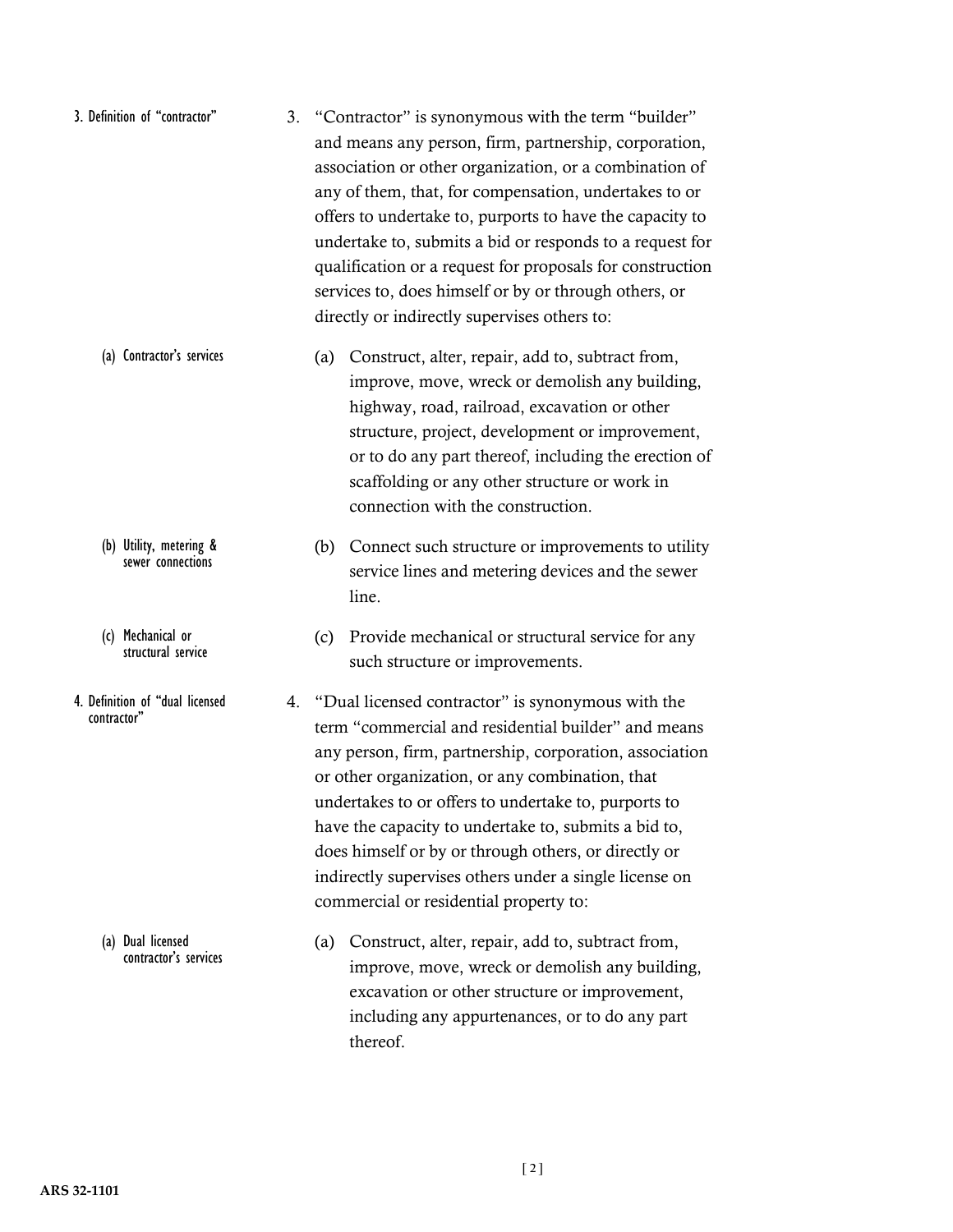- (b) Connect such structure or improvements to utility service lines and metering devices and the sewer line.
- (c) Provide mechanical or structural service for any such structure or improvements.
- 5. "License" means an authorization for the person who is listed on the electronic, paper or other records maintained by the registrar to act in the capacity of a contractor.
- 6. "Person" means an applicant, an individual, a member of a limited liability company, a qualifying party, any partner of a partnership or limited liability partnership or any officer, director, qualifying party, trustee of a trust, beneficiary of a trust or owner of at least twentyfive per cent of the stock or beneficial interest of a corporation.
- 7. "Registrar" means the registrar of contractors.
- 8. "Residential contractor" is synonymous with the term "residential builder" and means any person, firm, partnership, corporation, association or other organization, or a combination of any of them, that undertakes to or offers to undertake to, purports to have the capacity to undertake to, submits a bid to, or does himself or by or through others, within residential property lines:
	- (a) Construct, alter, repair, add to, subtract from, improve, move, wreck or demolish any residential structure, such as houses, townhouses, condominiums or cooperative units.

Residential structures also include apartment complexes of four units or less and any appurtenances on or within residential property lines.

(b) Utility, metering & sewer connections

- (c) Mechanical or structural service
- 5. Definition of "license." See also Arizona Administrative Code ("A.A.C.") R4-9-<br>101(B) for definition of "licensee."

6. Definition of "person"

7. Definition of "Registrar"

8. Definition of "residential contractor"

> (a) Residential contractor's services

> > Apartment complexes with four units or less & appurtenances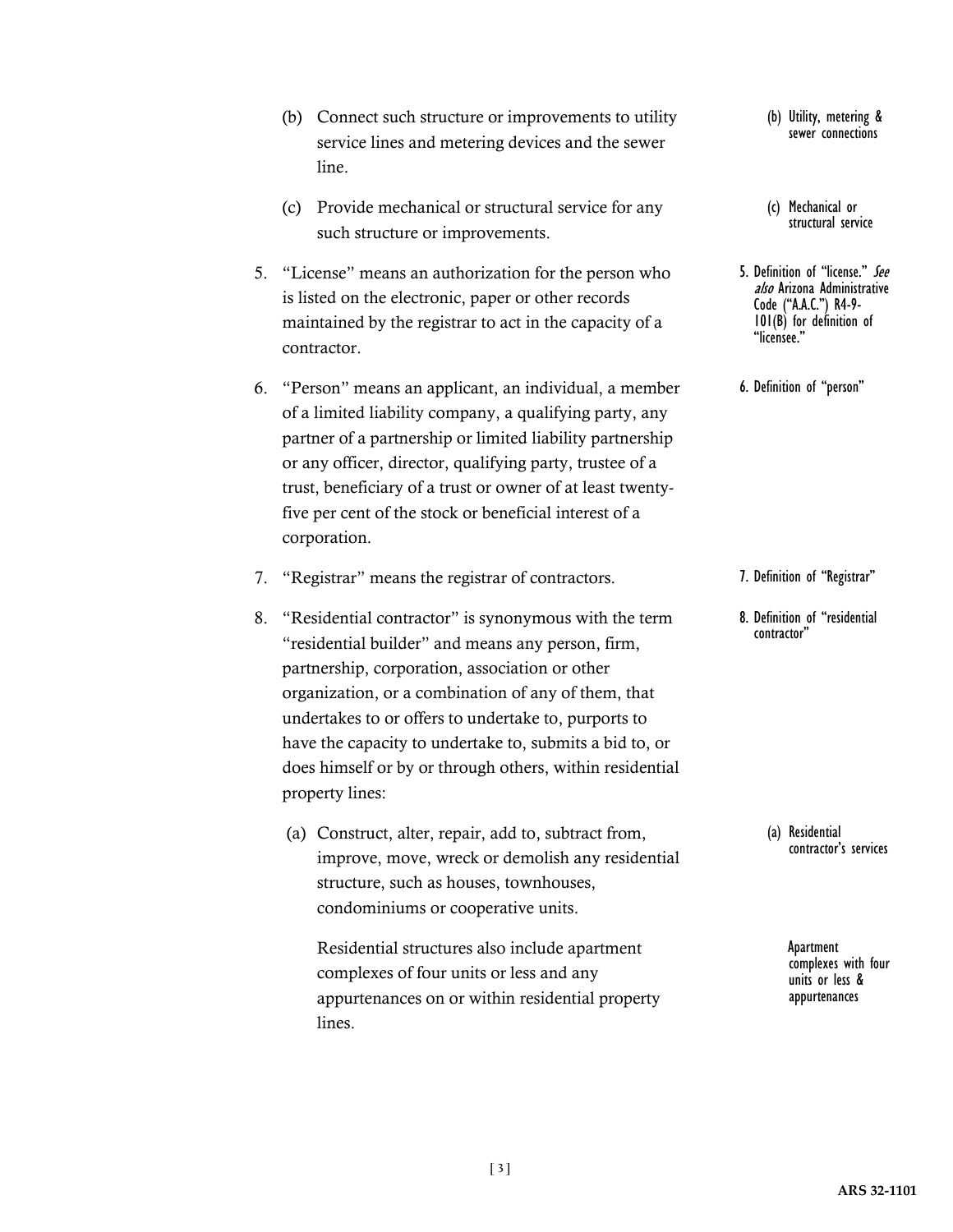(b) Connect such residential structure to utility service lines, metering devices or sewer lines. (c) Provide mechanical or structural service for any such residential structure. Subcontractors & others included "Contractor" includes subcontractors, specialty contractors, §**32-1101(B)** floor covering contractors, landscape contractors, other than gardeners, and consultants representing themselves as having the ability to supervise or manage a construction project for the benefit of the property owner, including the hiring and firing of specialty contractors, the scheduling of work on the project and the selection and purchasing of construction material. Owner making improvements For the purposes of this chapter, residential contractor does **§** 32-1101(C) not include an owner making improvements pursuant to section 32-1121, subsection A, paragraph 5. Only "contractors" licensed & Only contractors as defined in this section are licensed and **§** 32-1101(D) regulated by this chapter. (b)Utility, metering & sewer connections (c) Mechanical or structural service in definition of" contractor" Owner making improvements<br>under A.R.S. § 32-1121(A)(5) not a "residential contractor" regulated by Chapter 10

### **A.R.S. § 32-1101.01 Local authority**

Licensing of contractors is a proper state function

Inapplicable to licenses before section's effective date

The legislature determines that the licensing of construction contractors is a proper state function.

Cities, including charter cities, towns and counties shall not require licenses of any construction contractors licensed by statute prior to the effective date of this section.

### **A.R.S. § 32-1102 Classification of licenses; contracting business**

Mandatory license classifications:

1. General commercial building contracting; per A.R.S. § 32-1121, materialmen & suppliers not included

For the purpose of license classification, the contracting business shall include:

1. General commercial building contracting, which is engaging in the contracting business in connection with any structure built, being built or to be built on commercial property for the support, shelter and enclosure of persons, animals, chattels or movable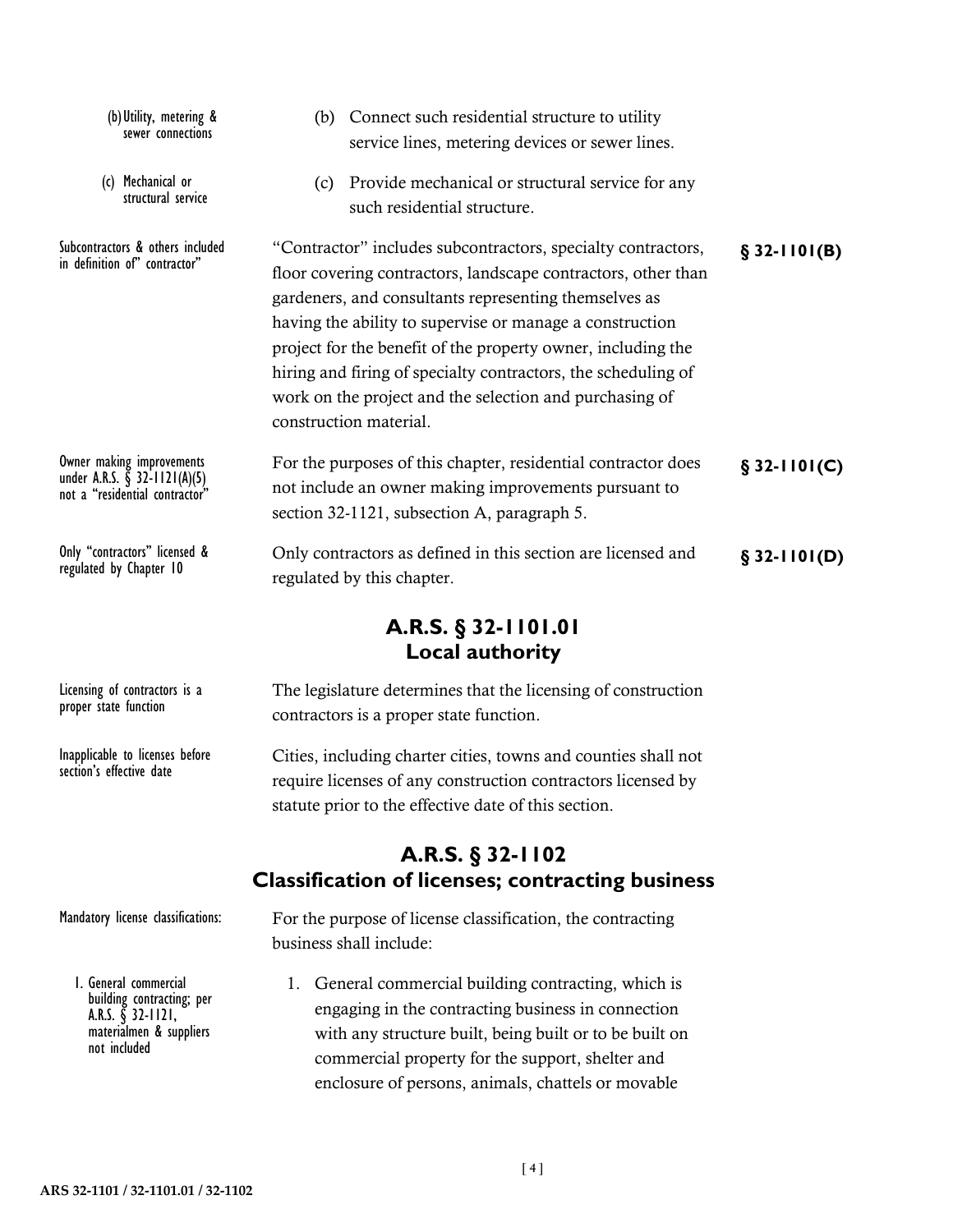property of any kind, or superintending the whole or any part thereof, and which includes the management or direct or indirect supervision of any work performed by a contractor but does not include a person who merely furnishes materials or supplies as provided in section 32-1121 without fabricating them into or consuming them in performing the work of the general contractor.

- 2. General dual licensed contracting, which is engaging in the contracting business in connection with any structure built, being built or to be built on residential or commercial property for the support, shelter and enclosure of persons, animals, chattels or movable property of any kind, or superintending the whole or any part thereof, and which includes the management or direct or indirect supervision of any work performed by a contractor but does not include a person who merely furnishes materials or supplies as provided in section 32-1121 without fabricating them into or consuming them in performing the work of the general contractor.
- 3. General engineering contracting, which is engaging in the contracting business other than residential contracting in connection with fixed works requiring specialized engineering knowledge and skills and includes irrigation, drainage, water power, water supply, flood control, inland waterways, harbors, railroads, highways, tunnels, airport runways, sewerage, bridges, earth moving projects, paving and transmission lines.
- 4. General residential contracting, which is engaging in the contracting business by any general contractor or subcontractor who undertakes to construct, alter, repair, add to, subtract from, improve, move, wreck or demolish any residential structure or appurtenances including swimming pools on or within residential property lines.

2. General dual licensed contracting; per A.R.S. § 32-1121, materialmen & suppliers not included

#### 3. General engineering contracting

4. General residential contracting; swimming-pool contractors included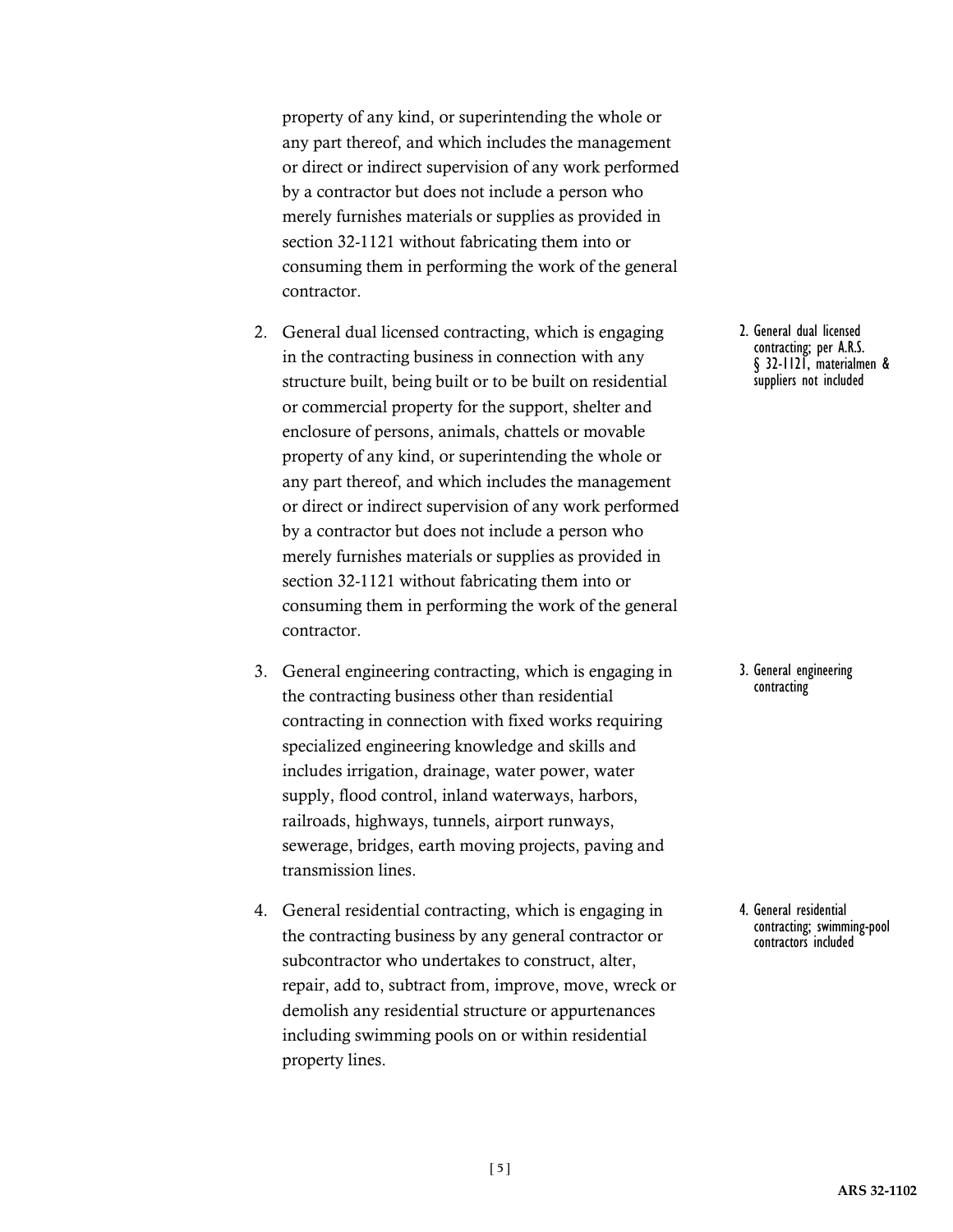- 5. Specialty commercial contracting
- 6. Specialty dual licensed contracting
- 7. Specialty residential contracting
- 5. Specialty commercial contracting, which is engaging in the contracting business in the performance of construction work requiring special skill and involving the use of specialized construction trades or crafts other than residential contracting.
- 6. Specialty dual licensed contracting, which is engaging in the contracting business in the performance of construction work requiring special skill and involving the use of specialized construction trades or crafts in residential and commercial contracting.
- 7. Specialty residential contracting, which is engaging in the residential contracting business by the performance of construction work requiring special skill and involving the use of specialized construction trades or crafts within residential property lines.

### **A.R.S. § 32-1103 Registrar of contractors; salary**

| Registrar's appointment by<br>governor                      | The governor shall appoint a registrar of contractors<br>pursuant to section 38-211.                 |               |  |  |  |
|-------------------------------------------------------------|------------------------------------------------------------------------------------------------------|---------------|--|--|--|
| Service at governor's pleasure                              | The registrar shall serve at the pleasure of the governor.                                           |               |  |  |  |
| Vested with functions & duties<br>for administering chapter | The registrar is vested with all functions and duties relating<br>to administration of this chapter. |               |  |  |  |
| Registrar's compensation                                    | The registrar shall receive compensation as determined<br>pursuant to section 38-611.                |               |  |  |  |
|                                                             | A.R.S. $\S$ 32-1104<br><b>Powers and duties</b>                                                      |               |  |  |  |
| Enumeration of Registrar's<br>$\ldots$ 0 $\ldots$           | The registrar, in addition to other duties and rights provided                                       | $$32-1104(A)$ |  |  |  |

for in this chapter, shall: 1. Maintain an office in Phoenix and in such other cities powers & duties: 1. Maintaining offices

and towns in the state as the registrar deems advisable and necessary.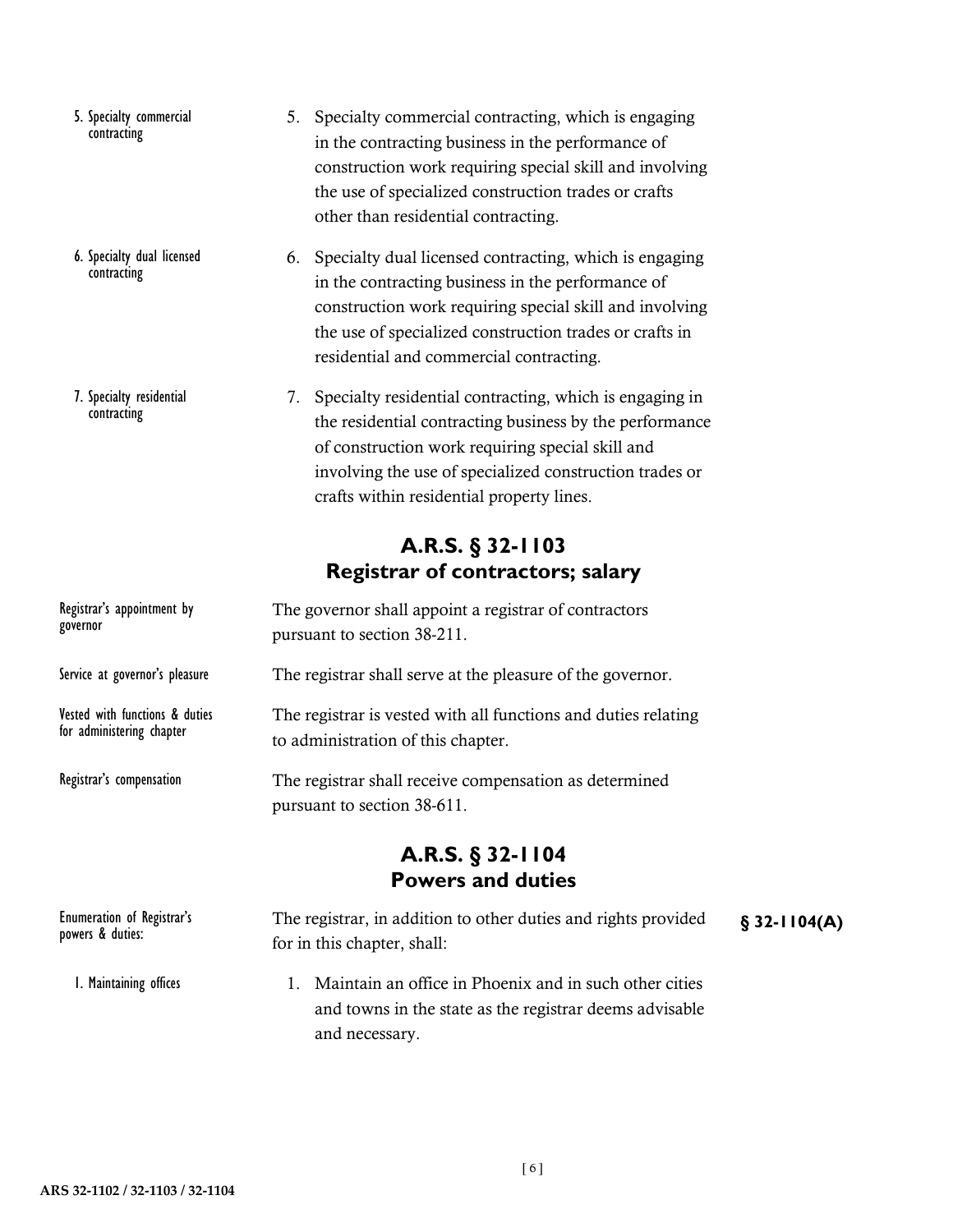**ARS 32-1104**

- 2. Maintain a complete indexed record of all applications and licenses issued, renewed, terminated, cancelled, revoked or suspended under this chapter, including timely notation of any judicial disposition on appeal, for a period of not less than seven years.
- 3. Furnish a certified copy of any license issued or an affidavit that no license exists or that a license has been cancelled or suspended including information as to the status on appeal of such cancellation or suspension, upon receipt of the prescribed fee, and such certified copy shall be received in all courts and elsewhere as prima facie evidence of the facts stated therein.

The registrar shall also furnish certified copies of license bonds or cash deposit certificates upon receipt of the prescribed fee.

Fees charged pursuant to this paragraph shall be at a rate of ten dollars per hour, except that the minimum fee charged pursuant to this paragraph shall be ten dollars.

4. Employ such deputies, investigators and assistants subject to title 41, chapter 4, article 4, and procure such equipment and records, as are necessary to enforce this chapter.

With respect to the enforcement of section 32-1164, the registrar or the registrar's investigators are vested with the authority to issue a citation to any violators of this chapter in accordance with section 13-3903.

When the registrar or the registrar's investigators conduct investigations they are authorized to receive criminal history record information from the department of public safety and other law enforcement agencies.

5. Make rules the registrar deems necessary to effectually carry out the provisions and intent of this chapter.

2. Maintaining indexed record for 7 years

3. Furnishing certified copies of licenses & affidavits regarding license status

> Furnishing certified copies of bonds or deposit certificates

Fees at \$10 per hour; minimum fee of \$10

4. Employment & procurement

> Authority to issue citations per A.R.S. § 13-3903

Authority to receive criminal histories

5. Rule-making authority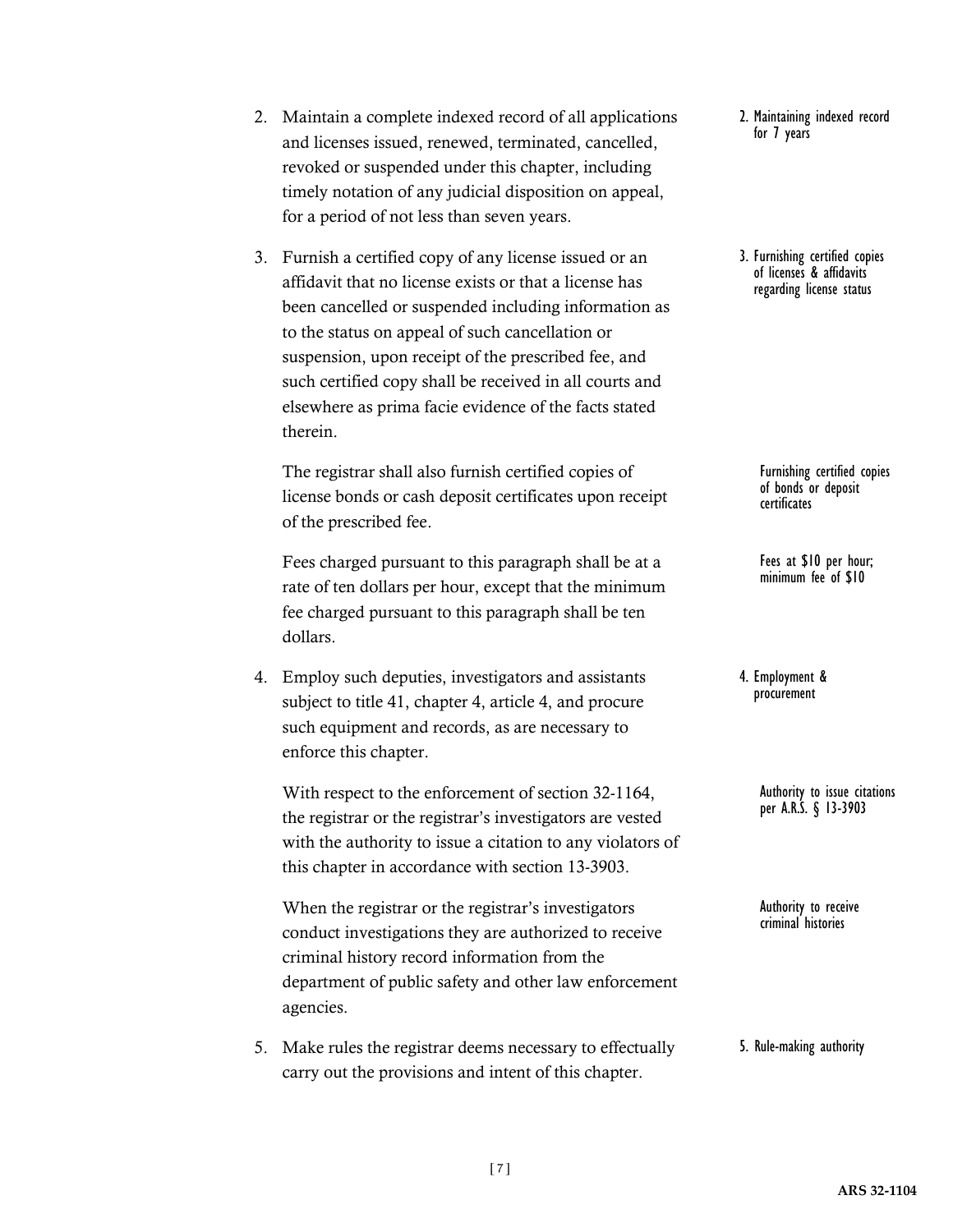Adoption of minimum construction standards. See  $a$ ko AACR4-9-108

Guidance from Arizona construction business

Precedence of municipal & county building codes

- 6. Procedure for proposing rule changes:
	- (a) File & mail notice of proposal to qualified trade associations & contractors

(b) Qualification of trade association for notice

> Biennial request for notice by trade association

Such rules shall include the adoption of minimum standards for good and workmanlike construction.

In the adoption of such rules of minimum standards, the registrar shall be guided by established usage and procedure as found in the construction business in this state.

If the rules of minimum standards adopted by the registrar are in any manner inconsistent with a building or other code of the state, a county, city or other political subdivision or local authority of the state, compliance with such code shall constitute good and workmanlike construction for the purposes of this chapter.

- 6. Apply the following to proposed rule changes:
	- (a) The registrar of contractors, at the time the registrar files notice of proposed rule change with the secretary of state in compliance with title 41, chapter 6, shall mail to each trade association that qualifies in accordance with subdivision (b), and any other individual holding a bona fide contractor's license who qualifies in accordance with subdivision (b), a copy of the notice of proposed rule change.
	- (b) Every trade association in this state allied with the contracting business that files a written request that a notice be mailed to it and shows that the association has an interest in the rules of the registrar of contractors shall receive a copy thereof, as set forth in subdivision (a).

Such filing of a request shall be made every two years during the month of January, and it shall contain information as to the nature of the association and its mailing address.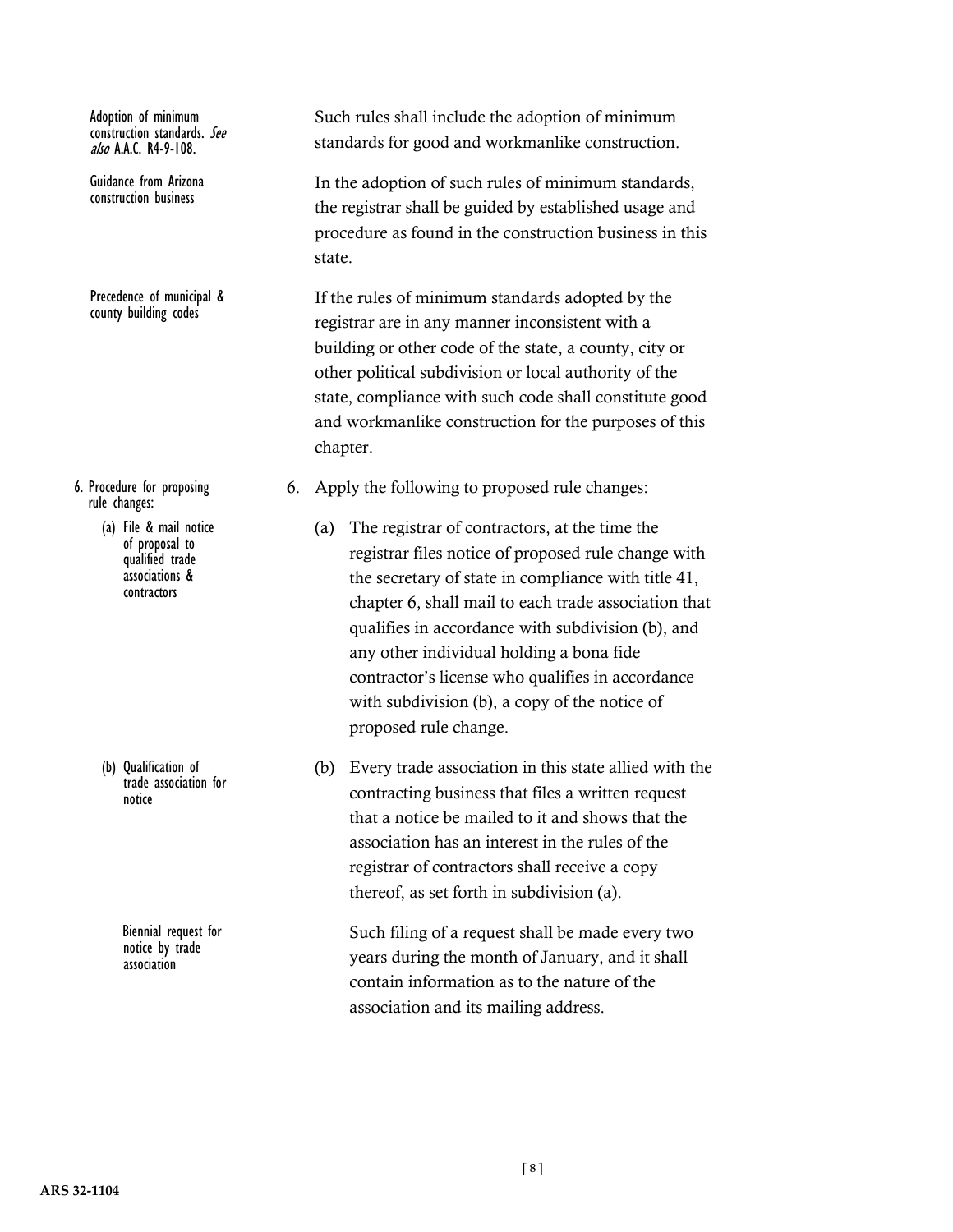|               | Any duly licensed contractor who files a written<br>request shall receive a copy of the proposed rule<br>changes in accordance with this paragraph.                                                                           | Qualification of<br>licensed contractor<br>for notice                     |
|---------------|-------------------------------------------------------------------------------------------------------------------------------------------------------------------------------------------------------------------------------|---------------------------------------------------------------------------|
|               | Each such request shall be made every two years<br>during the month of January.                                                                                                                                               | Biennial request for<br>notice by licensed<br>contractor                  |
|               | 7. Prepare and furnish decals and business management<br>books when deemed advisable by the registrar.                                                                                                                        | 7. Decals & business<br>management books                                  |
|               | A reasonable fee may be charged for such decals and<br>business management books.                                                                                                                                             | Reasonable fees for decals<br>& books                                     |
|               | 8. Refer criminal violations of this chapter committed by<br>persons previously named on a license which has been<br>revoked to the appropriate law enforcement agency or<br>prosecuting authority.                           | 8. Referral of criminal<br>violations to law<br>enforcement & prosecutors |
| $$32-1104(B)$ | The registrar may develop and institute programs to do<br>any of the following:                                                                                                                                               | Authority to develop & institute<br>programs:                             |
|               | 1. Educate the public and contractors licensed pursuant<br>to this chapter regarding statutes, rules, policies and<br>operations of the agency.                                                                               | I. Educational programs                                                   |
|               | 2. Assist in the resolution of disputes in an informal<br>process before a reportable written complaint is filed.                                                                                                             | 2. Dispute-resolution programs                                            |
|               | The registrar shall notify the licensed contractor in an<br>alleged dispute before a written complaint is filed and<br>allow the contractor the opportunity to be present at<br>any inspection regarding the alleged dispute. | Contractor's right to notice<br>& to be present at<br>inspection          |
|               | The registrar shall give the contractor at least five days'<br>notice before the inspection.                                                                                                                                  | 5-day notice requirement                                                  |
|               | Issues in the alleged dispute under this section shall<br>not be limited in number and shall not be considered<br>formal written complaints.                                                                                  | Issues are unlimited & not<br>considered formal<br>complaints             |
|               | The homeowner reserves the right to deny access to<br>the contractor under this informal complaint process.                                                                                                                   | Homeowner's right to deny<br>access                                       |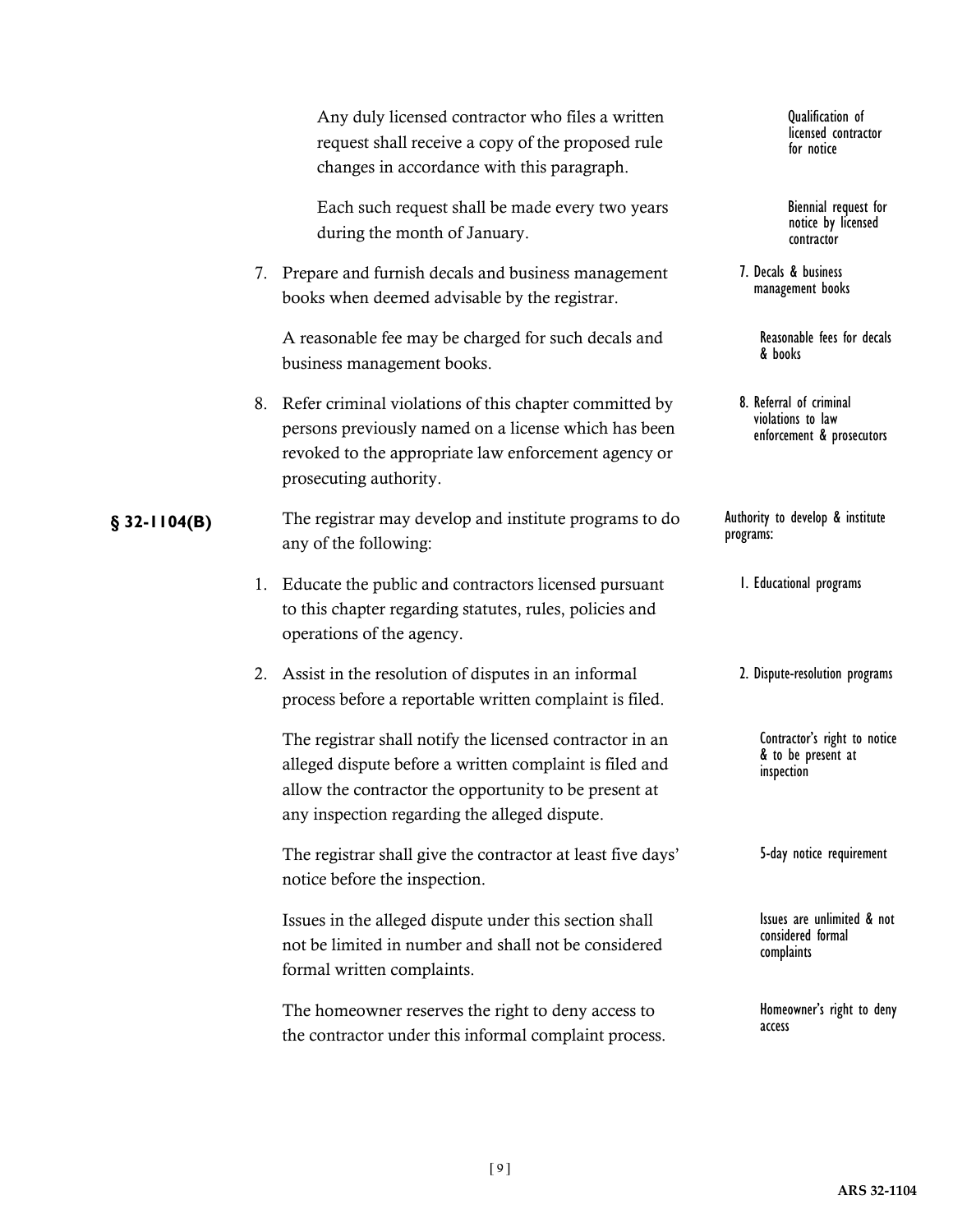| Notice of findings within 5<br>days                                                                           | The registrar shall notify the contractor and the<br>homeowner in writing of the registrar's findings within<br>five days after the date of the inspection.                                                                                                                                                                                                                                                                                            |  |  |  |
|---------------------------------------------------------------------------------------------------------------|--------------------------------------------------------------------------------------------------------------------------------------------------------------------------------------------------------------------------------------------------------------------------------------------------------------------------------------------------------------------------------------------------------------------------------------------------------|--|--|--|
| Information not posted on<br>Registrar's website                                                              | The registrar shall not post any information regarding<br>the informal complaint process as part of a licensee's<br>record on the registrar's web site.                                                                                                                                                                                                                                                                                                |  |  |  |
| 3. Construction-related<br>programs                                                                           | 3. Develop, manage, operate and sponsor construction<br>related programs designed to benefit the public in<br>conjunction with other private and public entities.                                                                                                                                                                                                                                                                                      |  |  |  |
| Authority to adopt rules for<br>posting names & to furnish<br>posting lists. See also A.A.C. R4-<br>$9 - 115$ | The registrar may adopt rules for the posting of names of<br>$$32-1104(C)$<br>applicants and personnel of applicants for contractors'<br>licenses and furnish copies of such posting lists upon written<br>request.                                                                                                                                                                                                                                    |  |  |  |
| 20-day minimum posting period                                                                                 | The name and address of the applicant, together with the<br>names and addresses and official capacity of all persons<br>associated with the applicant who have signed the<br>application, shall be publicly posted in the place and manner<br>to be prescribed by the registrar for a period of not less than<br>twenty days, except as otherwise provided in this subsection,<br>commencing on the day designated by the registrar of<br>contractors. |  |  |  |
| Authority to waive posting<br>period                                                                          | The registrar may waive a part of the posting period when<br>the records reflect that the applicant or qualifying party has<br>previously undergone the twenty day posting for a previous<br>license.                                                                                                                                                                                                                                                  |  |  |  |
| Maximum \$2 monthly fee<br>associated with posting lists                                                      | A reasonable charge of not to exceed two dollars per month<br>may be made for compilation, printing and postage for such<br>posting lists.                                                                                                                                                                                                                                                                                                             |  |  |  |
| Authority to accept gifts, grants,<br>or monies for programs                                                  | The registrar may accept voluntary gifts, grants or matching<br>$$32-1104(D)$<br>monies from public agencies or enterprises for the conduct of<br>programs that are authorized by this section or that are<br>consistent with the purpose of this chapter.                                                                                                                                                                                             |  |  |  |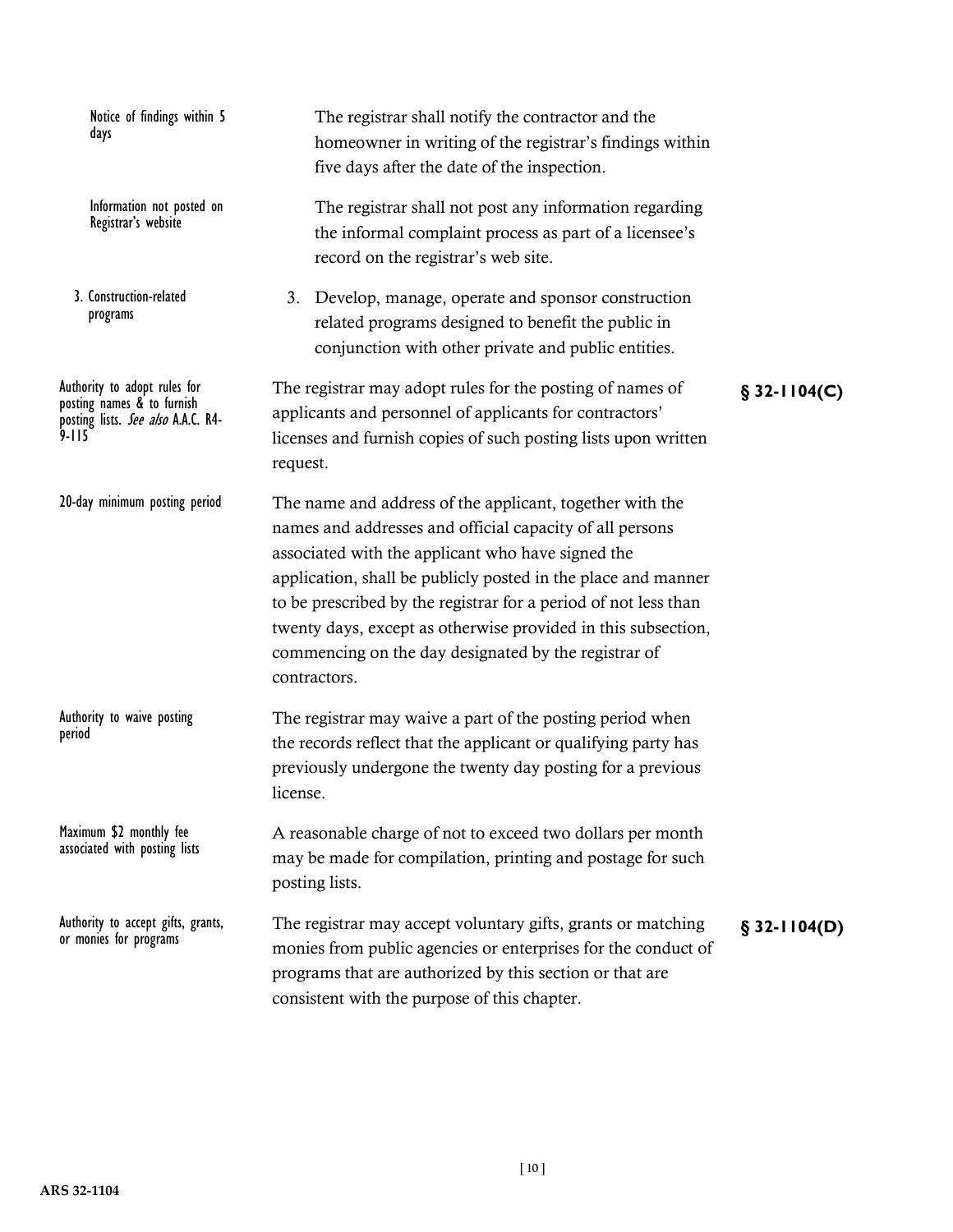### **A.R.S. § 32-1105 Rule making powers for purposes of classifying and reclassifying contractors**

- The registrar may adopt rules necessary to effect the classification of contractors in a manner consistent with established usage and procedure as found in the construction business, and may limit the field and scope of operations of a licensed contractor within any of the branches of the contracting business, as described in this chapter, to those divisions thereof in which the contractor is classified and qualified to engage. **§ 32-1105(A)**
- **§ 32-1105(B)** The registrar shall establish by rule license classifications for Duty to estal<br>dassifications duel licensed contractors dual licensed contractors.

A contractor classified as a dual licensed contractor may perform equivalent construction work on both commercial and residential projects under a single license.

The registrar shall adopt rules necessary to establish the scope of work that may be done under the dual license classifications.

**§ 32-1105(C)** A licensee may apply for classification and be classified in More than one classified m more than one classification or division thereof after the permitted for licensee more than one classification or division thereof after the licensee meets the qualifications prescribed by the registrar for such additional classification or classifications.

> A single form of application shall be adopted for all licenses issued by the registrar.

Nothing in this chapter shall prohibit a specialty contractor from taking and executing a contract involving the use of two or more crafts or trades if the performance of the work in the crafts or trades other than those in which the specialty contractor is licensed is incidental and supplemental to the performance of work in the craft for which the specialty contractor is licensed. **§ 32-1105(D)**

Authority to adopt rules for classifying contractors per usage in construction business; authority to limit scope of contractor's construction operations. See also A.A.C. R4-9-<br>107

Duty to establish dual license<br>classifications

Single license for dual licensed contractor

Duty to establish scope of work for dual license classifications. See also A.A.C. R4-9-104

More than one classification<br>permitted for licensee

Duty to adopt single application form for all licenses

Specialty contractors permitted to perform incidental & supplemental work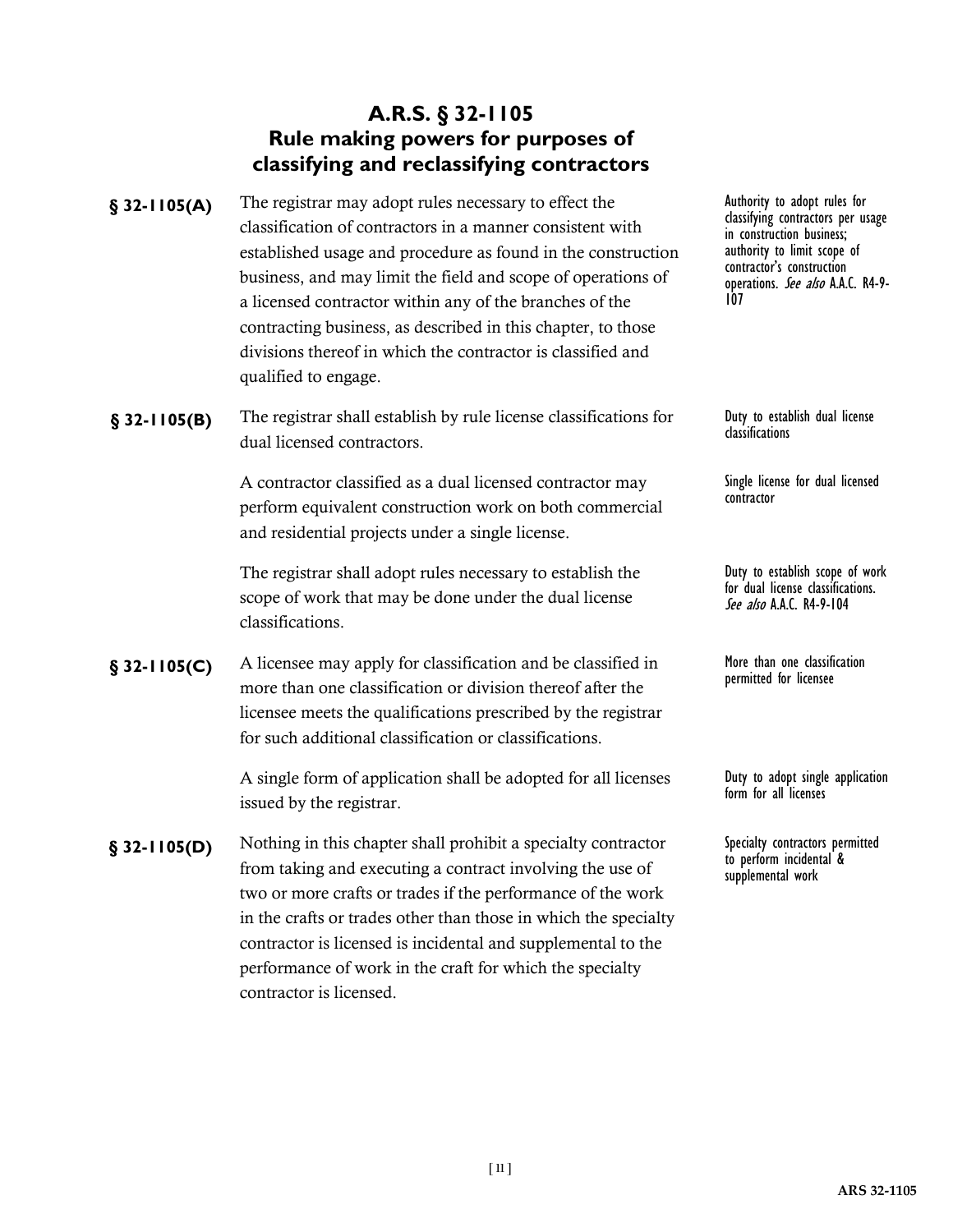### **A.R.S. § 32-1106 Enforcement powers**

In any investigation, proceeding or hearing he is empowered to institute, conduct or hold under this chapter, the registrar, a deputy registrar, an assistant, an administrative law judge or an investigator may administer oaths, certify to official acts, issue subpoenas for attendance of witnesses and production of books, papers and records, and exercise the same powers in this regard as conferred upon the corporation commissioners and public officers by the provisions of section 40-244 and section 12-2212. All the provisions of such sections are incorporated into this section with the same force and effect as if herein set forth at length, and wherever in such sections the term "commission" or "commissioners" or similar designation occurs, it shall, for the purpose of this reference mean the "registrar of contractors." **A.R.S. § 32-1107 Registrar of contractors fund** Establishment of fund **Figure 1** The registrar of contractors fund is established. **§** 32-1107(A) The registrar of contractors shall administer the fund. The registrar shall deposit, pursuant to sections 35-146 and 35-147, all monies collected under this chapter, except monies collected for the residential contractors' recovery fund and the contractors' cash bond fund and monies received from civil penalties, as follows: 1. For fiscal year 1994-1995, seventy per cent in the registrar of contractors fund and thirty per cent in the state general fund. Authority to administer oaths, certify to official acts, issue subpoenas & exercise same powers conferred in A.R.S. § 40- 244 & A.R.S. § 12-2212 Incorporation of A.R.S. § 40-244 & A.R.S. § 12-2212 Administration of fund All monies collected by Registrar to be deposited into fund; exception recovery-fund monies, cash bonds & civil penalties 1. For 1994–1995: 70% in Registrar's fund & 30% in state general fund

> 2. For fiscal year 1995-1996, eighty per cent in the registrar of contractors fund and twenty per cent in the state general fund.

**ARS 32-1106 / 32-1107**

2. For 1995–1996:

80% in Registrar's fund & 20% in state general fund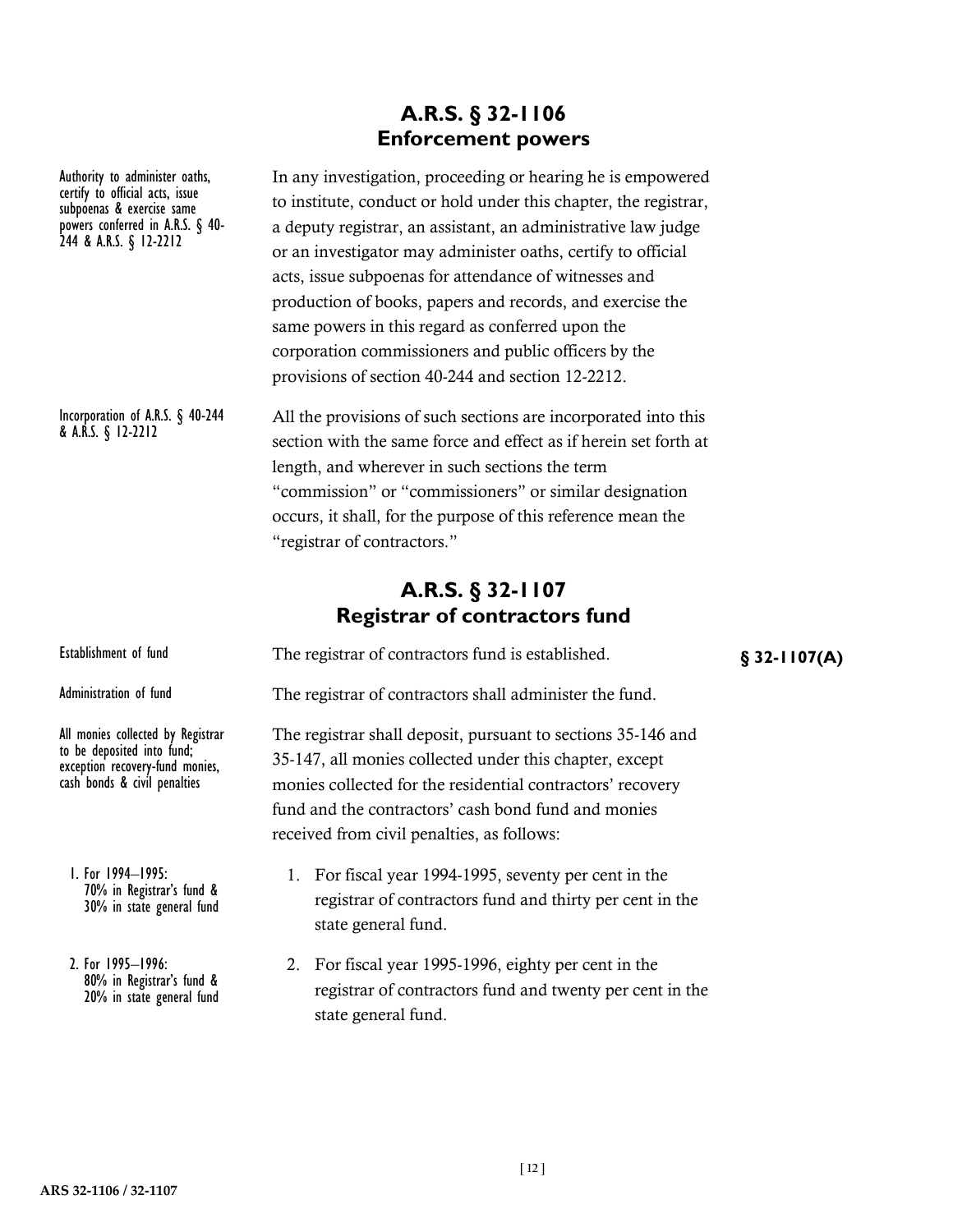- 3. For all fiscal years that begin after June 30, 1996, ninety per cent in the registrar of contractors fund and ten per cent in the state general fund.
- The registrar shall use monies in the registrar of contractors fund for carrying out the powers and duties of the registrar and for the purposes of this chapter. **§ 32-1107(B)**

Monies deposited in the registrar of contractors fund are subject to section 35-143.01.

3. After 1996: 90% in Registrar's fund & 10% in state general fund

Duty to use deposited monies for carrying out powers, duties & chapter's purpose

Deposited monies subject to A.R.S. § 35-143.01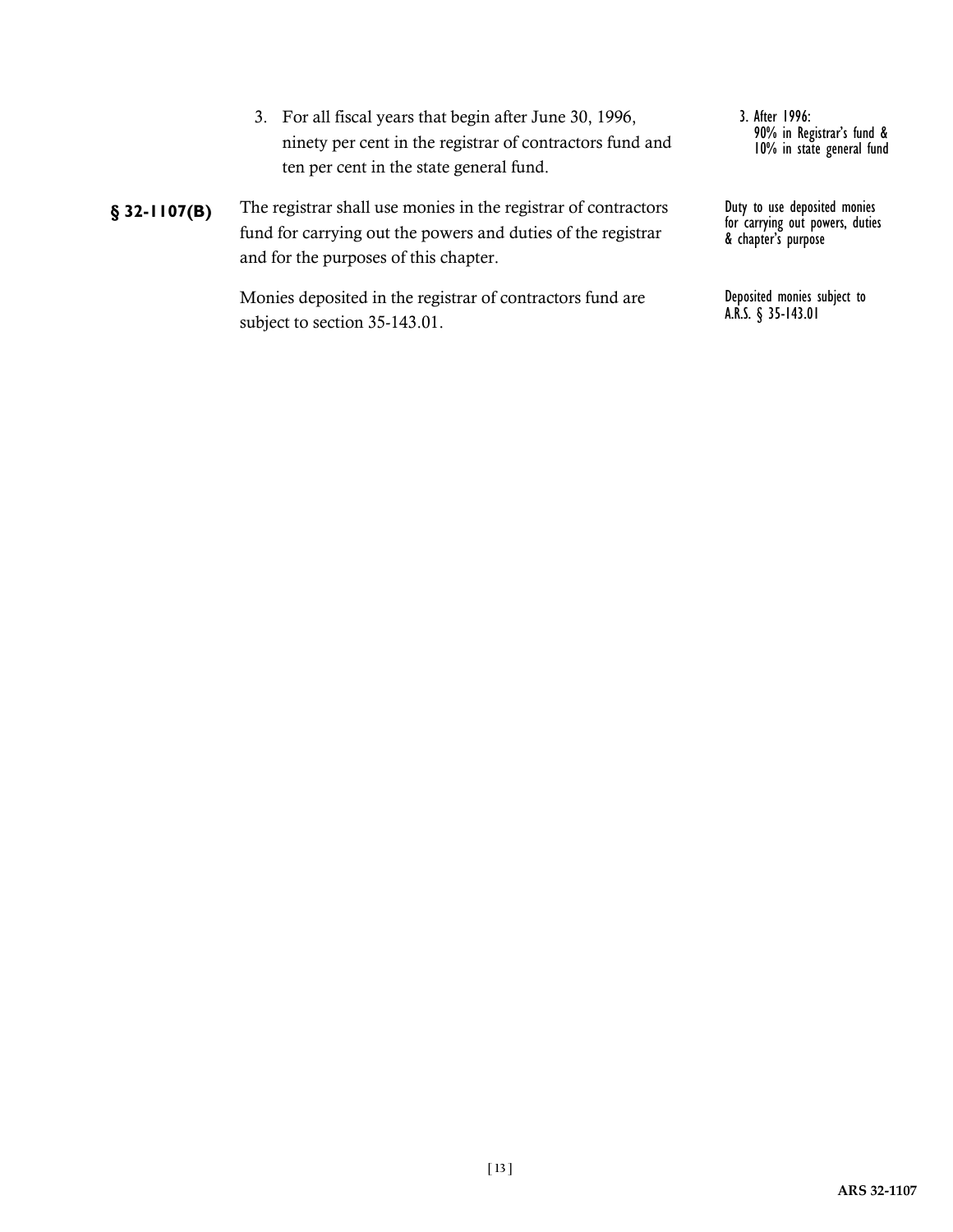# **Article 2 Licensing**

### **A.R.S. § 32-1121 Persons not required to be licensed; penalties; applicability**

| Chapter 10 inapplicable to:                                                                                                                                                               | This chapter shall not be construed to apply to:                                                                                                                                                                                                                                                                                                                                                                                                                                                                                                                                                                                                                                                                            |  |  |
|-------------------------------------------------------------------------------------------------------------------------------------------------------------------------------------------|-----------------------------------------------------------------------------------------------------------------------------------------------------------------------------------------------------------------------------------------------------------------------------------------------------------------------------------------------------------------------------------------------------------------------------------------------------------------------------------------------------------------------------------------------------------------------------------------------------------------------------------------------------------------------------------------------------------------------------|--|--|
| I. Representatives of<br>governmental entities                                                                                                                                            | An authorized representative of the United States<br>1.<br>government, this state or any county, incorporated city<br>or town, reclamation district, irrigation district or<br>other municipality or political subdivision of this state.                                                                                                                                                                                                                                                                                                                                                                                                                                                                                   |  |  |
| 2. Certain trustees & court<br>officers                                                                                                                                                   | Trustees of an express trust that is not formed for the<br>2.<br>purpose of conducting business as a contractor or<br>officers of a court, if they are acting within the terms of<br>their trust or office.                                                                                                                                                                                                                                                                                                                                                                                                                                                                                                                 |  |  |
| 3. Public utilities regulated by<br>corporation commission;<br>petroleum & gas<br>operations                                                                                              | 3. Public utilities operating under regulation of the<br>corporation commission or construction, repair or<br>operation incidental to discovering or producing<br>petroleum or gas, or the drilling, testing, abandoning<br>or other operation of a petroleum or gas well, if<br>performed by an owner or lessee.                                                                                                                                                                                                                                                                                                                                                                                                           |  |  |
| 4. Materialmen, manufacturers<br>& retailers, either not<br>installing or attaching<br>items, or installing or<br>attaching items not<br>exceeding \$1,000;<br>restrictions on such items | Any materialman, manufacturer or retailer who<br>4.<br>furnishes finished products, materials or articles of<br>merchandise and who does not install or attach such<br>items or installs or attaches such items if the total<br>value of the sales contract or transaction involving<br>such items and the cost of the installation or<br>attachment of such items to a structure does not<br>exceed one thousand dollars, including labor,<br>materials and all other items, but excluding any<br>electrical fixture or appliance that was designed by the<br>manufacturer, that is unaltered, unchanged or<br>unmodified by any person, that can be plugged into a<br>common household electrical outlet utilizing a two- |  |  |

pronged or three-pronged electrical connector and that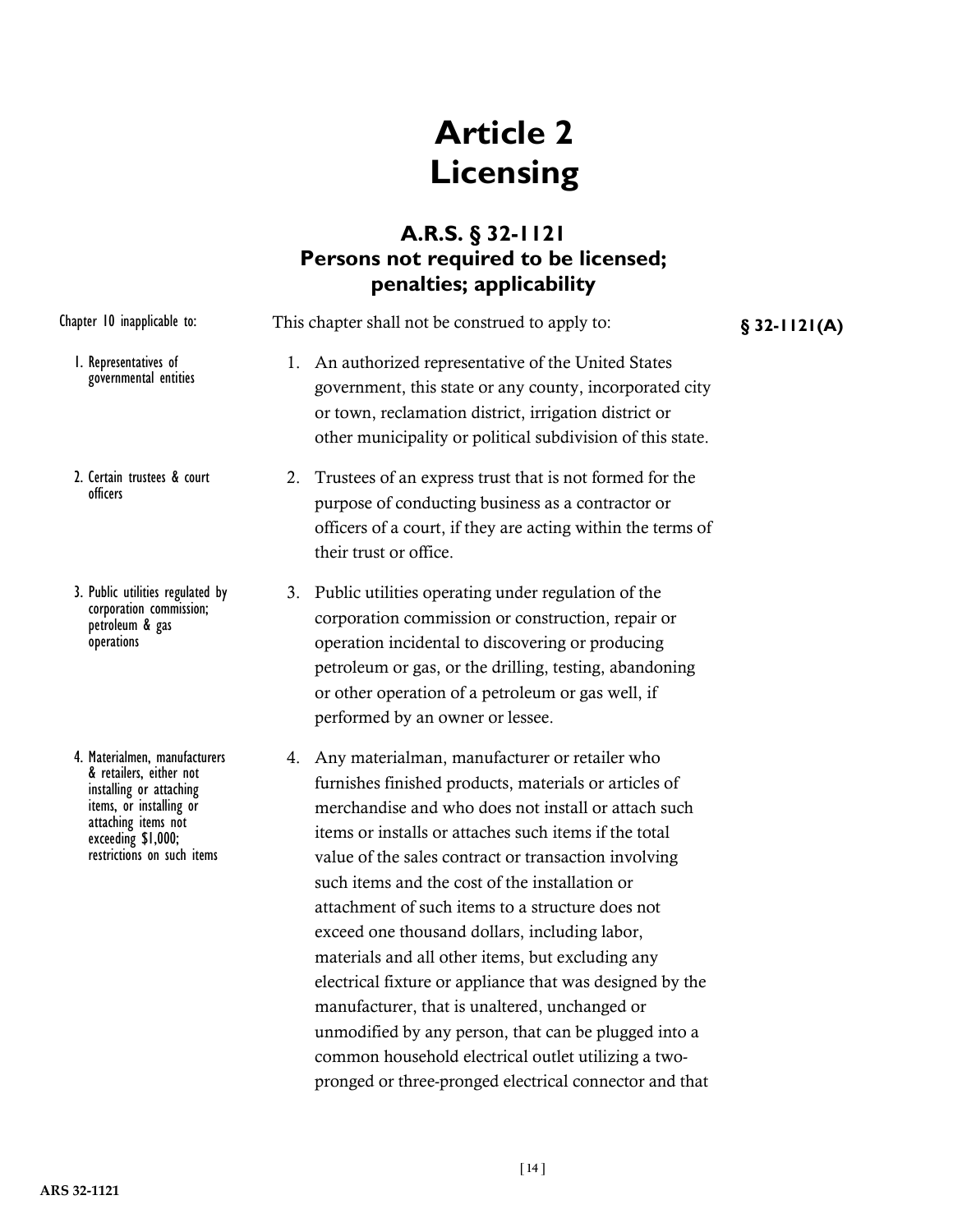does not use any other form of energy, including natural gas, propane or other petroleum or gaseous fuel, to operate or is attached by a nail, screw or other fastening device to the frame or foundation of any residential structure.

The materialman, manufacturer or retailer shall inform the purchaser that the installation may also be performed by a licensed contractor whose name and address the purchaser may request.

5. Owners of property who improve such property or who build or improve structures or appurtenances on such property and who do the work themselves, with their own employees or with duly licensed contractors, if the structure, group of structures or appurtenances, including the improvements thereto, are intended for occupancy solely by the owner and are not intended for occupancy by members of the public as the owner's employees or business visitors and the structures or appurtenances are not intended for sale or for rent.

In all actions brought under this chapter, except an action against an owner-occupant as defined in section 33-1002, proof of the sale or rent or the offering for sale or rent of any such structure by the owner-builder within one year after completion or issuance of a certificate of occupancy is prima facie evidence that such project was undertaken for the purpose of sale or rent.

For the purposes of this paragraph, "sale" or "rent" includes any arrangement by which the owner receives compensation in money, provisions, chattels or labor from the occupancy or the transfer of the property or the structures on the property.

6. Owners of property who are acting as developers and who build structures or appurtenances to structures on their property for the purpose of sale or rent and who contract for such a project with a general contractor

Duty to inform purchaser

5. Property owners improving or building on their property; restrictions

> Prima facie evidence of purpose of sale or rent; exception

Breadth of terms "sale" & "rent"

6. Property owners acting as developers; restrictions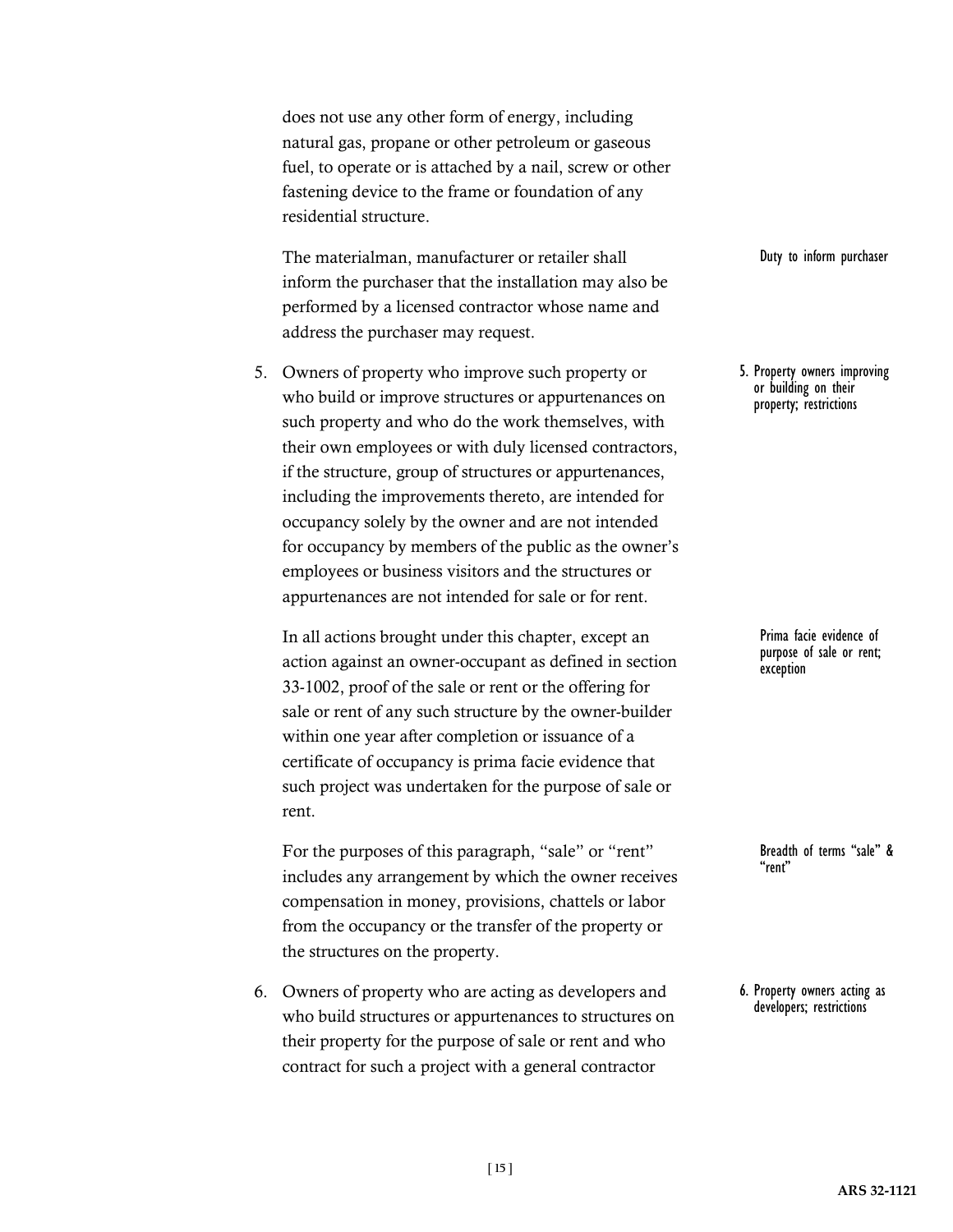|                                                                           |    | licensed pursuant to this chapter and owners of<br>property who are acting as developers, who improve<br>structures or appurtenances to structures on their<br>property for the purpose of sale or rent and who<br>contract for such a project with a general contractor or<br>specialty contractors licensed pursuant to this chapter. |
|---------------------------------------------------------------------------|----|-----------------------------------------------------------------------------------------------------------------------------------------------------------------------------------------------------------------------------------------------------------------------------------------------------------------------------------------|
| Contractors' names &<br>license numbers required<br>in sales documents    |    | To qualify for the exemption under this paragraph, the<br>licensed contractors' names and license numbers shall<br>be included in all sales documents.                                                                                                                                                                                  |
| 7. Architects & engineers for<br>preconstruction activities<br>including: | 7. | Architects or engineers who are engaging in their<br>professional practice as defined in chapter 1 of this title<br>and who hire or offer to hire the services of a<br>contractor for preconstruction activities relating to<br>investigation and discovery, including:                                                                 |
| (a) Subsurface utilities                                                  |    | Subsurface utility location and designation<br>(a)<br>services.                                                                                                                                                                                                                                                                         |
| (b) Potholes                                                              |    | Potholing.<br>(b)                                                                                                                                                                                                                                                                                                                       |
| (c) Drilling for:                                                         |    | Drilling for any of the following:<br>(c)                                                                                                                                                                                                                                                                                               |
| Soil samples<br>(i)                                                       |    | Soil samples.<br>(i)                                                                                                                                                                                                                                                                                                                    |
| (ii) Rock samples                                                         |    | Rock samples.<br>(ii)                                                                                                                                                                                                                                                                                                                   |
| (iii) Pavement<br>samples                                                 |    | (iii) Pavement samples.                                                                                                                                                                                                                                                                                                                 |
| (d) Locating building<br>features                                         |    | Locating existing features of a building or<br>(d)<br>structure, including existing electrical,<br>mechanical, plumbing and structural members.                                                                                                                                                                                         |
| 8. Pest management services                                               | 8. | A person licensed, certified or registered pursuant to<br>title 3, chapter 20 or a person working under the direct<br>supervision of a person certified or qualified pursuant<br>to title 3, chapter 20 to the extent the person is engaged<br>in pest management.                                                                      |
| 9. Sale or installation of                                                | 9. | The sale or installation of finished products, materials                                                                                                                                                                                                                                                                                |

9. The sale or installation of finished products, materials or articles of merchandise that are not fabricated into

items not permanently affixed to a structure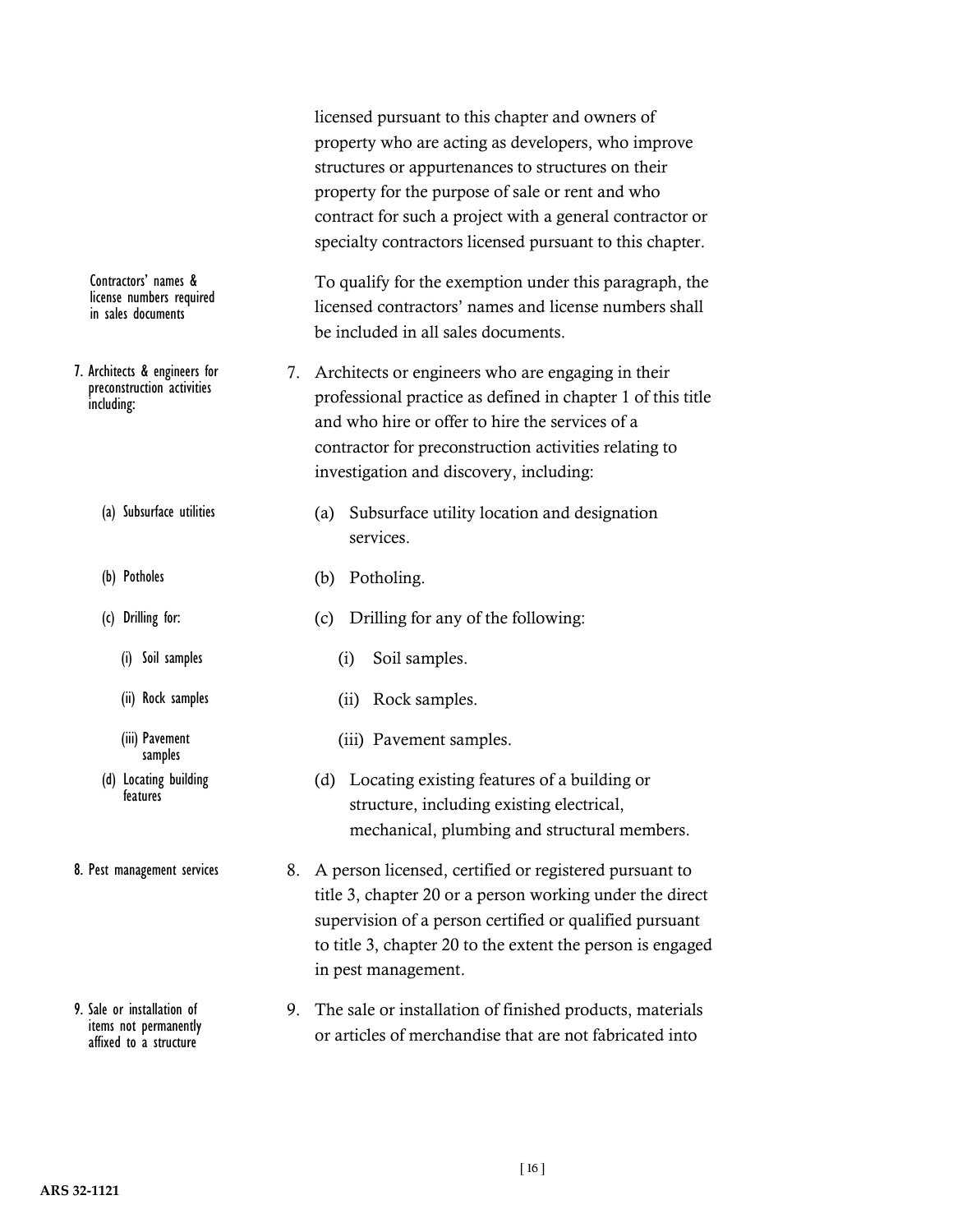and do not become a permanent fixed part of the structure.

This exemption does not apply if a local building permit is required, if the total price of the finished product, material or article of merchandise, including labor but excluding any electrical fixture or appliance that was designed by the manufacturer, that is unaltered, unchanged or unmodified by any person, that can be plugged into a common household electrical outlet utilizing a two pronged or three pronged electrical connector and that does not use any other form of energy, including natural gas, propane or other petroleum or gaseous fuel, to operate or is attached by a nail, screw or other fastening device to the frame or foundation of any residential structure, is more than one thousand dollars or if the removal of the finished product, material or article of merchandise causes damage to the structure or renders the structure unfit for its intended use.

- 10. Employees of the owners of condominiums, townhouses, cooperative units or apartment complexes of four units or less or the owners' management agent or employees of the management agent repairing or maintaining structures owned by them.
- 11. Any person who engages in the activities regulated by this chapter, as an employee of an exempt property owner or as an employee with wages as the person's sole compensation.
- 12. A surety company or companies that are authorized to transact business in this state and that undertake to complete a contract on which they issued a performance or completion bond, provided all construction work is performed by duly licensed contractors.

Exemption inapplicable if: (1) a permit is required, (2) the total prices is more than \$1,000, or (3) the removal of the installed item damages the structure

- 10. Employees of owners & management agents for condominiums, townhouses, cooperative units & apartment complexes of four units or less
- 11. Employees of exempt property owners & employees receiving wages
- 12. Sureties using licensed contractors to undertake completion of bonded contract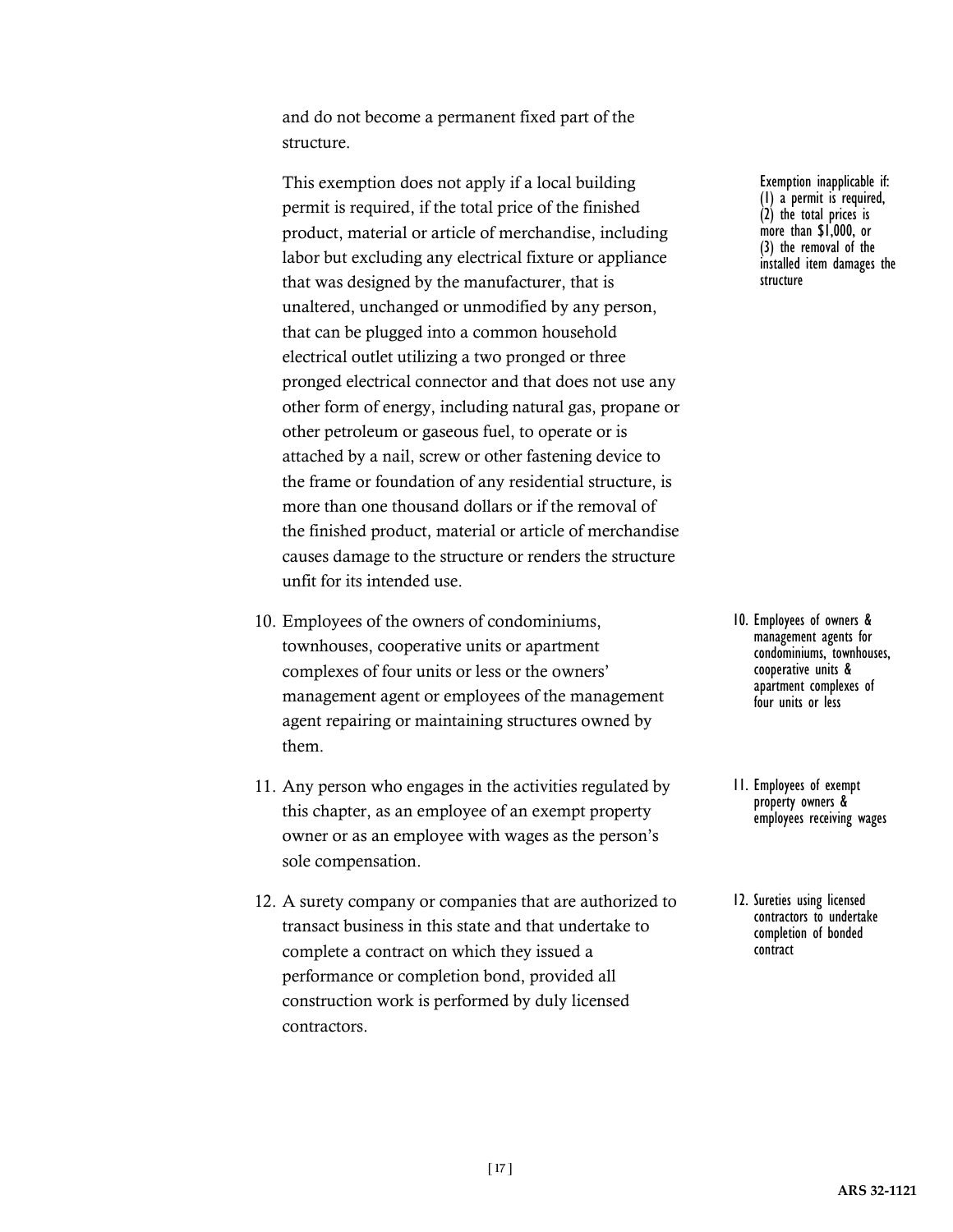- 13. Insurance companies using licensed contractors to undertake completion of bonded contract
- 14. The "Handyman Exemption" – Unlicensed person undertaking work with aggregate contract price of less than \$1,000; **restrictions**

Exemption applicable only to casual or minor work

Exemption inapplicable if:

- (a) Permit is required
- (b) Work is merely a part of a larger operation, or an operation is divided into contracts less than \$1,000 in order to evade Chapter 10's requirements
- 13. Insurance companies that are authorized to transact business in this state and that undertake to perform repairs resulting from casualty losses pursuant to the provisions of a policy, provided all construction work is performed by duly licensed contractors.
- 14. Any person other than a licensed contractor engaging in any work or operation on one undertaking or project by one or more contracts, for which the aggregate contract price, including labor, materials and all other items, but excluding any electrical fixture or appliance that was designed by the manufacturer, that is unaltered, unchanged or unmodified by any person, that can be plugged into a common household electrical outlet utilizing a two-pronged or threepronged electrical connector and that does not use any other form of energy, including natural gas, propane or other petroleum or gaseous fuel, to operate or is attached by a nail, screw or other fastening device to the frame or foundation of any residential structure, is less than one thousand dollars.

The work or operations that are exempt under this paragraph shall be of a casual or minor nature.

This exemption does not apply:

- (a) In any case in which the performance of the work requires a local building permit.
- (b) In any case in which the work or construction is only a part of a larger or major operation, whether undertaken by the same or a different contractor, or in which a division of the operation is made in contracts of amounts less than one thousand dollars, excluding any electrical fixture or appliance that was designed by the manufacturer, that is unaltered, unchanged or unmodified by any person, that can be plugged into a common household electrical outlet utilizing a two-pronged or three-pronged electrical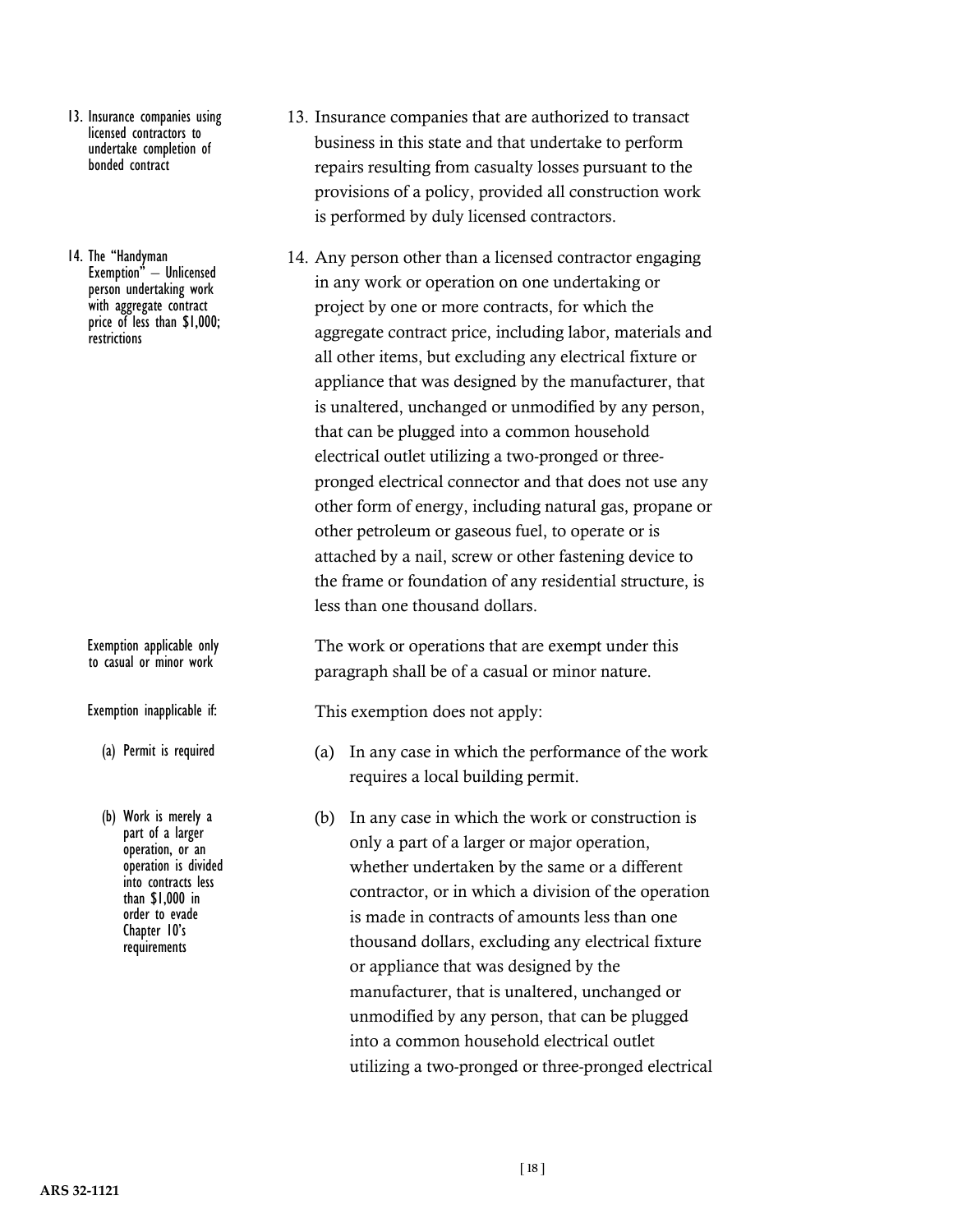connector and that does not use any other form of energy, including natural gas, propane or other petroleum or gaseous fuel, to operate or is attached by a nail, screw or other fastening device to the frame or foundation of any residential structure, for the purpose of evasion of this chapter or otherwise.

- (c) To a person who utilizes any form of advertising to the public in which the person's unlicensed status is not disclosed by including the words "not a licensed contractor" in the advertisement.
- 15. A person who is licensed, certified or registered pursuant to title 41, chapter 37, article 4 and who is not otherwise required to be licensed under this chapter or an employee of such person.
- 16. A person who functions as a gardener by performing lawn, garden, shrub and tree maintenance.
- 17. Alarm agents as defined in section 32-101.
- **§ 32-1121(B)** A person who is licensed to perform work in a particular Prohibition against requiring a trade pursuant to this chapter shall not be required to obtain and maintain a separate license for mechanical or structural service work performed within the scope of such trade by such person.
- **§ 32-1121(C)** Any person who does not have an exemption from licensure Failure to use phrase "not a pursuant to subsection A, paragraph 14, subdivision (c) of this section is subject to prosecution for a violation of section 44-1522.

The attorney general may investigate the act or practice and take appropriate action pursuant to title 44, chapter 10, article 7.

The exemptions from licensure pursuant to subsection A, paragraphs 4, 9 and 14 of this section do not apply to either of the following: **§ 32-1121(D)**

(c) Person fails to advertise with phrase "not a licensed contractor"

15. Persons licensed by Department of Fire, Building & Life safety & not otherwise required to be licensed by Chapter 10

16. Gardeners

17. Alarm agents

separate license for mechanical or structural service work

licensed contractor" subject to prosecution under Consumer Fraud Act

Attorney general's authority to investigate & take action under Title 44, Ch. 10, Art. 7

Exemptions for (1) materialmen, (2) installing items not permanently affixed, and (3) work of less than \$1,000 do not apply to: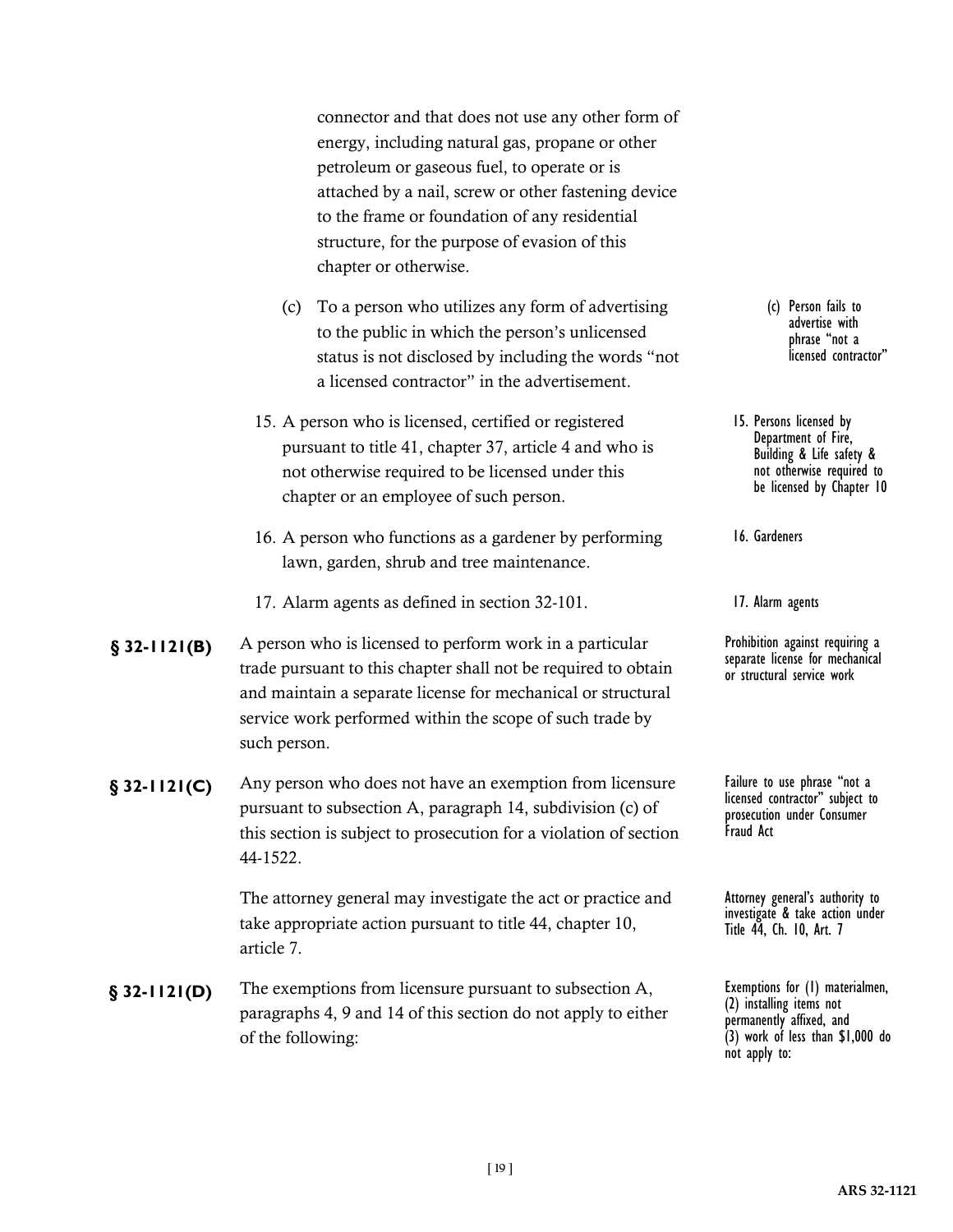Definition of "fire safety installation"

Exclusion from "fire safety maintenance and repair"

2. Connecting to natural gas, propane & other petroleum or gaseous fuel

> Provision on liquefied petroleum gas containers **unaffected**

1. All fire safety and mechanical, electrical and plumbing work that is done in connection with fire safety installation and fire safety maintenance and repair.

For the purposes of this paragraph, "fire safety installation" means hardwired or interconnected smoke alarms and fire sprinklers and does not include an individual device that is attached by a nail, screw or other fastening device to the frame or foundation of any residential unit.

For the purposes of this paragraph, fire safety maintenance and repair does not include routine work that is conducted by an employee of an apartment or condominium complex and that is incidental to the fire safety equipment.

2. All work that is done, including the installation, maintenance and repair of devices, appliances or equipment, that involves the connecting to any supply of natural gas, propane or other petroleum or gaseous fuel.

Nothing in this paragraph impacts the effect of section 36-1624.01.

### **A.R.S. § 32-1122 Qualifications for license**

Registrar's exclusive authority to A contractor's license shall be issued only by act of the **§** 32-1122(A) registrar of contractors.

Registrar's duties:

issue contractors' licenses

- 1. Classification & qualification of applicants
- 2. Reclassification of licenses to maintain liability on a bond. *See also* A.A.C. R4-9-<br>107
- 3. Necessary investigations

The registrar shall:

- 1. Classify and qualify applicants for a license.
- 2. If necessary, change the license classification of a licensee in the case of a title reclassification, with or without a bond rider for the purpose of continuing liability on the bond.
- 3. Conduct investigations the registrar deems necessary.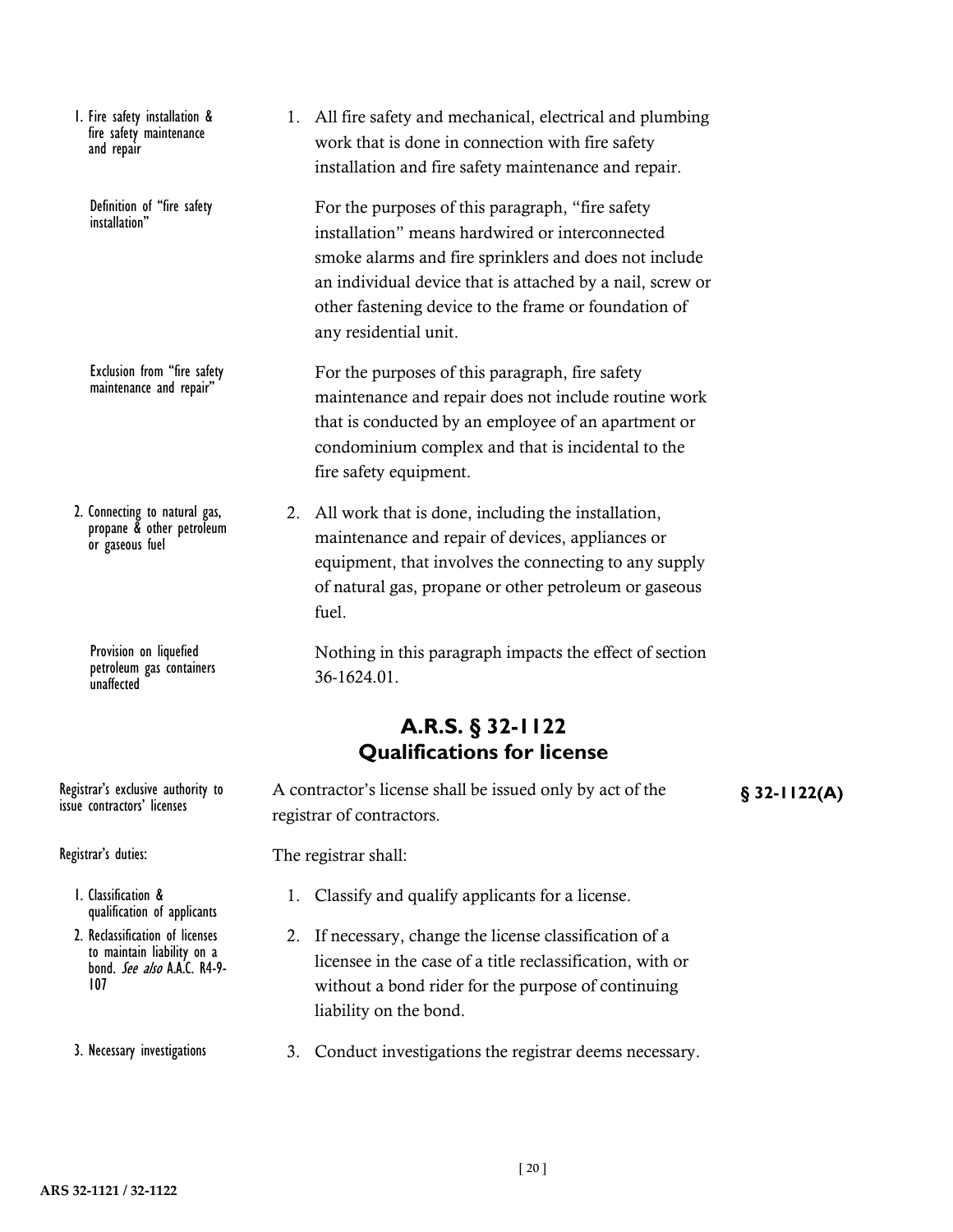- 4. Establish written examinations if deemed necessary to protect the health and safety of the public.
- **§ 32-1122(B)** To obtain or renew a license under this chapter, the **Duties of applicants in obtaining** applicant shall:
	- 1. Submit to the registrar of contractors a verified application on forms that are prescribed by the registrar of contractors and that contain the following information and shall advise the registrar of any change in the information within thirty days:
		- (a) A designation of the classification of license that is sought by the applicant.
		- (b) If the applicant is an individual, the applicant's name and address.
		- (c) If the applicant is a partnership, the names and addresses of all partners with a designation of any limited partners.
		- (d) If the applicant is a corporation, an association or any other organization, the names and addresses of the president, vice-president, if any, secretary and treasurer or the names and addresses of the functional equivalent of these officers, the directors and the owners of twenty-five percent or more of the stock or beneficial interest.
		- (e) The name and address of the qualifying party.
		- (f) If the applicant is a corporation, evidence that the corporation is in good standing with the corporation commission.
		- (g) The address or location of the applicant's place of business and the mailing address if it is different from the applicant's place of business.
		- (h) Proof that the applicant has complied with the statutes or rules governing workers' compensation insurance.

4. Establishment of written examinations necessary for public health & safety. See  $a/s$  A.A.C. R4-9-106(D).<br>Duties of applicants in obtaining or renewing licenses:

- 1. Submission of verified application. See also A.A.C. R4-9-113(A); advise Registrar within 30 days of changes in mandatory information:
	- (a) Designation of license classification sought
	- (b) Name & address of a sole proprietor
	- (c) Names & addresses of partners; designation of limited partners
	- (d) For business organizations: names & addresses of officers, directors & any owners of 25% or more
	- (e) Qualifying party's name & address
	- (f) Evidence of good standing with Arizona Corporation **Commission**
	- (g) Location of place of business & mailing address
	- (h) Proof of compliance compensation rules & statutes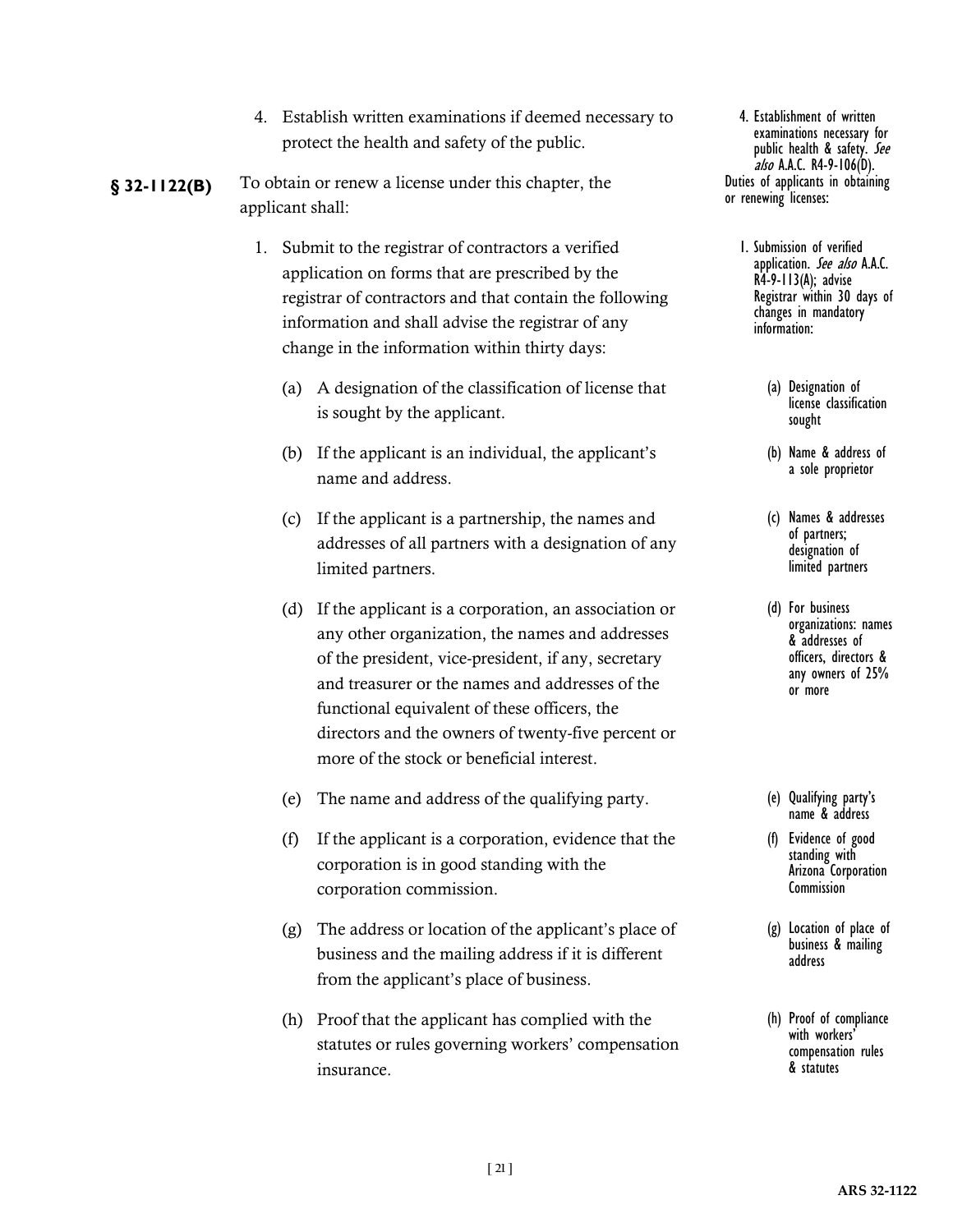2. Submission of appropriate bond & fee

Financial statement required for swimming-pool contractors

& reputation

Establishment of lack of good character & reputation by showing: (1) contracting without a license;  $(2)$  commission of act constituting grounds for discipline of a licensed contractor; or (3) a person was named on a suspended or revoked license issued by another state

constituting disqualifications for a license: (1) having a license refused or revoked within 1 year of application; (2) engaging in unlicensed contracting within 1 year of application; (3) submitting bids while unlicensed within 1 year of application; (4) acting as contractor between applying for & actually receiving a license

Registrar's authority to excuse those actions & circumstances if: (1) reasonable doubt about licensure or (2) no unremedied hardship, danger, or loss to public

Conviction for contracting without a license is mandatory 1-year bar against licensure

1. Practical or management trade experience of 4 years; 2 of those years within the last 10 years and in same type of construction as license

2. Submit the appropriate bond and fee required under this chapter.

Notwithstanding any other law, a swimming pool contractor shall also submit a detailed statement of current financial condition as required by this subsection.

Requirement of good character To obtain or renew a license under this chapter, each person **§** 32-1122(C) shall be of good character and reputation.

> Lack of good character and reputation may be established by showing that a person has engaged in contracting without a license or committed any act that, if committed or done by any licensed contractor, would be grounds for suspension or revocation of a contractor's license or by showing that the person was named on a contractor's license that was suspended or revoked in another state.

Actions & circumstances **Folder Extends To obtain a license under this chapter**, a person shall not **§** 32-1122(D) have had a license refused or revoked, within one year before the person's application, or shall not have engaged in the contracting business, nor shall the person have submitted a bid without first having been licensed within one year before the person's application, nor shall a person act as a contractor between the filing of the application and actual issuance of the license.

> The registrar may find any of those actions or circumstances to be excusable if there was reasonable doubt as to the need for licensure or the actions of the applicant did not result in an unremedied hardship or danger or loss to the public.

A person who has been convicted of contracting without a license is not eligible to obtain a license under this chapter for one year after the date of the last conviction.

Qualifying party's requirements: Before a license is issued, the qualifying party shall: **§** 32-1122(E)

1. Have had a minimum of four years' practical or management trade experience, at least two of which must have been within the last ten years, dealing specifically with the type of construction, or its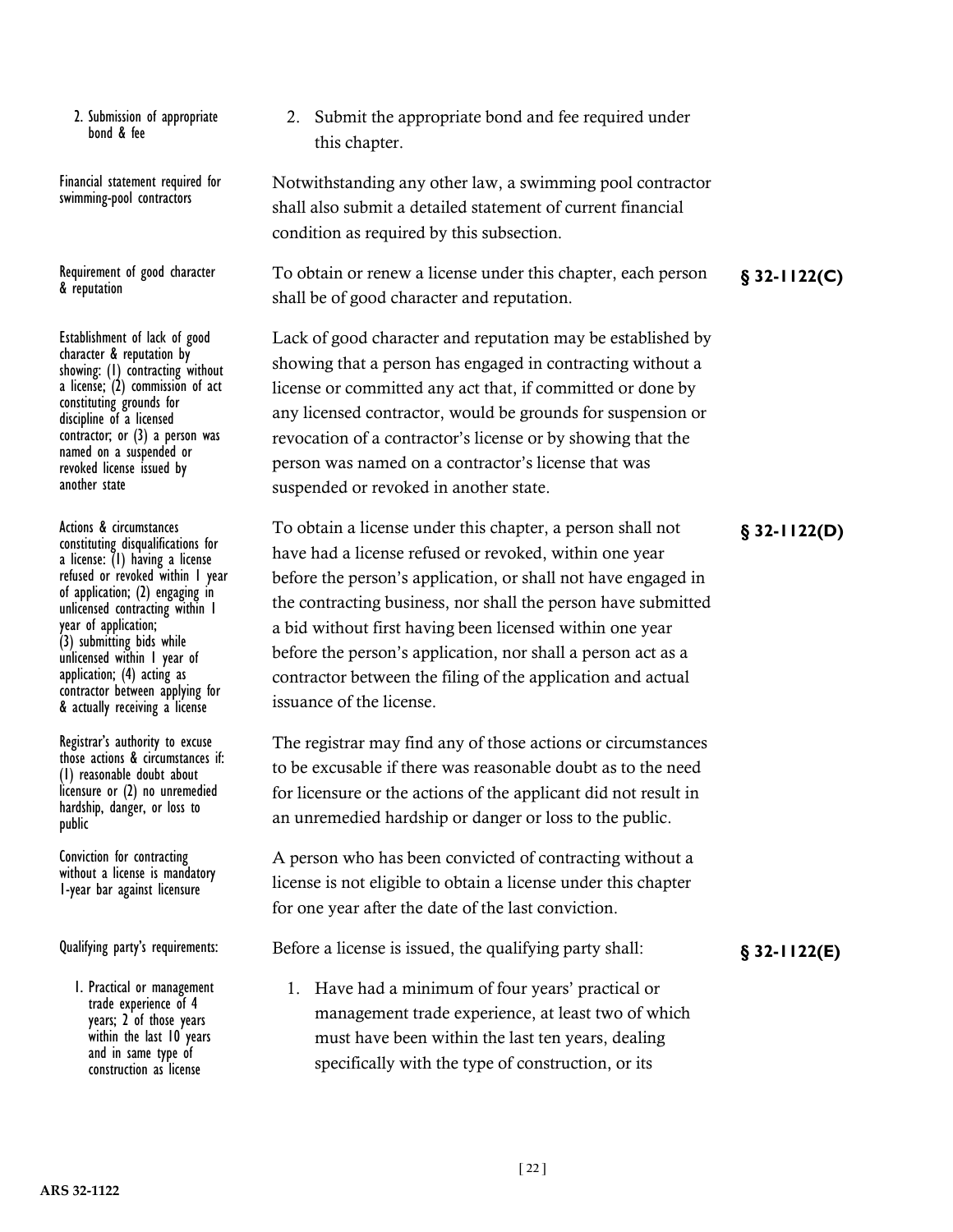equivalent, for which the applicant is applying for a license.

Technical training in an accredited college or university or in a manufacturer's accredited training program may be substituted for a portion of such experience, but in no case may credited technical training exceed two years of the required four years' experience.

The registrar of contractors may reduce the four years' practical or management experience requirement if in the registrar's opinion it has been conclusively shown by custom and usage in the particular industry or craft involved that the four-year requirement is excessive.

The registrar may waive the work experience documentation and verification or the examination requirement if the records reflect that the qualifying party is currently or has previously been a qualifying party for a licensee in this state in the same classification within the preceding five years.

2. Successfully show, by written examination taken not more than two years before application, if required, qualification in the kind of work for which the applicant proposes to contract, the applicant's general knowledge of the building, safety, health and lien laws of the state, administrative principles of the contracting business and the rules adopted by the registrar of contractors pursuant to this chapter, demonstrate knowledge and understanding of construction plans and specifications applicable to the particular industry or craft and of the standards of construction work and techniques and practices in the particular industry or craft and demonstrate a general understanding of other related construction trades, in addition to any other matters as may be deemed appropriate by the registrar to determine that the qualifying party meets the requirements of this chapter.

Up to 2 years of accredited technical training may count toward the experience requirement

Registrar's authority to reduce required experience if custom & usage in a particular industry or trade shows 4 years to be excessive

Registrar's authority to waive work-experience documentation & verification, or the examination, if qualifying party is or was already a qualifying party in Arizona in same classification within preceding 5 years. See also A.A.C. R4-9-<br>106(D).

2. Showing qualification by written examination, if required, within 2 years of application; statutorily proscribed contents of written examination; Registrar's authority to add material to written examination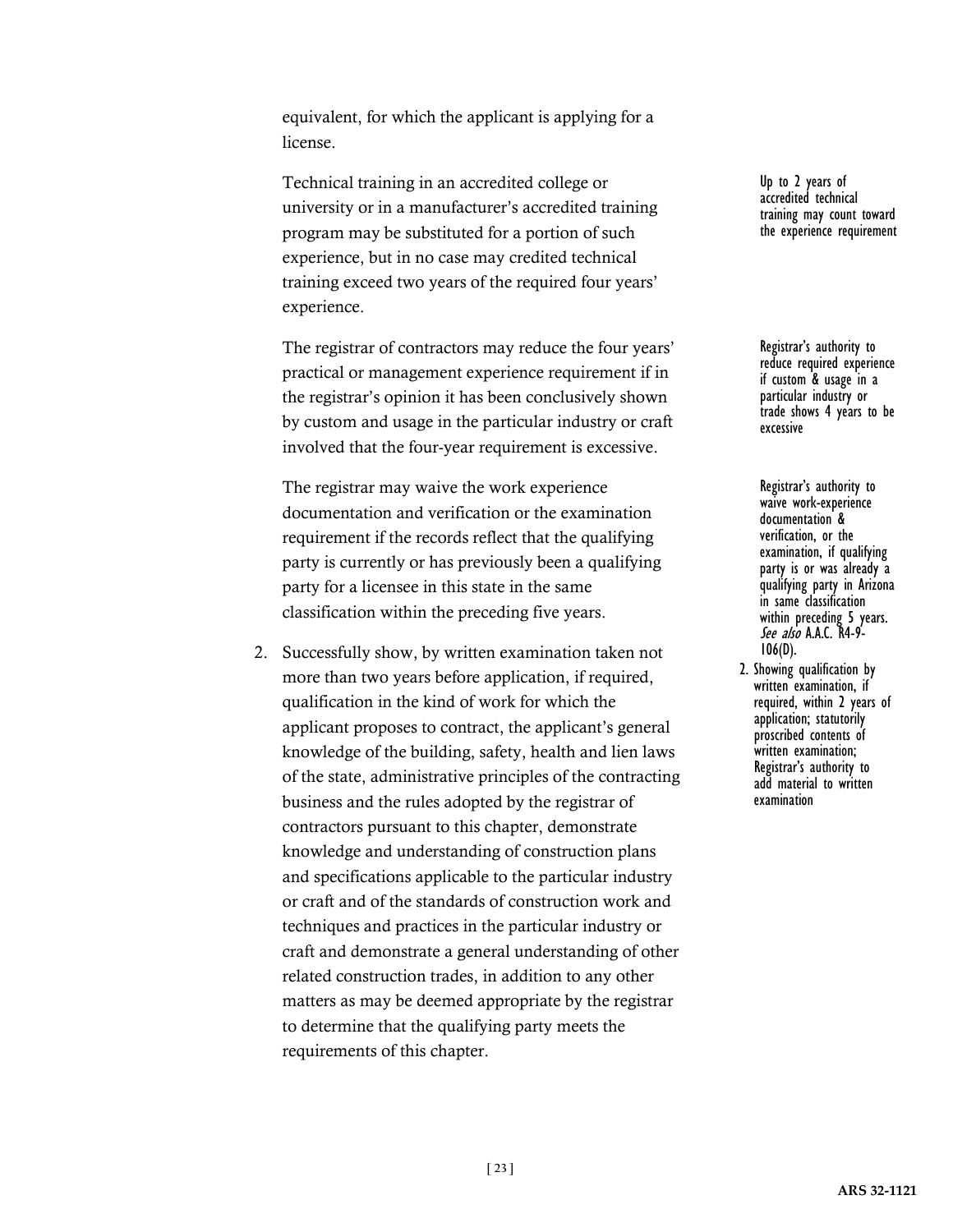Registrar's duty to maintain multiple versions of examination

contractor's license to a minor

fingerprints & fees under § 41-<br>1750

Submission of fingerprints to the Department of Public Safety for state & federal criminal-records check

Authority of DPS to share fingerprint data with FBI

1 year from issuing license to entity that bids on project of more than \$1,000

The registrar shall maintain multiple versions of examinations for each type of license that requires an examination.

Prohibition against issuing No license shall be issued to a minor, to any partnership in **§** 32-1122(F) which one of the partners is a minor or to any corporation in which a corporate officer is a minor.

Registrar's authority to require Before receiving, renewing and holding a license pursuant to **§** 32-1122(G) this chapter, the registrar may require a license applicant or licensee to submit to the registrar a full set of fingerprints and the fees required in section 41-1750.

> The registrar shall submit the fingerprints and fees to the department of public safety for the purpose of obtaining a state and federal criminal records check pursuant to section 41-1750 and Public Law 92-544.

The department of public safety may exchange this fingerprint data with the federal bureau of investigation.

### **A.R.S. § 32-1123 Unlicensed contractors; contract bidding; license denial; exemptions; warning**

Except as provided in § 32-<br> **Except as provided in S** 32-1123(A)<br>
1123(D), Registrar prohibited for<br> **on the final property that is not lisensed pursuant to this shapter hide an a** entity that is not licensed pursuant to this chapter bids on a contract for a project with an aggregate worth of more than one thousand dollars, excluding any electrical fixture or appliance that was designed by the manufacturer, that is unaltered, unchanged or unmodified by any person, that can be plugged into a common household electrical outlet utilizing a two pronged or three pronged electrical connector and that does not use any other form of energy, including natural gas, propane or other petroleum or gaseous fuel, to operate or is attached by a nail, screw or other fastening device to the frame or foundation of any residential structure, the registrar shall not issue the entity a license pursuant to this chapter for one year after the date of the bid.

This section does not apply to an entity that bids on a **§ 32-1123(B)** § 32-1123 inapplicable to: contract for either of the following: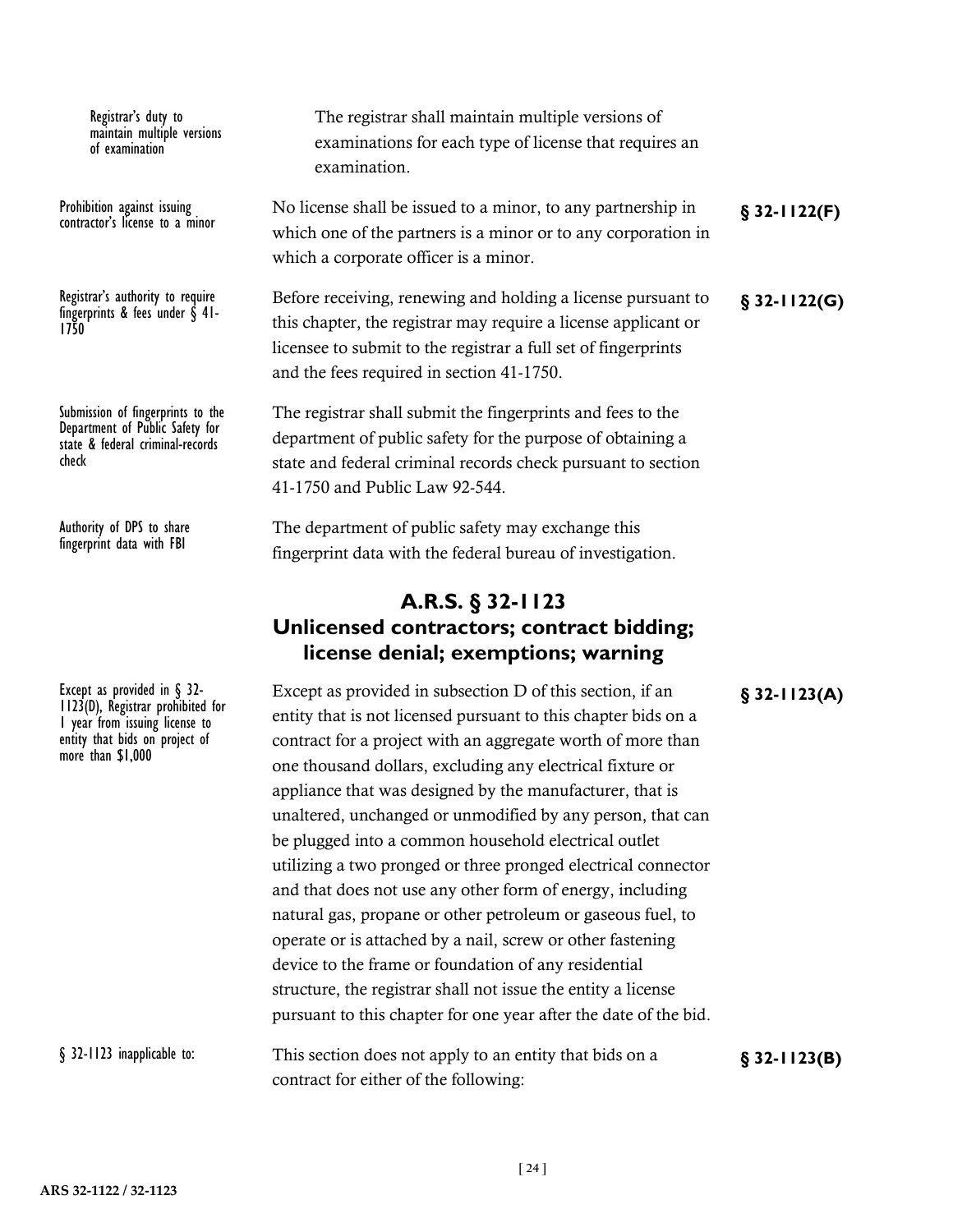- 1. A department of transportation project.
- 2. A project that is subject to the federal acquisition regulation, title 48 Code of Federal Regulations, including the department of defense federal acquisition regulation.
- **§ 32-1123(C)** This section does not affect the licensing exemptions Exemptions in § 32-1121 prescribed in section 32-1121.
- **§ 32-1123(D)** If an entity bids on a contract for a project pursuant to **For entities subject to §** 32-<br>
For entities subject to § 32-<br> **S 1123(A)**, Registrar's duty to subsection A of this section and the project has an aggregate worth of more than one thousand dollars, excluding any electrical fixture or appliance that was designed by the manufacturer, that is unaltered, unchanged or unmodified by any person, that can be plugged into a common household electrical outlet utilizing a two pronged or three pronged electrical connector and that does not use any other form of energy, including natural gas, propane or other petroleum or gaseous fuel, to operate or is attached by a nail, screw or other fastening device to the frame or foundation of any residential structure, and less than twenty thousand dollars, the registrar shall issue the entity a written warning relating to the unlicensed activity if the registrar has not previously issued the entity a warning.

### **A.R.S. § 32-1123.01 Staggered periods of licensure; biennial renewal**

The registrar shall maintain a system of staggered licensure to distribute the work of licensure throughout the twelve months of the year.

From and after January 1, 1993, the registrar shall implement a system for biennial license renewal and provide for proration of license renewal fees for that purpose.

The registrar may grant an exception to the biennial licensing or biennial renewal requirements of this section and may allow an annual renewal based on a written

- 1. Arizona Department of Transportation projects
- 2. Federal Acquisition Regulation projects

Exemptions in § 32-1121<br>unaffected by § 32-1123

issue entity a written warning if such a warning not previously issued & if project is less than \$20,000

Registrar's duty to maintain system of staggered licensure to distribute licensure work throughout 12 months

After Jan. 1, 1993, Registrar's duty to implement system for biennial license renewal

Registrar's authority to grant exceptions & to permit renewals annually, based on contractor's real & immediate hardship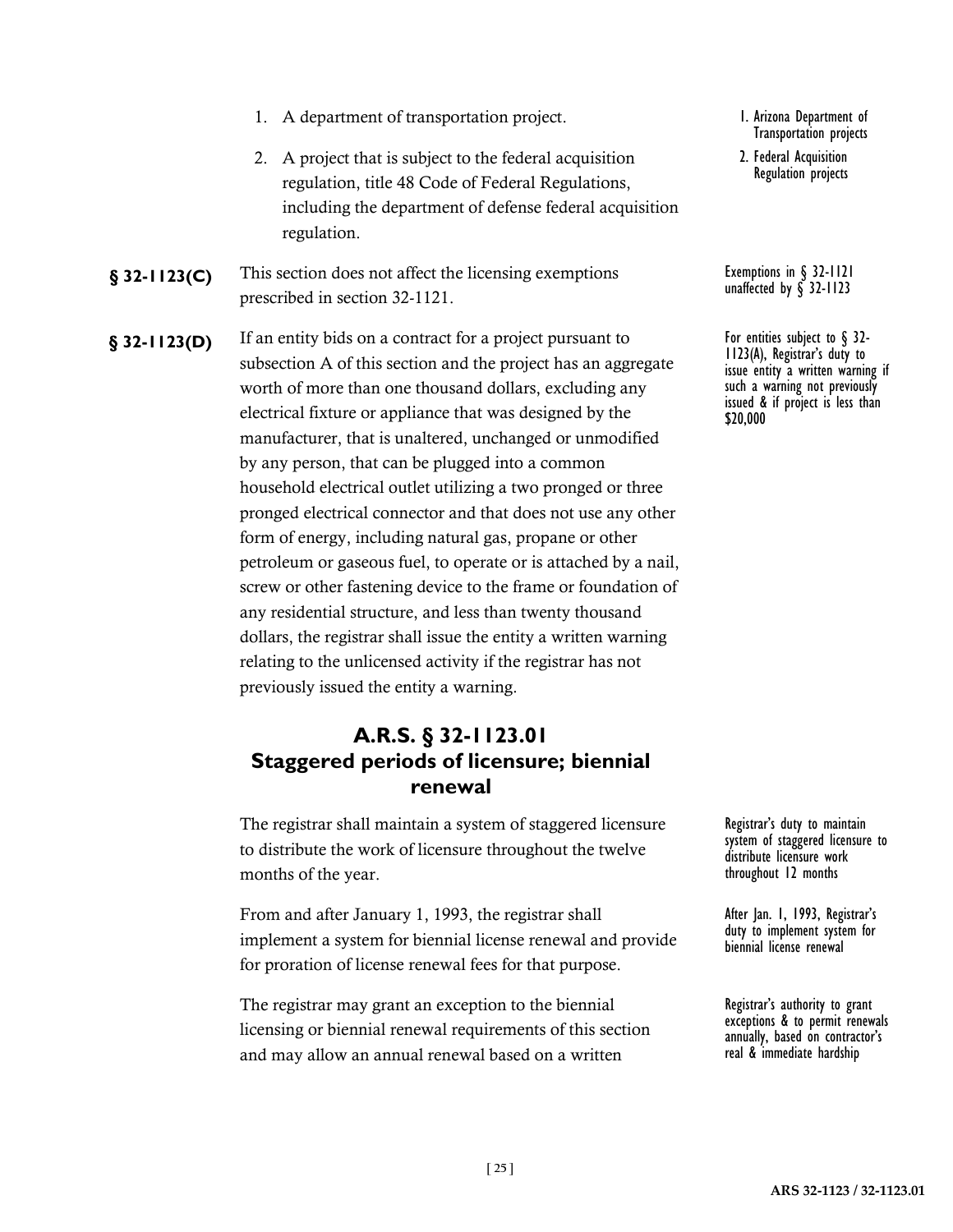petition by a contractor claiming that the biennial requirements would cause a real and immediate hardship.

The written petition shall include a detailed statement of the contractor's current financial condition containing information that is required by the registrar on a form furnished by or acceptable to the registrar.

The registrar shall notify the contractor in writing of the decision and shall specify the terms of the exception if granted.

Failure of the contractor to provide a detailed statement of current financial condition is grounds for denial.

### **A.R.S. § 32-1124 Issuance and display of license; suspension**

Registrar's duty to notify **On receipt by the registrar of the fee required by this chapter <b>§** 32-1124(A) and an application furnishing complete information as required by the registrar, the registrar shall notify the applicant within sixty days from the date of the filing of a complete application of the action taken on the application, and if the registrar determines that the applicant is qualified to hold a license in accordance with this chapter, the registrar shall issue a license to the applicant permitting the applicant to engage in business as a contractor under the terms of this chapter.

> Licenses issued under this chapter and any renewals shall be signed by the registrar or the registrar's designated representative and by the licensee.

The license shall be nontransferable, and satisfactory evidence of possession shall be exhibited by the licensee on demand.

**§ 32-1124(B)**

Contractor's real & immediate hardship established by detailed financial statement

Registrar's duty to notify contractor in writing of decision & to specify terms of exception

Failure to provide financial statement as grounds for denial

Registrar's duty to notify<br>applicant of action taken within 60 days of receiving fee and application; Registrar's duty to issue license if Registrar determines applicant qualified

Signature of licenses & renewals by Registrar (or designee) and by licensee

License nontransferable; evidence of possession on demand. See also A.A.C. R4-9-109.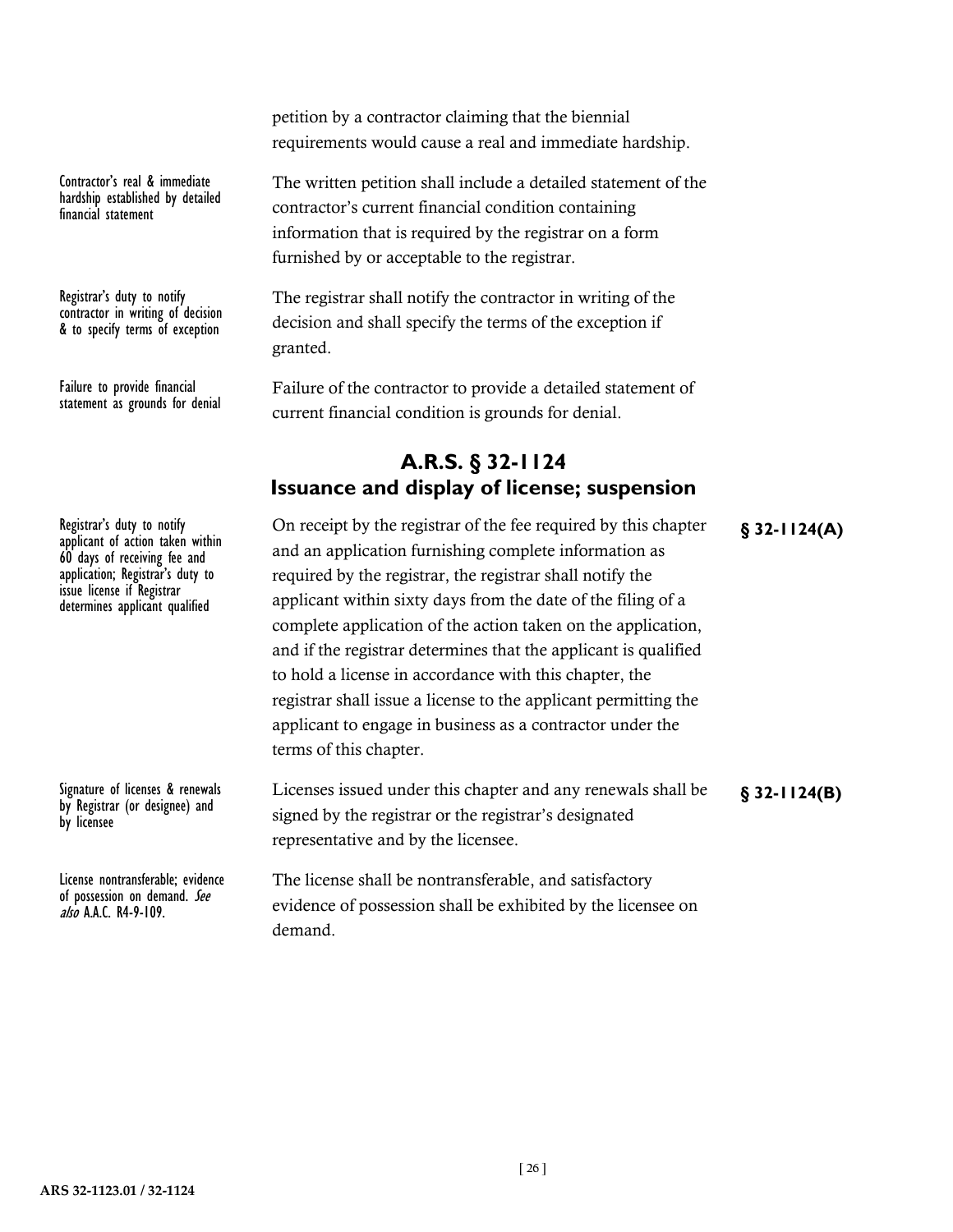The license number appearing on any licenses held by the licensee shall be preceded by the acronym "ROC" and shall be posted in a conspicuous place on premises where any work is being performed, shall be placed on all written bids submitted by the licensee and shall be placed on all broadcast, published, internet or billboard advertising, letterheads and other documents used by the licensee to correspond with the licensee's customers or potential customers in the conduct of business regulated by this chapter.

A violation of this subsection relating to posting and placement of license numbers shall be, at the discretion of the registrar, grounds for disciplinary action pursuant to section 32-1154, subsection A, paragraph 12, but not grounds for preventing the award of a contract, voiding an awarded contract, or any other claim or defense against the licensee.

For the purposes of this subsection, advertising does not include a trade association directory listing that is distributed solely to the members of the association and not to the general public.

**§** 32-1124(C) If an application for a license is denied for any reason **For Forteiture** of application fee if provided in this chapter, the application fee paid by the applicant shall be forfeited and deposited pursuant to section 32-1107.

> A reapplication for a license shall be accompanied by the fee fixed by this chapter.

- **§ 32-1124(D)** On issuance or renewal of a license, the registrar, at the Registrar's duty to issue a single request of a licensee, shall issue a single license certificate showing all contracting licenses held by the licensee that are currently in good standing and their dates of expiration.
- **§ 32-1124(E)** The registrar may establish procedures to allow a licensee to Registrar's authority to establish establish a common expiration or renewal date for all licenses issued to the licensee and may provide for proration of license fees for that purpose.

Acronym "ROC" must precede license number; duty to post license number in conspicuous place on job site; duty to place license number on written bids, in advertising & in any documents for corresponding with contractor's customers or potential customers

Violation of § 32-1124(B) constitutes grounds for disciplinary action at Registrar's discretion, but not grounds for preventing contract award, voiding contract, or any claim or defense against licensee

For § 32-1124, trade-association directory distributed solely to association members not considered "advertising"

application is denied; deposit of forfeited fee under § 32-1107

Reapplication for license requires fee

license certificate showing all licenses & expiration dates, if requested by licensee

procedures for common expiration or renewal dates for multiple licenses, with proration of license fees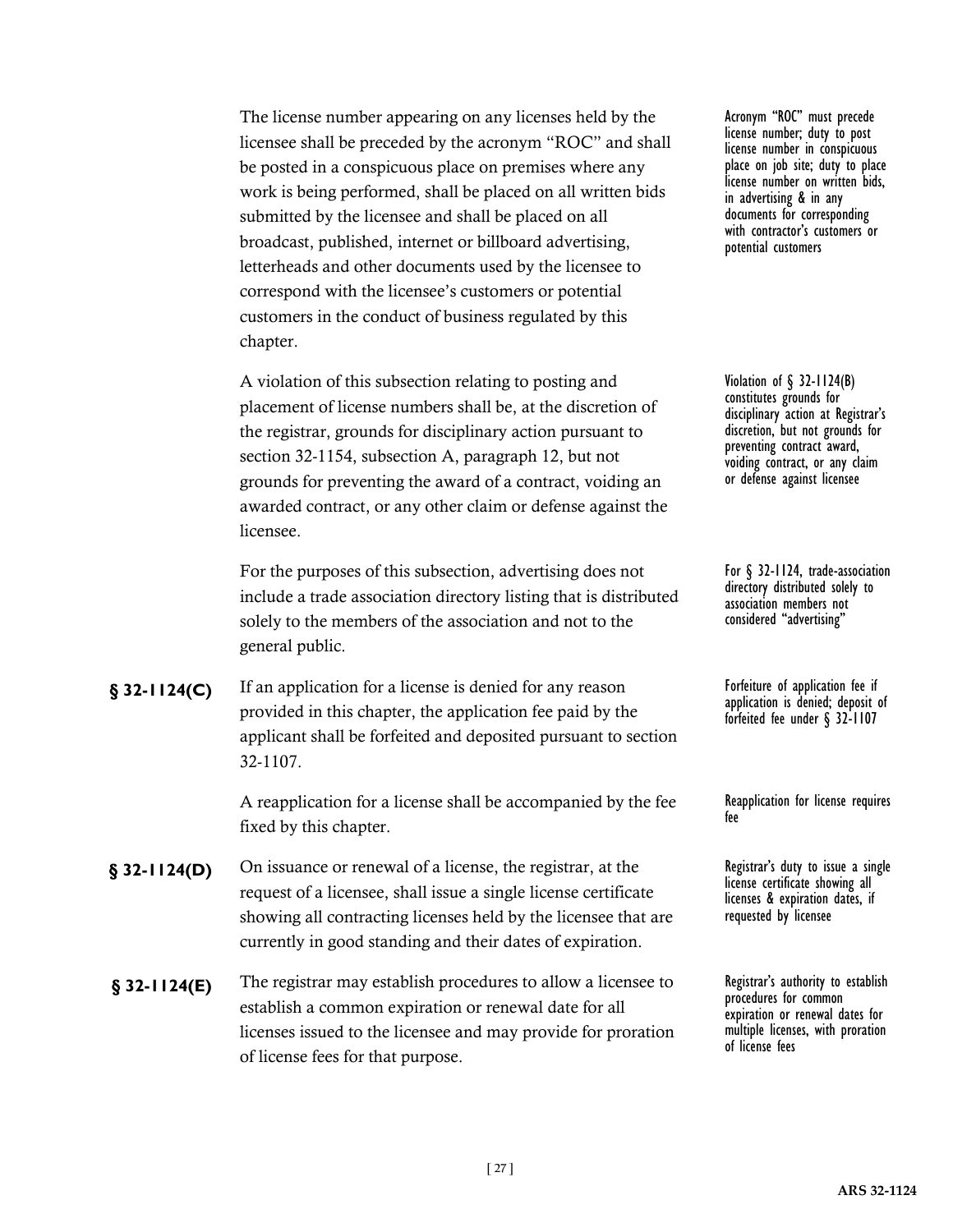license by operation of law if:

- 1. Dissolution of licensed entity Dissolution includes: sole owner's death; change in partnership; corporate authority's revocation or dissolution; dissolution of LLC or LLP
- 2. Licensed entity lacks authority to do business in Arizona
- 3. Insufficient-funds check used to obtain or renew a license

License remains suspended until Registrar receives certified check, money order, or cash

releasing the following information:

1. Residential address or residential telephone number;

2. E-mail address; and

Registrar's duty to suspend a The registrar shall suspend by operation of law a license **§** 32-1124(F) issued under this chapter if any of the following occurs:

1. The licensed entity is dissolved.

The dissolution of the licensed entity includes the death of a sole owner, a change to the partnership by either adding or removing a partner, the revocation or dissolution of corporate authority or the dissolution of a limited liability company or limited liability partnership.

- 2. The licensed entity does not have authority to do business in this state.
- 3. The license is obtained or renewed with an insufficient funds check.

The license remains suspended until the registrar receives a certified check, a money order or cash as payment for the license fees and assessments.

### **A.R.S. § 32-1124.01 Confidentiality of licensee's or license applicant's personal identifying information; exception**

- Registrar prohibited from Motwithstanding any other law and except as provided in **§** 32-1124.01(A) subsection C of this section, the registrar may not release to or make available for inspection by any person any of the following:
	- 1. A licensee's or license applicant's residential address or residential telephone number, unless the registrar determines that disclosure serves the interests of justice and is in the public interest.
	- 2. A licensee's or license applicant's e-mail address, other than to a court or a governmental agency that will use the e-mail address for a legitimate court or governmental purpose.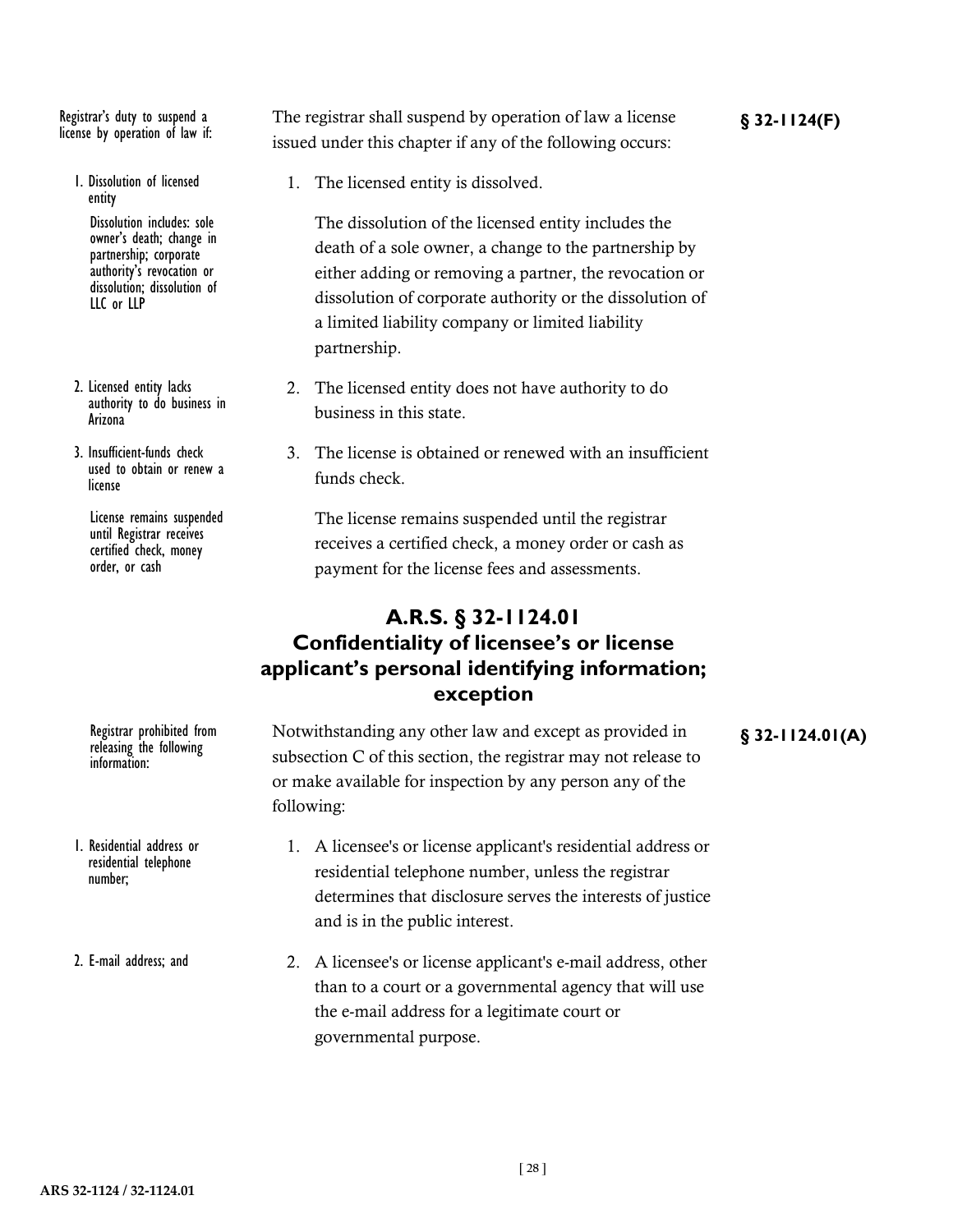- number, other than to a court or a governmental agency that will use the social security number for a legitimate governmental purpose. **§ 32-1124.01(B)** The residential address, e-mail address and residential lnactive licenses' identifying telephone number of a licensee whose license is placed on inactive status are confidential unless the registrar determines that disclosure of this information serves the interests of justice and is in the public interest. **§** 32-1124.01(C) Notwithstanding subsections A and B of this section, the Business address and business registrar may disclose the residential address or residential telephone number of a licensee or license applicant if the
	- residential address or residential telephone number is designated as the business address or business telephone number.

3. A licensee's or license applicant's social security

# **A.R.S. § 32-1125 Renewal of license; qualifying party**

Except as provided in section 32-4301, a license issued under **§ 32-1125(A)** License suspended by operation this chapter shall be suspended on the day following its renewal date by operation of law.

> An application for renewal of any current contracting license addressed to the registrar, with a valid bond or cash deposit on file with the registrar, accompanied by the required fee and received by the registrar or deposited in the United States mail postage prepaid on or before the renewal date shall authorize the licensee to operate as a contractor until actual issuance of the renewal license.

The registrar may refuse to renew a license if a licensee or person has committed or been found guilty of any act listed in section 32-1154.

**§** 32-1125(B) A license which has been suspended by operation of law for Within 1 year of suspension: failure to renew may be reactivated and renewed within one year of its suspension by filing the required application and payment of the application fee in the amount provided for renewal in this chapter in addition to a fifty dollar fee.

3. Social Security Number

information is confidential

telephone may be disclosed

of law day after renewal date. See also A.A.C. R4-9-116; exception: military members under § 32-4301

Renewal application received by Registrar or deposited in mail on or before renewal date authorizes contractor to operate

Registrar's authority to refuse renewal on grounds listed in § 32-1154

reactivation & renewal of suspended license, with payment of application fee and \$50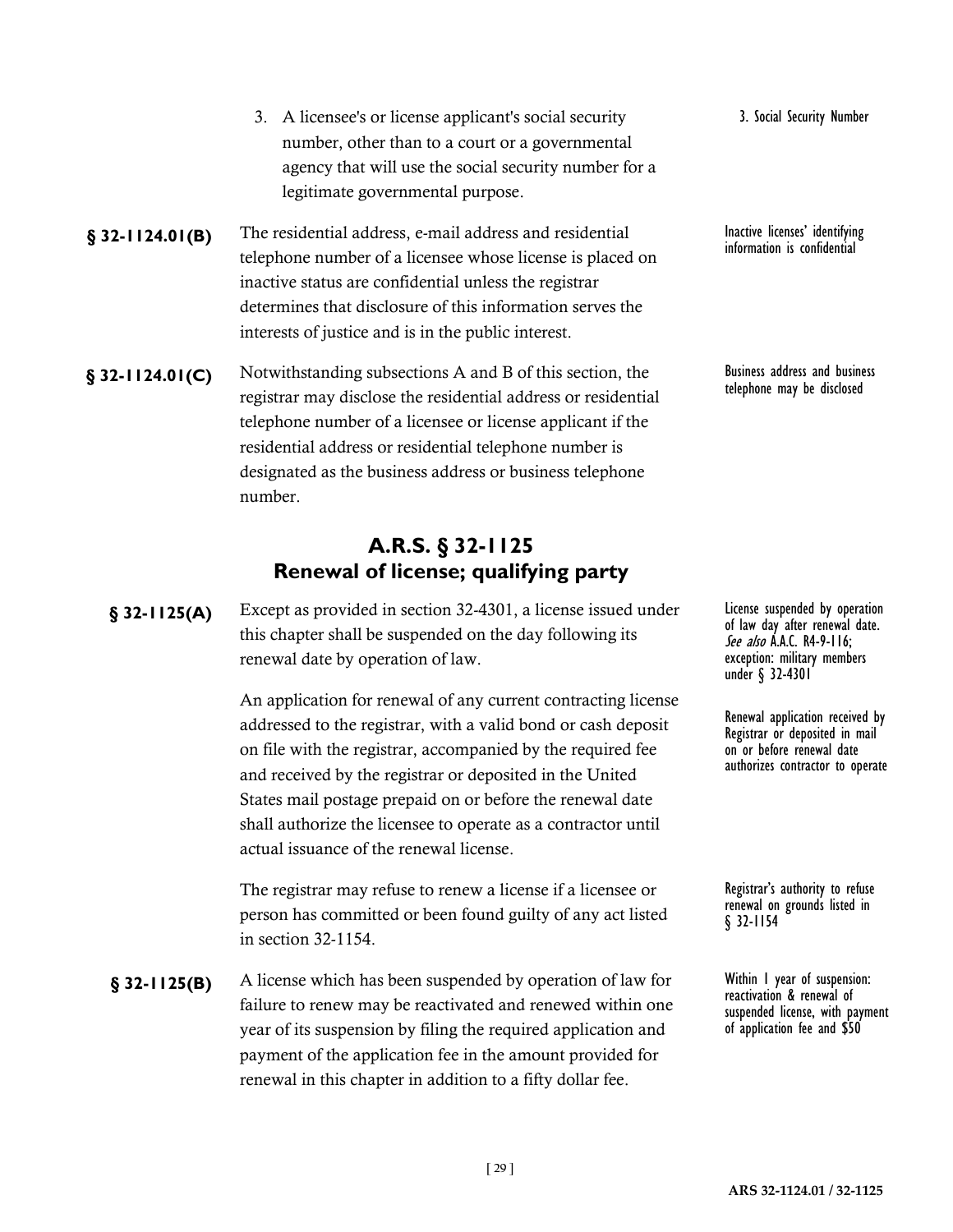After 1 or more years of suspension for failure to renew: application for new license required

qualifying-party exemption

Satisfactory showing that within past 5 years:

- 1. License in effect
- 2. No transfer of 50% or more of ownership
- 3. No more than 5 valid & unresolved complaints

Approval or denial within 30 days

If application not approved, licensee's right to appeal within 30 days under § 32-1156

Exemption immediately effective on application's approval

the exemption and to require a qualifying party, on finding after a hearing:

1. Transfer of 50% or more of ownership

2. Violation of § 32-1154

When a license has been suspended for one or more years for failure to renew, a new application for a license must be made and a new license issued in accordance with this chapter.

Licensee permitted to apply for Alicensee may make written application to the registrar for **§** 32-1125(C) exemption from a qualifying party.

The applicant shall show to the satisfaction of the registrar that during the past five years:

- 1. The license has been in effect.
- 2. A transfer of ownership of fifty per cent or more of the stock, if applicable, or beneficial interest, in the licensee has not occurred.
- 3. No more than five valid complaints which have not been resolved by the licensee, as determined by the registrar, have been filed against the licensee.

The application shall be approved or denied within thirty days after its receipt.

If the application is not approved, the licensee may within thirty days request a hearing to be held pursuant to section 32-1156.

If the application is approved, the exemption takes effect immediately.

Registrar's authority to remove A licensee which is exempt from the requirement for a **§** 32-1125(D) qualifying party pursuant to subsection C of this section may be required by the registrar after a hearing to obtain a qualifying party within sixty days on a finding that:

- 1. A transfer of ownership of fifty per cent or more of the stock, if applicable, or beneficial interest, in the licensee has occurred.
- 2. A violation of section 32-1154 has occurred.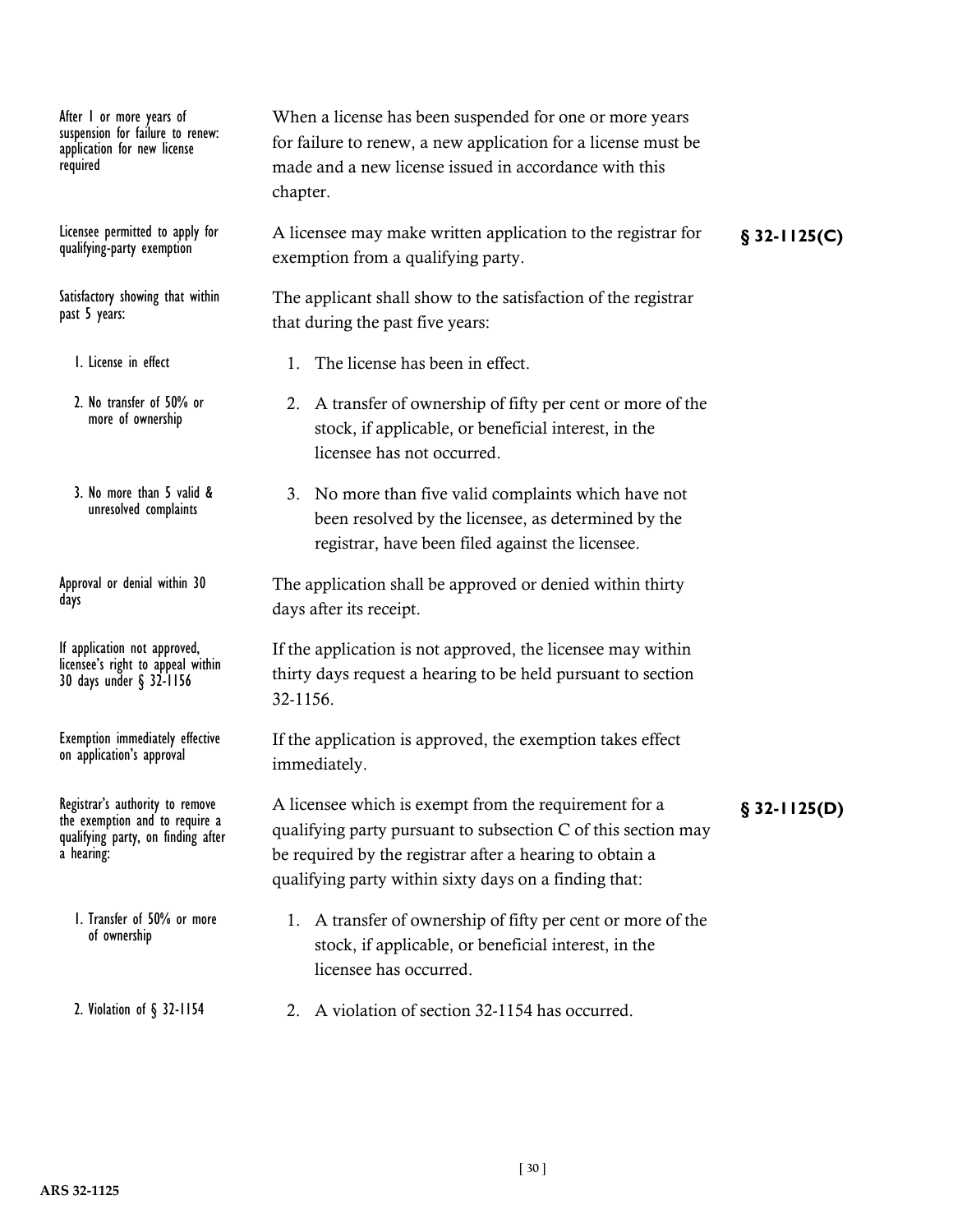# **A.R.S. § 32-1125.01 Inactive license**

by the registrar, to inactivate his current license for a period not to exceed five years at one time by giving written notice

|                   | to the registrar.                                                                                                                                                                                                                                             |                                                                                                                                                                          |
|-------------------|---------------------------------------------------------------------------------------------------------------------------------------------------------------------------------------------------------------------------------------------------------------|--------------------------------------------------------------------------------------------------------------------------------------------------------------------------|
|                   | The registrar may, in the absence of any disciplinary<br>proceeding or disciplinary suspension and upon payment of<br>reasonable fees determined by the registrar, issue to the<br>contractor an inactive license certificate.                                | Absent a disciplinary proceedin<br>or a suspension, Registrar's<br>authority to issue an inactive-<br>license certificate, subject to<br>payment of reasonable fees      |
|                   | The inactive license certificate may consist of an<br>endorsement upon the contractor's license stating that the<br>license is inactive.                                                                                                                      | Permission for the inactive-<br>license certificate to consist of<br>endorsement on license                                                                              |
|                   | The registrar may not refund any of the license renewal fee<br>which a contractor paid prior to requesting inactive status.                                                                                                                                   | Prohibition against Registrar<br>refunding a license-renewal fee<br>after an inactivation request                                                                        |
| $$32-1125.01(B)$  | A contractor's license which is not suspended or revoked<br>and is inactive may be reactivated as an active license upon<br>payment of the current renewal fee and thirty days' written<br>notice to the registrar.                                           | Reactivation of license on<br>(1) payment of renewal fee &<br>(2) 30 days' written notice                                                                                |
|                   | No examination may be required to reactivate an inactive<br>license.                                                                                                                                                                                          | Prohibition against examination<br>as condition of reactivation                                                                                                          |
|                   | If the license is not reactivated within five years, a new<br>application for licensing must be made unless the contractor<br>requests, on forms prescribed by the registrar, to inactivate<br>the license for an additional period not to exceed five years. | After 5 years of license being<br>inactive, a new license<br>application required; exception:<br>contractor requests additional<br>inactive period of 5 years or<br>less |
|                   | No contractor may inactivate the license more than twice.                                                                                                                                                                                                     | Limitation: only 2 inactivations                                                                                                                                         |
| $§$ 32-1125.01(C) | The holder of an inactive license shall not practice as a<br>contractor until his license is reactivated as an active license.                                                                                                                                | Prohibition against contracting<br>until license reactivated                                                                                                             |
| $§$ 32-1125.01(D) | The inactive status of a contractor's license shall not bar any<br>disciplinary action by the registrar against a licensed<br>contractor for any of the grounds stated in this chapter.                                                                       | Inactive status not a bar to<br>disciplinary action                                                                                                                      |
|                   |                                                                                                                                                                                                                                                               |                                                                                                                                                                          |

§ 32-1125.01(A) A contractor may request the registrar, on forms prescribed Contractor's right to request in Contractor's right to request in<br>writing the inactivation of a current license for 5 years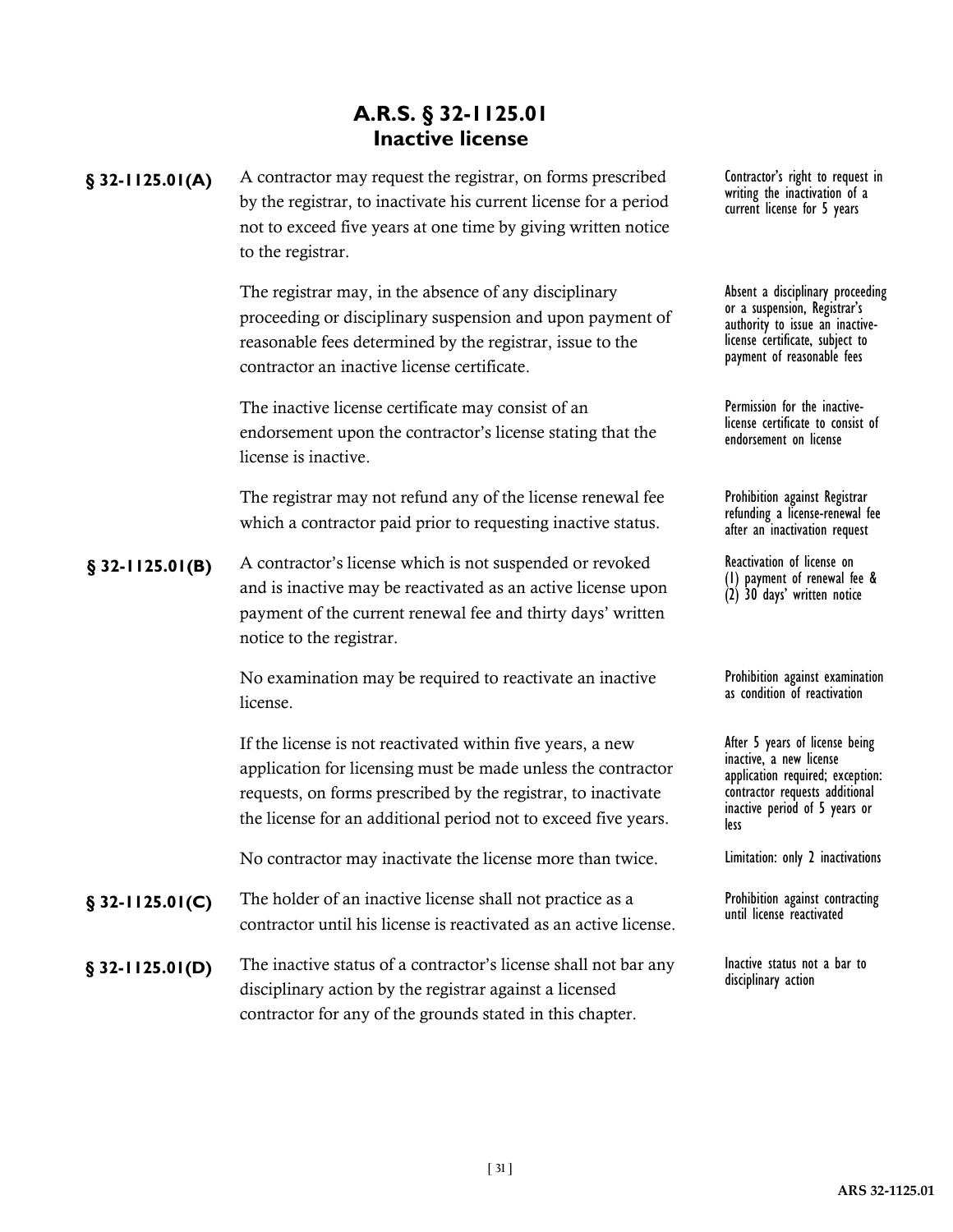### **A.R.S. § 32-1126 Fees**

| I. Original biennial license:                                                         | Application and license fees for an original biennial<br>license:                                                                               |  |
|---------------------------------------------------------------------------------------|-------------------------------------------------------------------------------------------------------------------------------------------------|--|
| General residential<br>(a)<br>contracting &<br>subclassifications:<br>\$500 or less   | For general residential contracting and<br>(a)<br>subclassifications of general residential<br>contracting, not more than five hundred dollars. |  |
| General commercial<br>(b)<br>contracting &<br>subclassifications:<br>$$1,500$ or less | For general commercial contracting and<br>(b)<br>subclassifications of general commercial<br>contracting, not more than one thousand five       |  |

License fee amounts. See also The license fees prescribed by this chapter shall be as **§** 32-1126(A)

follows:

(c) General dual licensed contracting: \$2,000 or less

R4-9-130:

- (d) Specialty residential contracting: \$350 or less
- (e) Specialty commercial contracting: \$1,000 or less
- (f) Specialty dual licensed contracting: \$1,350 or less
- 2. Biennial license renewal:
	- (a) General residential contracting & subclassifications: \$320 or less
	- (b) General commercial contracting & subclassifications: \$1,000 or less
	- (c) General dual licensed contracting: \$1,320 or less
- hundred dollars.
- (c) For general dual licensed contracting, not more than two thousand dollars.
- (d) For specialty residential contracting, not more than three hundred fifty dollars.
- (e) For specialty commercial contracting, not more than one thousand dollars.
- (f) For specialty dual licensed contracting, not more than one thousand three hundred fifty dollars.
- 2. Biennial license renewal fee:
	- (a) For general residential contracting and subclassifications of general residential contracting, not more than three hundred twenty dollars.
	- (b) For general commercial contracting and subclassifications of general commercial contracting, not more than one thousand dollars.
	- (c) For general dual licensed contracting, not more than one thousand three hundred twenty dollars.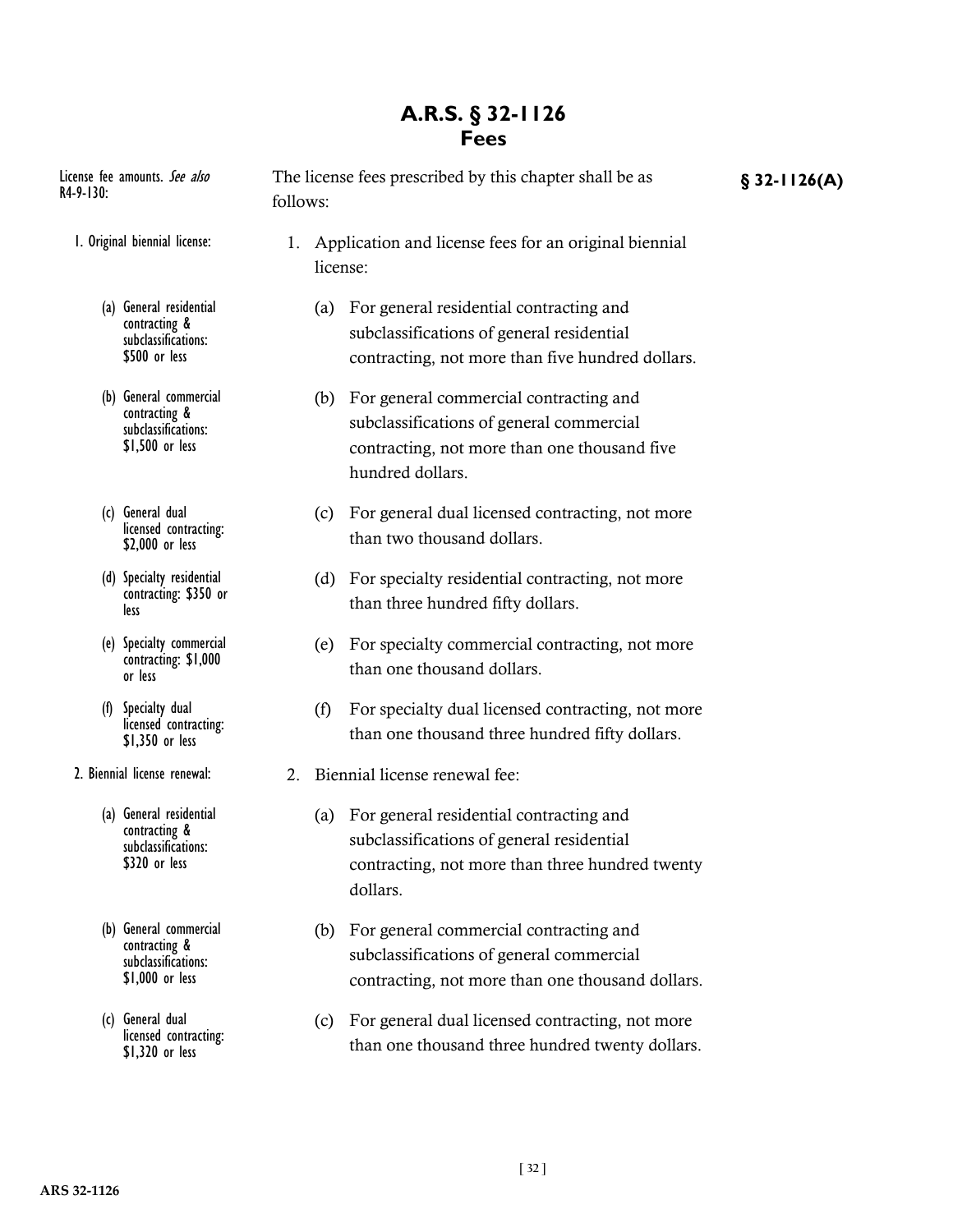|               | (d) For specialty residential contracting, not more<br>than two hundred seventy dollars.                                                                                                                                   | (d) Specialty residential<br>contracting: \$270 or<br>less                                                                                                                             |
|---------------|----------------------------------------------------------------------------------------------------------------------------------------------------------------------------------------------------------------------------|----------------------------------------------------------------------------------------------------------------------------------------------------------------------------------------|
|               | For specialty commercial contracting, not more<br>(e)<br>than nine hundred dollars.                                                                                                                                        | (e) Specialty commercial<br>contracting: \$900 or<br>less                                                                                                                              |
|               | For specialty dual licensed contracting, not more<br>(f)<br>than one thousand one hundred seventy dollars.                                                                                                                 | Specialty dual<br>(f)<br>licensed contracting:<br>\$1,170 or less                                                                                                                      |
| $$32-1126(B)$ | The fee for an annual license renewal granted pursuant to<br>section 32-1123.01 shall be one-half of the biennial license<br>renewal fee.                                                                                  | Renewal fee under $\S$ 32-1123.01<br>equals one-half the biennial<br>license renewal fee                                                                                               |
| $$32-1126(C)$ | The registrar may establish reasonable fees for services<br>performed by the registrar relating to reexaminations,<br>processing of applications, changes of qualifying party and<br>approval of name changes on licenses. | Registrar's authority to establish<br>reasonable fees for services<br>relating to: reexminations,<br>application processing, and<br>changing qualifying party or<br>names on a license |
| $$32-1126(D)$ | The penalty for failure to apply for renewal of a license<br>within the time prescribed by this chapter shall be fifty<br>dollars.                                                                                         | \$50 penalty for failure to renew                                                                                                                                                      |
| $$32-1126(E)$ | The registrar may establish a separate fee for examination.                                                                                                                                                                | Registrar's authority to establish<br>an examination fee                                                                                                                               |
| $$32-1126(F)$ | The registrar may contract with private testing services to<br>establish and administer such examinations and may<br>authorize the payment of the examination fee to the private<br>testing service.                       | Registrar's authority to contract<br>with private testing services &<br>to authorize payment of a<br>testing fee to those private<br>testing services                                  |

# **A.R.S. § 32-1127 Responsible managing employee and qualifying party; definitions**

The terms "responsible managing employee" and "qualifying party" shall, for the purpose of administering this chapter, be synonymous, and shall mean an employee who is regularly employed by the licensee and is actively engaged in the classification of work for which such responsible managing employee qualifies in behalf of the licensee.

"Qualifying party" equivalent to "responsible managing employee"; definition of QP as licensee's regularly employed employee actively engaged in the classification of the licensee's work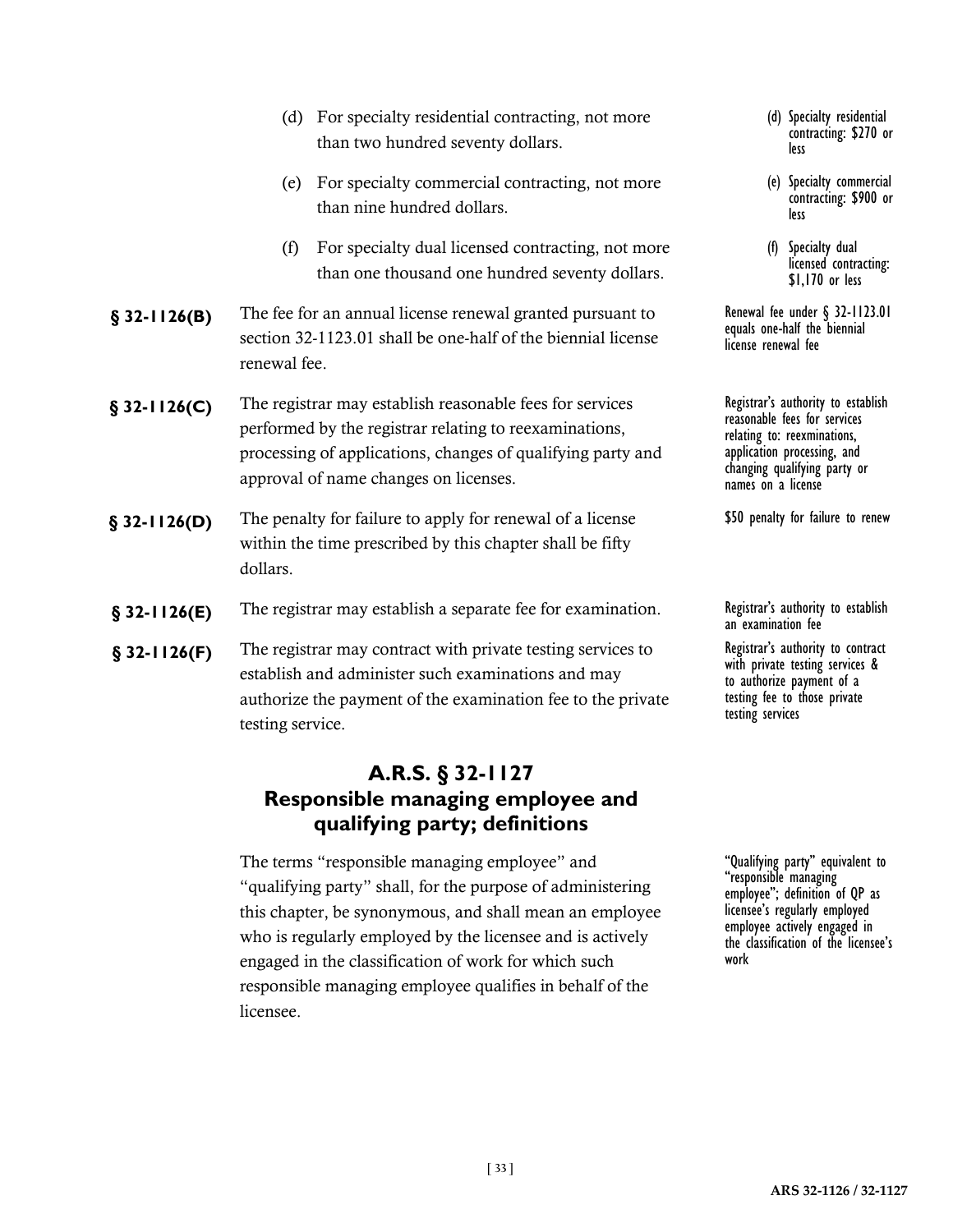Prohibition against qualifying party taking any employment conflicting with qualifying-party duties or ability to adequately supervise licensee's work

Permission for licensee's qualifying party to act as qualifying party for additional licensee, as long as:

- 1. Common ownership of at least 25% between the licensed entities
- 2. One licensee is subsidiary of the other licensee

Definition of "subsidiary"

Safety & Health, with Registrar's assistance, to prepare asbestos educational pamphlet

asbestos educational pamphlet with each license or renewal

While engaged as a qualifying party for a licensee, the qualifying party shall not take other employment that would conflict with his duties as qualifying party or conflict with his ability to adequately supervise the work performed by the licensee.

Such person may act in the capacity of the qualifying party for one additional licensee if one of the following conditions exists:

- 1. There is a common ownership of at least twenty-five per cent of each licensed entity for which the person acts in a qualifying capacity.
- 2. One licensee is a subsidiary of another licensee for which the same person acts in a qualifying capacity.

"Subsidiary" as used in this section means a corporation of which at least twenty-five per cent is owned by the other licensee.

# **A.R.S. § 32-1128 Asbestos educational pamphlet**

Duty of Director of Occupational The director of occupational safety and health within the **§** 32-1128(A) industrial commission with the assistance of the registrar of contractors and the director of the department of environmental quality shall prepare an educational pamphlet relating to asbestos to help contractors identify asbestos in the workplace and to inform them of state and federal asbestos rules and of the health hazards associated with asbestos contact.

Registrar's duty to distribute The registrar shall distribute asbestos educational pamphlets **§** 32-1128(B) with each contractor's license or license renewal.

# **A.R.S. § 32-1129 Definitions; applicability**

In sections 32-1129.01, 32-1129.02, 32-1129.03, 32-1129.04, **§ 32-1129(A)** Definitions for certain sections: 32-1129.05 and 32-1129.07, unless the context otherwise requires: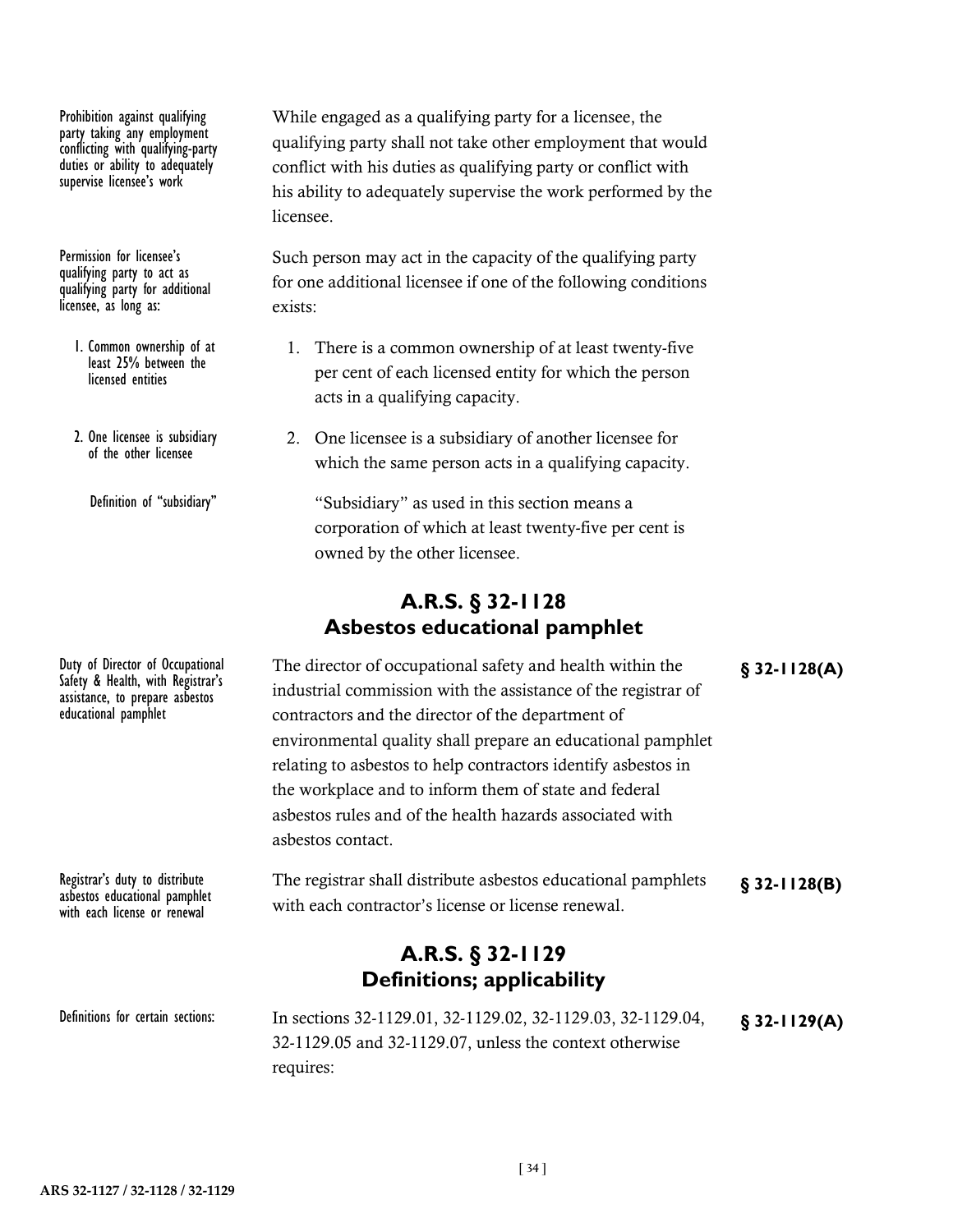|    |     | following:                                                                                                                                                                                                                                                                                                                                                                                                                                                                                                  | completion                           |
|----|-----|-------------------------------------------------------------------------------------------------------------------------------------------------------------------------------------------------------------------------------------------------------------------------------------------------------------------------------------------------------------------------------------------------------------------------------------------------------------------------------------------------------------|--------------------------------------|
|    |     | (a) When the work, or the work under a portion of a<br>construction contract for which the contract states<br>a separate price, has been completed in<br>accordance with the terms and conditions of the<br>construction contract.                                                                                                                                                                                                                                                                          | (a) Comp                             |
|    | (b) | The date of final inspection and final written<br>acceptance by the governmental body that issues<br>the building permit for the building, structure or<br>improvement.                                                                                                                                                                                                                                                                                                                                     | (b) Date<br>inspec<br>ассер<br>gover |
| 4. |     | "Owner" means any person, firm, partnership,<br>corporation, association or other organization, or a<br>combination of any of them, that causes a building,<br>structure or improvement to be constructed, altered,<br>repaired, maintained, moved or demolished or that<br>causes land to be excavated or otherwise developed or<br>improved, whether the interest or estate of the person<br>is in fee, as vendee under a contract to purchase, as<br>lessee or another interest or estate less than fee. | 4. Definition of                     |
| 5. |     | "Retention" means a portion of a progress payment<br>otherwise due from the owner to the contractor that is<br>withheld pursuant to the terms and conditions of a                                                                                                                                                                                                                                                                                                                                           | 5. Definition of                     |

3. "Final completion" means the earliest of the follo

contract.

- land.
- 1. "Construction contract" means a written or oral agreement relating to the construction, alteration, repair, maintenance, moving or demolition of any building, structure or improvement or relating to the excavation of or other development or improvement to
	-
- 2. "Contractor" means any person, firm, partnership, corporation, association or other organization, or a combination of any of them, that has a direct contract with an owner to perform work under a construction

**ARS 32-1129**

"retention"

construction contract to ensure proper performance of

the construction contract.

1. Definition of "construction contract"

### 2. Definition of "contractor"

- 3. Definition of "final completion" as earliest of:
	- letion
	- of final ction & written tance by mmental<sup>'</sup> body

"owner"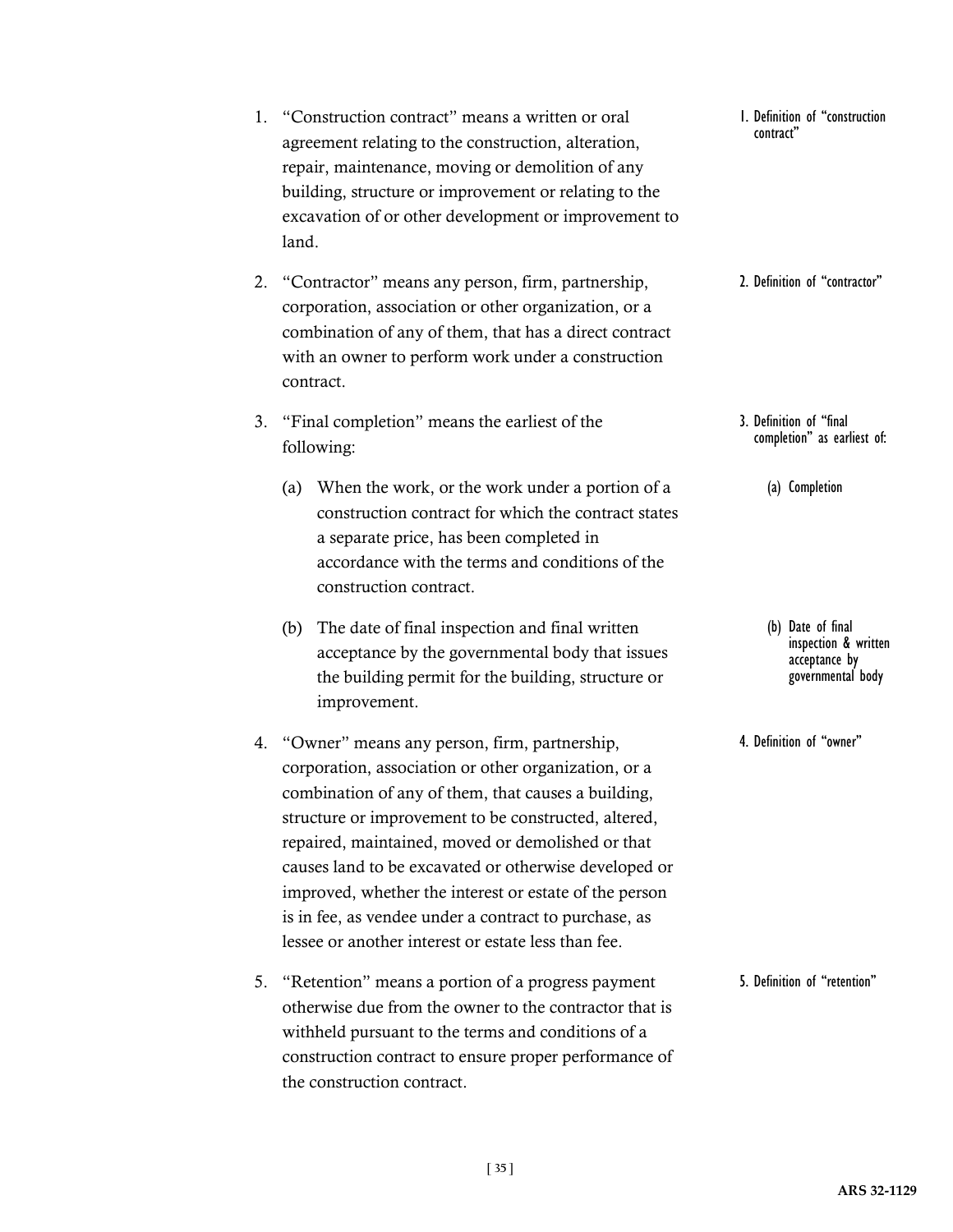- 6. Definition of "subcontractor"
- 7. Definition of "substantial completion" as earliest of:
	- (a) Stage in which owner can occupy & use the work for its intended purpose

When contract states separate price for portion: substantial completion limited to that portion

(b) Stage in which owner can occupy & use the work for its intended purpose, but owner unable<br>to, or does not, occupy or use work

(c) Date of final inspection & written acceptance by governmental body allowing owner to occupy & use the work

- 6. "Subcontractor" means any person, firm, partnership, corporation, association or other organization, or a combination of any of them, that has a direct contract with a contractor or another subcontractor to perform a portion of the work under a construction contract.
- 7. "Substantial completion" or "substantially complete" means the earliest of the following events:
	- (a) The stage in the progress of the work on a construction contract when the work, or the work under a portion of a construction contract for which the contract states a separate price, is sufficiently complete in accordance with the terms and conditions of the construction contract so that the owner can occupy and use the work or such portion of the work for its intended purpose.

When substantial completion occurs for a portion of a construction contract for which the contract states a separate price, substantial completion occurs only to the work under that portion of the contract.

- (b) The stage in the progress of the work on a construction contract when the contractor has sufficiently completed the work or the work under a portion of a construction contract for which the contract states a separate price in accordance with the terms and conditions of the construction contract to allow the owner to occupy and use the work or such portion of the work for its intended purpose but the owner is unable to or does not occupy or use the work or such portion of the work for its intended purpose through no fault of the contractor.
- (c) The date on which the governmental body that issues the building permit, if any, for a building, structure or improvement issues the written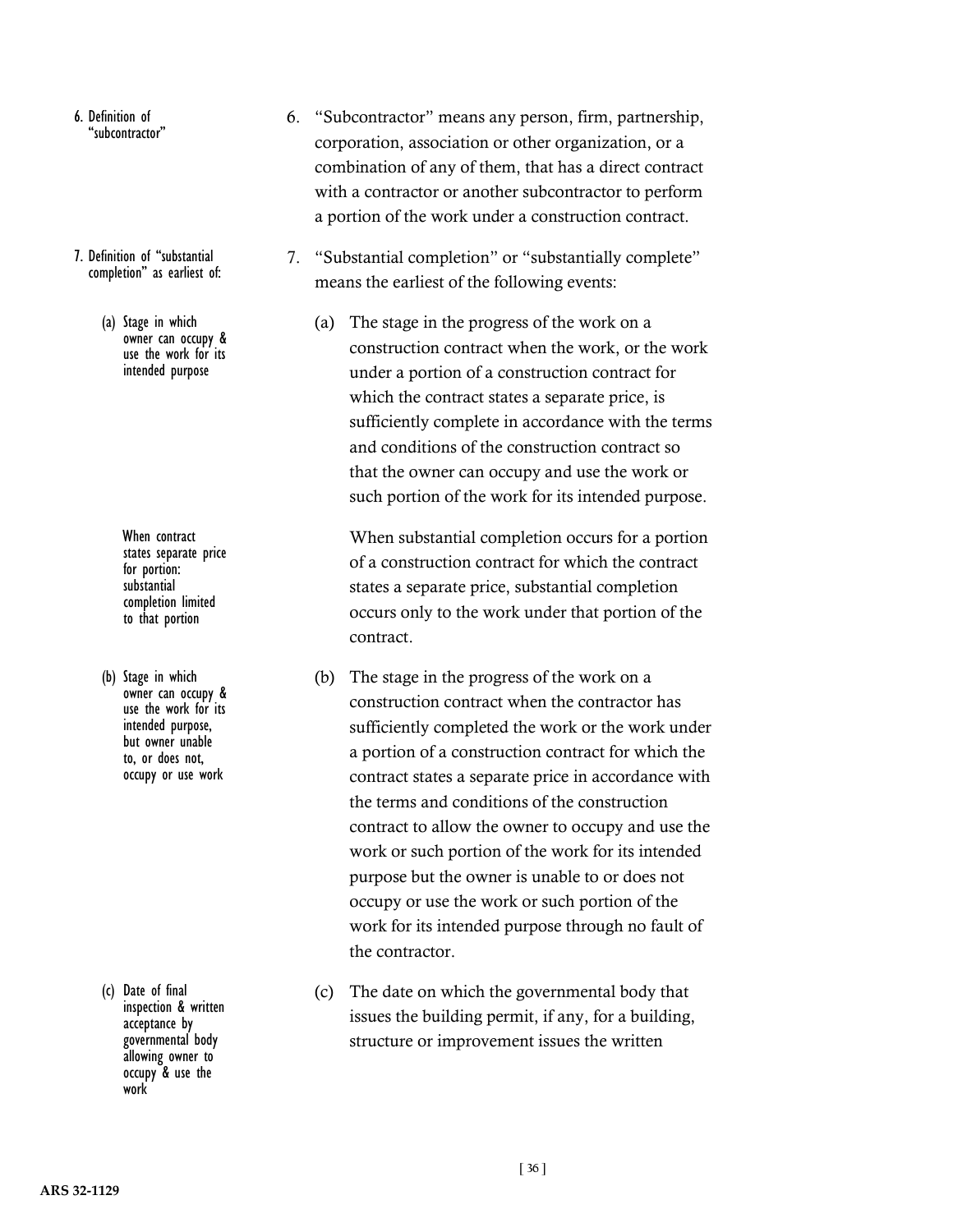acceptance allowing the owner to occupy and use the work under a construction contract.

- 8. "Work" means the labor, materials, equipment and services to be provided by a contractor or subcontractor under a construction contract. 8. Definition of "work"
- **§ 32-1129(B)** The definitions in this section do not apply to section 12-<br>552<br>552 552.

### **A.R.S. § 32-1129.01 Progress payments by owner; conditions; interest**

§ 32-1129.01(A) By mutual agreement with a contractor, an owner may make Permission for owner to make progress payments on construction contracts of less than sixty days.

> An owner shall make progress payments to a contractor on all other construction contracts.

> Progress payments shall be made on the basis of a duly certified and approved billing or estimate of the work performed and the materials supplied during the preceding thirty day billing cycle, or such other billing cycle as stated in the construction contract.

If billings or estimates are to be submitted in other than thirty day billing cycles, the construction contract and each page of the plans, including bid plans and construction plans, shall specifically identify such other billing cycle in a clear and conspicuous manner as prescribed in subsection B of this section.

If any work is performed during the preceding billing cycle, a contractor shall timely submit a billing or estimate to the owner covering the work performed during that billing cycle.

Except as provided in subsection C of this section, the owner shall make progress payments to the contractor within seven days after the date the billing or estimate is certified and approved pursuant to subsection D of this section.

progress payments of less than 60 days by mutual agreement with contractor

On all other construction contracts, mandatory progress payments

Basis of progress payment: duly certified & approved billing or estimate for work & materials supplied in preceding 30-day billing cycle

If billings or estimates depart from 30-day billing cycles: contract & each page of plans must identify the billing cycle clearly & conspicuously as prescribed by  $\S$  32-1129.01(B)

Contractor's duty to timely submit billing or estimate for work performed in preceding billing cycle

Subject to § 32-1129.01(C), owner's duty to make progress payments within 7 days after the billing or estimate is certified & approved under § 32-1129.01(D)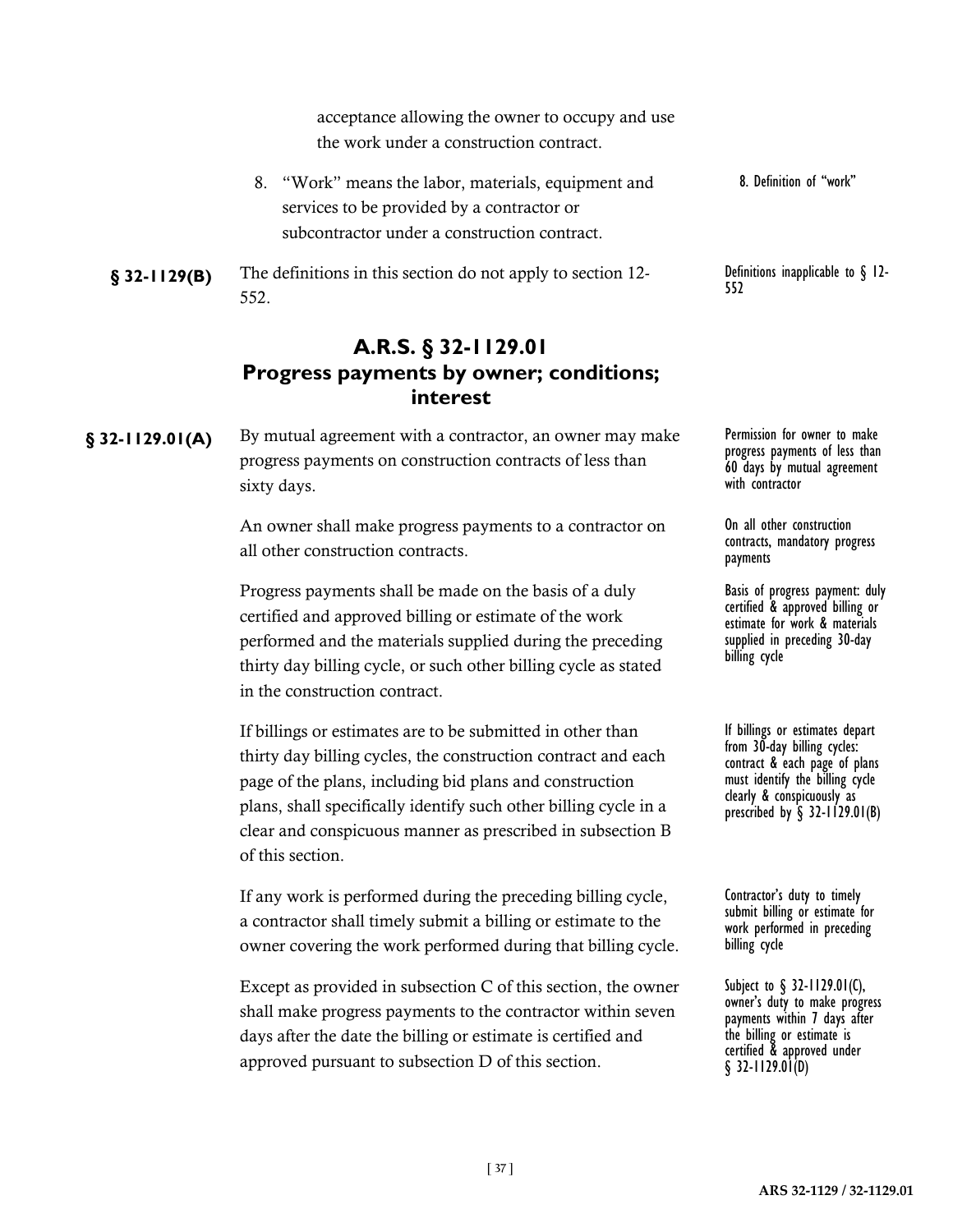Subject to § 32-1129.01(C), owner's duty to release retention within 7 days after the billing or estimate for release of retention is certified & approved under § 32-1129.01(D)

Subject to § 32-1129.01(C), owner's duty to make final payment within 7 days after the billing or estimate is certified & approved under  $\S$  32-1129.01(K)

contract to depart from 30-day billing cycle if the other billing<br>cycle is specifically set forth, and either of the following applies:

1. Statutory legend (or substantially similar language) appears clearly & conspicuously on each page of plans, including bid plans & construction plans, stating alternate billing cycle, or substantially similar language

2. Statutory legend (or substantially similar language) appears clearly & conspicuously on each page of plans, including bid plans & construction plans, indicating availability of alternate billing cycle

Except as provided in subsection C of this section, an owner shall release retention to the contractor within seven days after the date the billing or estimate for release of retention is certified and approved pursuant to subsection H of this section.

Except as provided in subsection C of this section, an owner shall make final payment to the contractor within seven days after the billing or estimate for final payment is certified and approved pursuant to subsection K of this section.

Permission for construction **A** construction contract may provide for a billing cycle other **§** 32-1129.01(B) than a thirty day billing cycle if the construction contract specifically sets forth such other billing cycle and either of the following applies:

> 1. The following legend or substantially similar language setting forth the other billing cycle appears in clear and conspicuous type on each page of the plans, including bid plans and construction plans:

> > Notice of Alternate Billing Cycle

This contract allows the owner to require the submission of billings or estimates in billing cycles other than thirty days. Billings or estimates for this contract shall be submitted as follows:

\_\_\_\_\_\_\_\_\_\_\_\_\_\_\_\_\_\_\_\_\_\_\_\_\_\_\_\_\_\_\_\_\_\_\_\_\_\_\_\_\_\_\_ \_\_\_\_\_\_\_\_\_\_\_\_\_\_\_\_\_\_\_\_\_\_\_\_\_\_\_\_\_\_\_\_\_\_\_\_\_\_\_

2. The following legend or substantially similar language setting forth the other billing cycle appears in clear and conspicuous type on each page of the plans, including bid plans and construction plans:

Notice of Alternate Billing Cycle

This contract allows the owner to require the submission of billings or estimates in billing cycles other than thirty days. A written description of such other billing cycle applicable to the project is available from the owner or the owner's designated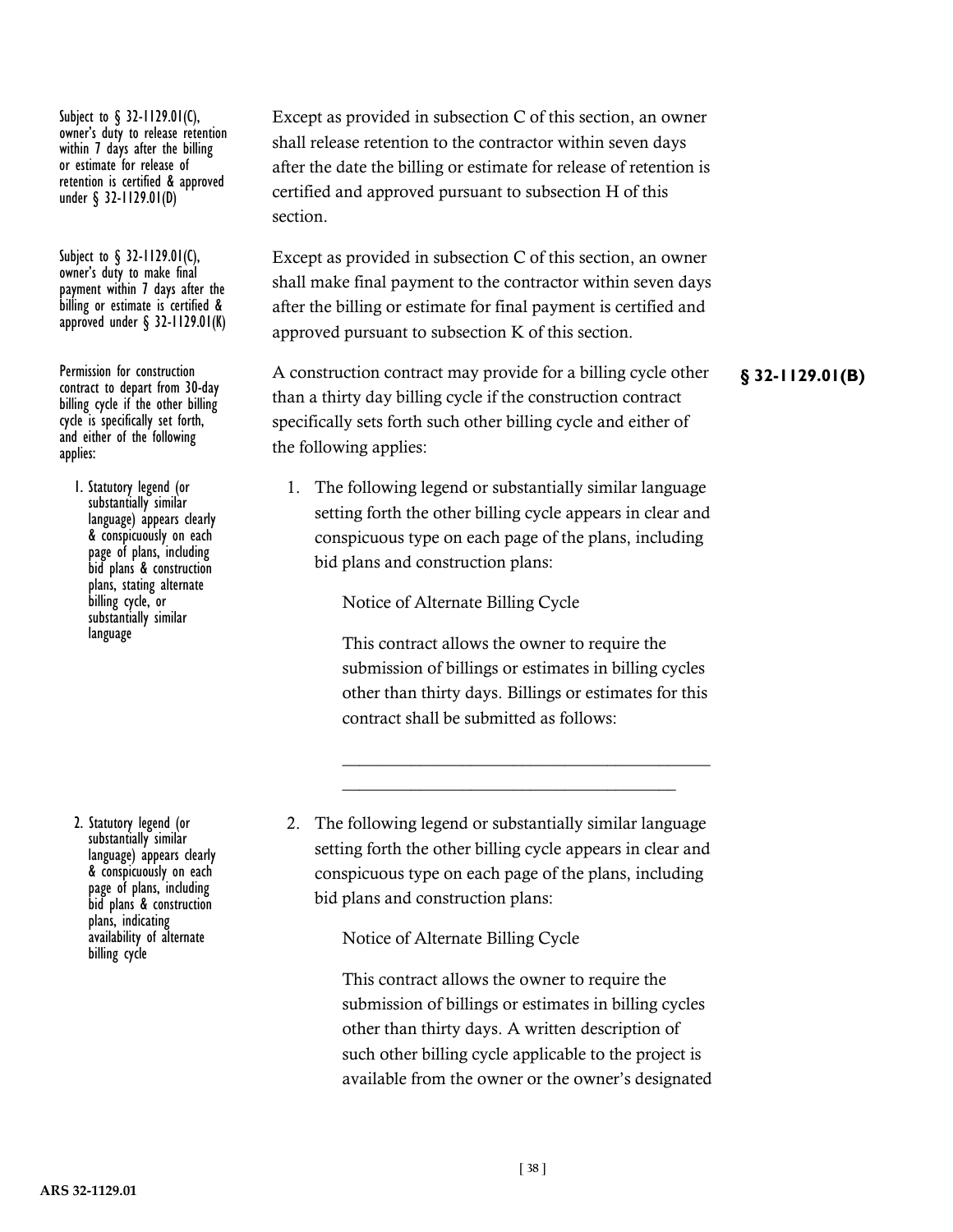agent at (telephone number or address, or both), and the owner or its designated agent shall provide this written description on request.

### § 32-1129.01(C) An owner may make progress payments, release of retention Permission for owner to make and final payment later than seven days after the date the billing or estimate is certified and approved if both:

- 1. The construction contract in a clear and conspicuous manner specifically provides for a later payment defined by a specified number of days after certification and approval.
- 2. The following legend or substantially similar language setting forth the specified number of days appears in clear and conspicuous type on each page of the plans, including bid plans and construction plans:

Notice of Extended Payment Provision

This contract allows the owner to make payment within <u>equal</u> days after certification and approval of billings and estimates for progress payments, within days after certification and approval of billings and estimates for release of retention and within \_\_\_\_\_\_ days after certification and approval of billings and estimates for final payment.

**§ 32-1129.01(D)** Except as provided in subsection F of this section, a billing Subject to § 32-1129.01(D), the or estimate for a progress payment shall be deemed certified and approved fourteen days after the owner receives the billing or estimate, unless before that time the owner or the owner's agent prepares and issues a written statement stating in reasonable detail the owner's reasons for not certifying or approving all or a portion of the billing or estimate.

> The owner is deemed to have received the billing or estimate when the billing or estimate is submitted to any person designated by the owner for receipt or for certification and approval of the billing or estimate.

progress payments, retention release & final payments later than 7 days, if both:

- 1. Contract clearly, conspicuously & specifically provides for later payment by specified number of days
- 2. Statutory legend (or substantially similar language) appears clearly & conspicuously on each page of plans, including bid plans & construction plans, setting forth the specified number of days

billing or estimate is deemed certified & approved 14 days after receipt by owner, unless before that time the owner or agent issues reasonably detailed written statement of reasons for not certifying or approving

The billing or estimate is deemed received on submission to person designated by owner for receipt or for certification & approval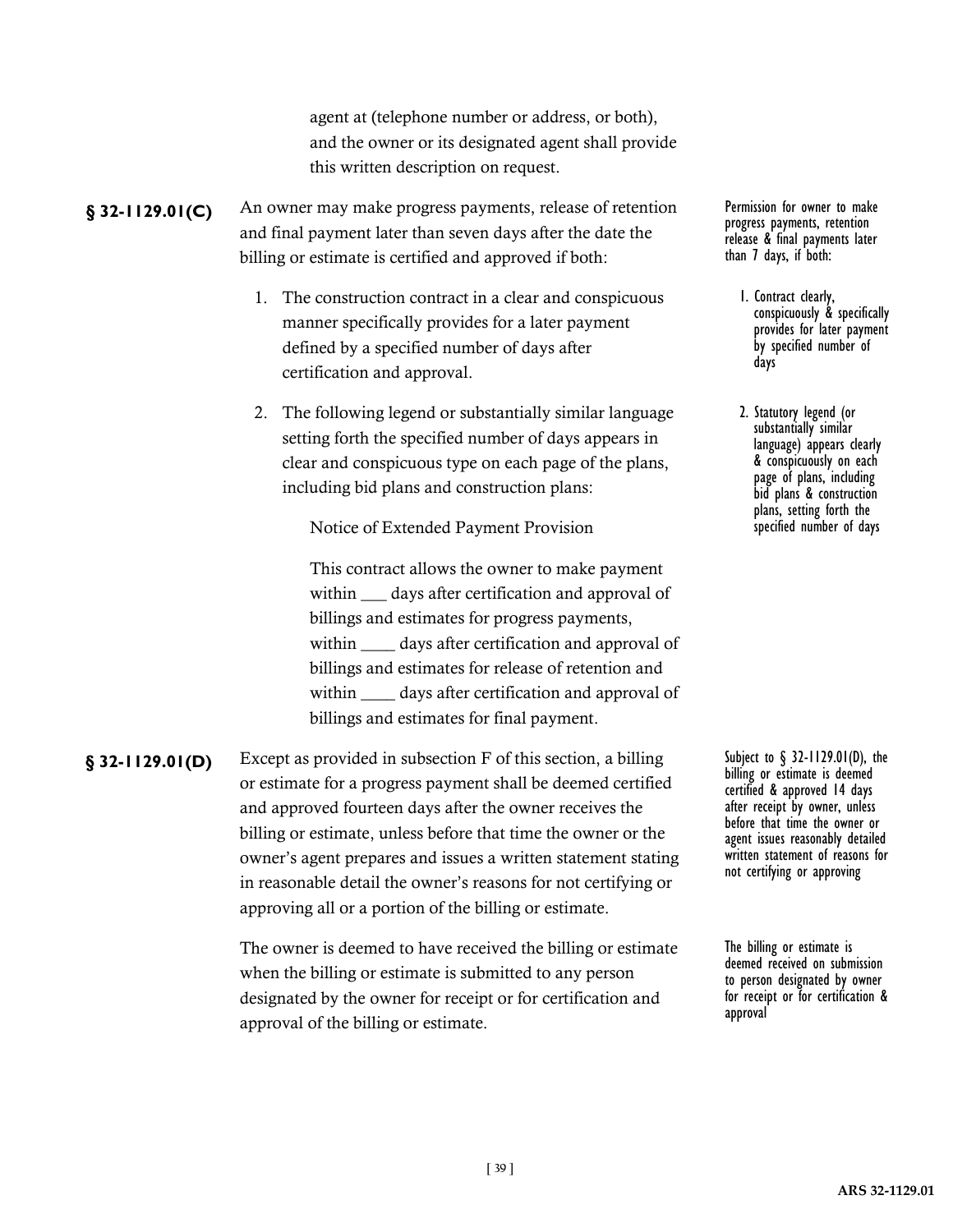Owner's right to withhold reasonable retention amount from progress payment

Owner's right to decline certification & approval for following reasons:

- 1. Unsatisfactory job progress
- 2. Defective work or materials not remedied
- 3. Disputed work or materials
- 4. Failure to comply with material provisions of contract
- 5. Filing, or reasonable evidence of future filing, of third-party claim
- 6. Failure to timely pay for labor, equipment, or materials
- 7. Damage to owner
- 8. Reasonable evidence that contract cannot be completed for unpaid balance

withholding: only an amount to pay direct costs the owner reasonably expects to incur to protect from loss for which the contractor is responsible & resulting from written reasons issued under § 32-1129.01(D)

period of certification & approval, if both:

> 1. Contract clearly, conspicuously & specifically provides for extended period for certification & approval defined by specified number of days

The owner may withhold from a progress payment a reasonable amount for retention.

An owner may decline to certify and approve a billing or estimate or portion of a billing or estimate for any of the following reasons:

- 1. Unsatisfactory job progress.
- 2. Defective construction work or materials not remedied.
- 3. Disputed work or materials.
- 4. Failure to comply with other material provisions of the construction contract.
- 5. Third party claims filed or reasonable evidence that a claim will be filed.
- 6. Failure of the contractor or a subcontractor to make timely payments for labor, equipment and materials.
- 7. Damage to the owner.
- 8. Reasonable evidence that the construction contract cannot be completed for the unpaid balance of the construction contract sum.

An owner may withhold from a progress payment only an **§ 32-1129.01(E)** Limitation on owner's amount that is sufficient to pay the direct costs and expenses the owner reasonably expects to incur to protect the owner from loss for which the contractor is responsible and that results from any reasons set forth in writing pursuant to subsection D of this section.

Owner's permission to extend **An owner may extend the period within which the billing or** § 32-1129.01(F) estimate for progress payments, release of retention and final payment is certified and approved if both:

> 1. The construction contract in a clear and conspicuous manner specifically provides for an extended time period within which a billing or estimate shall be certified and approved defined by a specified number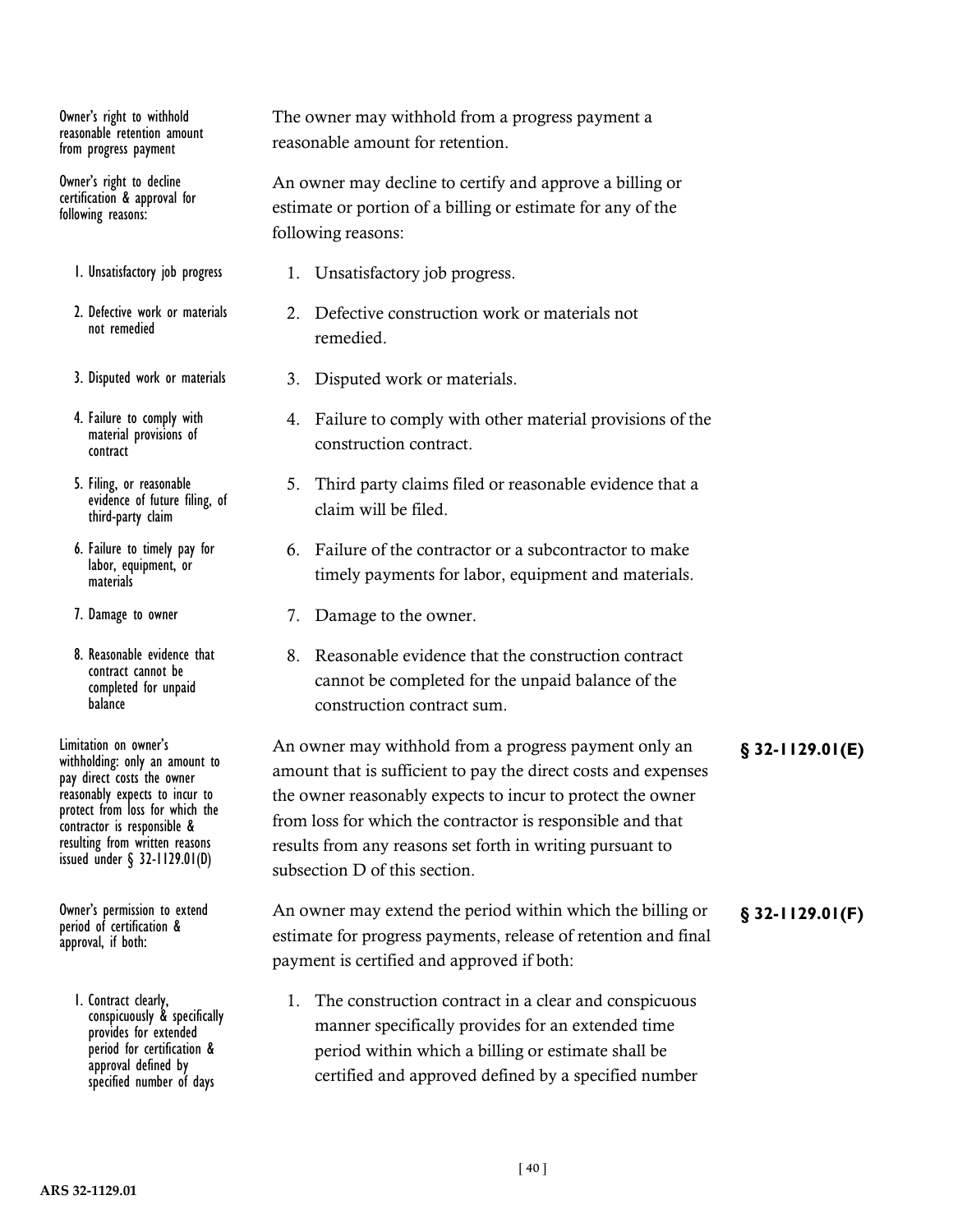of days after the owner has received the billing or estimate.

2. The following legend or substantially similar language, setting forth the specified number of days, appears in clear and conspicuous type on each page of the plans, including bid plans and construction plans:

> Notice of Extended Certification and Approval Period Provision

This contract allows the owner to certify and approve billings and estimates for progress payments within \_\_\_\_ days after the billings and estimates are received from the contractor, for release of retention within \_\_\_\_ days after the billings and estimates are received from the contractor and for final payment within \_\_\_\_ days after the billings and estimates are received from the contractor.

**§** 32-1129.01(G) After the effective date of a construction contract, an owner 0wner & contractor permitted to and contractor may change the number of specified days after certification and approval for the owner to make payment to the contractor or within which a billing or estimate must be certified and approved.

> Any contractor or subcontractor that does not provide written consent to the change will continue to be paid as previously agreed.

**§ 32-1129.01(H)** On substantial completion of the work, a contractor shall **Contractor's duty to submit** submit a billing or estimate for release of retention.

> Except as provided in subsection F of this section, the billing or estimate for release of retention shall be deemed certified and approved within fourteen days after the owner receives the billing or estimate, unless before that time the owner or the owner's agent issues a written statement stating in reasonable detail the owner's reasons for not certifying or approving all or a portion of the billing or estimate.

2. Statutory legend (or substantially similar language) appears clearly & conspicuously on each page of plans, including bid plans & construction plans, setting forth the specified number of days

change specified number of days after effective date

Absent written consent to change, contractor or subcontractor must be paid as previously agreed

billing or estimate for retention release on substantial completion

Subject to § 32-1129.01(F), the billing or estimate is deemed certified & approved 14 days after receipt by the owner, unless before that time owner or agent issues a reasonably detailed written statement of reasons for not certifying or approving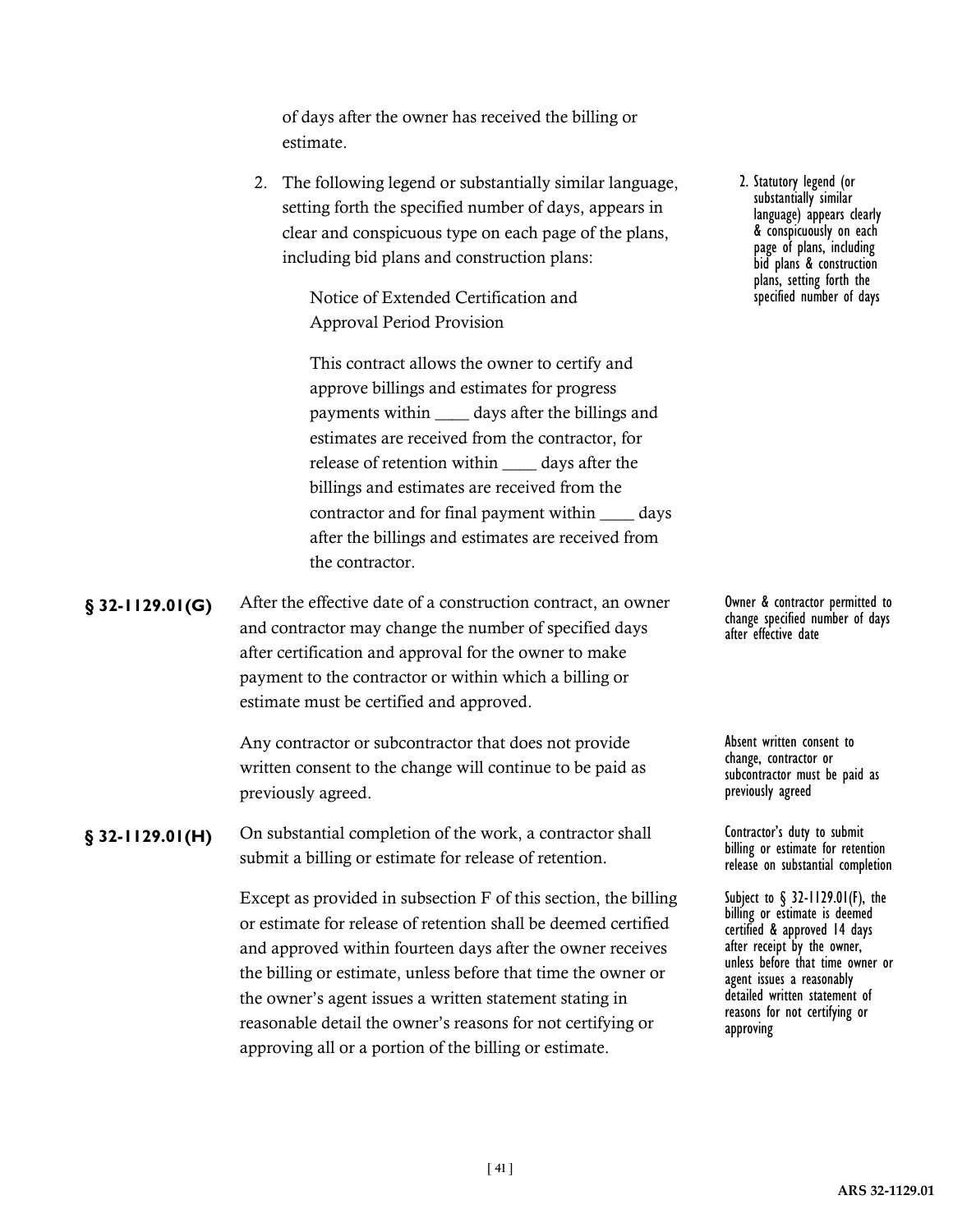The billing or estimate is deemed received on submission to person designated by owner for receipt or for certification & approval

Owner permitted to:

1. Decline to certify & approve billing or estimate (or portion) for contractor's failure to complete material requirement of contract or portions of work, or for reasons permitted by  $§$  32-1129.01(D)

2. Withhold from retention to be released up to 150% of direct costs the owner reasonably expects to incur to protect from loss for which the contractor is responsible & resulting from failure to complete work at time of substantial completion or for written reasons issued under § 32- 1129.01(H)

 $\S$  32-1129.01(H), owner's duty to pay retention within 7 days of certification & approval

Contractor's right to submit supplemental billing or estimate for amounts withheld, after owner declines to certify or approve billing or estimate

Contractor limited to 1 billing or estimate per cycle, unless otherwise agreed

The owner is deemed to have received the billing or estimate when the billing or estimate is submitted to any person designated by the owner for receipt or for certification and approval of the billing or estimate.

The owner may:

- 1. Decline to certify and approve a billing or estimate for release of retention or a portion of a billing or estimate for release of retention for failure of the contractor to complete a material requirement of the construction contract or to complete portions of the work or for any reason permitted under subsection D of this section.
- 2. Withhold from retention to be released only an amount not to exceed one hundred fifty per cent of the direct costs and expenses the owner reasonably expects to incur to protect the owner from loss for which the contractor is responsible and that results from the contractor's failure to complete portions of the work at the time of substantial completion or for any reasons set forth in writing pursuant to this subsection.

Subject to § 32-1129.01(I) and Except as provided in subsections C and H of this section, **§ 32-1129.01(I)** the owner shall pay the retention to the contractor within seven days after the date the billing or estimate for release of retention is certified and approved.

> If the owner has declined to certify or approve a billing or estimate for release of retention or a portion of a billing or estimate for release of retention pursuant to subsection H of this section, when any reason as stated in the owner's written statement has been removed, the contractor may submit a supplemental billing or estimate for all or a portion of the withheld amounts of retention pursuant to subsection H of this section.

Unless otherwise agreed, the contractor may submit only one billing or estimate during each billing cycle.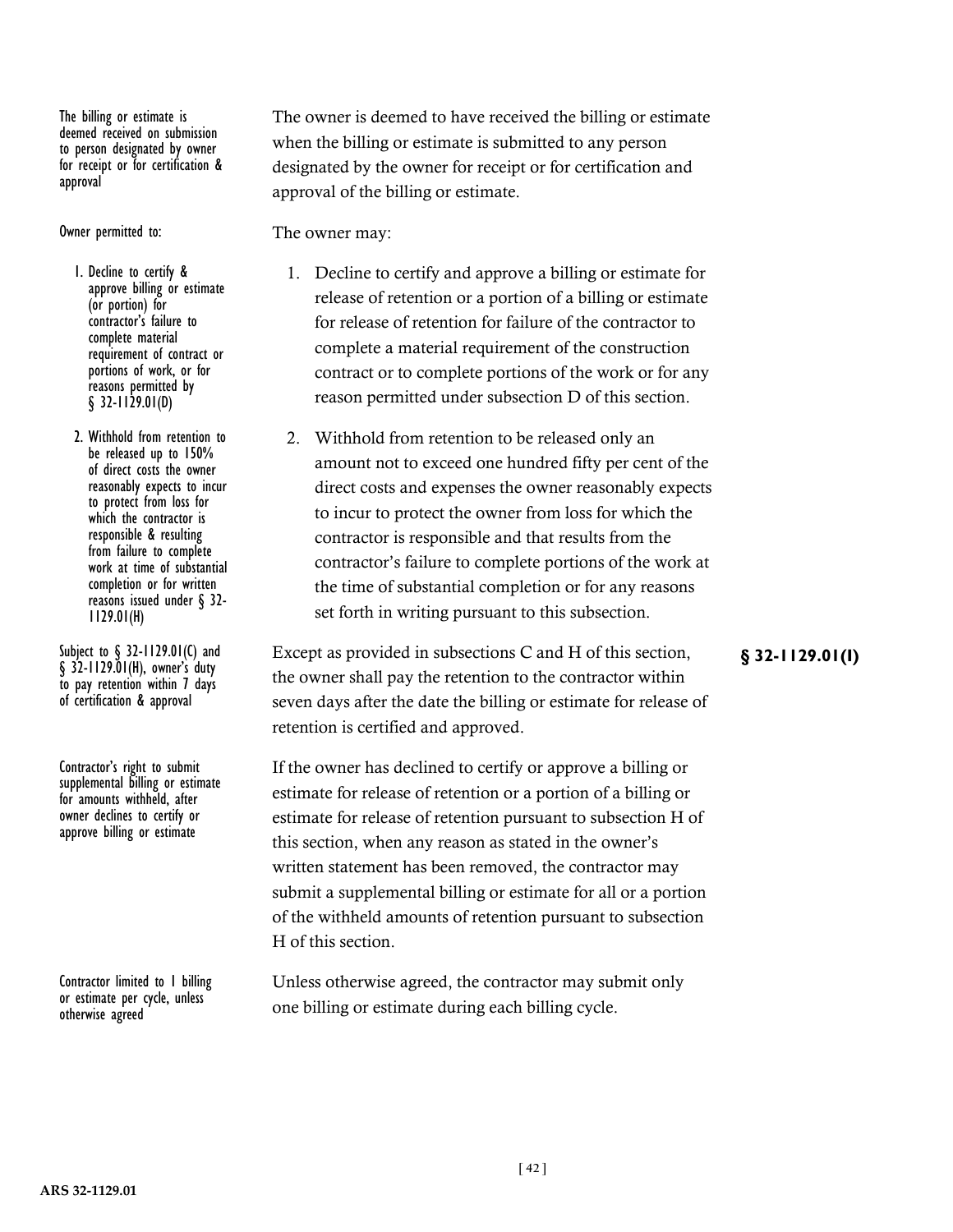# **§ 32-1129.01(J)** When a contractor substantially completes all work under a Contractor's duty to submit portion of a construction contract for which the contract states a separate price, the contractor shall submit a billing or estimate for release of retention on that portion of the construction contract pursuant to subsection H of this section.

**§ 32-1129.01(K)** On final completion of the work, a contractor shall submit a Contractor's duty to submit billing or estimate for final payment.

> Except as provided in subsection F of this section, a billing or estimate for final payment shall be deemed certified and approved fourteen days after the owner receives the billing or estimate, unless before that time the owner or owner's agent prepares and issues a written statement stating in reasonable detail the reasons the billing or estimate has not been certified or approved.

The owner is deemed to have received the billing or estimate for final payment when the billing or estimate is submitted to any person designated by the owner for receipt of or for certification and approval of the billing or estimate.

The owner may:

- 1. Decline to certify and approve a billing or estimate for final payment or a portion of a billing or estimate for final payment for failure of the contractor to complete a requirement of the construction contract or to complete portions of the work or for any reason permitted under subsection D of this section.
- 2. Withhold from final payment only an amount not to exceed one hundred fifty per cent of the direct costs and expenses the owner reasonably expects to incur to protect the owner from loss for which the contractor is responsible and that results from any reasons set forth in writing pursuant to this subsection.

**§ 32-1129.01(L)** Except as provided in subsection C of this section, the owner Subject to § 32-1129.01(C), shall make final payment to the contractor within seven days

billing or estimate under § 32- 1129.01(H) after substantial completion of all work having a separate price

billing or estimate for final payment after final completion

Subject to § 32-1129.01(F), the billing or estimate is deemed certified & approved 14 days after receipt by owner, unless before that time owner or agent issues reasonably detailed written statement of reasons for not certifying or approving

The billing or estimate is deemed received on submission to person designated by owner for receipt or for certification & approval

Owner permitted to:

- 1. Decline to certify & approve billing or estimate (or portion) for contractor's failure to complete requirement of contract or portions of work, or for reasons permitted by § 32- 1129.01(D)
- 2. Withhold from final payment up to 150% of direct costs the owner reasonably expects to incur to protect from loss for which the contractor is responsible & resulting from written reasons issued under § 32-1129.01(K)

owner's duty to make final payment within 7 days after the billing or estimate is certified & approved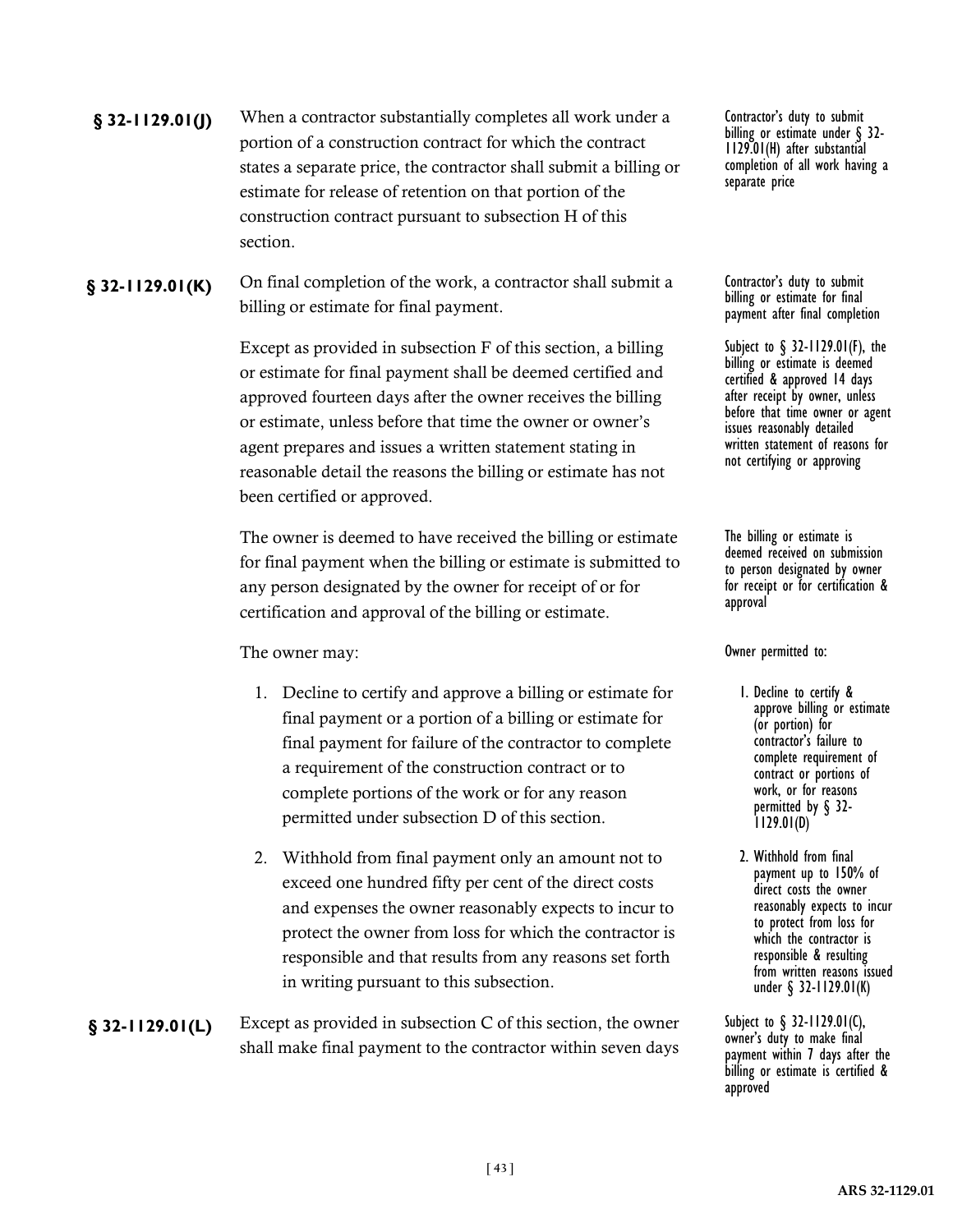|                                                                                                                                                     | certified and approved.                                                                                                                                                                                                                                                                                                                                                                                                                             |                   |
|-----------------------------------------------------------------------------------------------------------------------------------------------------|-----------------------------------------------------------------------------------------------------------------------------------------------------------------------------------------------------------------------------------------------------------------------------------------------------------------------------------------------------------------------------------------------------------------------------------------------------|-------------------|
| Contractor's right to submit<br>billing or estimate for amounts<br>withheld, after owner declines to<br>certify or approve billing or<br>estimate   | If the owner has declined to certify or approve a billing or<br>estimate for final payment or a portion of a billing or<br>estimate for final payment pursuant to subsection K of this<br>section, when any reason as stated in the owner's written<br>statement has been removed, the contractor may submit a<br>billing or estimate for all or a portion of the withheld<br>amounts of final payment pursuant to subsection K of this<br>section. |                   |
| Contractor limited to I billing<br>or estimate per cycle, unless<br>otherwise agreed                                                                | Unless otherwise agreed, the contractor may submit only<br>one billing or estimate during each billing cycle.                                                                                                                                                                                                                                                                                                                                       |                   |
| Subject to § 32-1129.01(C),<br>owner's duty to make final<br>payment within 7 days after the<br>federal agency's final<br>certification or approval | Except as provided in subsection C of this section, on<br>projects that require a federal agency's final certification or<br>approval, the owner shall make payment in full on the<br>construction contract within seven days after the federal<br>agency's final certification or approval.                                                                                                                                                        | $$32-1129.01(M)$  |
| Contractor's right to submit<br>billing or estimate under § 32-<br>1129.01(K) after completion of<br>all work having a separate price               | When a contractor completes all work under a portion of a<br>construction contract for which the contract states a separate<br>price, the contractor may timely submit a billing or estimate<br>for final payment on that portion of the construction<br>contract pursuant to subsection K of this section.                                                                                                                                         | $$32-1129.01(N)$  |
| Payment not required under<br>§ 32-1129.01 unless billing or<br>estimate provided per terms of<br>construction contract                             | Payment shall not be required pursuant to this section unless<br>the contractor provides the owner with a billing or estimate<br>in accordance with the terms of the construction contract<br>between the parties.                                                                                                                                                                                                                                  | $$32-1129.01(O)$  |
| Rights to prompt & timely<br>payment under this Article may<br>not be altered by construction<br>contract                                           | A construction contract shall not alter the rights of any<br>contractor, subcontractor or material supplier to receive<br>prompt and timely payments as provided under this article.                                                                                                                                                                                                                                                                | $§$ 32-1129.01(P) |
| Interest due for untimely<br>payments is 1.5% a month or<br>higher, agreed-upon rate                                                                | If an owner or a third party designated by an owner as the<br>person responsible for making progress payments, releasing<br>retention or making final payment on a construction<br>contract does not make a timely payment on amounts due<br>pursuant to this section, the owner shall pay the contractor<br>interest at the rate of one and one-half per cent a month or                                                                           | $§$ 32-1129.01(Q) |

after the date the billing or estimate for final payment is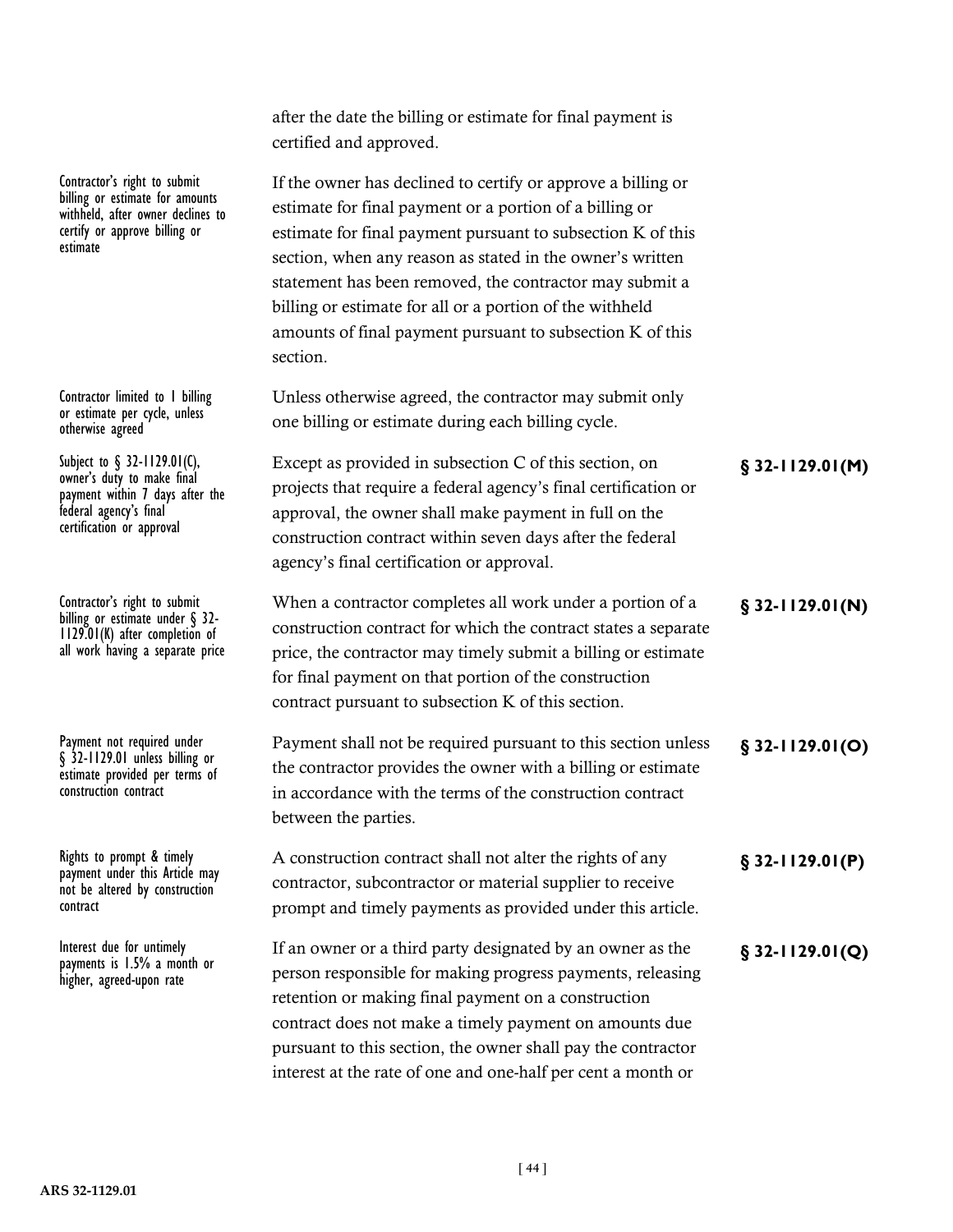|                    | fraction of a month on the unpaid balance, or at a higher<br>rate as the parties to the construction contract agree.                                                                                                                                                                                                                                     |                                                                                                                                              |
|--------------------|----------------------------------------------------------------------------------------------------------------------------------------------------------------------------------------------------------------------------------------------------------------------------------------------------------------------------------------------------------|----------------------------------------------------------------------------------------------------------------------------------------------|
| $$32-1129.01(R)$   | On the written request of a subcontractor, the owner shall<br>notify the subcontractor within five days after the issuance of<br>a progress payment to the contractor.                                                                                                                                                                                   | After written request, owner's<br>duty to notify subcontractor<br>within 5 days of progress<br>payment to contractor                         |
|                    | On the written request of a subcontractor, the owner shall<br>notify the subcontractor within five days after the owner<br>releases retention or makes the final payment to the<br>contractor on the construction contract.                                                                                                                              | After written request, owner's<br>duty to notify subcontractor<br>within 5 days of final payment<br>or release of retention to<br>contractor |
|                    | A subcontractor's request pursuant to this subsection shall<br>remain in effect for the duration of the subcontractor's work<br>on the project.                                                                                                                                                                                                          | Subcontractor's written request<br>remains effective for duration of<br>subcontractor's work on project                                      |
| $§$ 32-1129.01(S)  | In any action or arbitration brought to collect payments or<br>interest pursuant to this section, the successful party shall be<br>awarded costs and attorney fees in a reasonable amount.                                                                                                                                                               | Attorney fees & costs awarded<br>to successful party in action or<br>arbitration under § 32-1129.01                                          |
| $$32-1129.01(T)$   | If the owner and contractor are a single entity, that entity<br>shall pay its subcontractors or material suppliers within<br>fourteen days after the billing or estimate is certified and<br>approved unless the deadlines for certification and approval<br>or for payment[s that] have been modified pursuant to<br>subsection C or F of this section. | If owner & contractor are single<br>entity, entity pays within 14<br>days after billing or estimate is<br>certified and approved             |
| $\S$ 32-1129.01(U) | Notwithstanding anything to the contrary in this section, an<br>owner may define "retention", "substantial completion" and<br>"final completion" to have meanings different than those<br>stated in section 32-1129, if:                                                                                                                                 | Owner may redefine certain<br>statutory terms if:                                                                                            |
|                    | 1. The construction contract in a clear and conspicuous                                                                                                                                                                                                                                                                                                  | I. Contract clearly &                                                                                                                        |

- 1. The construction contract in a clear and conspicuous manner defines the terms.
- 2. The legend set forth in subsection W of this section or substantially similar language appears in clear and conspicuous type on each page of the plans, including bid plans and construction plans.

terms 2. Statutory legend (or substantially similar language) appears clearly & conspicuously on each page of plans (including

bid & construction plans)

conspicuously defines the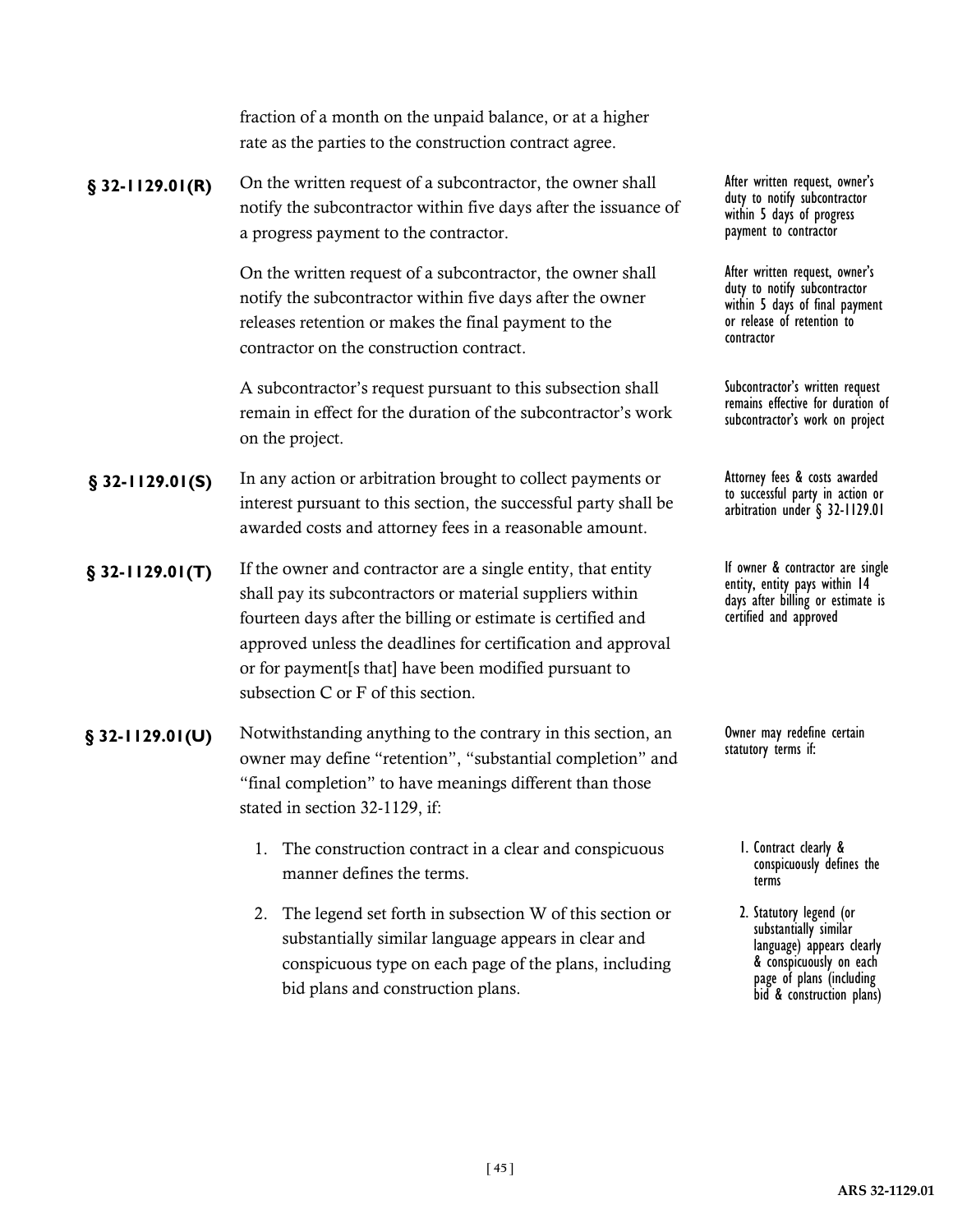3. Statutory legend designates sheet numbers where<br>meaning of "retention, "substantial completion" & "final completion" found

establish different timing & conditions for contractor's submission of billing or estimate for release of retention or for final payment & for payment due date, if:

- 1. Contract clearly & conspicuously establishes different timing and payment due dates
- 2. Statutory legend (or substantially similar language) appears clearly & conspicuously on each page of plans (including bid & construction plans)
- 3. Statutory legend designates sheet numbers where different timing and conditions are found

3. The different meanings of "retention", "substantial completion" and "final completion" are set forth in the plans, including on bid plans and construction plans, and the legend required by paragraph 2 of this subsection designates the sheet number of the plans on which the different meanings of the terms can be found.

Permission for owner to **Same Structure Structure Structure Structure Structure Structure Structure Structure Structure Structure Structure Structure Structure Structure Structure Structure Structure Structure Structure St** owner may establish different timing and conditions for when the contractor may submit a billing or estimate for release of retention or for final payment and for when such payments shall be due, if:

- 1. The construction contract in a clear and conspicuous manner establishes different timing for when the contractor may submit a billing or estimate for release of retention or for final payment, or both, and for when such payments shall be due.
- 2. The legend set forth in subsection W of this section or substantially similar language appears in clear and conspicuous type on each page of the plans, including bid plans and construction plans.
- 3. The different timing and conditions for when the contractor may submit a billing or estimate for release of retention or for final payment and for when such payments shall be due are set forth in the plans, including on bid plans and construction plans, and the legend required by paragraph 2 of this subsection designates the sheet number of the plans on which the different timing and conditions can be found.
- Statutory legend **Figure 1** The legend for making one or more of the modifications set **§** 32-1129.01(W) forth in subsections U and V of this section shall be as follows:

Notice of Alternate Arrangements for Release of Retention and Final Payment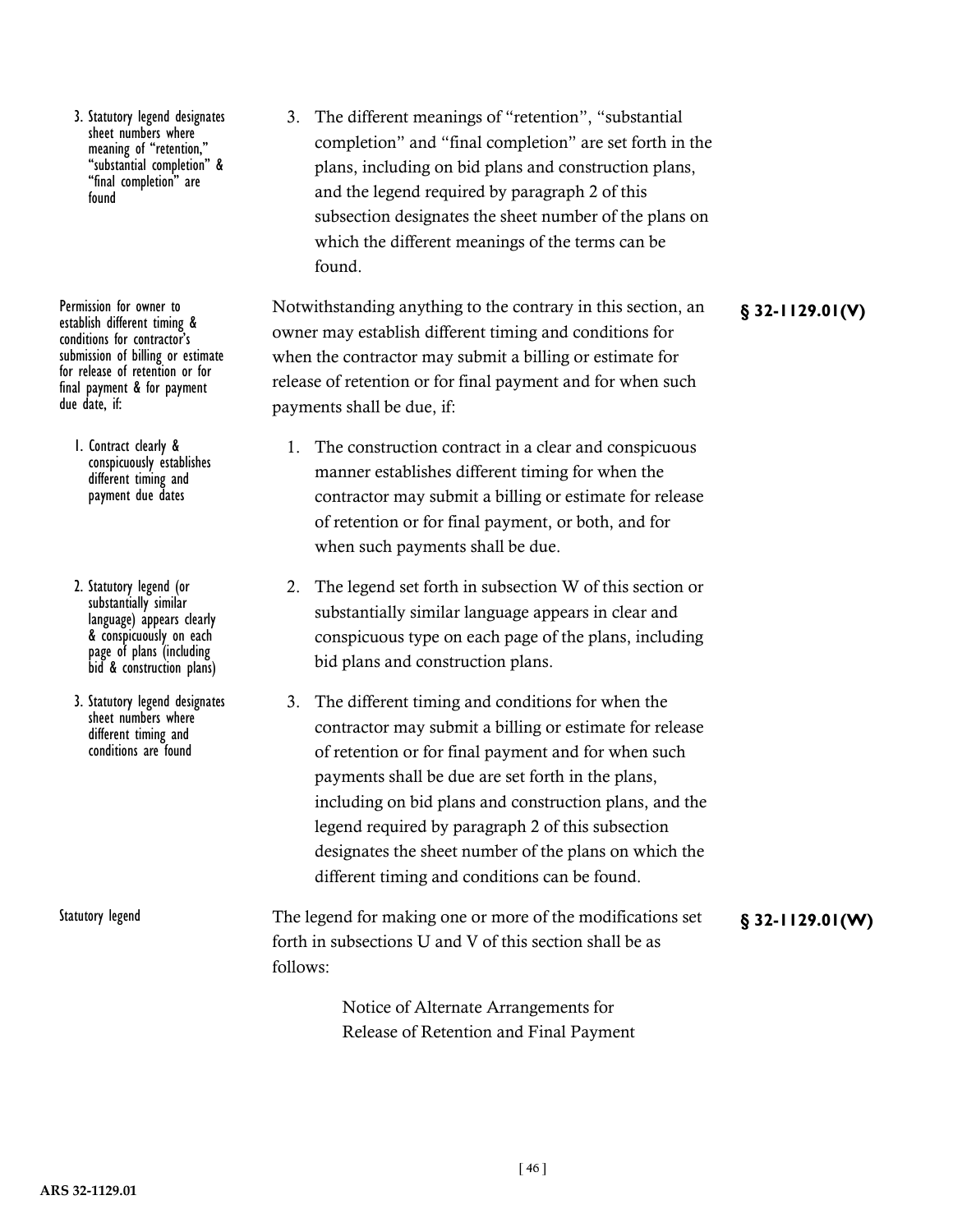This contract allows the owner to make alternate arrangements for the occurrence of substantial completion, the release of retention and making of final payment. Such alternate arrangements are disclosed on sheet no. \_\_\_\_\_\_ of these plans.

# **A.R.S. § 32-1129.02 Performance and payment by contractor, subcontractor or material supplier; conditions; interest**

**§** 32-1129.02(A) Notwithstanding the other provisions of this article, Performance in accordance with performance by a contractor, subcontractor or material supplier in accordance with the provisions of a construction contract entitles the contractor, subcontractor or material supplier to payment from the party with whom the contractor, subcontractor or material supplier contracts.

**§ 32-1129.02(B)** If a subcontractor or material supplier has performed in Contractor's or subcontractor's accordance with the provisions of a construction contract, the contractor shall pay to its subcontractors or material suppliers and each subcontractor shall pay to its subcontractors or material suppliers, within seven days of receipt by the contractor or subcontractor of each progress payment, retention release or final payment, the full amount received for such subcontractor's work and materials supplied based on work completed or materials supplied under the subcontract.

> Payment shall not be required pursuant to this subsection unless the subcontractor or material supplier provides to the contractor or subcontractor a billing or invoice for the work performed or material supplied in accordance with the terms of the construction contract between the parties.

> Each subcontractor or material supplier shall provide a waiver of any mechanic's or materialman's lien conditioned on payment for the work completed or material supplied.

The contractor or subcontractor may require that such conditional waivers of lien be notarized.

provisions of a construction contract entitles payment

duty to pay within 7 days of receipt by the contractor or subcontractor of each progress payment, retention release or final payment

Payment not required unless billing or invoice is submitted in accordance with the terms of the construction contract

Waiver of mechanic's or materialman's lien

Right to require notarized waivers of lien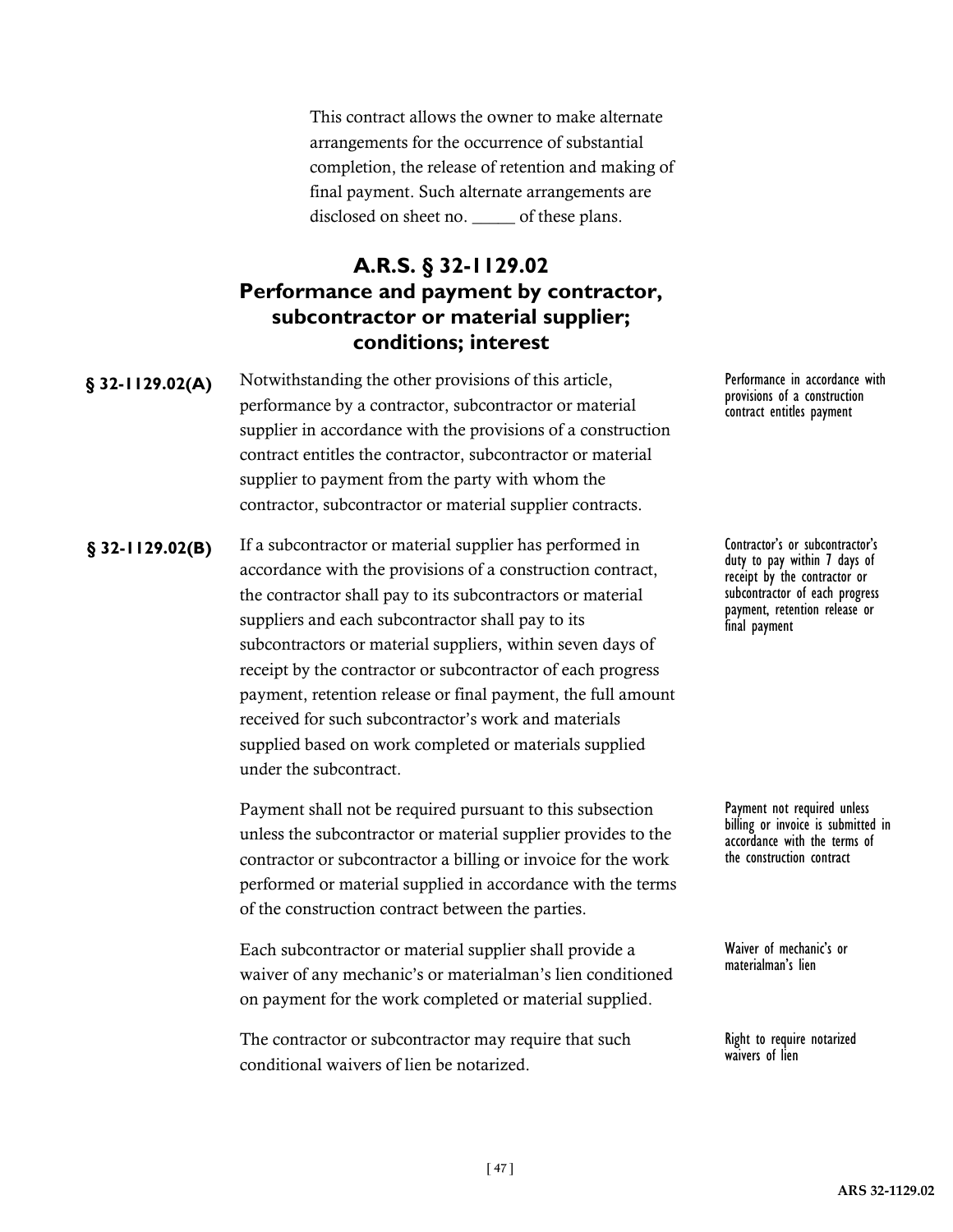Grounds for disciplinary action by Registrar: diversion of payments for work performed, or failure to reasonably account for the application or use of such payments

Violations of § 32-1129.02 are grounds for disciplinary action

Right to notify Registrar & owner in writing if payment is less than the approved amount

certification for payment for following reasons:

- 1. Unsatisfactory job progress
- 2. Defective work or materials not remedied
- 3. Disputed work or materials
- 4. Failure to comply with material provisions of contract
- 5. Filing, or reasonable evidence of future filing, of third-party claim
- 6. Failure to timely pay for labor, equipment, or materials
- 7. Damage to owner

Any diversion by the contractor or subcontractor of payments received for work performed pursuant to a contract, or failure to reasonably account for the application or use of such payments, constitutes grounds for disciplinary action by the registrar of contractors.

Violations of this section shall be grounds for suspension or revocation of a license or other disciplinary action by the registrar pursuant to section 32-1154, subsections B, C and D.

The subcontractor or material supplier may notify the registrar of contractors and the owner in writing of any payment less than the amount or percentage approved for the class or item of work as set forth in this section.

Right to withhold application or **Nothing in this section prevents the contractor or §** 32-1129.02(C) subcontractor, at the time of application or certification to the owner or contractor, from withholding such application or certification to the owner or contractor for payment to the subcontractor or material supplier for any of the following reasons:

- 1. Unsatisfactory job progress.
- 2. Defective construction work or materials not remedied.
- 3. Disputed work or materials.
- 4. Failure to comply with other material provisions of the construction contract.
- 5. Third party claims filed or reasonable evidence that a claim will be filed.
- 6. Failure of the subcontractor to make timely payments for labor, equipment and materials.
- 7. Damage to a contractor or another subcontractor or material supplier.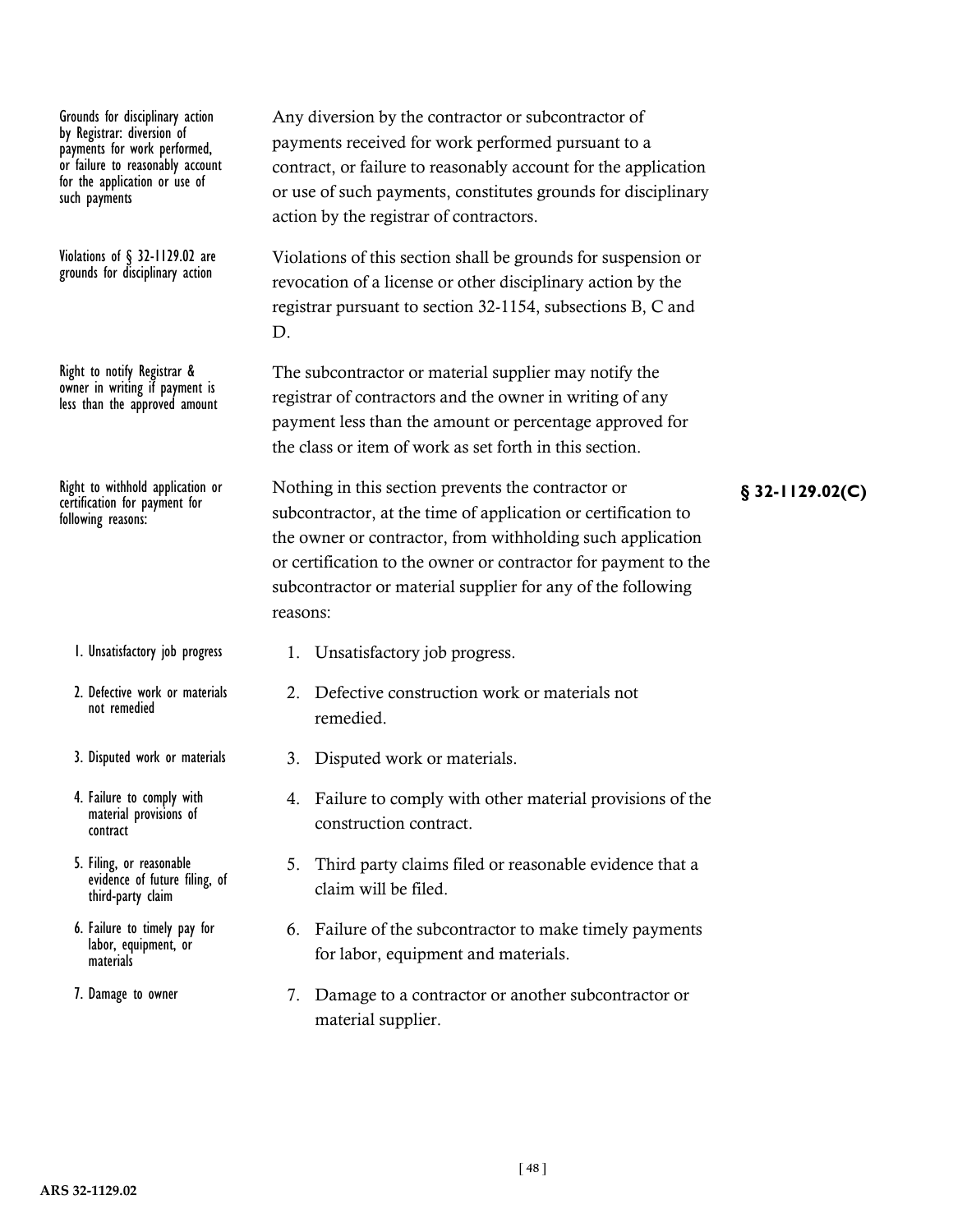- 8. Reasonable evidence that the subcontract cannot be completed for the unpaid balance of the subcontract sum.
- 9. The owner has withheld retention from the contractor, in which case the amount of the retention withholding by the contractor shall not exceed the actual amount of the retention retained by the owner pertaining to the subcontractor's work.
- **§** 32-1129.02(D) A contractor or subcontractor shall not withhold retention **Amount withheld by contractor** from a subcontractor in an amount greater than the actual amount of the retention retained by the owner pertaining to the work of the subcontractor.
- **§ 32-1129.02(E)** If the contractor or subcontractor chooses to withhold the After withholding application or application or certification for all or a portion of a subcontractor's or material supplier's billing or estimates as permitted by subsection C of this section, the contractor or subcontractor must prepare and issue a written statement within fourteen days to the applicable subcontractors or material suppliers stating in reasonable detail the contractor's or subcontractor's reasons for withholding the application or certification from the owner or contractor.
- **§** 32-1129.02(F) If the owner issues a written statement pursuant to section Contractor must send a copy of 32-1129.01, subsection D, H or K stating that the owner declines to certify or approve all or a portion of the contractor's billing or estimate and if the amounts to be paid from that billing or estimate by the contractor to any subcontractors or material suppliers are affected by the owner's decision not to certify or approve, the contractor shall send a copy of that written statement within seven days after receipt to any affected subcontractors or material suppliers.

If the contractor sends a copy of the owner's written statement to a subcontractor and if the amounts to be paid from that billing or estimate by a subcontractor to any of its subcontractors or material suppliers are affected by the owner's decision not to certify or approve, then the

- 8. Reasonable evidence that subcontract cannot be completed for unpaid balance
- 9. Owner has withheld retention; limitation: amount withheld by contractor cannot exceed amount retained by owner

Amount withheld by contractor<br>or subcontractor cannot exceed amount retained by owner

After withholding application or<br>certification, written statement required within 14 days

owner's written statement to any affected subcontractor or material supplier within 7 days

Subcontractor must send a copy of owner's written statement to any affected subcontractor or material supplier within 7 days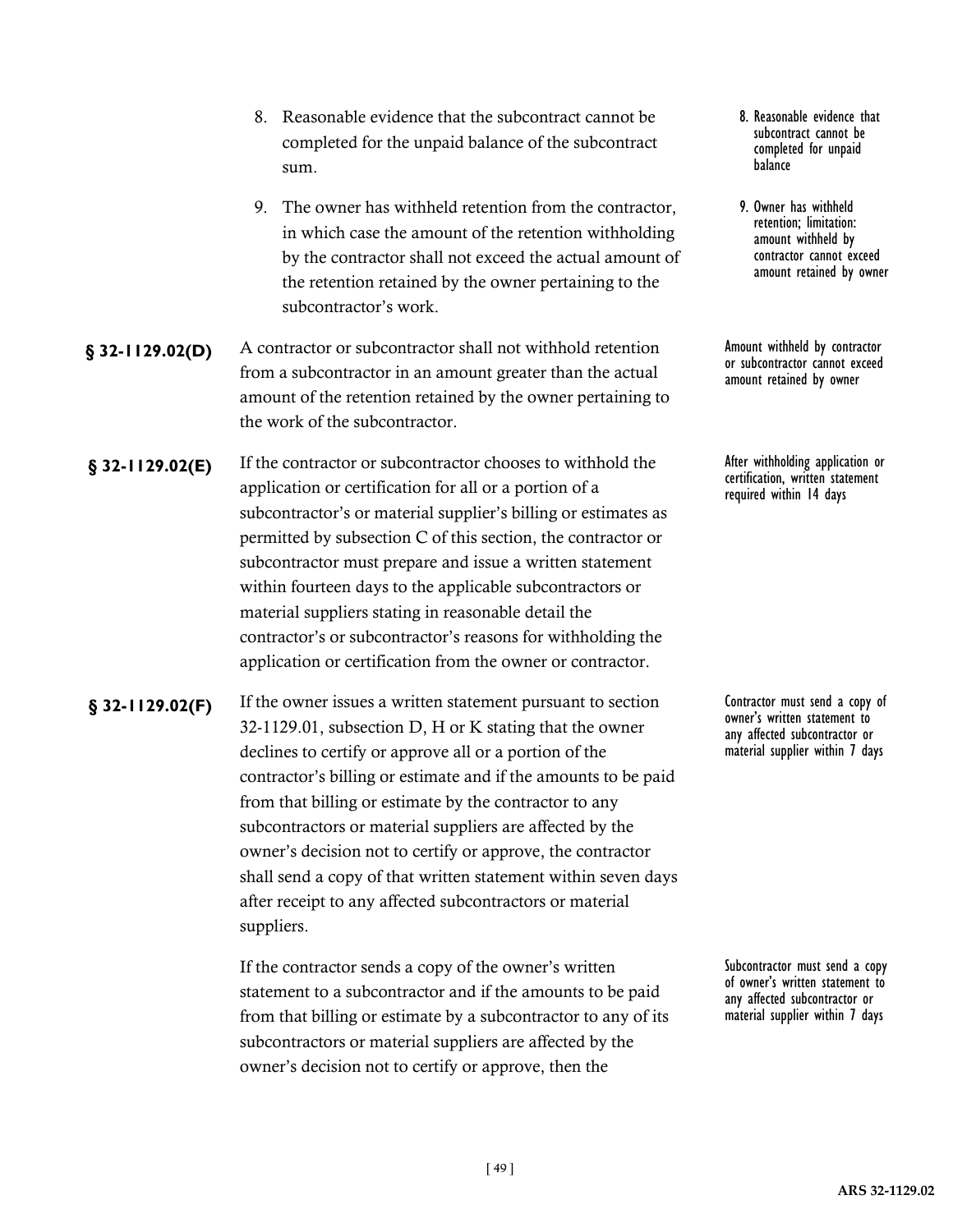subcontractor shall send a copy of that written statement within seven days after receipt to any of its affected subcontractors or material suppliers.

After receiving an owner's **Example 2018** If the owner issues a written statement pursuant to section **§** 32-1129.02(G) 32-1129.01, subsection D, H or K stating that the owner declines to certify or approve a billing or estimate or a portion of a billing or estimate for defective construction work or materials not remedied and if the contractor as a result does not receive sufficient payment from the owner to pay subcontractors and material suppliers for work included in the contractor's billing or estimate, the contractor shall nevertheless pay any subcontractor or material supplier whose work was not the basis of the owner's withholding for defective construction work or materials not remedied within twenty-one days after payment would otherwise have been made by the owner under section 32-1129.01, subsection A.

> This subsection does not limit a subcontractor's rights to suspend performance under a construction contract or terminate a construction contract under section 32-1129.04, subsection D.

Interest due for untimely If a progress or final payment or release of retention to a **§** 32-1129.02(H) subcontractor or material supplier is delayed by more than seven days after receipt of progress or final payment or release of retention by the contractor or subcontractor pursuant to this section, the contractor or subcontractor shall pay its subcontractor or material supplier interest, except for periods of time during which payment is withheld pursuant to subsection C of this section, beginning on the eighth day, at the rate of one and one-half per cent per month or a fraction of a month on the unpaid balance or at such higher rate as the parties agree.

When a complaint is filed with **Any licensed contractor, licensed subcontractor or material <b>§ 32-1129.02(I)**<br>the Registrar under A.R.S. § 32-<br>1129.02, a surety bond or cash supplier who files a complaint with the registra supplier who files a complaint with the registrar of contractors under this section shall be required to post a surety bond or cash deposit of five hundred dollars or one-

written statement, a contractor must pay any subcontractor or material supplier whose work was not the basis of the owner's withholding within 21 days after payment would otherwise have been made

No limitation on subcontractor's right to suspend performance

payments is 1.5% a month or higher, agreed-upon rate

deposit of at least \$500 is required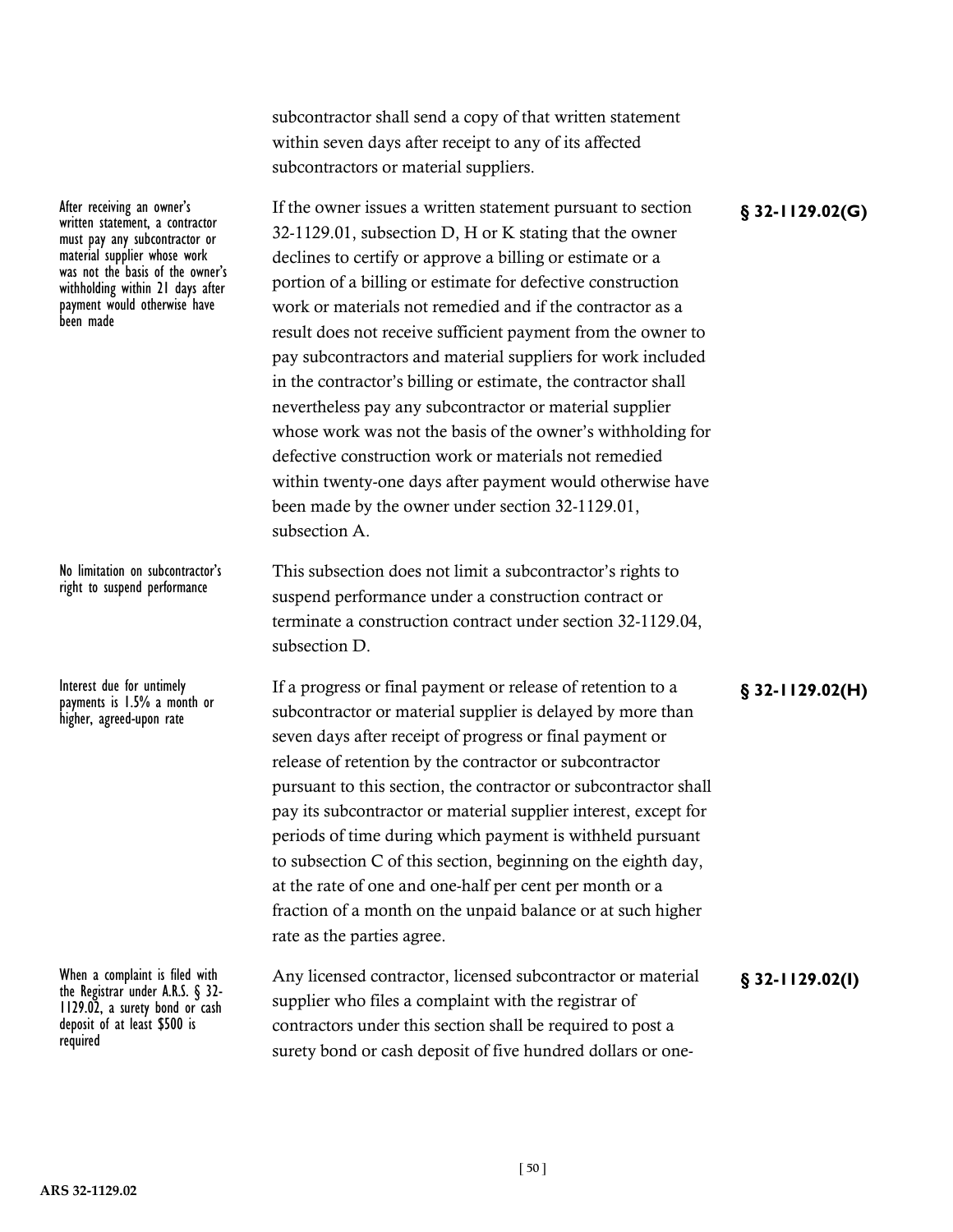half of the amount due, whichever is less, with the registrar to secure the payment of claims under this section.

If the complaint is determined by the registrar to be without merit and frivolous, the registrar shall order the person who filed the complaint to pay one-half of the amount of the required surety bond or cash deposit to the respondent and one-half to the registrar for deposit into the state general fund.

If no claim may be made under this section against the surety bond or cash deposit, the surety bond or cash deposit shall be returned to the complainant.

The surety bond or cash deposit shall be in the name of the licensee or material supplier who files the complaint and shall be subject to claims by the registrar of contractors and the respondent licensee as provided in this section.

The surety bond or cash deposit shall be conditioned on and provide for payment on the presentation of a certified copy of the order of the registrar and a certification by the complainant of nonpayment within thirty days after the order becomes final.

The surety bond shall be executed by the complainant as principal with a corporation duly authorized to transact surety business in this state.

Evidence of the surety bond shall be submitted to the registrar in a form acceptable to the registrar.

The cash deposit shall be deposited, pursuant to sections 35- 146 and 35-147, by the registrar in the contractors prompt pay complaint fund and shall be held for the payment of claims.

**§** 32-1129.02(J) In any action or arbitration brought to collect payments or Attorney fees & costs awarded interest pursuant to this section, the successful party shall be awarded costs and attorney fees in a reasonable amount.

If complaint is without merit & frivolous, Registrar must order complainant to pay ½ the bond or surety amount to respondent and ½ to Registrar for deposit into state general fund

Surety bond or cash deposit returned if no claim may be made

Surety bond or cash deposit must be in name of licensee or material supplier who filed the complaint & is subject to claims by Registrar and respondent

Surety bond or cash deposit conditioned on (1) presentation of a certified copy of the Registrar's order and (2) complainant's certification of nonpayment within 30 days of order becoming final

With an authorized surety business, contractor executes a surety bond as the principal

Evidence of surety bond

Cash deposit deposited into prompt pay complaint fund

to successful party in action or arbitration under § 32-1129.02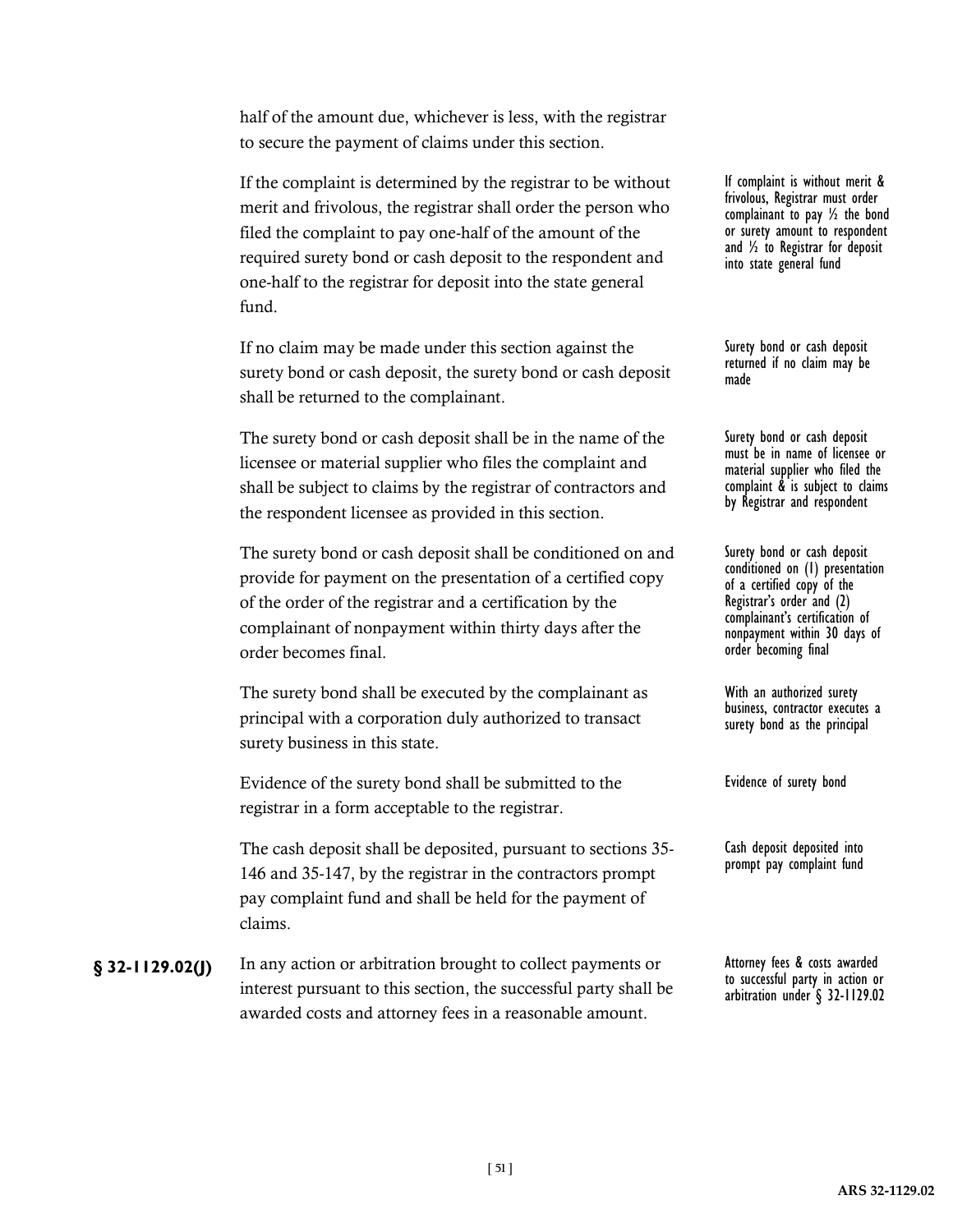### **A.R.S. § 32-1129.03 Interruption of performance of construction contract; damages; termination of contract**

Right to interrupt performance A contractor licensed under this chapter may interrupt the **§** 32-1129.03(A) performance of a construction contract without penalty or liability for breach of contract if any applicable law or rule requires the cessation of work or the contractor encounters any hazardous substance or hazardous material which is required to be removed or contained by any applicable law or rule and either of the following apply:

- 1. Any applicable law or rule prohibits the contractor from proceeding to remove or contain the hazardous material or hazardous substance unless the contractor is duly licensed and the contractor is not so licensed.
- 2. The removal or containment of the hazardous material or hazardous substance cannot be accomplished without a cessation of work.

Interrupted performance is <br>Interrupted performance is **A** contractor licensed under this chapter whose work is **§** 32-1129.03(B) impaired, impeded or prohibited under subsection A may interrupt performance of the construction contract as provided in this section only to the extent of the area affected by the hazardous materials or hazardous substances removed or contained by the owner or as otherwise required by applicable statute or rule.

### Unless existence of hazardous A person who interrupts the performance of a construction **§** 32-1129.03(C) contract under subsection A is entitled to reasonable and foreseeable damages caused by the delay unless the existence of the specific hazardous substance or hazardous material is disclosed in writing prior to entering into the contract.

The right to damages is conditioned upon notification within a reasonable period of time to the owner of the discovery by the person of the existence of the hazardous material or hazardous substance.

the following apply:

1. Law or rule prohibits contractor from removing or containing hazardous materials or substances

of construction contract if law or rule requires cessation or hazardous substance or materials are encountered, and if either of

2. Removal of hazardous material or substance requires cessation

limited to area affected by hazardous materials or substances

materials or substances specifically disclosed, person interrupts performance may recover reasonable & foreseeable damages caused by delay

Right to damages conditioned on notice to owner within reasonable period of time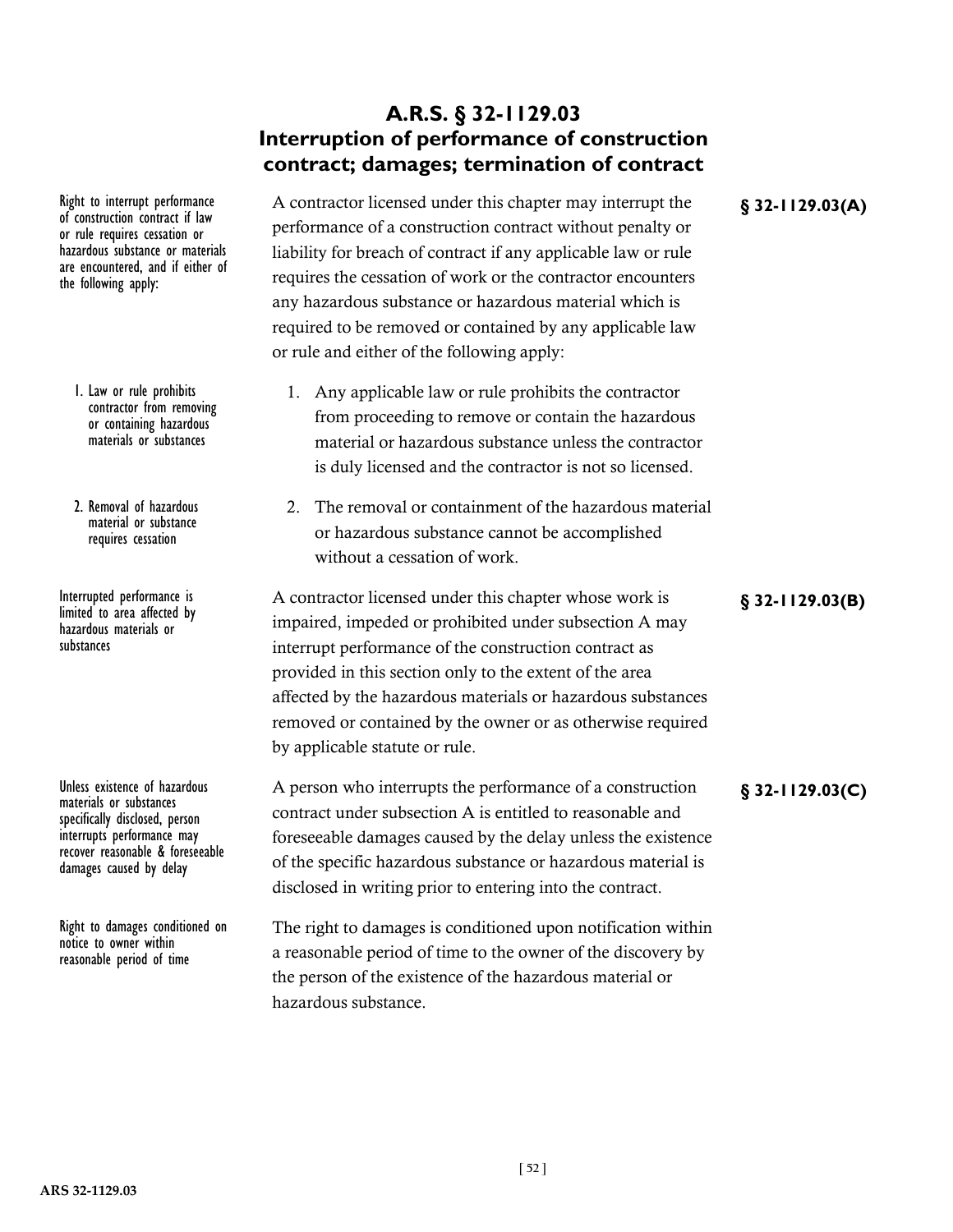This section shall not affect any legal rights and remedies otherwise existing between the parties, including but not limited to rights to damages, setoff and counterclaim.

**§ 32-1129.03(D)** The owner may terminate the construction contract on 0wner's right to terminate payment to the contractor, subcontractor or other person whose work is delayed under subsection A of the amount of any services or materials supplied or expended which conform to the contract terms and specifications and the payment of damages subject to the provisions of subsection C to the date of the termination of the contract.

# **A.R.S. § 32-1129.04 Construction contracts; suspension of performance; termination**

**§** 32-1129.04(A) A contractor may suspend performance under a construction Contractor's right to suspend contract or terminate a construction contract for failure by the owner to make timely payment of the amount certified and approved pursuant to section 32-1129.01.

> A contractor shall provide written notice to the owner at least seven calendar days before the contractor's intended suspension or termination unless a shorter notice period is prescribed in the construction contract between the owner and contractor.

A contractor shall not be deemed in breach of the construction contract for suspending performance or terminating a construction contract pursuant to this subsection.

A construction contract shall not extend the time period for a contractor to suspend performance or terminate a construction contract under this subsection.

**§ 32-1129.04(B)** A subcontractor may suspend performance under a Subcontractor's right to suspend construction contract or terminate a construction contract if the owner fails to make timely payment of amounts certified and approved pursuant to section 32-1129.01 for the subcontractor's work and the contractor fails to pay the subcontractor for the certified and approved work.

A.R.S. § 32-1129.03 does not affect any rights or remedies otherwise existing between parties

construction contract on payment of amount for services or materials supplied & any damages subject to § 32-<br>1129.03(C)

performance or terminate contract when owner fails to make timely payment under § 32-1129.01

Unless shorter notice period is prescribed, contractor must provide written notice at least 7 days before intended suspension or termination

Suspending performance or terminating contract under § 32-1129.04(A) not a breach of construction contract

Contract cannot extend time period for contractor to suspend performance or terminate a construction contract

performance or terminate contract when owner fails to make timely payment under § 32-1129.01, and contractor fails to pay for certified & approved work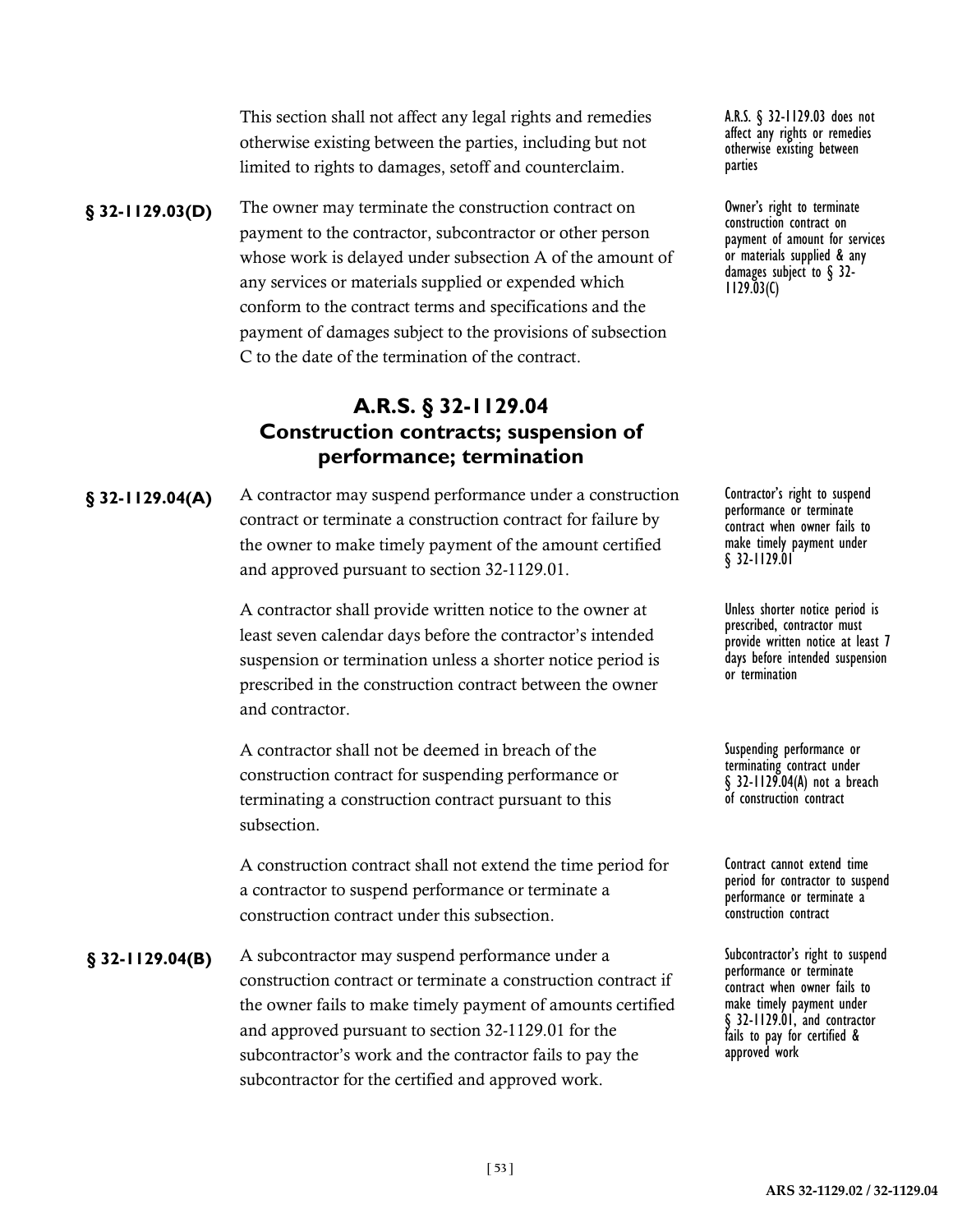Unless shorter notice period is prescribed, subcontractor must provide written notice at least 3 days before intended suspension or termination

Suspending performance or terminating contract under § 32-1129.04(B) not a breach of construction contract

Contract cannot extend time period for subcontractor to suspend performance or terminate a construction contract

performance or terminate contract when owner does make<br>timely payment under § 32-1129.01, but contractor fails to pay for certified & approved work

Unless shorter notice period is prescribed, subcontractor must provide written notice at least 7 days before intended suspension or termination

Suspending performance or terminating contract under § 32-1129.04(C) not a breach of construction contract

Contract cannot extend time period for subcontractor to suspend performance or terminate a construction contract A subcontractor shall provide written notice to the contractor and owner at least three calendar days before the subcontractor's intended suspension or termination unless a shorter notice period is prescribed in the construction contract between the contractor and subcontractor.

A subcontractor shall not be deemed in breach of a construction contract for suspending performance or terminating a construction contract pursuant to this subsection.

A construction contract shall not extend the time period for a subcontractor to suspend performance or terminate a construction contract under this subsection.

Subcontractor's right to suspend A subcontractor may suspend performance under a **§** 32-1129.04(C) construction contract or terminate a construction contract if the owner makes timely payment of amounts certified and approved pursuant to section 32-1129.01 for the subcontractor's work but the contractor fails to pay the subcontractor for the certified and approved work.

> A subcontractor shall provide written notice to the contractor and owner at least seven calendar days before the subcontractor's intended suspension or termination unless a shorter notice period is prescribed in the construction contract between the contractor and subcontractor.

A subcontractor shall not be deemed in breach of a construction contract for suspending performance or terminating a construction contract pursuant to this subsection.

A construction contract shall not extend the time period for a subcontractor to suspend performance or terminate a construction contract under this subsection.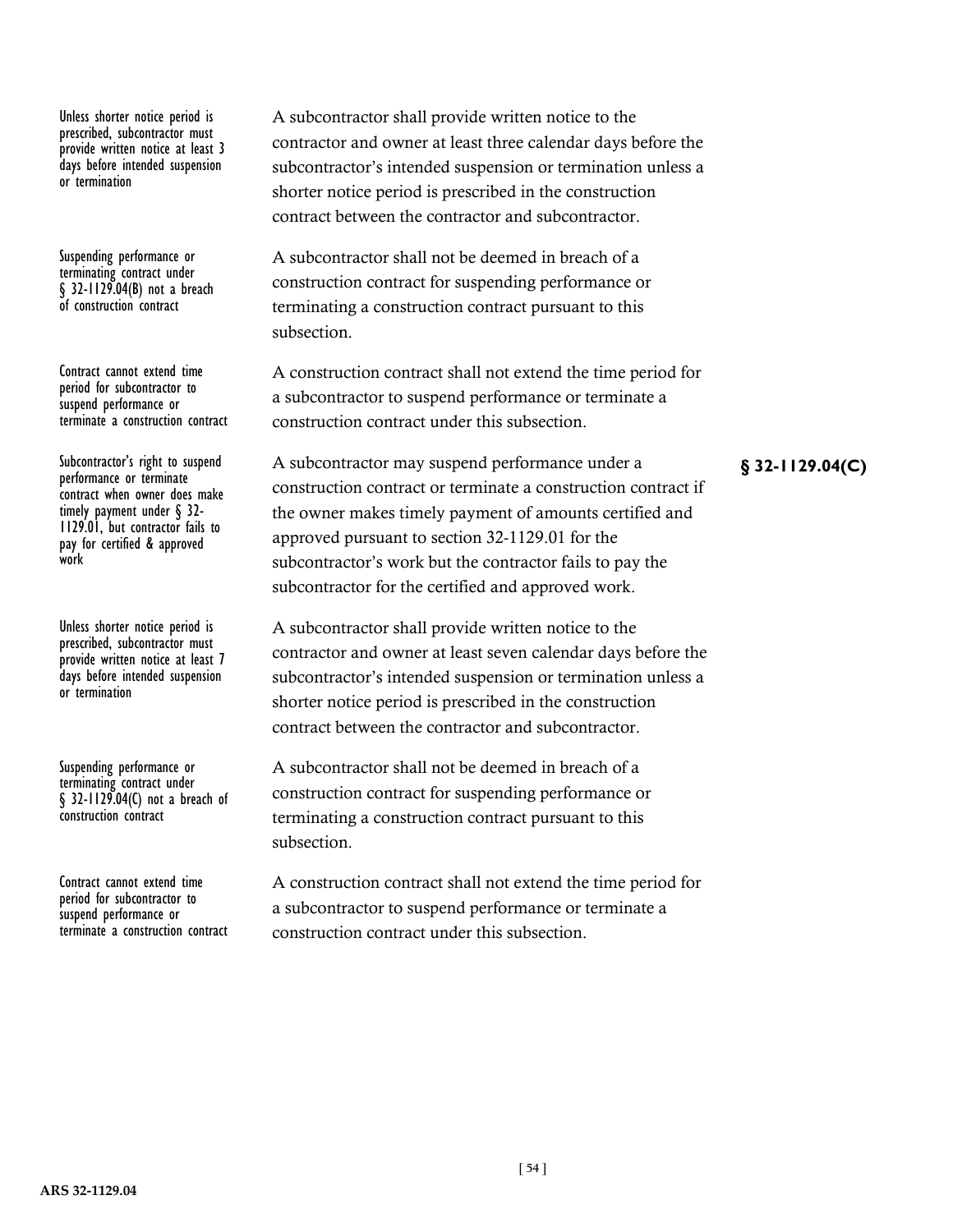**§** 32-1129.04(D) A subcontractor may suspend performance under a Subcontractor's right to suspend construction contract or terminate a construction contract if the owner declines to approve and certify portions of the contractor's billing or estimate pursuant to section 32- 1129.01 for that subcontractor's work but the reasons for that failure by the owner to approve and certify are not the fault of or directly related to the subcontractor's work.

> A subcontractor shall provide written notice to the contractor and the owner at least seven calendar days before the subcontractor's intended suspension or termination unless a shorter notice period is prescribed in the construction contract between the contractor and subcontractor.

A subcontractor shall not be deemed in breach of a construction contract for suspending performance or terminating a construction contract pursuant to this subsection.

A construction contract shall not extend the time period for a subcontractor to suspend performance or terminate a construction contract under this subsection.

**§** 32-1129.04(E) A contractor or subcontractor that suspends performance as After suspension of performance, provided in this section is not required to furnish further labor, materials or services until the contractor or subcontractor is paid the amount that was certified and approved, together with any costs incurred for mobilization resulting from the shutdown or start-up of a project.

**§** 32-1129.04(F) In any action or arbitration brought pursuant to this section, Attorney fees & costs awarded the successful party shall be awarded costs and attorney fees in a reasonable amount.

Written notice required under this section shall be deemed to **§ 32-1129.04(G)** Written notice is deemed have been provided if either of the following occurs:

> 1. The written notice is delivered in person to the individual or a member of the entity or to an officer of the corporation for which it was intended.

performance or terminate contract if owner declines to approve and certify portions of contractor's billing under § 32-<br>1129.01 for subcontractor's work, but reasons for failure are not the fault of or directly related to the subcontractor's work

Unless shorter notice period is prescribed, subcontractor must provide written notice at least 7 days before intended suspension or termination

Suspending performance or terminating contract under § 32-1129.04(D) not a breach of construction contract

Contract cannot extend time period for subcontractor to suspend performance or terminate a construction contract

contractor or subcontractor nor required to furnish labor, materials or services until paid certified & approved amount plus any costs incurred for mobilization due to project's shutdown or start-up

to successful party in action or arbitration under § 32-1129.04

provided if either of the following occurs:

> 1. Written notice delivered in person to individual, member of entity, or officer of corporation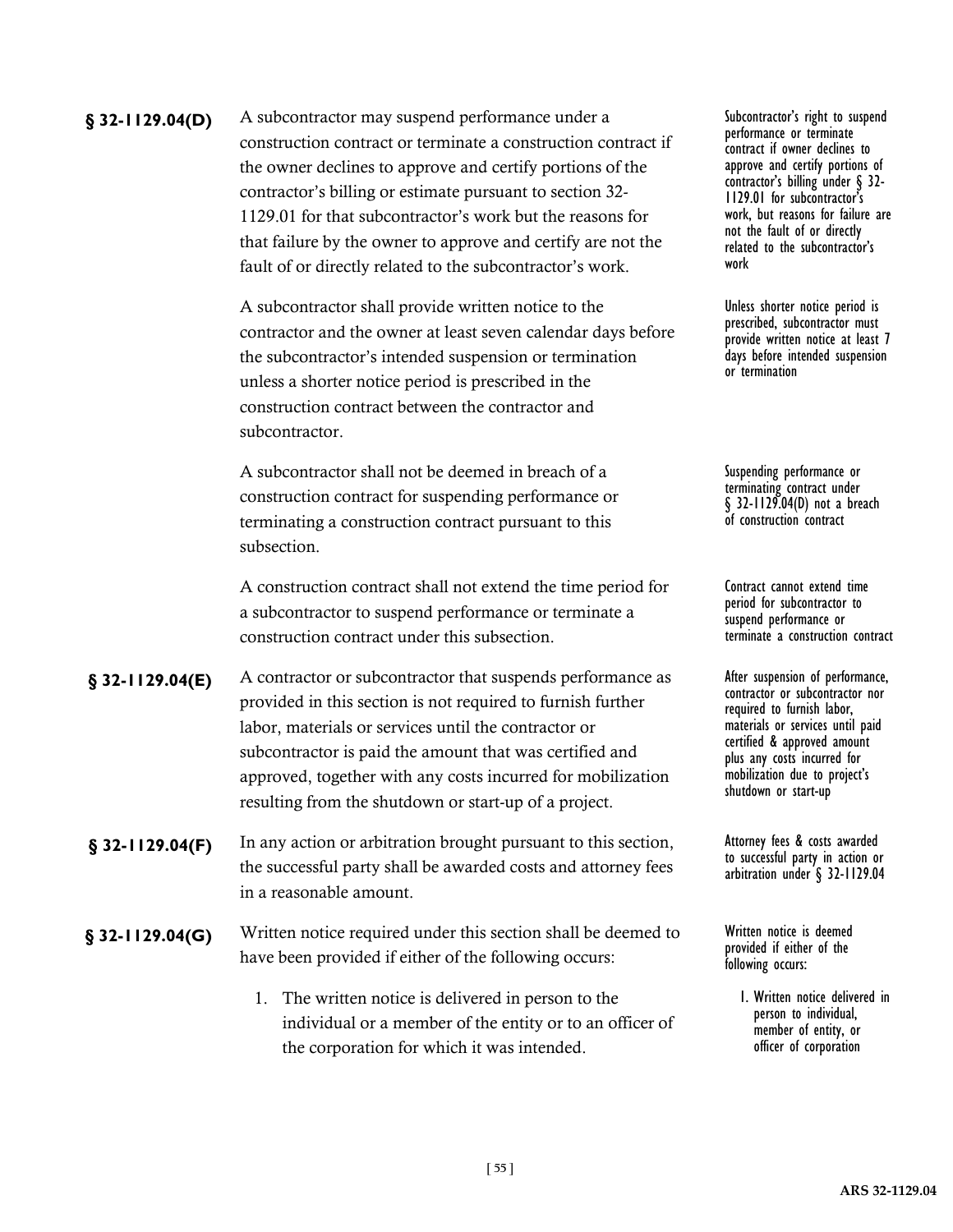2. Written notice delivered at or sent by any means that provides third-party verification

public policy and void & unenforceable:

- 1. Provision subjecting construction contract to laws of another state, or requiring litigation in another state
- 2. Provision prohibiting suspension of performance or termination of contract for failure to make prompt<br>payments under  $\S$  32payments under § 32-<br>1129, § 32-1129.01, or § 32-1129.02

resolution arising from a construction contract for work performed in this state must be held in Arizona

State & political subdivisions exempt

2. The written notice is delivered at or sent by any means that provides written, third party verification of delivery to the last business address known to the party giving notice.

# **A.R.S. § 32-1129.05 Construction contracts; void provisions**

Following provisions are against The following are against this state's public policy and are **§** 32-1129.05(A) void and unenforceable:

- 1. A provision, covenant, clause or understanding in, collateral to or affecting a construction contract that makes the contract subject to the laws of another state or that requires any litigation arising from the contract to be conducted in another state.
- 2. A provision, covenant, clause or understanding in, collateral to or affecting a construction contract stating that a party to the contract cannot suspend performance under the contract or terminate the contract if another party to the contract fails to make prompt payments under the contract pursuant to section 32-1129, 32-1129.01 or 32-1129.02.

Any alternative dispute **Any mediation, arbitration or other dispute resolution §** 32-1129.05(B) proceeding arising from a construction contract for work performed in this state shall be conducted in this state.

### **A.R.S. § 32-1129.06 Applicability to state and political subdivisions**

Sections 32-1129.01, 32-1129.02, 32-1129.04 and 32-1129.05 do not apply to this state or political subdivisions of this state.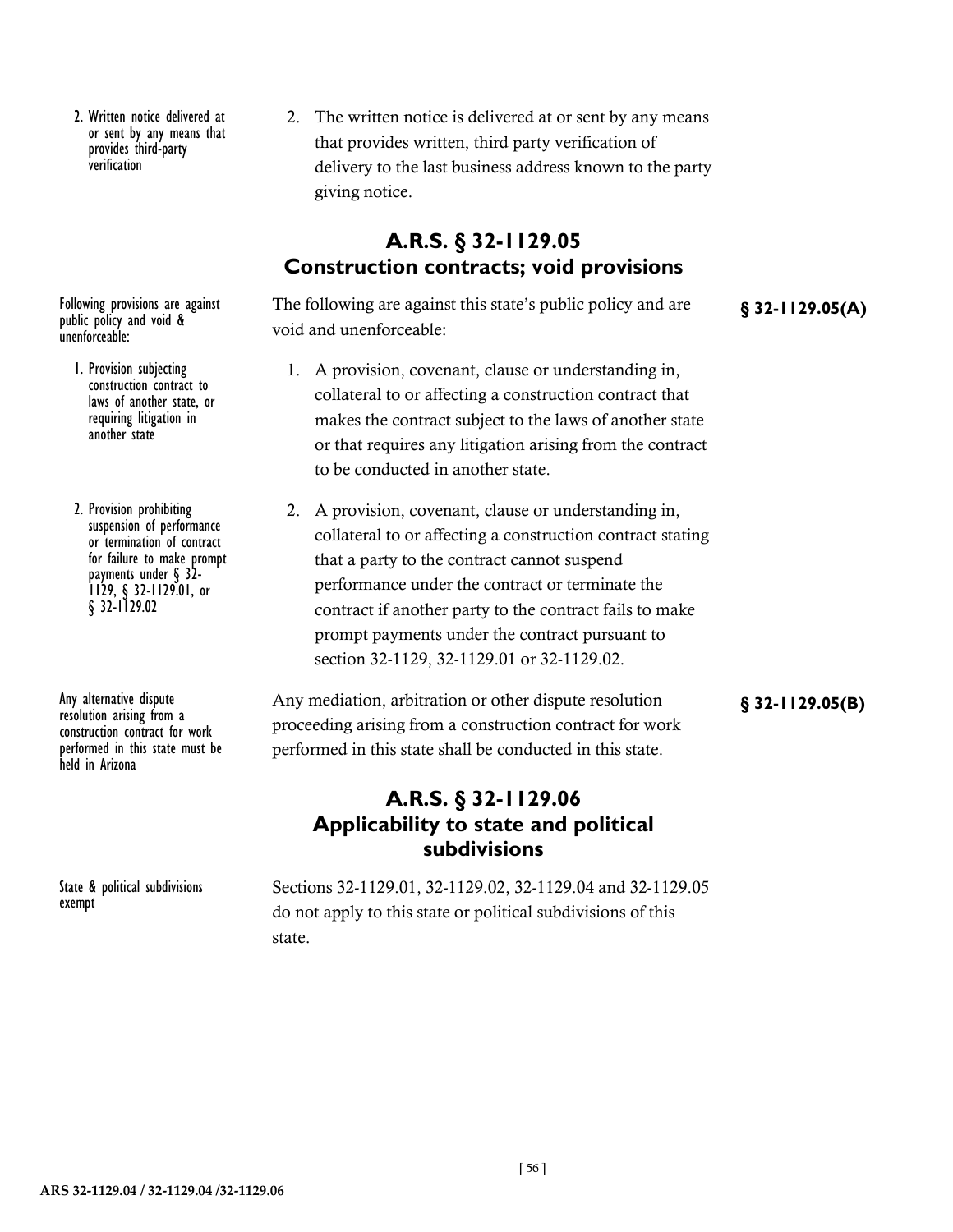# **A.R.S. § 32-1129.07 Applicability to construction of a dwelling for an owner-occupant; definitions**

**§ 32-1129.07(A)** The requirements in section 32-1129.01 do not apply to Requirements of A.R.S. § 32-<br> **§ 32-1129.01** do not apply to 1129.01 do not apply to construction contracts for the construction of a dwelling for an owner-occupant unless the following legend or substantially similar language appears in clear and conspicuous type on the front page of each billing or estimate from the contractor to the owner-occupant:

> Notice to owner of applicability of Arizona prompt pay act (Notice required by Arizona Revised Statutes section 32-1129.07)

Attention: Your obligations to pay your contractor are subject to the Arizona prompt pay act.

That act is set forth in section 32-1129, Arizona Revised Statutes, and sections 32-1129.01 through 32-1129.07, Arizona Revised Statutes.

The full text of the statutes are available at your local public law library or the internet.

Under that act, you have the right to withhold all or a portion of a payment to a contractor for a variety of reasons, including defective construction work that has not been corrected.

However, in order to do so, you must issue a written statement setting forth in reasonable detail your reasons for withholding payments within fourteen (14) days after the date you receive a billing or estimate.

If you fail to issue the written statement within that period, the billing or estimate will be deemed approved.

construction of owner-occupant dwelling unless the statutory legend (or substantially similar language) in this section appears clearly & conspicuously on the front page of each billing or estimate from the contractor

Text of the statutory legend: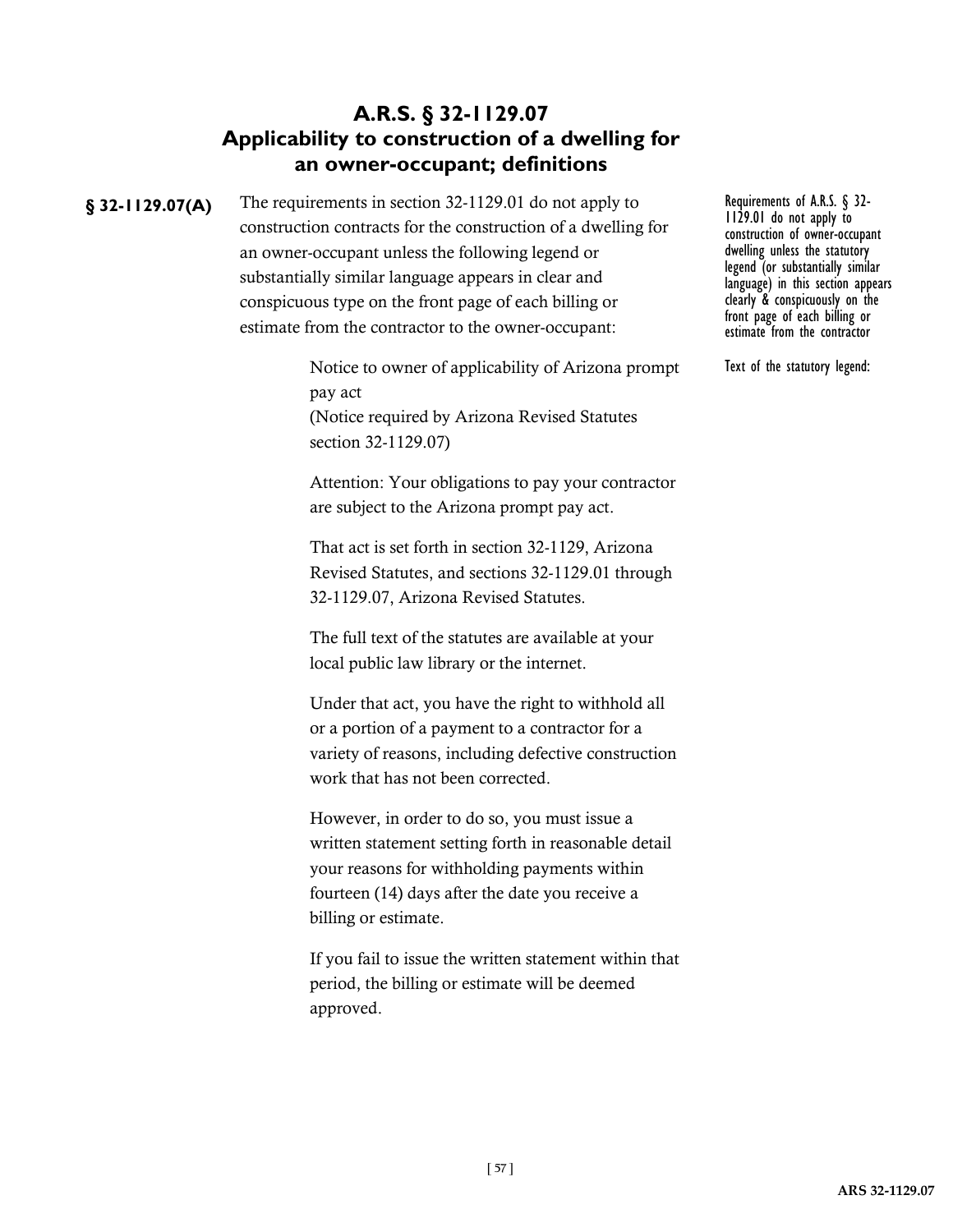Once the billing or estimate is deemed approved, you must pay the billing or estimate within seven (7) days.

Generally, you are limited by the act to withholding only an amount that is sufficient to pay the direct costs and expenses you reasonably expect to incur to protect you from loss for which the contractor is responsible.

You are encouraged to read the act in full to know your obligations and rights.

Terms "dwelling" & "owner-<br>occupant" have same meaning **For the purposes of this section**, "dwelling" and "owner- **§** 32-1129.07(B) occupant" have the same meanings prescribed in section 33- 1002.

Terms "dwelling" & "owner-<br>occupant" have same meaning<br>found in A.R.S. § 33-1002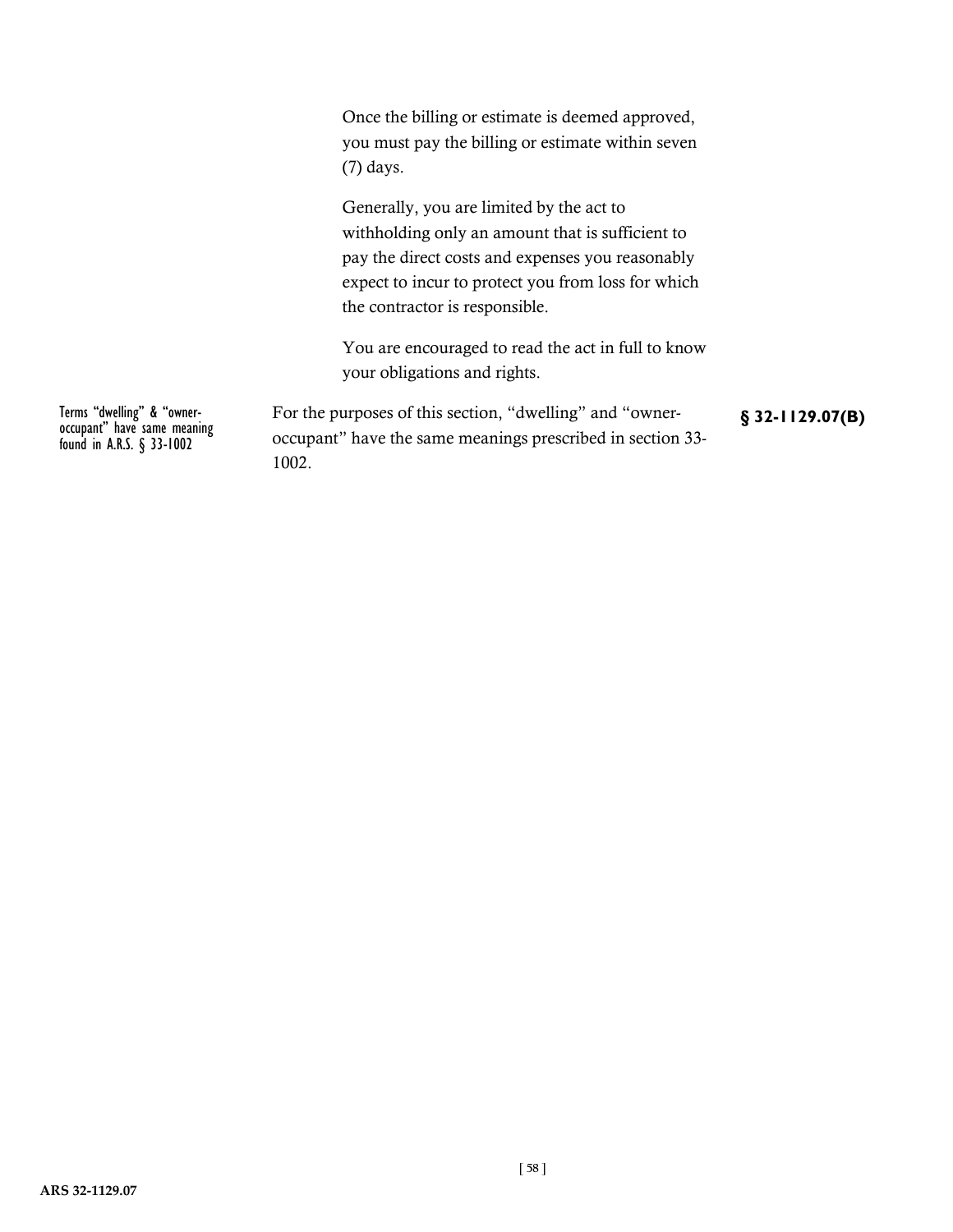# **Article 2.1 Residential Contractors' Recovery Fund**

# **A.R.S. § 32-1131 Definitions**

In this article, unless the context otherwise requires:

- 1. "Assessment" means the contribution by a contractor to the residential contractors' recovery fund.
- 2. "Fund" means the residential contractors' recovery fund.
- 3. "Person injured":
	- (a) Means any owner of residential real property that is either noncommercial historic property as defined in section 41-12101 or classified as class three property under section 42-12003.

The property must also be actually occupied or intended to be occupied by the owner as a residence including community property, tenants in common or joint tenants who are damaged by the failure of a residential contractor or a dual licensed contractor to adequately build or improve a residential structure or appurtenance on that real property.

- (b) Includes lessees of residential real property who contract directly with a residential contractor or indirectly with a subcontractor of that contractor and homeowners' or unit owners' associations after transfer of control from the builder or developer for damages to the common elements within the complex.
- 4. "Residential contractor" means a contractor as defined in section 32-1101 who is licensed to perform work on

Definitions for Article 2.1:

- 1. Definition of "assessment"
- 2. Definition of "fund"
- 3. Definition of "person injured"
	- (a) Owner of noncommercial historic property or class three property
		- Property is actually occupied or intended to be occupied & owner is damaged by licensee

(b) Lessees of residential real property & associations

4. Definition of "residential contractor"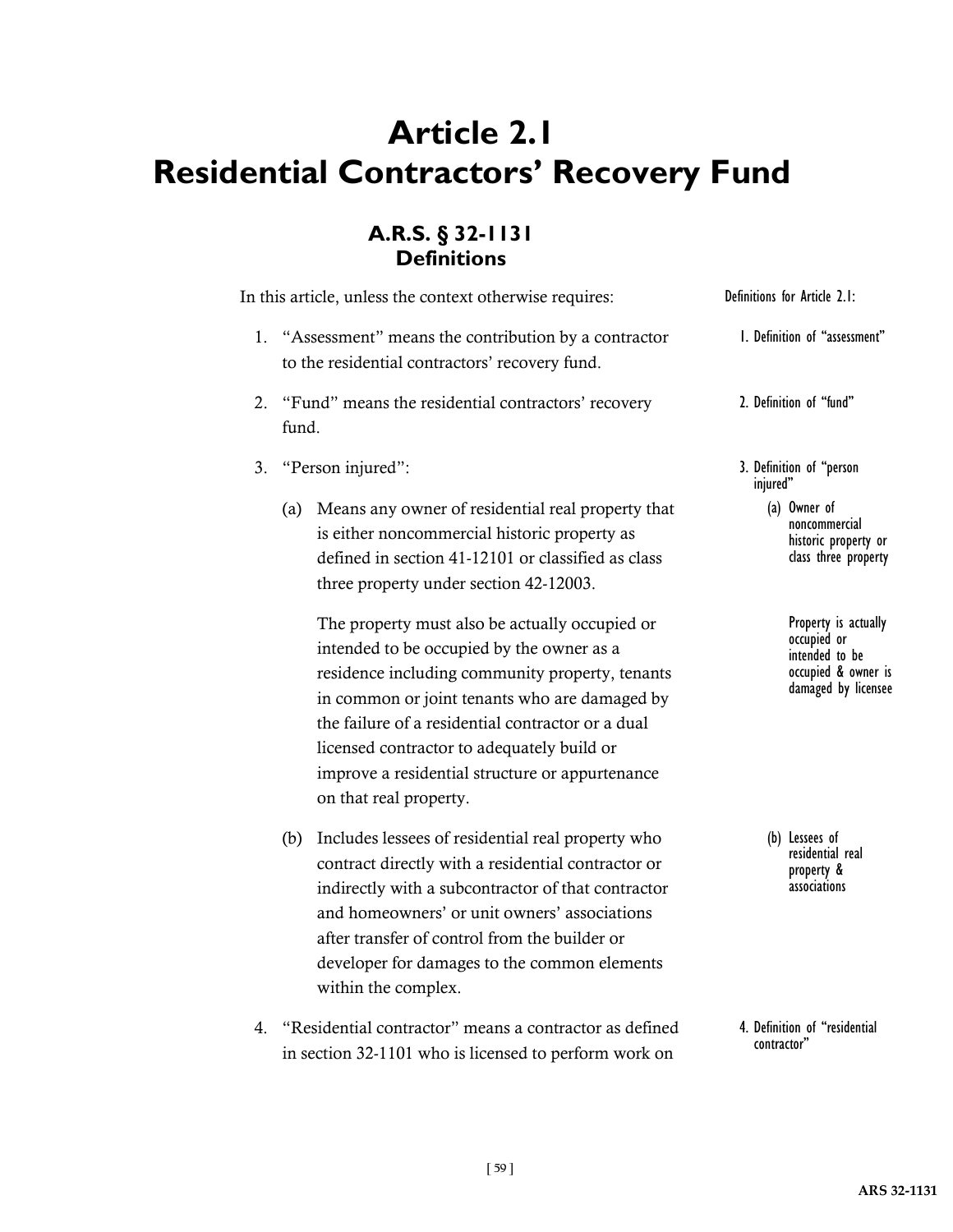residential property pursuant to this chapter and who engages in residential contracting.

# **A.R.S. § 32-1132 Residential contractors' recovery fund**

Establishment of recovery fund The residential contractors' recovery fund is established, to **§** 32-1132(A) be administered by the registrar, from which any person injured by an act, representation, transaction or conduct of a residential contractor licensed pursuant to this chapter that is in violation of this chapter or the rules adopted pursuant to this chapter may be awarded in the county where the violation occurred an amount of not more than thirty thousand dollars for damages sustained by the act, representation, transaction or conduct. An award from the fund is limited to the actual damages suffered by the claimant as a direct result of the contractor's violation but shall not exceed an amount necessary to complete or repair a residential structure or appurtenance within residential property lines. Actual damages shall not be established by bids supplied by or the value of work performed by a person or entity that is not licensed pursuant to this chapter and that is required to be licensed pursuant to this chapter. If the claimant has paid a deposit or down payment and no actual work is performed or materials are delivered, the award of actual damages shall not exceed the exact dollar amount of the deposit or down payment plus interest at the rate of ten per cent a year from the date the deposit or down payment is made or not more than thirty thousand dollars, whichever is less. Interest shall not be paid from the fund on any other awards under this chapter unless ordered by a court of competent jurisdiction. An award from the fund shall not be available to persons injured by an act, representation, transaction or conduct of a residential contractor who was not licensed pursuant to this for persons injured by licensed residential contractors \$30,000 maximum award Actual damages limitation on awards from recovery fund No bids or work supplied by unlicensed entities Deposit & down payment cases Interest paid only by order of court Award unavailable if contractor not duly licensed

**ARS 32-1131 / 32-1132**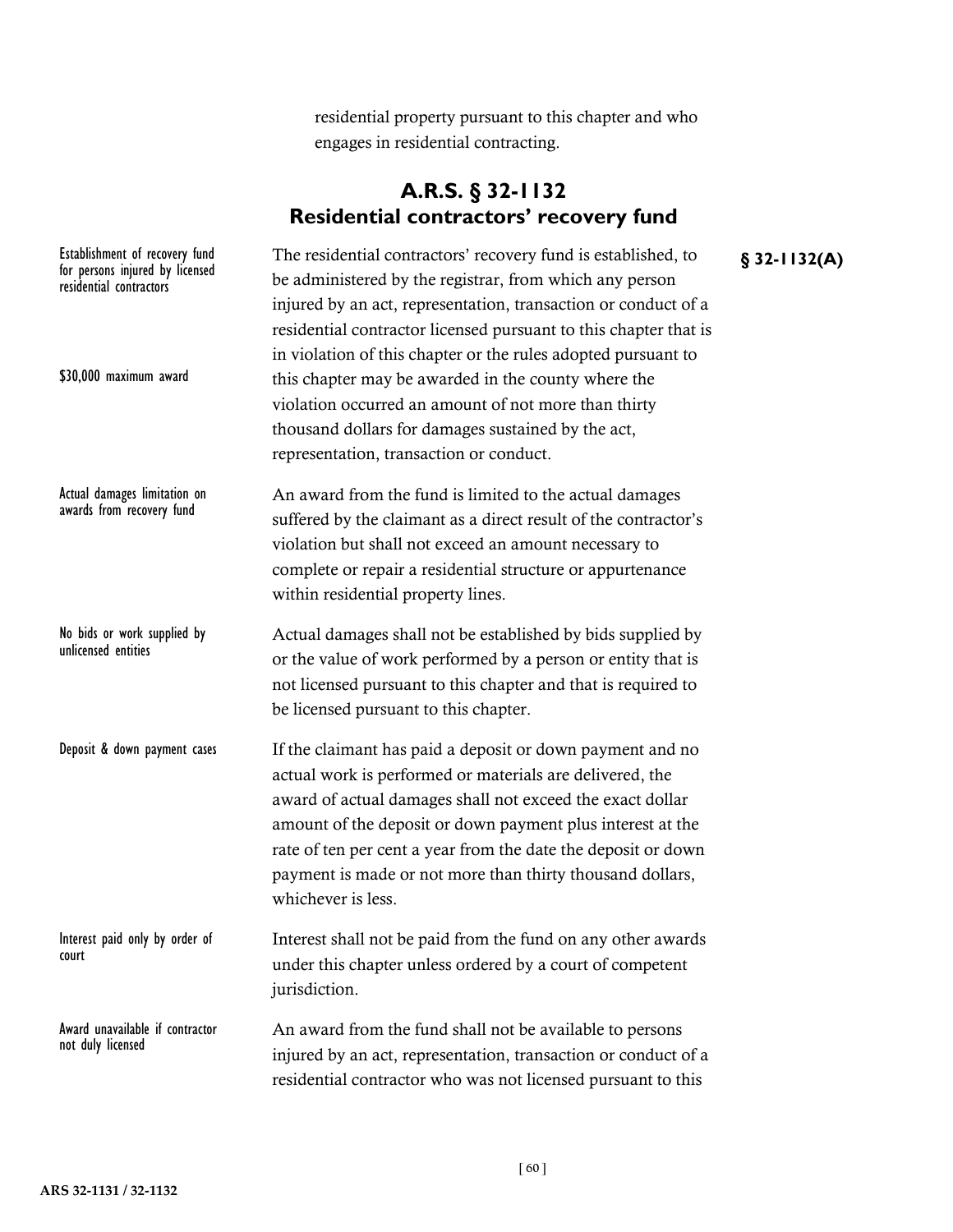|               | cancelled, revoked, suspended or not issued at the time of<br>the contract.                                                                                                                                                                                                                                                           |                                                                                       |
|---------------|---------------------------------------------------------------------------------------------------------------------------------------------------------------------------------------------------------------------------------------------------------------------------------------------------------------------------------------|---------------------------------------------------------------------------------------|
|               | No more than the maximum individual award from the fund<br>shall be made on any individual residence or to any injured<br>person.                                                                                                                                                                                                     | Limitation on maximum<br>individual award                                             |
|               | Notwithstanding any other provision of law, monies in the<br>residential contractors' recovery fund shall not be directly<br>awarded for attorney fees or costs except in contested cases<br>appealed to the superior court.                                                                                                          | Limitation on attorney fees<br>costs                                                  |
| $$32-1132(B)$ | Except as provided in section 32-1152, subsection C, every<br>person making application for a contractor's license or for<br>renewal of a contractor's license to engage in residential<br>contracting shall pay an assessment of not more than six<br>hundred dollars during the biennial license period for deposit<br>in the fund. | Assessment of \$600 every 2<br>years                                                  |
|               | In the event that the registrar does not issue the license, this<br>assessment shall be returned to the applicant.                                                                                                                                                                                                                    | Return of assessment if the<br>license is not issued                                  |
|               | A.R.S. § 32-1134<br>Powers and duties of registrar                                                                                                                                                                                                                                                                                    |                                                                                       |
| $$32-1134(A)$ | The registrar shall:                                                                                                                                                                                                                                                                                                                  | Registrar's duties:                                                                   |
|               | 1. Establish assessments and maintain the fund balance<br>at a level sufficient to pay operating costs and<br>anticipated claims using the cash basis of accounting.                                                                                                                                                                  | 1. Establish assessments<br>maintain the recovery<br>fund's balance at suffi<br>level |
|               | 2. Cause an examination of the fund to be made every<br>three years by an independent certified public<br>accountant.                                                                                                                                                                                                                 | 2. Use an independent Cl<br>examine the recovery<br>every 3 years                     |

chapter or whose license was in an inactive status, expired,

- 3. File with the department of insurance an annual statement of the condition of the fund.
- 4. Employ accountants and attorneys from monies in the fund, but not to exceed ten thousand dollars in any fiscal year, that are necessary for the performance of the duties prescribed in this section.

attorney fees &

- sh assessments & in the recovery balance at sufficient
- independent CPA to e the recovery fund years
- 3. File an annual statement with the Department of Insurance
- 4. Up to \$10,000 a year: employ any necessary accountants & attorneys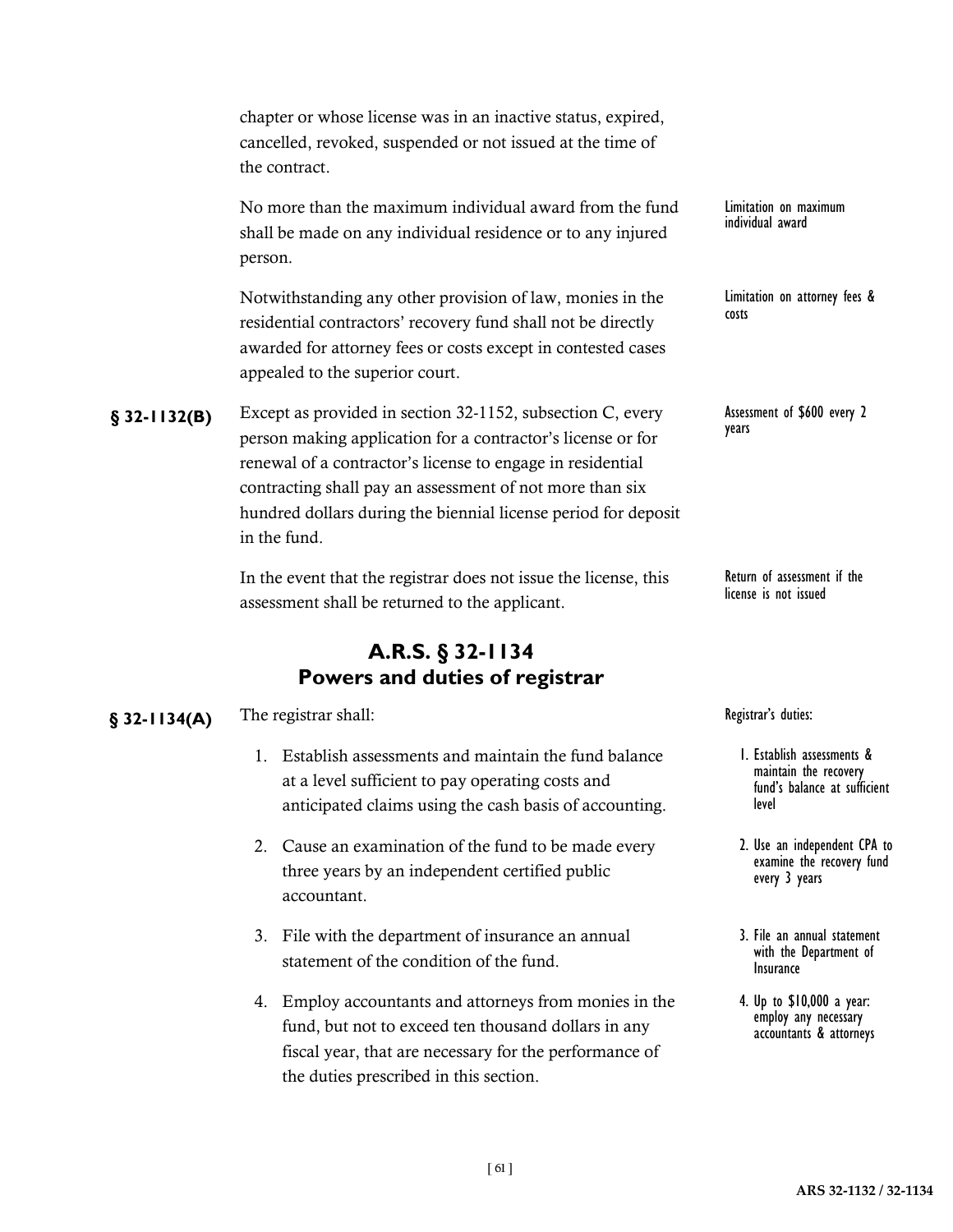5. Up to 14% of the amount deposited in the recovery fund in the prior fiscal year: pay for personnel, equipment & operational support to process or oppose claims

Registrar's authority to increase public awareness by spending up to \$50,000 of interest monies

Satisfaction of unpaid claims based on the priority of filing certified copy of court order

Assessments to be held in trust

Investment & divestment of monies in the recovery fund 5. Employ or contract with individuals and procure equipment and operational support, to be paid from or purchased with monies in the fund, but not to exceed in any fiscal year fourteen per cent of the total amount deposited in the fund in the prior fiscal year as may be necessary to monitor, process or oppose claims filed by injured persons which may result in collection from the recovery fund.

Notwithstanding section 32-1135, the registrar may expend interest monies from the fund to increase public awareness of the fund. This expenditure shall not exceed fifty thousand dollars in any fiscal year.

**§ 32-1134(B)**

# **A.R.S. § 32-1134.02 Insufficiency of fund**

If at any time the monies deposited in the residential contractors' recovery fund are insufficient to satisfy any duly authorized claim or portion thereof, the registrar shall, when sufficient monies have been deposited in the residential contractors' recovery fund, satisfy any unpaid claims or portion of unpaid claims with priority for payment based on the time of filing a certified copy of the court order with the registrar.

### **A.R.S. § 32-1135 Deposit of assessments**

The assessments received by the registrar for deposit in the fund shall be held in trust for carrying out the purposes of the fund.

On notice from the registrar, the state treasurer shall invest and divest monies in the fund as provided by section 35-313, and monies earned from investment shall be credited to the fund.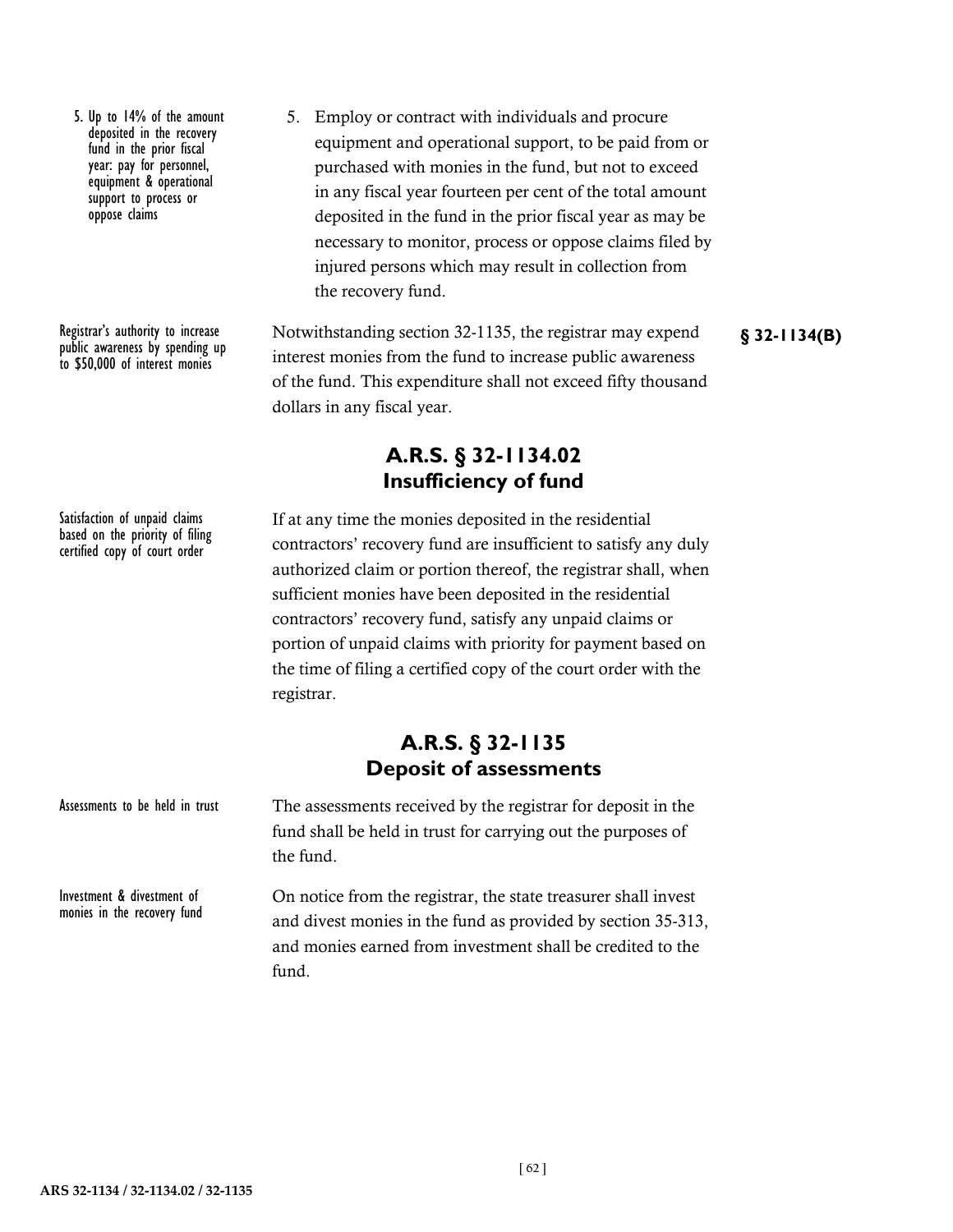# **A.R.S. § 32-1136 Statute of limitations; recovery from fund**

§ 32-1136(A) An action for a judgment that may subsequently result in an Two-year statute of limitations order for collection from the fund shall not be commenced later than two years from the date of the commission of the act by the contractor that is the cause of the injury or from the date of occupancy. When any injured person commences action for a judgment that may result in collection from the fund, the injured person shall notify the registrar in writing to this effect at the time of the commencement of the action. The registrar at any time may intervene in and defend any such action. § 32-1136(B) When any injured person recovers a valid judgment against **After obtaining a valid judgment** any residential contractor for such act, representation, transaction or conduct that is in violation of this chapter or the rules adopted pursuant to this chapter, the injured person, on twenty days' written notice to the registrar, may apply to the court for an order directing payment out of the fund, of the amount unpaid on the judgment, subject to the limitations stated in this article. If the injured person failed to give notice to the registrar at the time of commencement of the action as required by subsection A of this section, the court may direct payment out of the fund on receipt of a consent to payment signed on behalf of the registrar. Notice to Registrar required at commencement of civil action Registrar's right to intervene at any time and providing notice to Registrar, injured person may apply to court for order directing payment from fund Registrar's consent to payment after injured person fails to give notice

> If the injured person has given notice to the registrar as required by subsection A of this section, the court may direct payment out of the fund either on receipt of a consent to payment signed on behalf of the registrar or, in the absence of any written consent, after the notice period required by this subsection.

If the court receives written objections by the registrar, the court shall not direct payment from the fund without

Registrar's right to present & support written objections

Order for payment after injured

person gives notice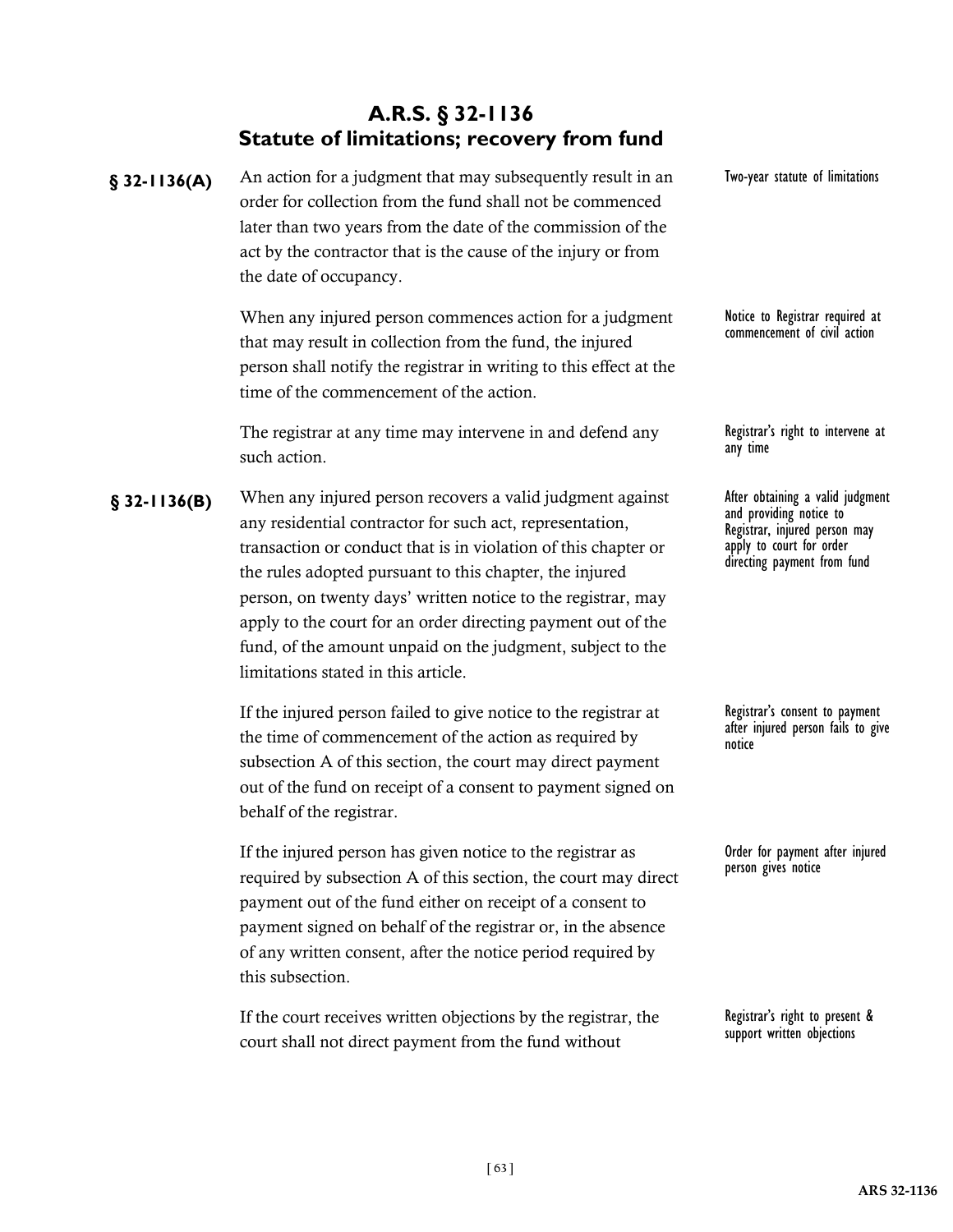residential contractor being the injured person

Summary proceeding on the<br>application; injured person required to show:

- 1. Statutory notice was provided
- 2. Final judgment was obtained
- 3. \$30,000 was not collected from any bond
- 4. No known property or assets applicable toward satisfaction of the judgment
- the hearing

Recovery limits applicable after Sept. 1, 2002

Any portion of the loss recovered from other sources must be deducted before determining the payment from the fund

affording the registrar a reasonable opportunity to present and support his objections.

Prohibition against spouse of The injured person shall not be the spouse of the residential **§** 32-1136(C) contractor or the personal representative of the spouse of the residential contractor.

Summary proceeding on the The court shall proceed on an application in a summary **§** 32-1136(D) manner and, on the hearing, the injured person is required to show that he:

- 1. Has given notice as required by subsections A and B of this section.
- 2. Has obtained a judgment that has become final, as provided in subsection B of this section, stating the amount and the amount owing at the date of the application.
- 3. Has proceeded against any existing bond covering the residential contractor and has not collected on such bond an amount of thirty thousand dollars or more.
- 4. Is not aware of any personal or real property or other assets of the debtor that can be applied in satisfaction of the judgment.

Court's order for payment after The court shall make an order directed to the registrar **§** 32-1136(E) requiring payment from the fund of whatever sum it finds to be payable on the claim, in accordance with this section, if the court is satisfied on the hearing of the truth of all matters required to be shown by the injured person by subsection D of this section.

> The recovery limits established under this article apply to all judgments awarded after September 1, 2002.

> If the injured person has recovered a portion of his loss from sources other than the fund, the registrar, if the award is made pursuant to section 32-1154, or the court shall deduct the amount recovered from other sources from the amount of actual damages suffered pursuant to section 32-1132,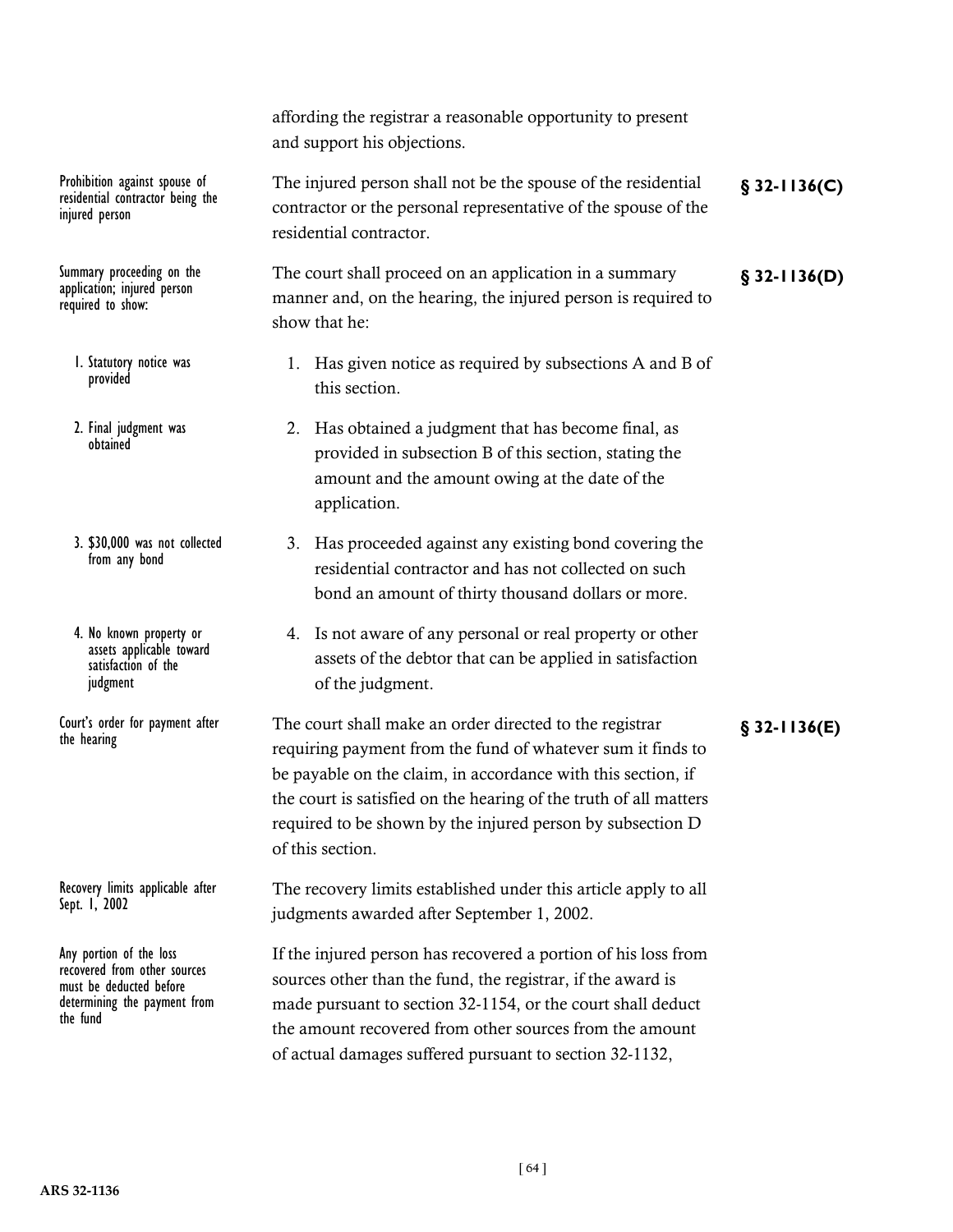subsection A and direct the difference, not to exceed thirty thousand dollars, to be paid from the fund.

**§** 32-1136(F) On receipt of a certified copy of the order specified in Registrar's right to authorize subsection E of this section, the registrar may authorize payment from the residential contractors' recovery fund even if an appeal has been instituted but not completed.

# **A.R.S. § 32-1137 Notice of authorized payment to injured person**

On authorization of payment from the residential contractors' recovery fund, the registrar shall notify the injured person that:

- 1. The amount authorized for payment is subject to repayment by the recipient if the judgment of the court is finally reversed.
- 2. It is the responsibility of the recipient to respond to an appeal from the judgment.
- 3. On appeal from the judgment, postponement of acceptance by the injured person of the amount authorized for payment does not operate as a waiver of any rights of the injured person.

# **A.R.S. § 32-1138 Subrogation**

The state has the right of subrogation to the extent of payments made from the residential contractors' recovery fund including the right to collect from a bond, cash payment or alternative to cash payment made pursuant to section 32-1152 or 32-1152.01.

The registrar and the attorney general shall promptly enforce all subrogation claims.

payment even with pending appeal

When payment authorized, Registrar's duty to notify injured person that:

- 1. Payment is subject to repayment if the judgment is reversed
- 2. Injured person is responsible for responding to an appeal
- 3. Postponement of acceptance is not a waiver of the injured person's rights

State's right of subrogation

Registrar's & Attorney General's duty of prompt enforcement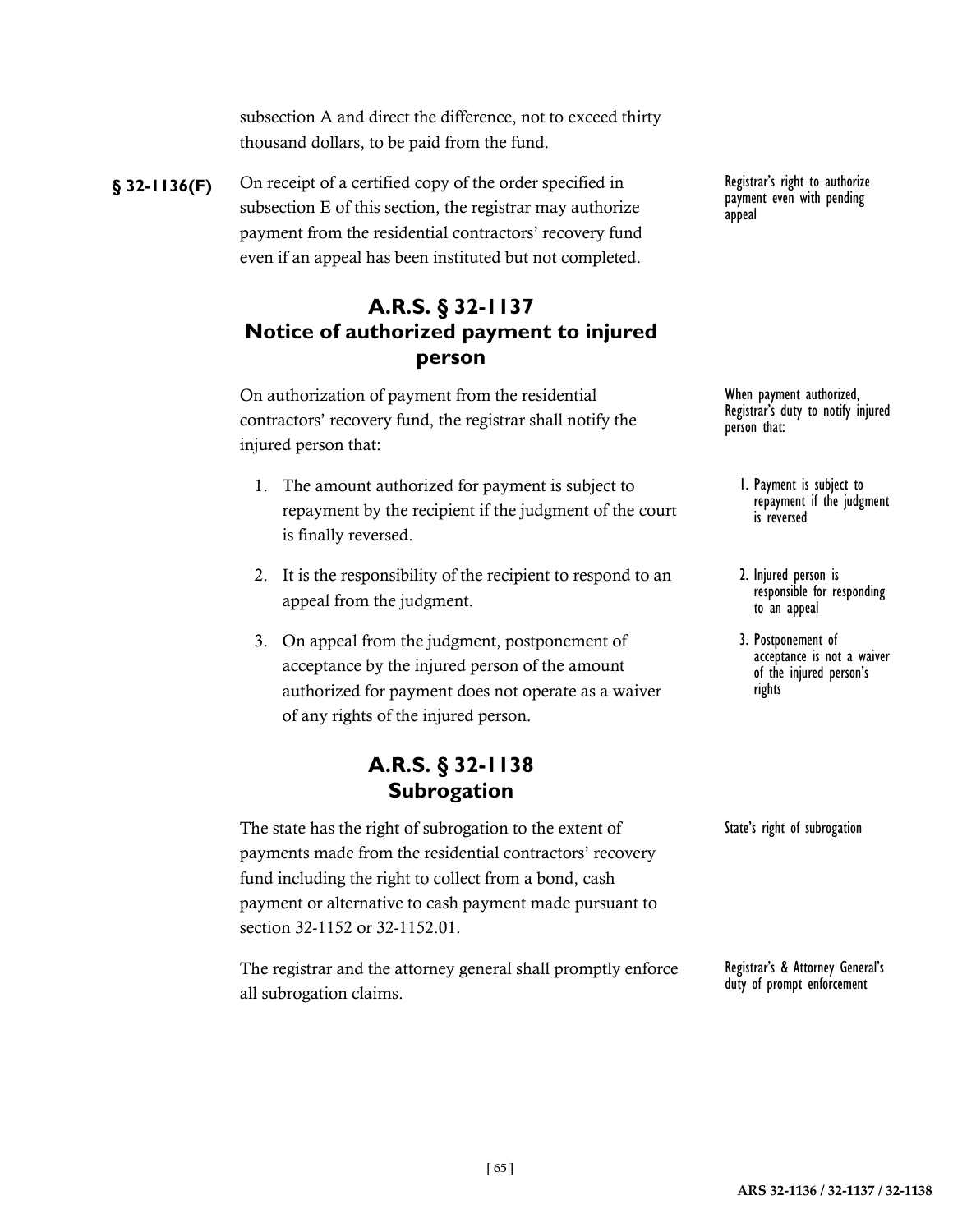# **A.R.S. § 32-1139 Liability of fund for each residential contractor's license; suspension of license; repayment**

| Limit of \$200,000 per license                                                                                                            | The liability of the fund shall not exceed two hundred<br>thousand dollars for any one residential contractor's license.                                                                                                                                                                                                                                                                                                                               | $$32-1139(A)$  |
|-------------------------------------------------------------------------------------------------------------------------------------------|--------------------------------------------------------------------------------------------------------------------------------------------------------------------------------------------------------------------------------------------------------------------------------------------------------------------------------------------------------------------------------------------------------------------------------------------------------|----------------|
| Pro rata shares of the common<br>liability in cases exceeding<br>\$200,000                                                                | If claims against the fund on behalf of any one residential<br>contractor's license exceed two hundred thousand dollars,<br>the claims shall be paid based on a pro rata share of the<br>common liability, and the registrar or a court entering an<br>order for payment after the sum of two hundred thousand<br>dollars has been paid from the fund shall modify the order<br>indicating that no further recovery from the fund shall be<br>allowed. |                |
| On payment from the recovery<br>fund, a license is automatically<br>suspended by operation of law;<br>full repayment with 10%<br>interest | If any amount is paid from the fund in settlement of a claim<br>arising from the act, representation, transaction or conduct<br>of a residential contractor, the license of the contractor shall<br>be automatically suspended by operation of law until the<br>amount paid from the fund is repaid in full, plus interest at<br>the rate of ten per cent a year.                                                                                      | $$32-1139(B)$  |
| Other licenses suspended because<br>of a person named on the<br>automatically suspended license                                           | Any person who is or was, at the time of the act or omission,<br>named on a license that has been suspended because of a<br>payment from the recovery fund is not eligible to receive a<br>new license or retain another existing license that also shall<br>be suspended by operation of law, nor shall any suspended<br>license be reactivated, until the amount paid from the fund is<br>repaid as provided in this subsection.                     |                |
| Statutory assignment of rights to<br>Registrar for recovery against<br>the responsible residential<br>contractor                          | After receiving an award from the fund pursuant to this<br>article a person is deemed to have assigned to the registrar<br>the person's rights for recovery against the responsible<br>residential contractor licensed pursuant to this chapter to the<br>extent of the person's award from the fund.                                                                                                                                                  | $§$ 32-1139(C) |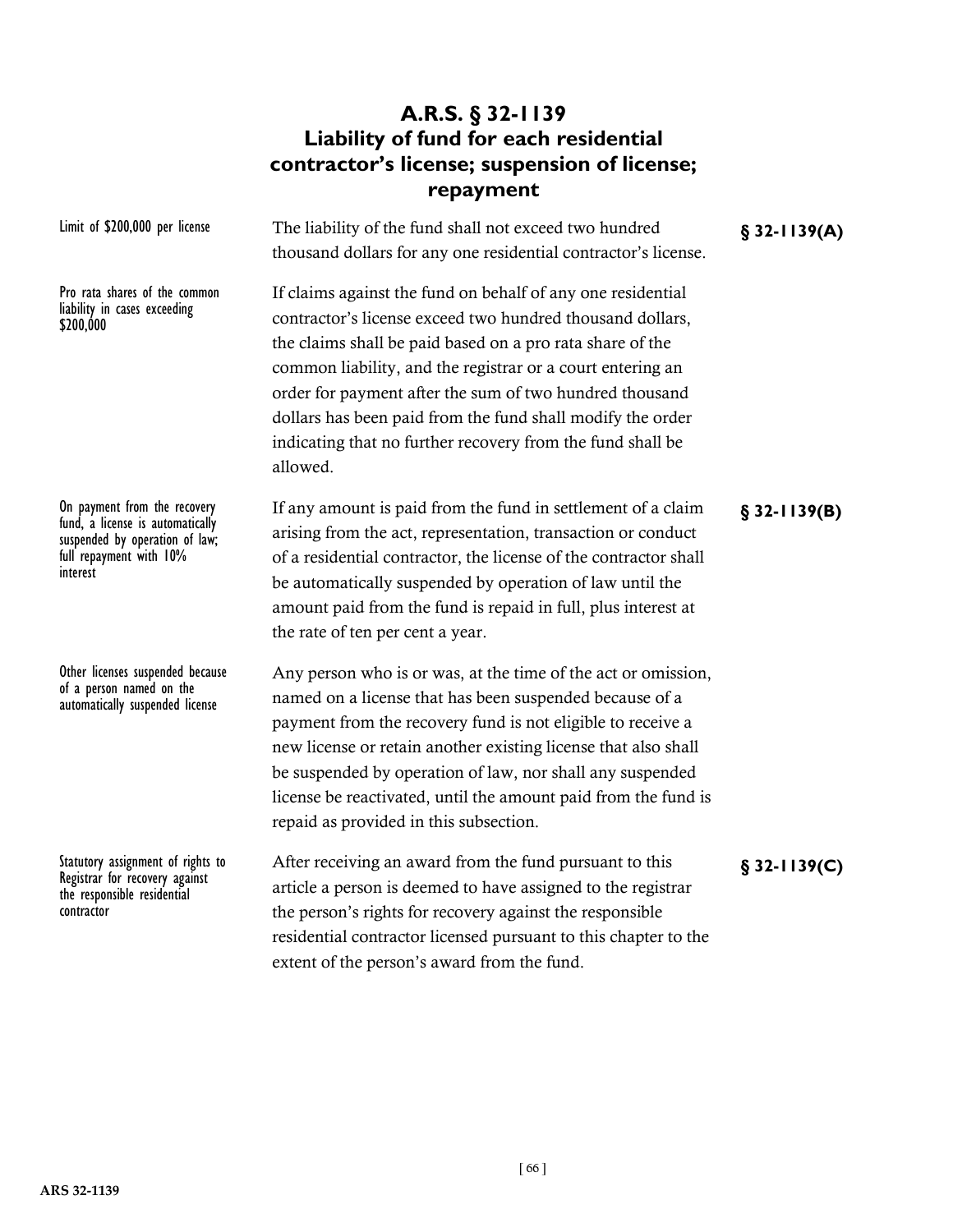# **A.R.S. § 32-1140 Disciplinary action against contractor**

This article does not limit the authority of the registrar to take disciplinary action against any licensed contractor for a violation of this chapter, or of the rules and regulations of the registrar, nor does the repayment in full of all obligations to the fund by any contractor nullify or modify the effect of any other disciplinary proceeding brought pursuant to this chapter or the rules and regulations.

Registrar's authority to discipline a licensee is unaffected by recovery-fund statutes or repayments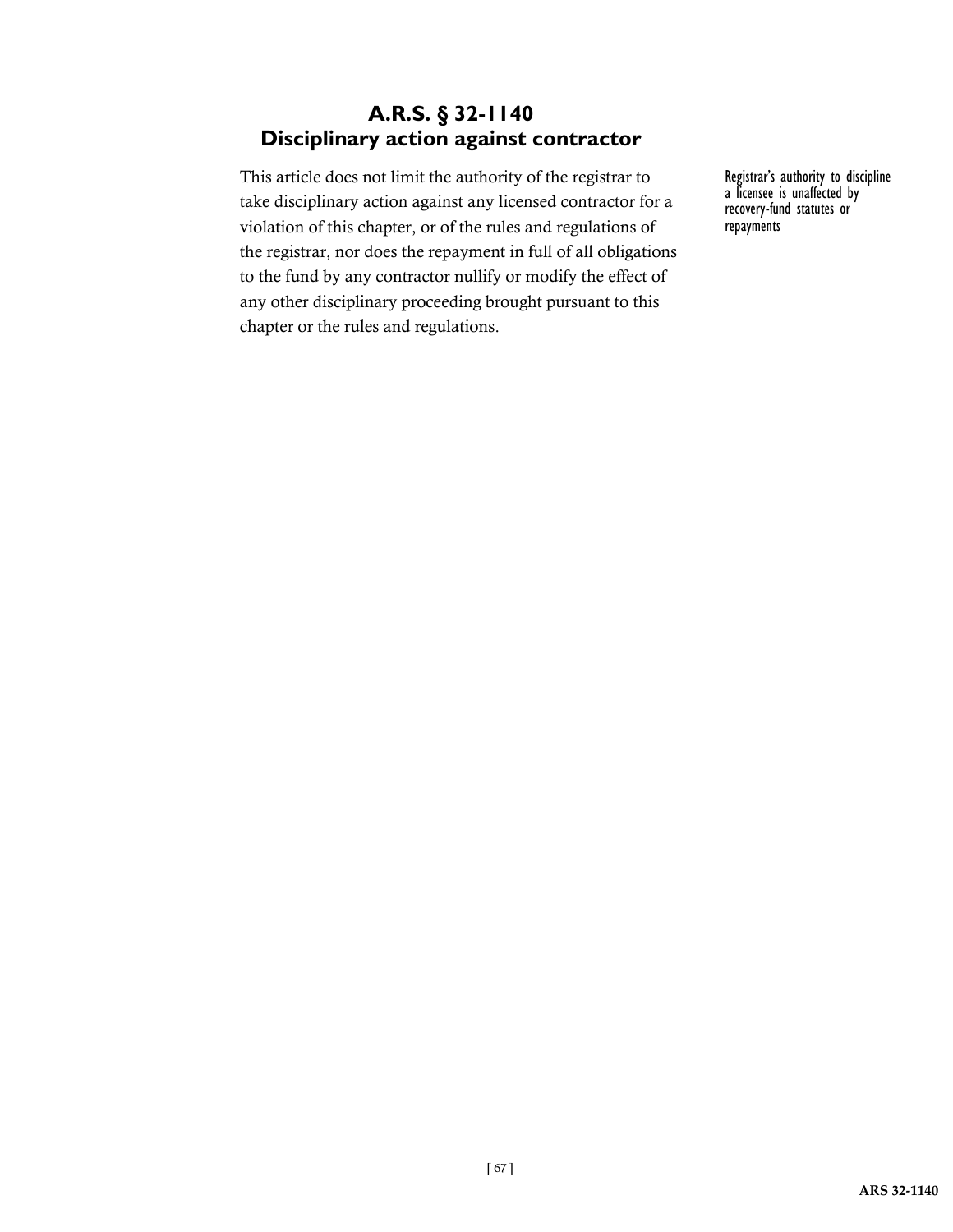# **Article 3 Regulation**

# **A.R.S. § 32-1151 Engaging in contracting without license prohibited**

It is unlawful for any person, firm, partnership, corporation, association or other organization, or a combination of any of them, to engage in the business of, submit a bid or respond to a request for qualification or a request for proposals for construction services as, act or offer to act in the capacity of or purport to have the capacity of a contractor without having a contractor's license in good standing in the name of the person, firm, partnership, corporation, association or other organization as provided in this chapter, unless the person, firm, partnership, corporation, association or other organization is exempt as provided in this chapter.

Evidence of securing a permit from a governmental agency or the employment of a person on a construction project shall be accepted in any court as prima facie evidence of existence of a contract.

# **A.R.S. § 32-1151.01 Change in ownership; notice to registrar**

A corporation, association or other organization which is a licensed contractor shall immediately notify the registrar of any transfer of ownership of fifty per cent or more of the stock or beneficial interest in the company.

# **A.R.S. § 32-1151.02 List of unlicensed contractors; web site publication**

Registrar's duty to maintain a The registrar shall maintain a list of persons who have been **§** 32-1151.02(A) convicted of contracting without a license in violation of section 32-1151 or administratively adjudicated to have been

Prohibition against contracting without a contractor's license in good standing, unless exemption applies

Prima facie evidence of a contract: (1) securing a permit or (2) employing a person on a construction project

Duty to immediately notify Registrar when 50% or more of ownership is transferred

list of persons convicted of (or administratively adjudicated to have been) contracting without a license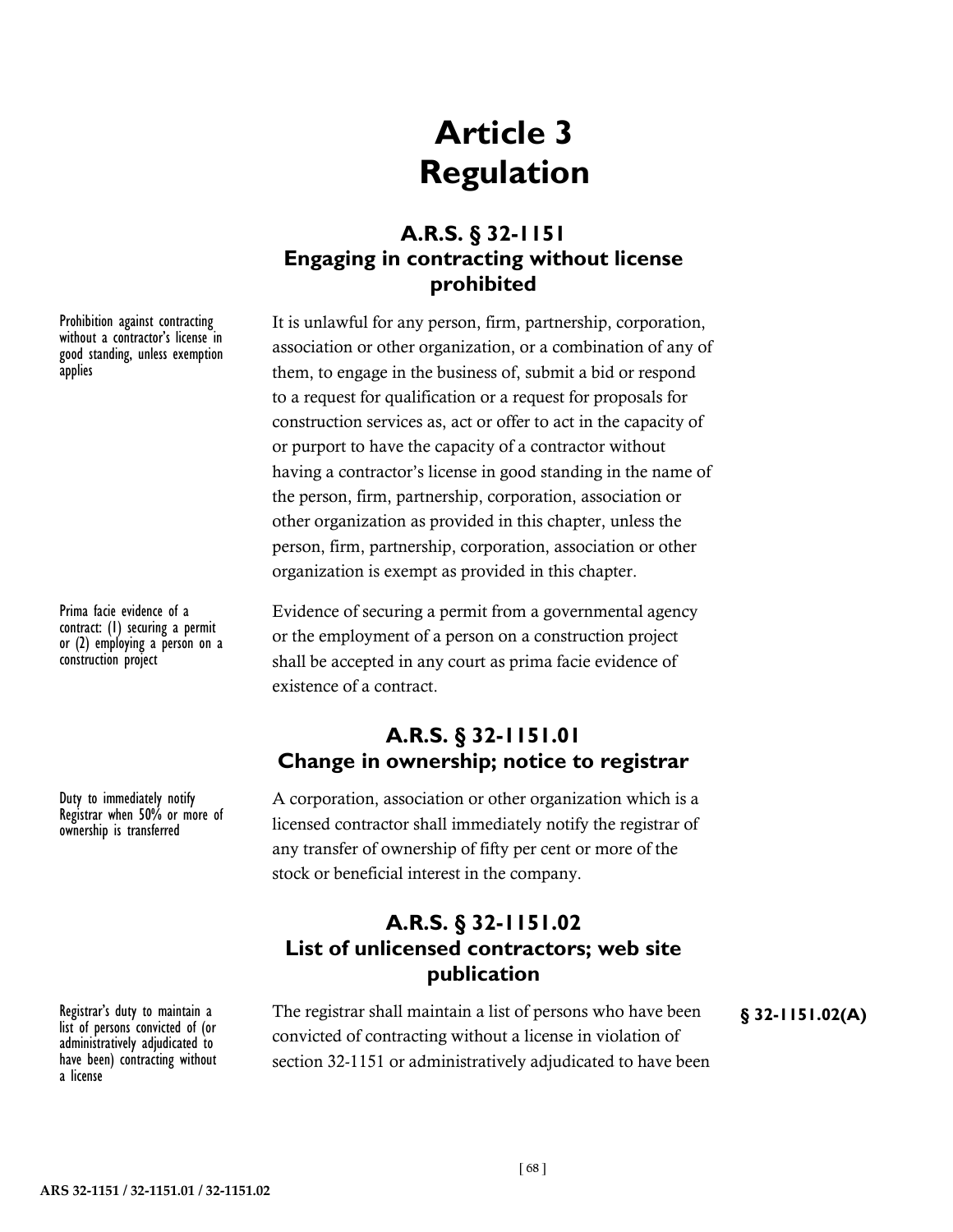contracting without a license after having been issued a civil citation pursuant to section 32-1166.

The list shall be published on the registrar's web site.

- **§ 32-1151.02(B)** The registrar shall remove a person from the list within ten Registrar's duty to remove business days when the person becomes licensed pursuant to this chapter and submits a written request to the registrar requesting the person's name to be removed from the list.
- **§ 32-1151.02(C)** If a member of the public requests a copy of the list Registrar's duty to provide a registrar's duty to provide a prescribed by subsection A, the registrar shall provide a copy of the list.

### **A.R.S. § 32-1152 Bonds**

**§** 32-1152(A) Before granting an original contractor's license, the registrar Registrar's duty to require a shall require of the applicant a surety bond in a form acceptable to the registrar or a cash deposit as provided in this section.

> No contractor's license may be renewed unless the applicant's surety bond or cash deposit is in full force and effect.

- **§** 32-1152(B) The bonds, or the cash deposit as provided in this section, Amounts of bonds and cash shall be in the name of the licensee in amounts fixed by the registrar with the following schedules after giving due consideration to the volume of work and the classification contemplated by the applicant:
	- 1. General commercial building contractors and subclassifications of general commercial contractors shall furnish a surety bond or cash deposit in an amount that is determined as follows:
		- (a) If the estimated annual volume of construction work of the applicant is ten million dollars or more, the applicant shall furnish a surety bond or cash deposit of not less than fifty thousand dollars or more than one hundred thousand dollars.

Publication of list on website

person from the list (1) after licensure and (2) on written request

copy of the list on request

surety bond or cash deposit. See also A.A.C. R4-9-112.

No license renewal unless surety bond or cash deposit is in full force & effect

deposits fixed by Registrar after duly considering volume of work & license classification, in accordance with the following:

- 1. Amounts for general commercial building contractor & subclassifications of general commercial contractors:
	- (a) If estimated annual volume is \$10 million or more: bond or deposit of \$50,000 to \$100,000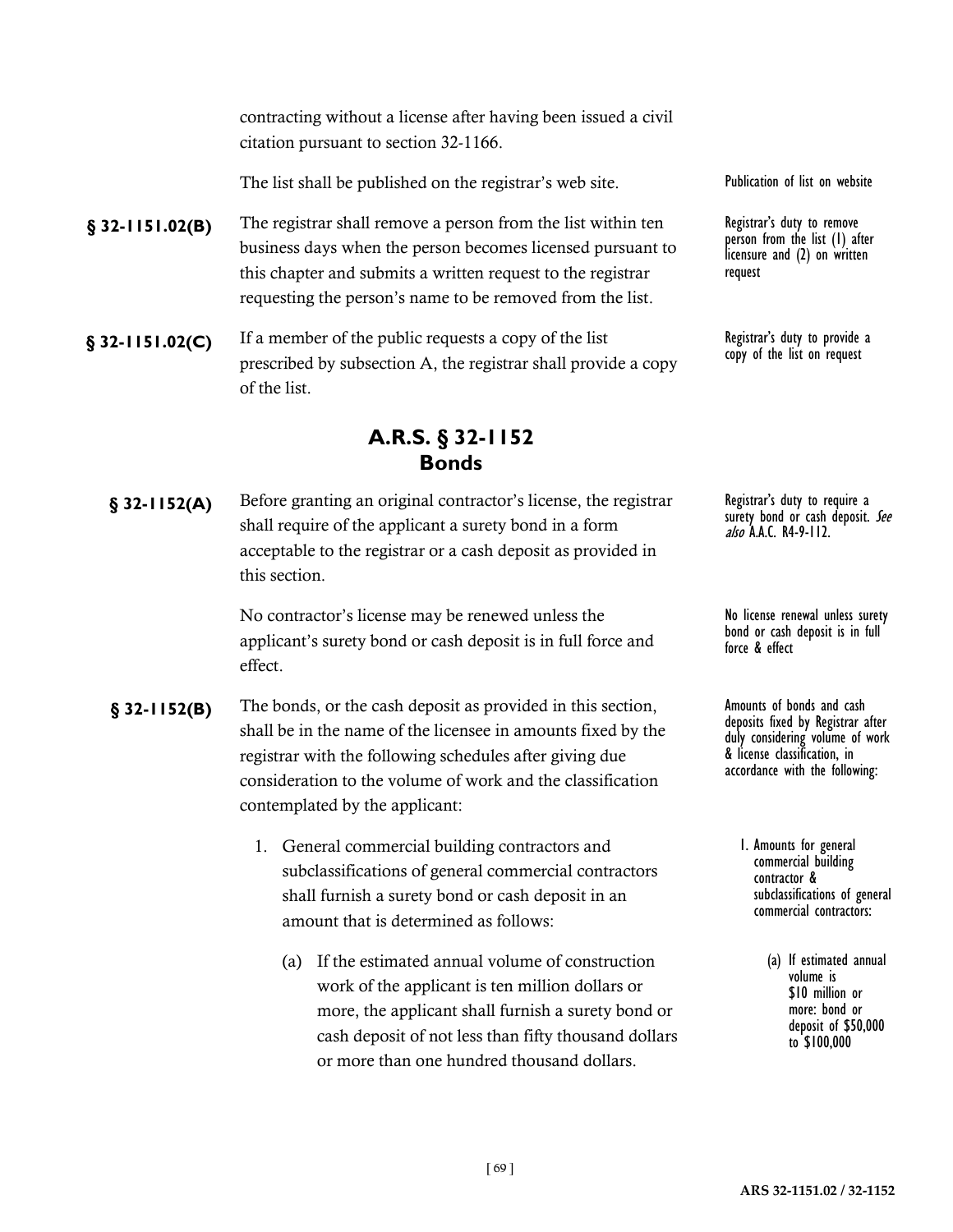- (b) If estimated annual volume is between \$5 million and \$10 million: bond or deposit of \$35,000 to \$75,000
- (c) If estimated annual volume is between \$1 million and \$5 million: bond or deposit of \$15,000 to \$50,000
- (d) If estimated annual volume is between \$500,000 and \$1 million: bond or deposit of \$10,000 to \$25,000
- (e) If estimated annual volume is between \$150,000 and \$500,000: bond or deposit of \$5,000 to \$15,000
- (f) If estimated annual volume is less than \$150,000: bond or deposit of \$5,000

2. Amounts for specialty commercial contractors:

- (b) If the estimated annual volume of construction work of the applicant is more than five million dollars and less than ten million dollars, the applicant shall furnish a surety bond or cash deposit of not less than thirty-five thousand dollars or more than seventy-five thousand dollars.
- (c) If the estimated annual volume of construction work of the applicant is more than one million dollars and less than five million dollars, the applicant shall furnish a surety bond or cash deposit of not less than fifteen thousand dollars or more than fifty thousand dollars.
- (d) If the estimated annual volume of construction work of the applicant is more than five hundred thousand dollars and less than one million dollars, the applicant shall furnish a surety bond or cash deposit of not less than ten thousand dollars or more than twenty-five thousand dollars.
- (e) If the estimated annual volume of construction work of the applicant is more than one hundred fifty thousand dollars and less than five hundred thousand dollars, the applicant shall furnish a surety bond or cash deposit of not less than five thousand dollars or more than fifteen thousand dollars.
- (f) If the estimated annual volume of construction work of the applicant is less than one hundred fifty thousand dollars, the applicant shall furnish a surety bond or cash deposit of five thousand dollars.
- 2. Specialty commercial contractors shall furnish a surety bond or cash deposit in an amount that is determined as follows: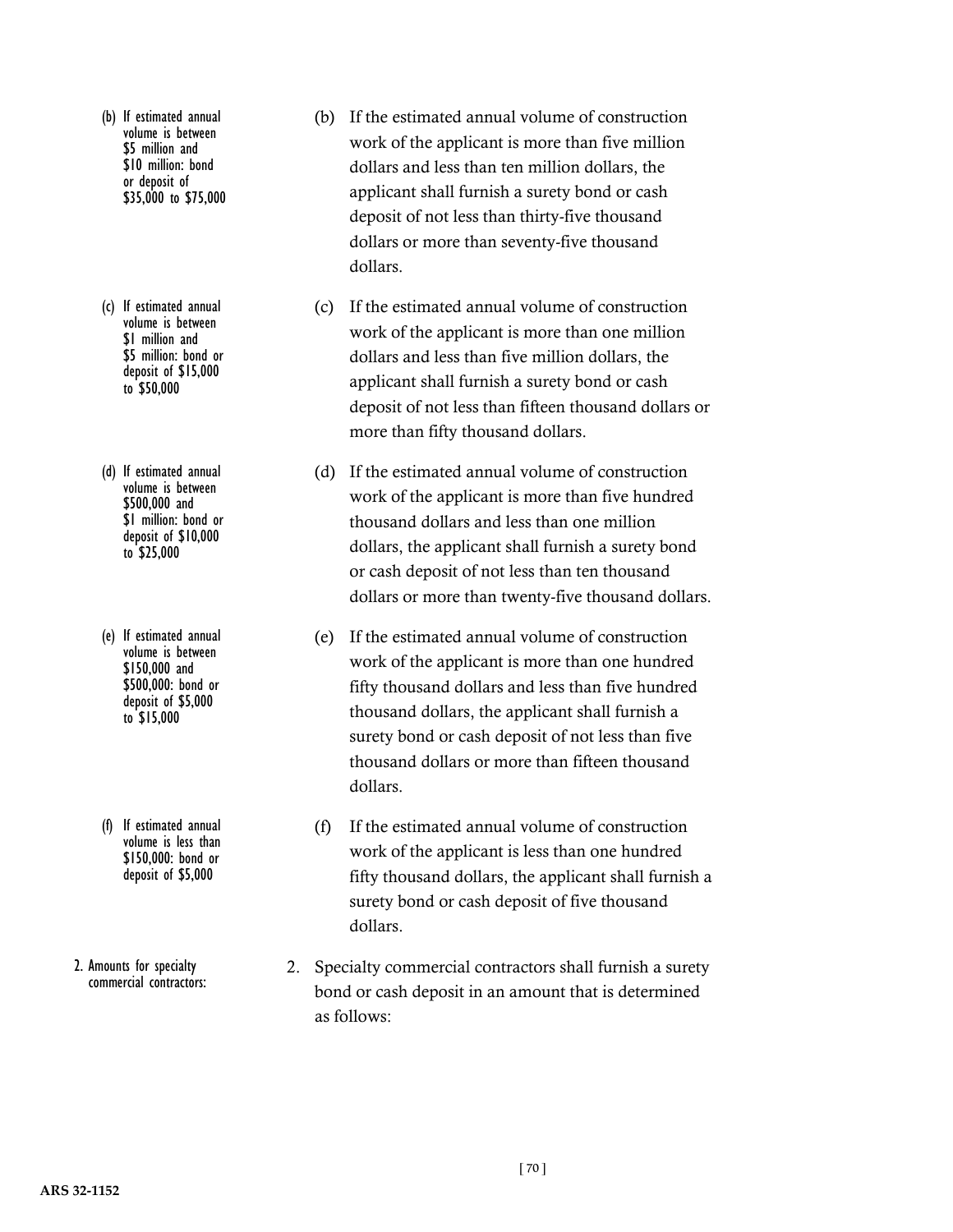- (a) If the estimated annual volume of construction work of the applicant is ten million dollars or more, the applicant shall furnish a surety bond or cash deposit of not less than thirty-seven thousand five hundred dollars or more than fifty thousand dollars.
- (b) If the estimated annual volume of construction work of the applicant is more than five million dollars and less than ten million dollars, the applicant shall furnish a surety bond or cash deposit of not less than seventeen thousand five hundred dollars or more than thirty-seven thousand five hundred dollars.
- (c) If the estimated annual volume of construction work of the applicant is more than one million dollars and less than five million dollars, the applicant shall furnish a surety bond or cash deposit of not less than seven thousand five hundred dollars or more than twenty-five thousand dollars.
- (d) If the estimated annual volume of construction work of the applicant is more than five hundred thousand dollars and less than one million dollars, the applicant shall furnish a surety bond or cash deposit of not less than five thousand dollars or more than seventeen thousand five hundred dollars.
- (e) If the estimated annual volume of construction work of the applicant is more than one hundred fifty thousand dollars and less than five hundred thousand dollars, the applicant shall furnish a surety bond or cash deposit of not less than two thousand five hundred dollars or more than seven thousand five hundred dollars.
- (f) If the estimated annual volume of construction work of the applicant is less than one hundred
- (a) If estimated annual volume is \$10 million or more: bond or deposit of \$37,500 to \$50,000
- (b) If estimated annual volume is between \$5 million and \$10 million: bond or deposit of \$17,500 to \$37,500
- (c) If estimated annual volume is between \$1 million and \$5 million: bond or deposit of \$7,500 to \$25,000
- (d) If estimated annual volume is between \$500,000 and \$1 million: bond or deposit of \$5,000 to \$17,500
- (e) If estimated annual volume is between \$150,000 and \$500,000: bond or deposit of \$2,500 to \$7,500
- (f) If estimated annual volume is less than \$150,000: bond or deposit of \$2,500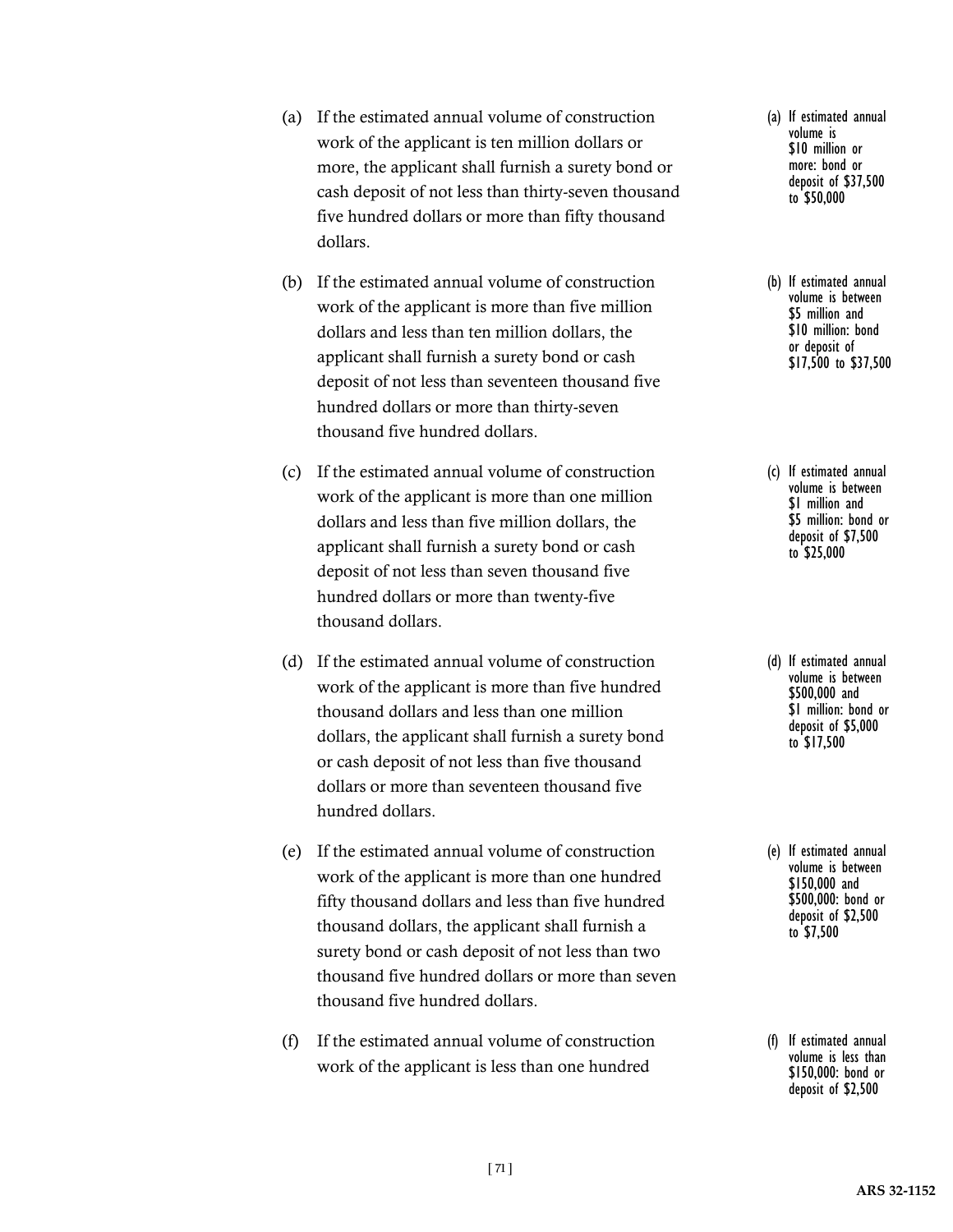3. If licensee holds multiple licenses, the total amount of bond or cash deposit is the sum of the separate amounts based on estimated annual volume

> Applicant may post a single bond or deposit

4. General dual licensed contractors & subclassifications furnish a single bond or cash deposit based on amounts from ¶ 1 and ¶ 5 of this subsection

> Subject to limitations of  $§$  32-1152(E), liability is limited to amount established for each commercial or residential license

5. General residential contractors & subclassifications furnish bond or deposit of \$5,000 to \$15,000

6. Specialty dual licensed contractors furnish a single bond or cash deposit based on amounts from ¶ 2 and ¶ 7 of this subsection

fifty thousand dollars, the applicant shall furnish a surety bond or cash deposit of two thousand five hundred dollars.

3. The total amount of the surety bond or cash deposit required of a licensee who holds more than one license under paragraphs 1 and 2 of this subsection shall be the sum of the surety bond or cash deposit required for each license based on the estimated annual volume of construction work of the applicant allocated to and performed under each license.

The applicant at his option may post a single surety bond or cash deposit that is the sum of the bonds or deposits determined under this subsection for all such licenses.

4. General dual licensed contractors and subclassifications of general dual licensed contractors shall furnish a single surety bond or cash deposit with amounts for each classification of license that are determined based on the volume of commercial work as determined under paragraph 1 of this subsection and the volume of residential work as determined under paragraph 5 of this subsection.

Liability under the bond or cash deposit shall be limited to the amount established for each commercial or residential license and is subject to the limitations and requirements set forth in subsection E of this section.

- 5. General residential contractors and subclassifications of general residential contractors shall furnish a surety bond or cash deposit in an amount of not more than fifteen thousand dollars and not less than five thousand dollars.
- 6. Specialty dual licensed contractors shall furnish a single surety bond or cash deposit with amounts for each classification of license that are determined based on the volume of commercial work as determined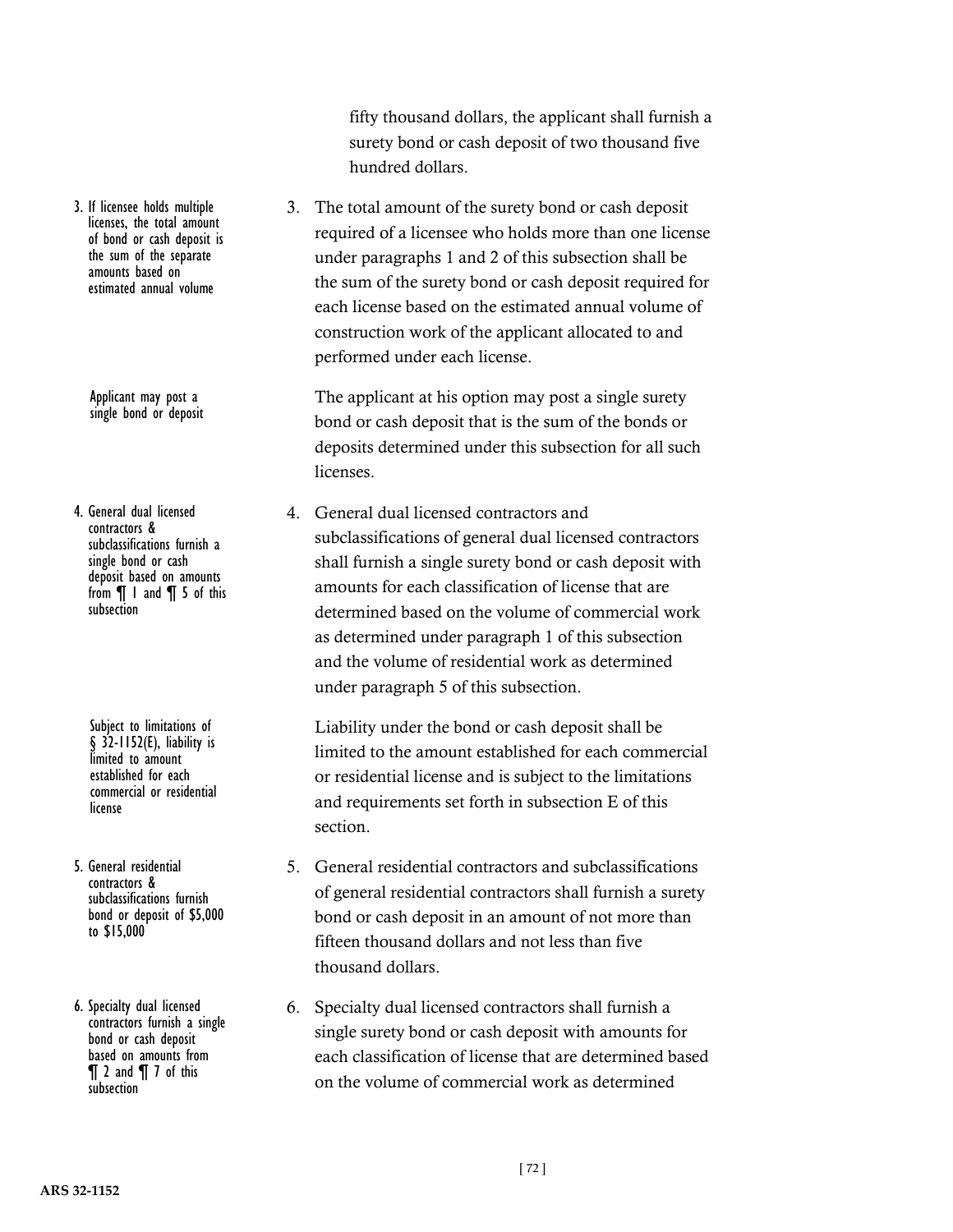under paragraph 2 of this subsection and the volume of residential work as determined under paragraph 7 of this subsection.

Liability under the bond or cash deposit shall be limited to the amount established for each commercial or residential license and is subject to the limitations and requirements set forth in subsection E of this section.

- 7. Specialty residential contractors shall furnish a surety bond or cash deposit in an amount of not more than seven thousand five hundred dollars and not less than one thousand dollars.
- 8. Dual licensed swimming pool contractors and residential swimming pool general contractors shall furnish a surety bond or cash deposit in the same amounts based on the volume of work as determined under paragraph 1 of this subsection for a general commercial contractor.

### Dual licensed contractors and residential contractors shall **§ 32-1152(C)** Dual licensed contractors & also either:

1. Furnish an additional surety bond or cash deposit in the amount of two hundred thousand dollars solely for actual damages suffered by persons injured as described in section 32-1131.

This bond shall be subject to the limitations on the amounts that may be awarded to individual claimants as established in section 32-1132.

- 2. Participate in the residential contractors' recovery fund and pay the assessment prescribed by section 32-1132.
- **§ 32-1152(D)** The surety bonds shall be executed by the contractor as With an authorized surety principal with a corporation duly authorized to transact surety business in this state.

Evidence of a surety bond shall be submitted to the registrar in a form acceptable to the registrar.

Subject to limitations of § 32-1152(E), liability is limited to amount established for each commercial or residential license

- 7. Specialty residential contractors furnish bond or deposit of \$1,000 to \$7,500
- 8. Swimming pool contractors furnish a single bond or cash deposit based on amounts from ¶ 1 of this subsection

residential contractors must either:

1. Furnish additional bond or deposit of \$200,000 for "persons injured" as described in § 32-1131

> Additional bond is subject to limitations established in § 32-1132

2. Participate in recovery fund & pay assessment prescribed by § 32-1132

business, contractor executes a surety bond as the principal

Evidence of bond submitted to Registrar in acceptable form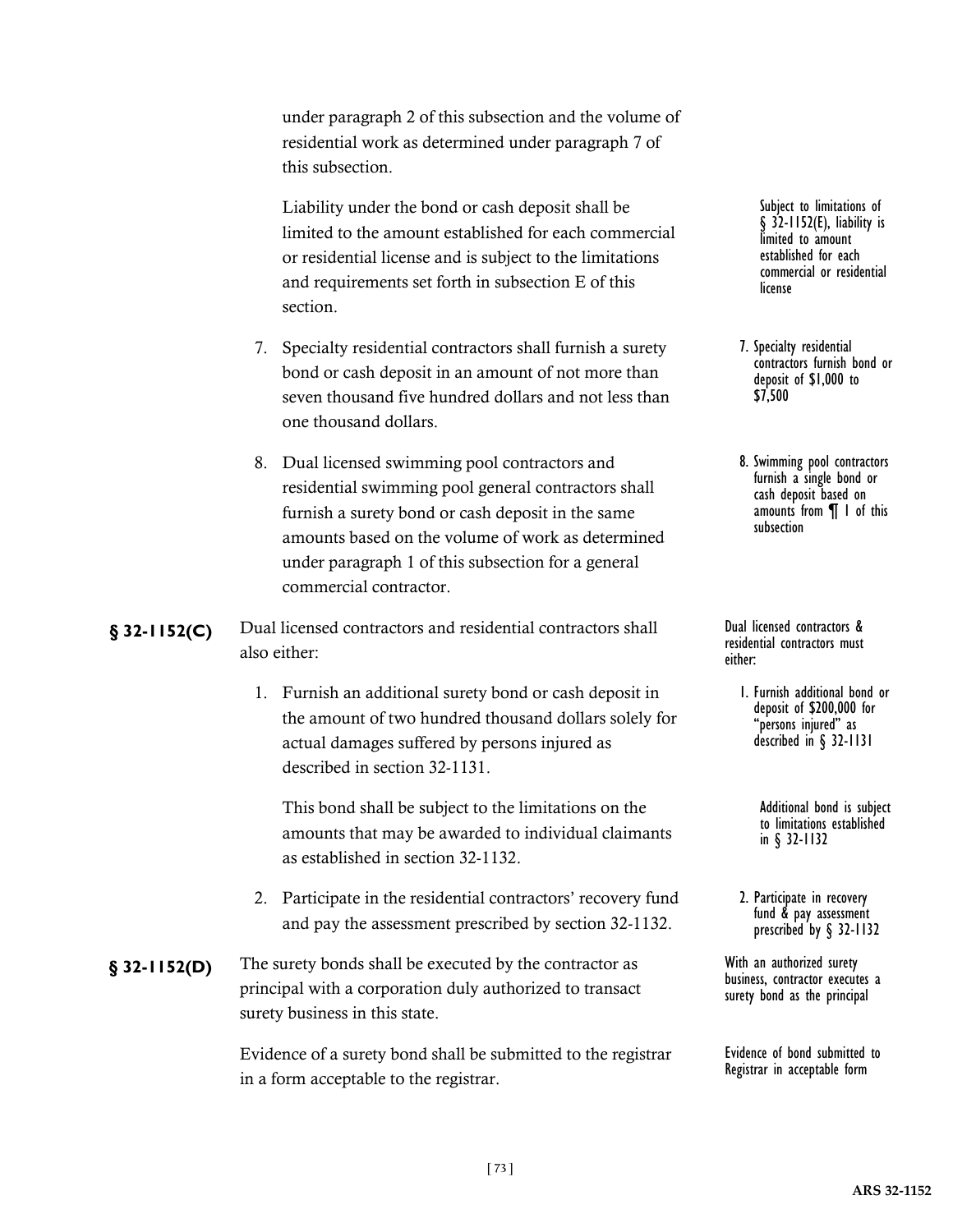Alternative to bond: cash deposit with Treasurer in accordance with Registrar's rules

Cash bond monies deposited in contractors' cash bond fund

Investment and divestment of cash bond monies by Treasurer; earnings credited to state general fund

Absent outstanding claims, and 2 years after a license's termination, withdrawal of a cash deposit permitted

Withdrawal of a cash deposit permitted 2 years after filing a commercial surety bond as a replacement

In cases involving failure to pay<br>any sum required by Chapter 10: bonds & deposits under § 32-1152(B) are subject to Registrar's claims

In cases of poor workmanship:<br>bonds & deposits under §§ 32- $1152(B)(1) - (3)$  are subject to claims from a licensee, a lessee, an owner, or co-owner of nonresidential real property, having a direct contract with the licensee against whose bond or deposit the claim is made

The contractor in the alternative may establish a cash deposit in the amount of the bond with the state treasurer in accordance with rules adopted by the registrar.

Such cash bond monies shall be deposited, pursuant to sections 35-146 and 35-147, in the contractors' cash bond fund.

The state treasurer shall invest and divest monies in the fund as provided by section 35-313, and monies earned from investment shall be credited to the state general fund.

Such cash deposits may be withdrawn, if there are no outstanding claims against them, two years after the termination of the license in connection with which the cash is deposited.

The cash deposit may be withdrawn two years after the filing of a commercial surety bond as a replacement to the cash deposit.

In cases involving failure to pay The bonds or deposit required by subsection B of this section **§** 32-1152(E) shall be for the benefit of and shall be subject to claims by the registrar of contractors for failure to pay any sum required pursuant to this chapter.

The bond or deposit required by subsection B, paragraphs 1, 2 and 3 of this section is for the benefit of and subject to claims by a licensee under this chapter or a lessee, owner or co-owner of nonresidential real property including, but not limited to, a tenant in common or joint tenant, or their successors in interest, who has a direct contract with the licensee against whose bond or deposit the claim is made and who is damaged by the failure of the licensee to build or improve a structure or appurtenance on that real property at the time the work was performed in a manner not in compliance with the requirements of any building or construction code applicable to the construction work under the laws of this state or any political subdivision, or if no such code was applicable, in accordance with the standards of construction work approved by the registrar.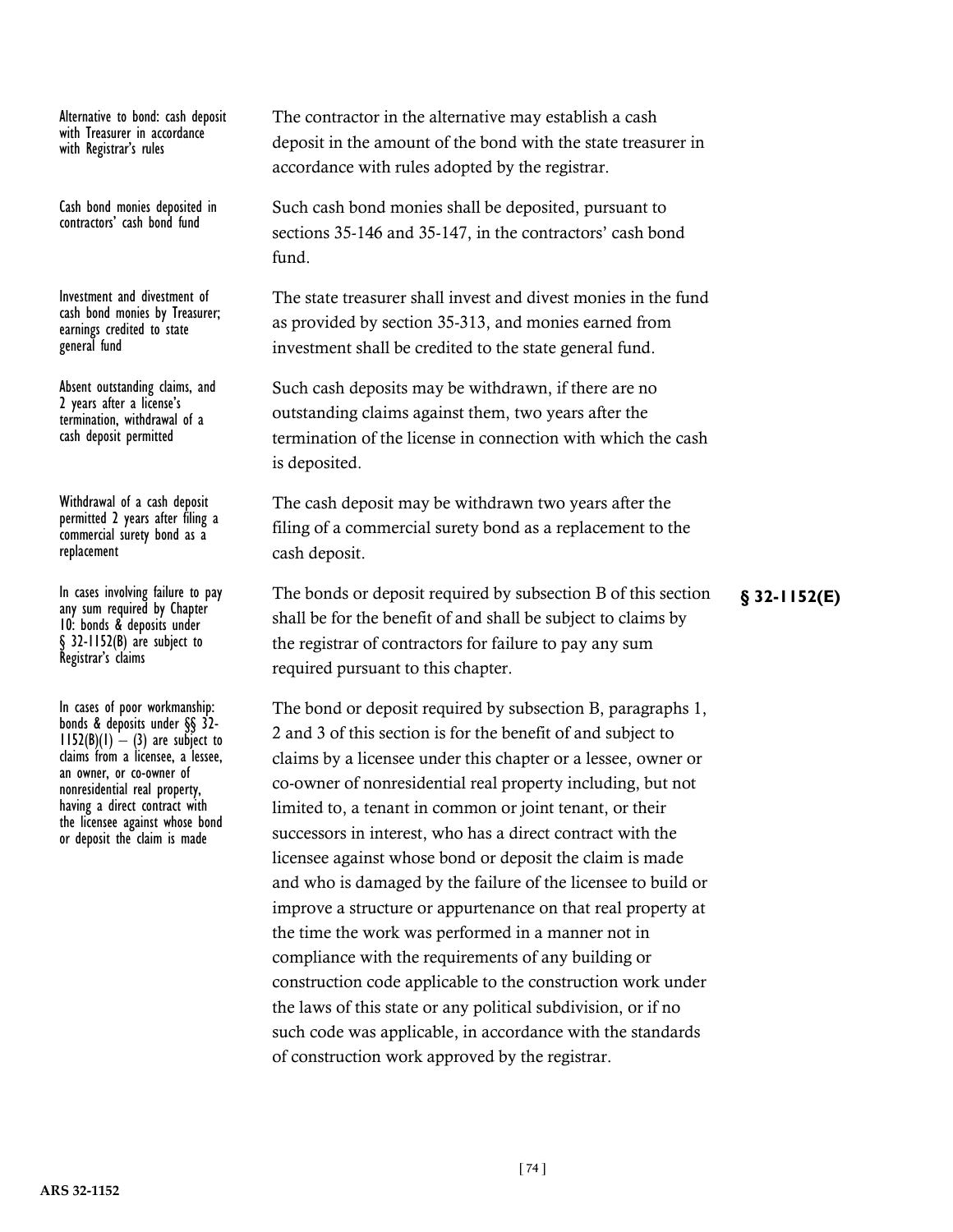The residential bond or deposit required by subsection B, paragraphs 4 through 8 of this section is for the benefit of and subject to claims by any person furnishing labor, materials or construction equipment on a rental basis used in the direct performance of a construction contract involving a residential structure or by persons injured as defined in section 32-1131.

The bond or deposit required by subsection C, paragraph 1 of this section is for the benefit of and is subject to claims only by persons injured as described in section 32-1131.

The person seeking recovery from the bond or cash deposit shall maintain an action at law against the contractor if claiming against the cash deposit or against the contractor and surety if claiming against the surety bond.

If the person seeking recovery is required to give the notice pursuant to section 33-992.01, he is entitled to seek recovery only if he has given such notice and has made proof of service.

The surety bond or cash deposit shall be subject to claims until the full amount thereof is exhausted.

The court may award reasonable attorney fees in a judgment against a contractor's surety bond or cash deposit.

No suit may be commenced on the bond or for satisfaction from the cash deposit after the expiration of two years following the commission of the act or delivery of goods or rendering of services on which the suit is based, except that time for purposes of claims for fraud shall be measured as provided in section 12-543.

The surety bond or cash deposit shall be continuous in form and shall be conditioned so that the total aggregate liability of the surety or cash deposit for all claims, including reasonable attorney fees, shall be limited to the face amount of the surety bond or cash deposit irrespective of the number of years the bond or cash deposit is in force.

In cases involving the direct performance of a construction contract on a residential structure: bonds & deposits under §§ 32-1152(B)(4) through -(8) are subject to claims from<br>"persons injured" or persons furnishing labor, materials, or construction equipment on a rental basis

Bonds or deposits under § 32- 1152(C)(1) for sole benefit of "persons injured"

Recovery from bond or deposit through action at law

Recovery contingent on notice required by § 33-992.01

Bond or deposit is subject to claims until exhaustion

Court's authority to award attorney fees

2-year statute of limitations; exception for fraud claims

Bond or deposit continuous in form; total aggregate liability is limited to the face amount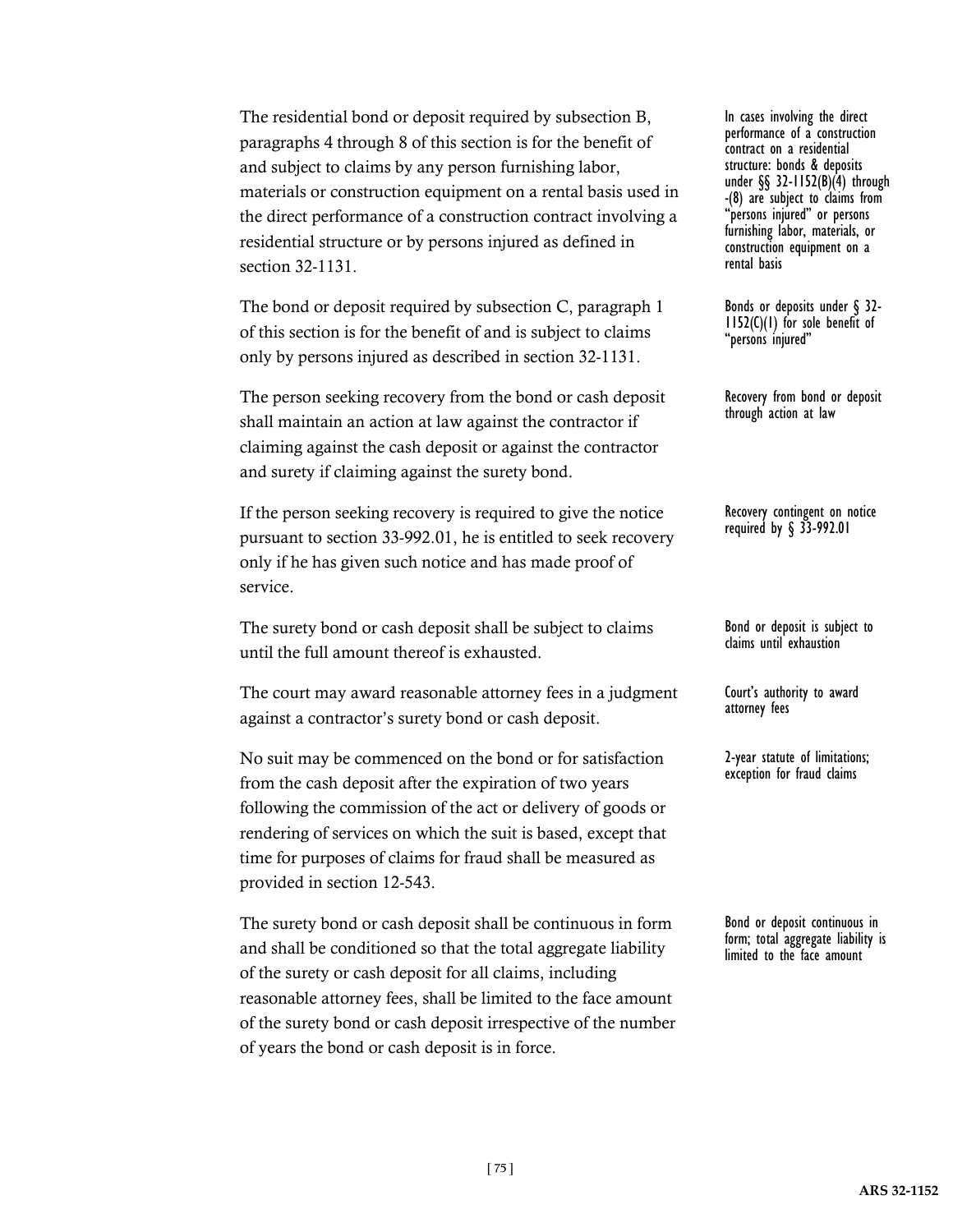If surety pays before a court or the Registrar acts, the bond amount is reduced by the amount of the good-faith payment

Payments must be based on priority of written claims

Judgment must identify a specific cash deposit

Filing with Registrar a certified judgment for satisfaction from the cash deposit

Priority of payment based on time of filing

On certified judgment or final disciplinary order, Registrar's authority to issue payment from cash deposit

Prohibition against naming Registrar, Treasurer, or State of Arizona in action against cash deposit

Possible withdrawal of cash deposit under § 32-1152(D) because of failure to notify Registrar of suit

surety to Registrar & contractor before cancellation of bond

30-day notice by certified mail

If the corporate surety desires to make payment without awaiting court or registrar action, the amount of any bond filed in compliance with this chapter shall be reduced to the extent of any payment or payments made by the corporate surety in good faith thereunder.

Any such payments shall be based on priority of written claims received by the corporate surety before court or registrar action.

If more than one cash deposit exists, the judgment against the contractor shall state which cash deposit shall be used to satisfy the judgment.

A certified copy of the judgment shall then be filed with the registrar, and such judgment shall specify that it may be satisfied from the contractor's cash deposit.

Priority for payment shall be based on the time of filing with the registrar.

On receipt of a certified copy of the judgment or on a final disciplinary order of the registrar, the registrar may authorize payment from the cash deposit of the amount claimed or of whatever lesser amount remains on file.

In any action against a cash deposit, the claimant, at the time of filing suit, may notify the registrar in writing of the action against the cash deposit, but shall not name as a defendant in the action the registrar, the treasurer or the state.

Failure to so notify the registrar at the time of filing suit may result in the cash deposit being withdrawn by the licensee before judgment pursuant to subsection D of this section.

Mandatory 30-day notice from When a corporate surety cancels a bond, the surety, not less **§** 32-1152(F) than thirty days before the effective date of the cancellation, shall give the principal and the registrar a written notice of the cancellation.

> Notice to the principal shall be by certified mail in a sealed envelope with postage fully prepaid.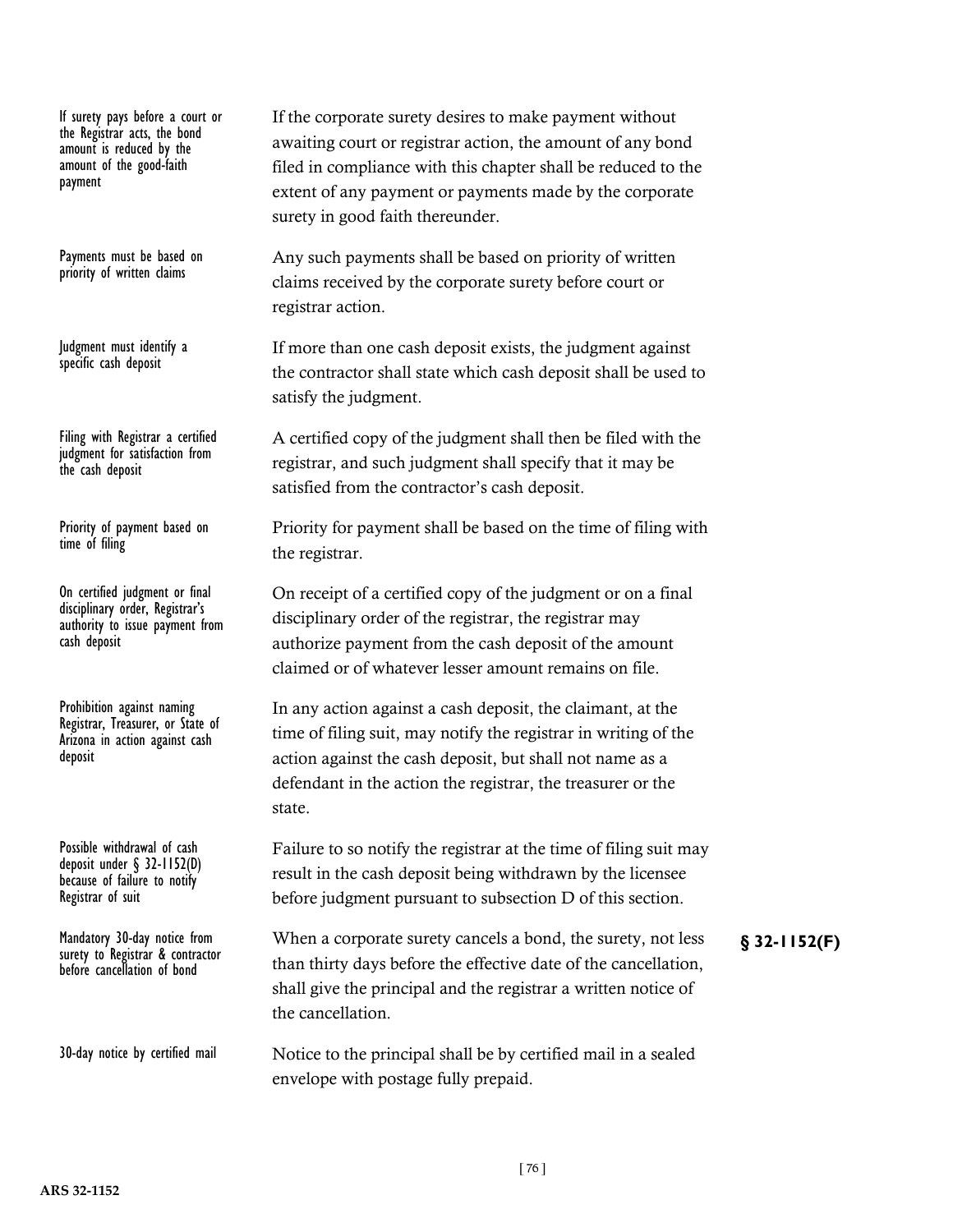Proof of notice to the principal shall be made available to the registrar on request.

On reduction or depletion of the cash deposit, the registrar shall immediately notify the licensee of said reduction or depletion and that the licensee must replenish the cash deposit or furnish a surety bond on or before thirty days from the date of said reduction or depletion or the contractor's license shall be suspended on the thirtieth day without further notice or hearing.

Notice to the contractor shall be by certified mail in a sealed envelope with postage fully prepaid thereon, addressed to the contractor's latest address of record in the registrar's office.

The contractor's license shall be suspended by operation of law on the date the bond is canceled or thirty days from the date of reduction or depletion of the cash deposit unless a replacement bond or cash deposit is on file with the registrar.

- **§** 32-1152(G) The registrar and the state treasurer shall have no personal No personal liability for liability for the performance of duties relating to the bonds, cash deposits, certificates of deposit, investment certificates or share accounts required or permitted by this chapter as long as such duties are performed in good faith.
- **§** 32-1152(H) In the following instances the registrar, after a hearing, may Registrar's authority to require require, as a condition precedent to issuance, renewal, continuation or removal of suspension of a license, a surety bond or cash deposit in an amount and duration to be fixed by the registrar based on the seriousness of the violations, which shall be not more than ten times the amount required by subsection B of this section:
	- 1. When a license of either the applicant or the qualifying party has been suspended or revoked or a surety bond or cash deposit requirement has been increased under section 32-1154 previously as the result of disciplinary action for a violation of this chapter.

Registrar's right to demand proof of 30-day notice

Registrar's duty to immediately notify licensee when bond or deposit is reduced or depleted

Notice to licensee by certified mail

30 days after bond or deposit is reduced or depleted, license is suspended by operation of law

Registrar or Treasurer for good- faith performance of duties

increase of bond or deposit up to 10 times the amount required by  $\S$  32-1152(B) when:

1. Applicant's or qualifying party's license is suspended or revoked, or bond or deposit was previously increased, due to disciplinary action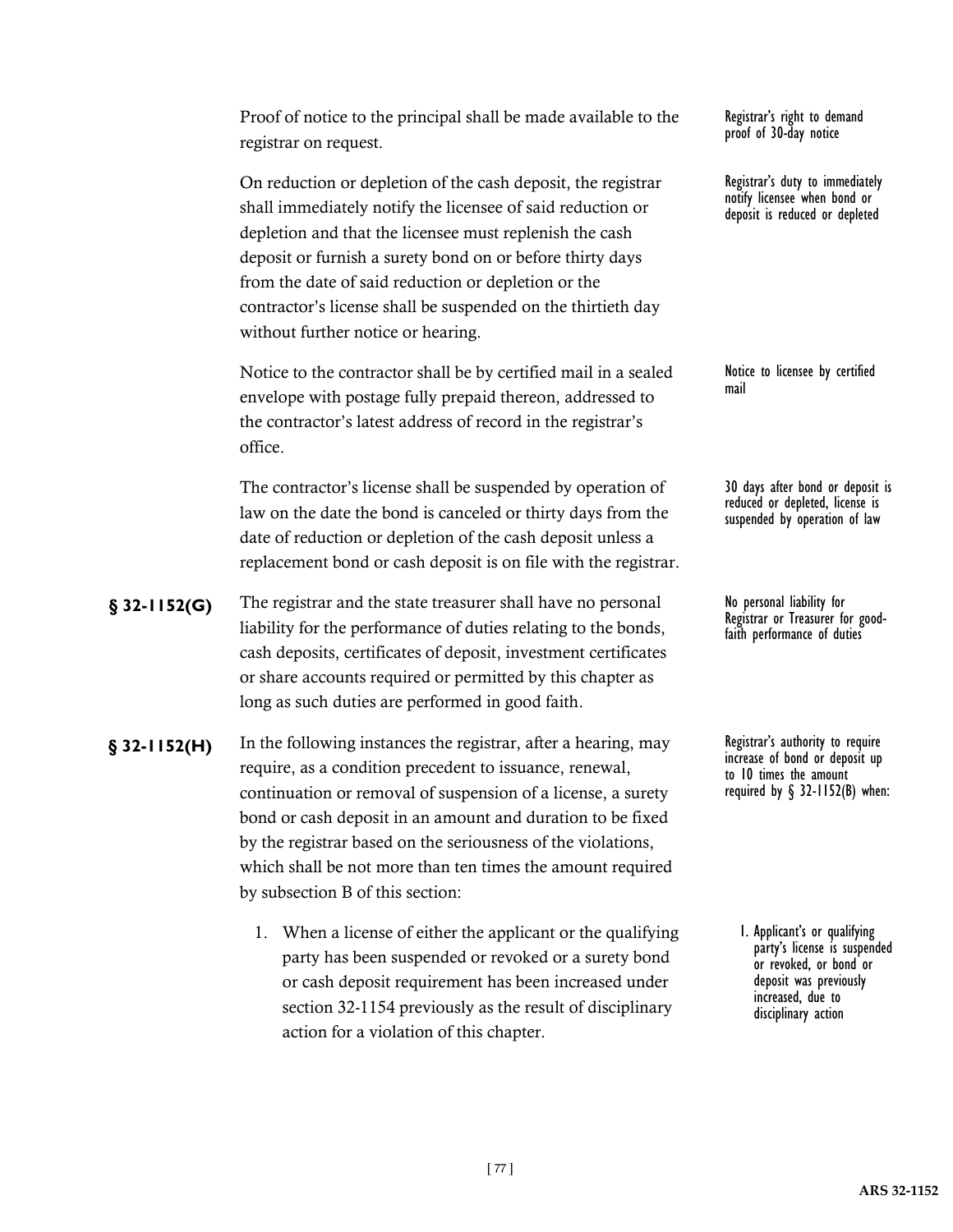- 2. Applicant or qualifying party was associated with a suspended or revoked license (1) at the time of the underlying cause for disciplinary action and (2) had knowledge of, or participated in, the cause for disciplinary action
- 3. Bonds required by § 32- 1152(H) are in addition to any other bonds required
- 2. When either the applicant or qualifying party was an officer, member, partner or qualifying party for a licensee at any time during which cause for disciplinary action occurred resulting in suspension or revocation of such licensee's license and such applicant or qualifying party had knowledge of or participated in the act or omission that was the cause of such disciplinary action for a violation of this chapter.
- 3. The bonds required by this subsection shall be in addition to any other bond or cash deposit required by this chapter or any other bond required of a contractor by an owner or any other contracting party on any contract undertaken by him pursuant to the authority of such license.

# **A.R.S. § 32-1152.01 Alternatives to cash deposit**

| Alternatives to a cash deposit:                                                           | As an alternative to the cash deposit provided for in section<br>32-1152, subsection B, a contractor may substitute any of the<br>following:                                                                        | $$32-1152.01(A)$ |
|-------------------------------------------------------------------------------------------|---------------------------------------------------------------------------------------------------------------------------------------------------------------------------------------------------------------------|------------------|
| I. Certificate of deposit<br>assigned to Registrar                                        | 1. Certificates of deposit assigned to the registrar, issued<br>by banks doing business in this state and insured by<br>the federal deposit insurance corporation.                                                  |                  |
| 2. Investment certificate or<br>share account assigned to<br>Registrar                    | 2. Investment certificates or share accounts assigned to<br>the registrar and issued by a savings and loan<br>association doing business in this state and insured by<br>the federal deposit insurance corporation. |                  |
| Registrar's authority to prescribe<br>terms and conditions of these<br><b>CACULTITIAS</b> | The terms and conditions surrounding each of such types of<br>security shall be prescribed by the registrar.                                                                                                        | $$32-1152.01(B)$ |

securities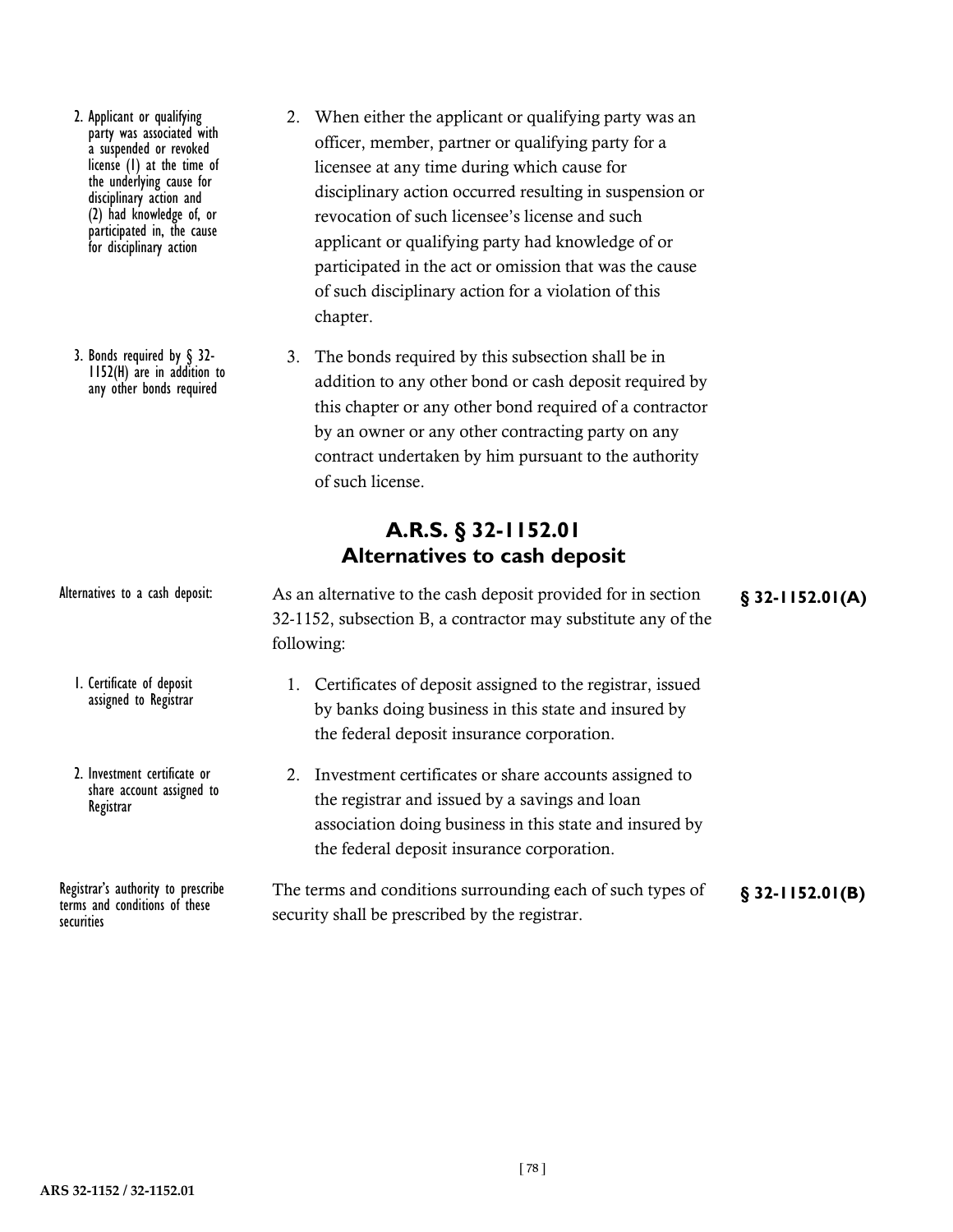# **A.R.S. § 32-1153 Proof of license as prerequisite to civil action**

No contractor as defined in section 32-1101 shall act as agent or commence or maintain any action in any court of the state for collection of compensation for the performance of any act for which a license is required by this chapter without alleging and proving that the contracting party whose contract gives rise to the claim was a duly licensed contractor when the contract sued upon was entered into and when the alleged cause of action arose.

# **A.R.S. § 32-1154 Grounds for suspension or revocation of license; continuing jurisdiction; civil penalty; recovery fund award; summary suspension**

- **§ 32-1154(A)** The holder of a license or any person listed on a license **License** license holders and persons pursuant to this chapter shall not commit any of the following acts or omissions:
	- 1. Abandonment of a contract or refusal to perform after submitting a bid on work without legal excuse for the abandonment or refusal.
	- 2. Departure from or disregard of plans or specifications or any building codes of the state or any political subdivision of the state in any material respect that is prejudicial to another without consent of the owner or the owner's duly authorized representative and without the consent of the person entitled to have the particular construction project or operation completed in accordance with such plans and specifications and code.
	- 3. Violation of any rule adopted by the registrar.
	- 4. Failure to comply with the statutes or rules governing social security, workers' compensation or unemployment insurance.

In a legal action to collect compensation for a contract that requires a license, the contractor has a duty to prove it was duly licensed when entering the contract and when the cause of action arose

listed on a license cannot commit the following acts or omissions:

- 1. Abandoning a contract or refusing to perform a bid without legal excuse
- 2. Disregarding or departing or building codes without the necessary consent

- 3. Violating any rule of the Registrar
- 4. Failing to comply with the law governing social security, workers' compensation, or unemployment insurance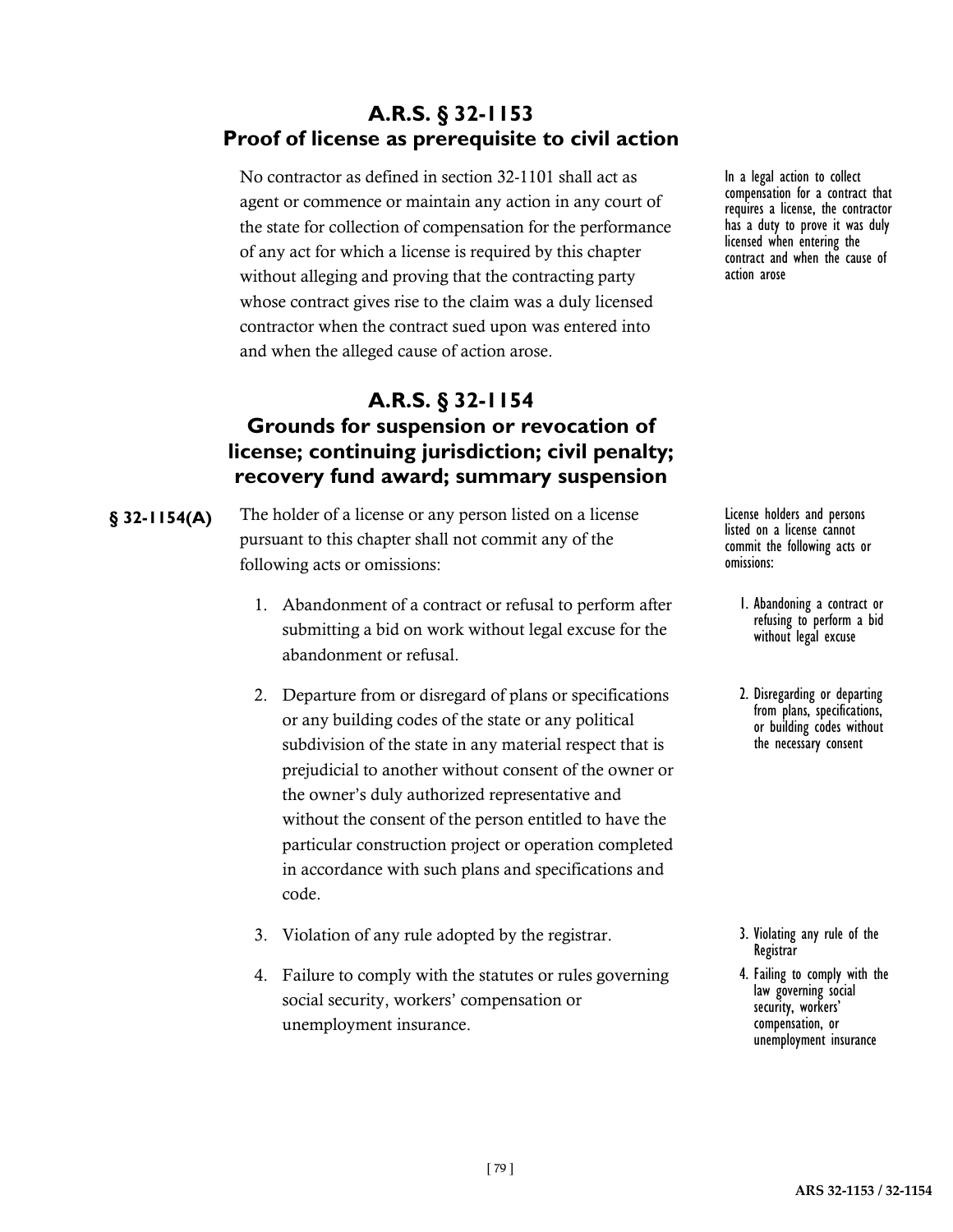- 5. Misrepresenting a material fact in obtaining a license
- 6. As a contractor, doing a fraudulent act that results in a person's substantial injury
- 7. Being convicted of a felony
- 8. Failing, in a material respect, to complete a project or operation for the price stated in the contract or a modification
- 9. Aiding or abetting any person to evade Chapter 10; evading Chapter 10 by combining or conspiring with any person knowingly or recklessly; allowing one's license to be used by another; acting on another's behalf with intent to evade Chapter 10.
- 10. Failing to pay, when due, more than \$750 for materials or services rendered for a licensee's operations as a contractor, either when the licensee has capacity to pay, or when the licensee has received payment for the project or operation
- 11. Failing to comply with any safety or labor laws
- 12. Failing to comply in a material respect with Chapter 10
- 13. Knowingly contracting with a person not duly licensed
- 5. Misrepresentation of a material fact by the applicant in obtaining a license.
- 6. The doing of a fraudulent act by the licensee as a contractor resulting in another person being substantially injured.
- 7. Conviction of a felony.
- 8. Failure in a material respect by the licensee to complete a construction project or operation for the price stated in the contract, or in any modification of the contract.
- 9. Aiding or abetting a licensed or unlicensed person to evade this chapter, knowingly or recklessly combining or conspiring with a licensed or unlicensed person, allowing one's license to be used by a licensed or unlicensed person or acting as agent, partner, associate or otherwise of a licensed or unlicensed person with intent to evade this chapter.
- 10. Failure by a licensee or agent or official of a licensee to pay monies in excess of seven hundred fifty dollars when due for materials or services rendered in connection with the licensee's operations as a contractor when the licensee has the capacity to pay or, if the licensee lacks the capacity to pay, when the licensee has received sufficient monies as payment for the particular construction work project or operation for which the services or materials were rendered or purchased.
- 11. Failure of a contractor to comply with any safety or labor laws or codes of the federal government, state or political subdivisions of the state.
- 12. Failure in any material respect to comply with this chapter.
- 13. Knowingly entering into a contract with a contractor for work to be performed for which a license is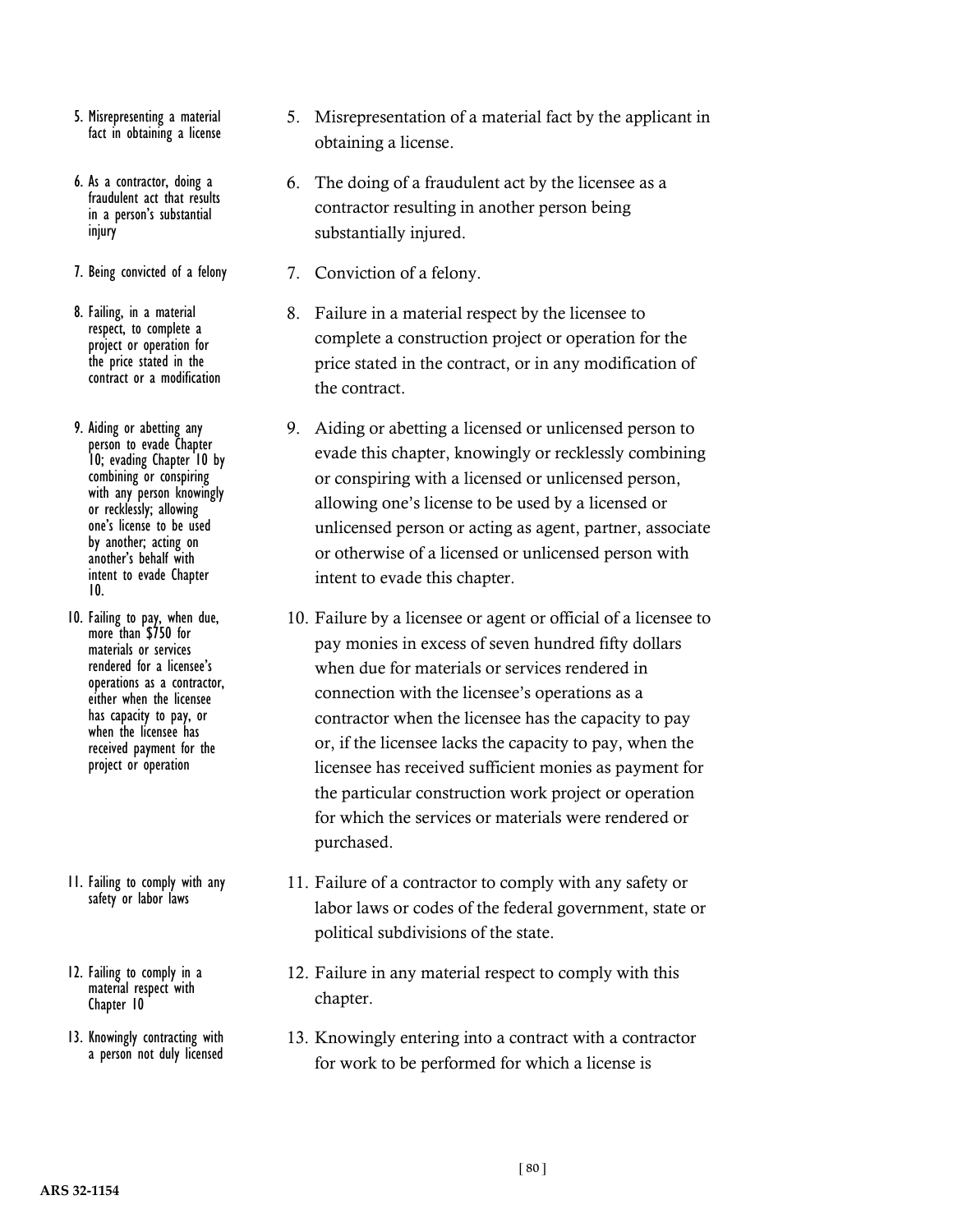required with a person not duly licensed in the required classification.

- 14. Acting in the capacity of a contractor under any license issued under this chapter in a name other than as set forth on the license.
- 15. False, misleading or deceptive advertising whereby any member of the public may be misled and injured.
- 16. Knowingly contracting beyond the scope of the license or licenses of the licensee.
- 17. Contracting or offering to contract or submitting a bid while the license is under suspension or while the license is on inactive status.
- 18. Failure to notify the registrar in writing within a period of fifteen days of any disassociation of the person who qualified for the license.

Such licensee shall have sixty days from the date of such disassociation to qualify through another person.

- 19. Subsequent discovery of facts that if known at the time of issuance of a license or the renewal of a license would have been grounds to deny the issuance or renewal of a license.
- 20. Having a person named on the license who is or was named on any other license in this state or in another state that is under suspension or revocation for any act or omission that occurs while the person is or was named on the license unless the prior revocation was based solely on a violation of this paragraph.
- 21. Continuing a new single family residential construction project with actual knowledge that a pretreatment wood-destroying pests or organisms application was either:
	- (a) Not performed at the required location.
- 14. Acting as a contractor in a name other than the one on the license. See also A.A.C. R4-9-109.
- 15. Advertising in a way that may mislead or injure the public
- 16. Knowingly contracting beyond a license's scope
- 17. Contracting, offering to contract, or bidding while a license is suspended or inactive
- 18. Failing to notify Registrar in writing within 15 days of the qualifying party's disassociation

Licensee has 60 days to replace the qualifying party

- 19. After the issuance or renewal of a license, having facts discovered that would have been grounds denying either the license or its renewal
- 20. Having a person named on a license when that person was also named on a suspended or revoked license (in Arizona or another state) at the time of the cause of disciplinary action; exception: revocations based solely on § 32-1154(A)(20)
- 21. Continuing a new single- family residential project with actual knowledge that a pretreatment application for wood-destroying pests was either:
	- (a) Not performed at a required location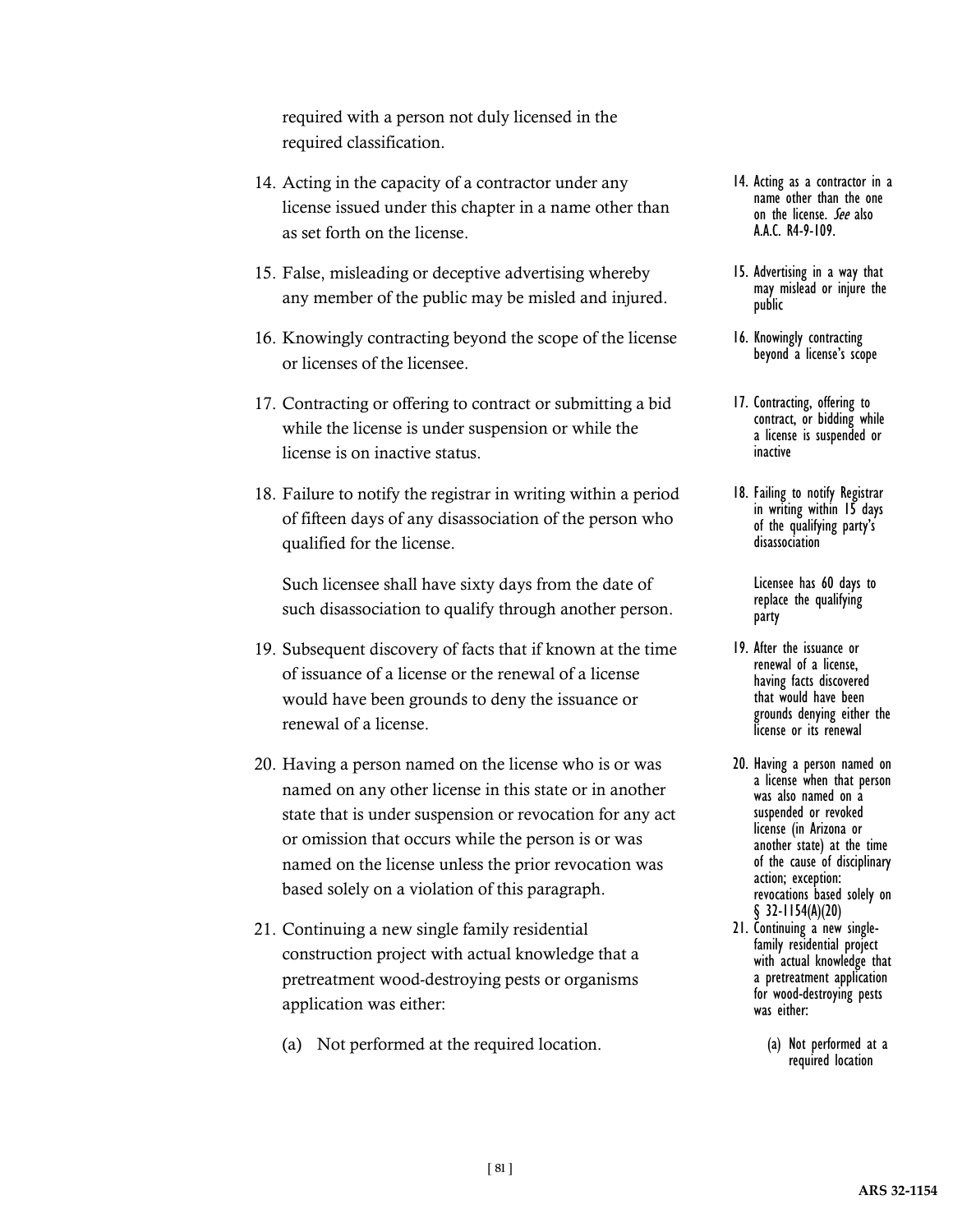- (b) Not performed in a required manner
- 22. After receiving Registrar's written directive, failing to take in a reasonable time corrective action to comply with Chapter 10 or the Registrar's rules, without valid justification

Written directive must provide contractor a timeframe for completing remedial action

Written directive must provide contractor at least 15 days for compliance

Hearing must be held before the license is disciplined or a penalty imposed for violating  $§$  32-1154(A)(22)

- 23. Prohibiting, retaliating, threatening, or intimidating a contractor or materialman from serving a preliminary 20-day notice
- 24. Failing to comply with Solar Energy Devices Act

investigate the acts of any contractor in Arizona; Registrar's authority to temporarily suspend or permanently revoke licenses

- (b) Performed in a manner inconsistent with label requirements, state law or rules.
- 22. Failure to take appropriate corrective action to comply with this chapter or with rules adopted pursuant to this chapter without valid justification within a reasonable period of time after receiving a written directive from the registrar.

The written directive shall set forth the time within which the contractor is to complete the remedial action.

The time permitted for compliance shall not be less than fifteen days from the date of issuance of the directive.

A license shall not be revoked or suspended nor shall any other penalty be imposed for a violation of this paragraph until after a hearing has been held.

- 23. Prohibit, threaten to prohibit, retaliate, threaten to retaliate or otherwise intimidate any contractor or materialman from serving a preliminary notice pursuant to section 33-992.01.
- 24. For contractors as defined in section 32-1101, failure to comply with title 44, chapter 11, article 11.

Registrar's authority & duty to The registrar may on the registrar's own motion, and shall **§** 32-1154(B) on the written complaint of any owner or contractor that is a party to a construction contract or a person who suffers a material loss or injury as a result of a contractor's failure to perform work in a professional and workmanlike manner or in accordance with any applicable building codes and professional industry standards, investigate the acts of any contractor within this state and may temporarily suspend, with or without imposition of specific conditions in addition to increased surety bond or cash deposit requirements, or permanently revoke any or all licenses issued under this chapter if the holder of the license issued pursuant to this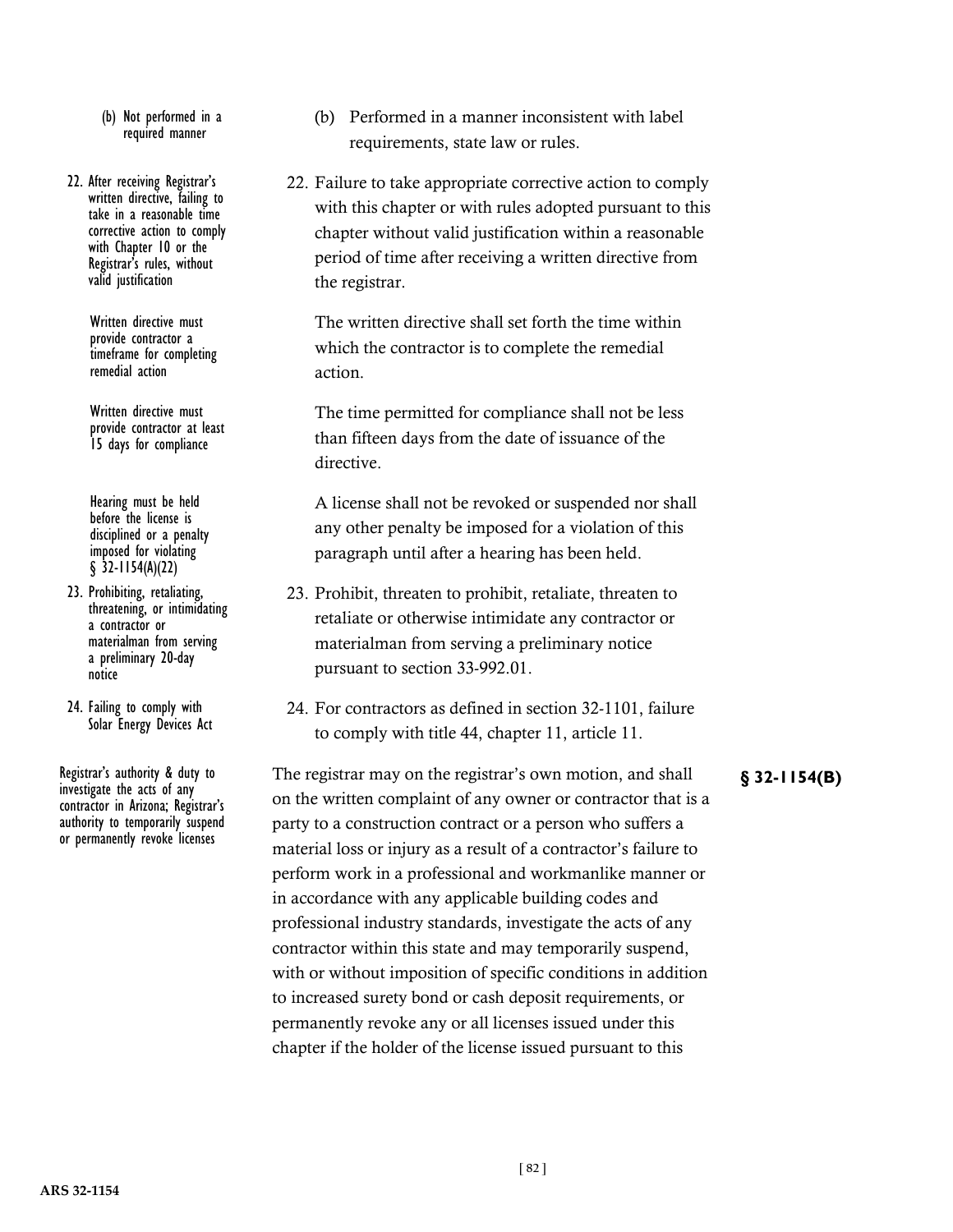chapter is guilty of or commits any of the acts or omissions set forth in subsection A of this section.

For the purposes of this subsection:

- 1. "Construction contract" means a written or oral agreement relating to the construction, alteration, repair, maintenance, moving or demolition of any building, structure or improvement or relating to the contractor's excavation of or other development or improvement to land if the registrar investigates the contractor's actions under this subsection.
- 2. "Owner" means any person, firm, partnership, corporation, association or other organization, or a combination of any of them, that causes a building, structure or improvement to be constructed, altered, repaired, maintained, moved or demolished or that causes land to be excavated or otherwise developed or improved, whether the interest or estate of the person is in fee, as vendee under a contract to purchase, as lessee or another interest or estate less than fee, pursuant to a construction contract.
- **§ 32-1154(C)** Pursuant to this chapter, the registrar shall temporarily Suspension or revocation of a suspend or permanently revoke the license issued to a person under this chapter on notice from the department of revenue that a tax debt related to income taxes, withholding taxes or any tax imposed or administered by title 42, chapter 5 that was incurred in the operation of the licensed business has become final and the person neglects to pay or refuses to pay the tax debt.
- **§** 32-1154(D) The expiration, cancellation, suspension or revocation of a Duration of the Registrar's license by operation of law or by decision and order of the registrar or a court of law or the voluntary surrender of a license by a licensee shall not deprive the registrar of jurisdiction to proceed with any investigation of or action or disciplinary proceeding against such licensee, or to render a decision suspending or revoking such a license, or denying the renewal or right of renewal of such license.

Definitions for § 32-1154(B)(1):

1. Definition of "construction contract"

2. Definition of "owner"

license for unpaid tax debts

jurisdiction even after expiration, cancellation, suspension, revocation, or voluntary surrender of license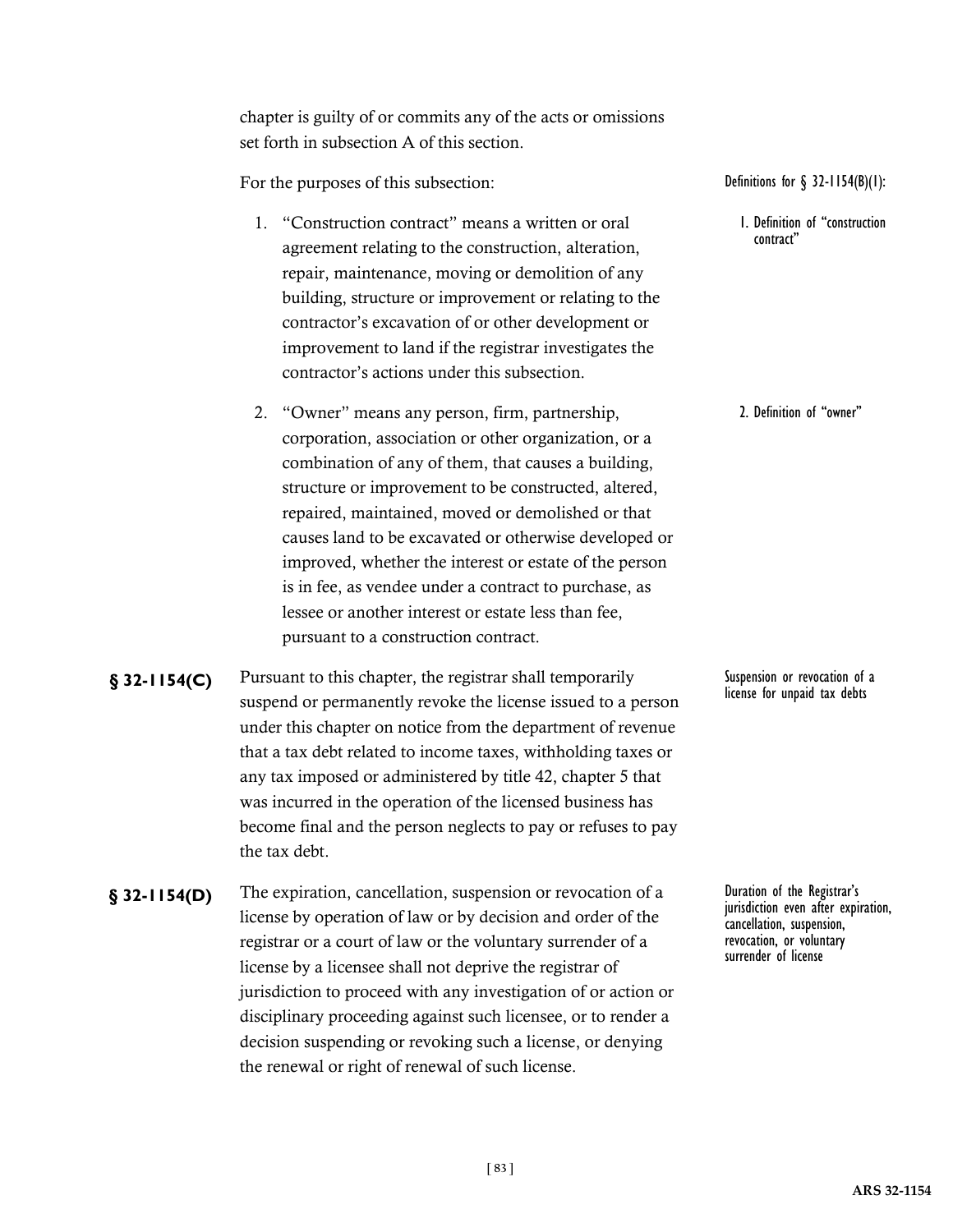civil penalty of \$500 or less for each violation of  $\S$  32-<br>1154(A)(22)

Civil penalties collected under § 32-1154(E) deposited in recovery fund

Automatic revocation of license<br>for failure to pay a  $\S$  32- $1154(E)$  civil penalty within 30 days

No future license issued to anyone associated with penalized contractor until payment of civil penalty is tendered

civil penalty of \$1,000 or less for each violation of  $\S$  32-<br>1154(A)(17)

Civil penalties collected under § 32-1154(F) deposited in recovery fund

Automatic revocation of license<br>for failure to pay a  $\S$  32- $1154(F)$  civil penalty within 30 days

No future license issued to anyone associated with penalized contractor until payment of civil penalty is tendered

payment from the recovery fund to remedy a contractor's violation

Registrar's duty to provide contractor with notice of amount claimed or to be awarded

Registrar's authority to impose a The registrar may impose a civil penalty of not to exceed five § 32-1154(E) hundred dollars on a contractor for each violation of subsection A, paragraph 22 of this section.

> Civil penalties collected pursuant to this subsection shall be deposited in the residential contractors' recovery fund.

> The failure by the licensee to pay any civil penalty imposed under this subsection results in the automatic revocation of the license thirty days after the effective date of the order providing for the civil penalty.

No future license may be issued to an entity consisting of a person, as defined in section 32-1101, who is associated with the contractor, unless payment of any outstanding civil penalty is tendered.

Registrar's authority to impose a The registrar shall impose a civil penalty of not to exceed **§** 32-1154(F) one thousand dollars on a contractor for each violation of subsection A, paragraph 17 of this section.

> Civil penalties collected pursuant to this subsection shall be deposited in the residential contractors' recovery fund.

The failure by the licensee to pay any civil penalty imposed under this subsection results in the automatic permanent revocation of the license thirty days after the effective date of the order providing for the civil penalty.

No future license may be issued to an entity consisting of a person, as defined in section 32-1101, who is associated with the contractor, unless payment of any outstanding civil penalty is tendered.

Registrar's authority to order a Notwithstanding any other provisions in this chapter, if a **§** 32-1154(G) contractor's license has been revoked or has been suspended as a result of an order to remedy a violation of this chapter, the registrar may order payment from the residential contractors' recovery fund to remedy the violation.

> The registrar shall serve the contractor with a notice setting forth the amount claimed or to be awarded.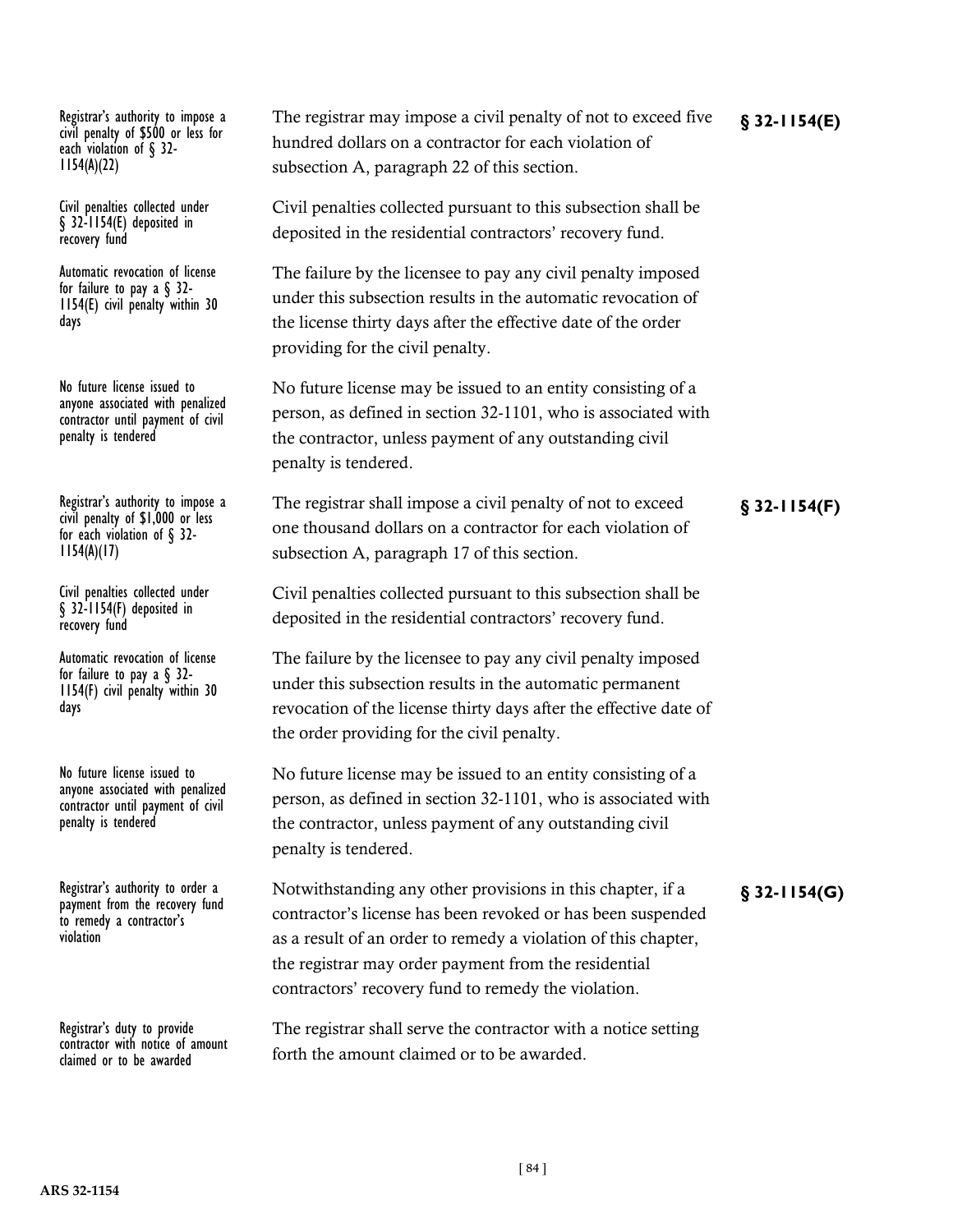If the contractor contests the amount or propriety of the payment, the contractor shall respond within ten days of the date of service by requesting a hearing to determine the amount or propriety of the payment.

Failure by the contractor to respond in writing within ten days of the date of service shall be deemed a waiver by the contractor of the right to contest the amount claimed or to be awarded.

Service may be made by personal service to the contractor or by mailing a copy of the notice by registered mail with postage prepaid to the contractor's latest address of record on file in the registrar's office.

If service is made by registered mail, it is effective five days after the notice is mailed.

Except as provided in section 41-1092.08, subsection H, the contractor or injured person may seek judicial review of the registrar's final award pursuant to title 12, chapter 7, article 6.

An applicant to the residential contractors' recovery fund pursuant to this subsection must show that the applicant has proceeded against any existing bond covering the residential contractor and has not collected on the bond in an amount of thirty thousand dollars or more.

### **A.R.S. § 32-1155 Filing of complaint; resolution of complaint; service of notice; failure to answer; prohibited citations**

**§** 32-1155(A) On the filing of a written complaint with the registrar Registrar's sole discretion to charging a licensee with the commission, within two years before the date of filing the complaint, of an act that is cause for suspension or revocation of a license, including an act that is in violation of title 44, chapter 11, article 11, the registrar after investigation, in its sole discretion, may issue a citation directing the licensee, within ten days after service of the citation on the licensee, to appear by filing with the

Contractor's right to contest the payment; requirement to respond within 10 days of notice

Failure to respond timely to notice of payment is waiver of contractor's right to contest the payment

Authorized means for service of notice

Effective date of service

Right to seek judicial review of Registrar's final award

Applicant's duty to show: (1) attempt to collect from existing bond and (2) failure to collect \$30,000 or more

issue a citation for a cause for discipline, committed within 2 years of written complaint's filing; contractor's duty to appear by filing a written answer within 10 days of citation's service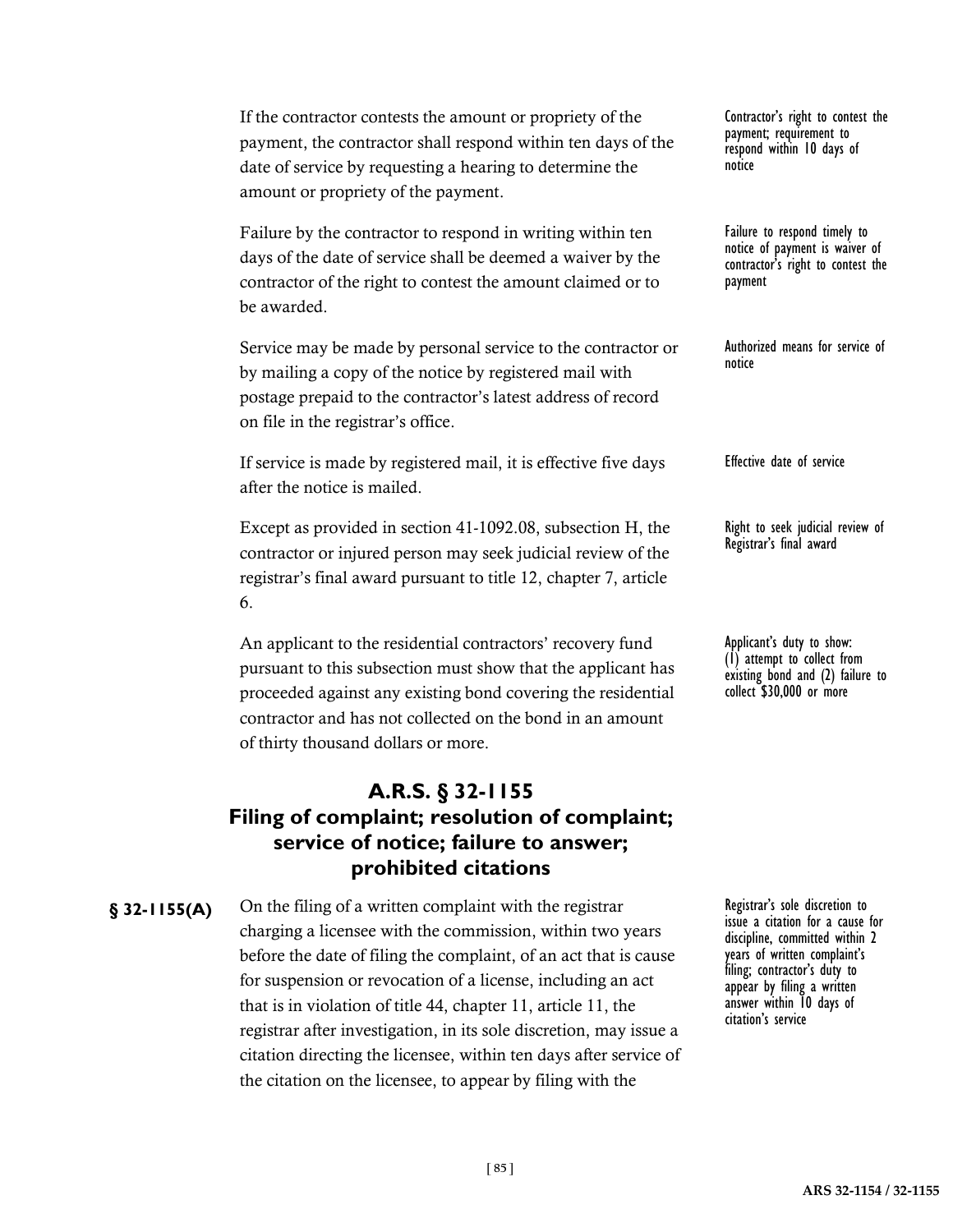|                                                                                                                                                                                                                                                   | complaint showing cause, if any, why the licensee's license<br>should not be suspended or revoked.                                                                                                                                                                                                                                             |                 |
|---------------------------------------------------------------------------------------------------------------------------------------------------------------------------------------------------------------------------------------------------|------------------------------------------------------------------------------------------------------------------------------------------------------------------------------------------------------------------------------------------------------------------------------------------------------------------------------------------------|-----------------|
| Service of citation by personal<br>service or by registered mail                                                                                                                                                                                  | Service of citation on the licensee shall be fully effected by<br>personal service or by mailing a true copy thereof, together<br>with a true copy of the complaint, by registered mail in a<br>sealed envelope with postage prepaid and addressed to the<br>licensee at the licensee's latest address of record in the<br>registrar's office. |                 |
| Service of citation completed at<br>personal service or 5 days after<br>deposit in mail                                                                                                                                                           | Service of the citation and complaint shall be complete at the<br>time of personal service or five days after deposit in the mail.                                                                                                                                                                                                             |                 |
| For new home or new building<br>construction: 2-year statute of<br>limitations in $\S$ 32-1155(A)<br>starts at earlier of close of<br>escrow or actual occupancy;<br>otherwise: 2-year limitation<br>starts at a specific project's<br>completion | The two-year period prescribed by this subsection shall<br>commence on the earlier of the close of escrow or actual<br>occupancy for new home or other new building construction<br>and otherwise shall commence on completion of the specific<br>project.                                                                                     |                 |
| Contractor's admission resulting<br>from a failure to answer within<br>10 days after service; Registrar's<br>authority to suspend or revoke<br>contractor's license                                                                               | Failure of the licensee to answer within ten days after service<br>shall be deemed an admission by the licensee of the<br>licensee's commission of the act or acts charged in the<br>complaint, and the registrar may then suspend or revoke the<br>licensee's license.                                                                        | $$32-1155(B)$   |
| Prohibition against Registrar's<br>issuance of a citation in<br>workmanship cases when:                                                                                                                                                           | The registrar shall not issue a citation for failure to perform<br>work in a professional and workmanlike manner or in<br>accordance with any applicable building codes and<br>professional industry standards if either:                                                                                                                      | $\S$ 32-1155(C) |
| I. Contractor not provided<br>opportunity to inspect<br>work within 15 days of<br>written notice from<br>Registrar                                                                                                                                | The contractor is not provided an opportunity to<br>inspect the work within fifteen days after receiving a<br>written notice from the registrar.                                                                                                                                                                                               |                 |
| 2. Work is subject to neglect,<br>modification, or abnormal<br>use                                                                                                                                                                                | The contractor's work has been subject to neglect,<br>2.<br>modification or abnormal use.                                                                                                                                                                                                                                                      |                 |
| Registrar's authority to<br>investigate before 15 days elapse                                                                                                                                                                                     | Notwithstanding subsection C of this section, the registrar<br>may investigate the complaint without waiting fifteen days.                                                                                                                                                                                                                     | $§$ 32-1155(D)  |

registrar the licensee's written answer to the citation and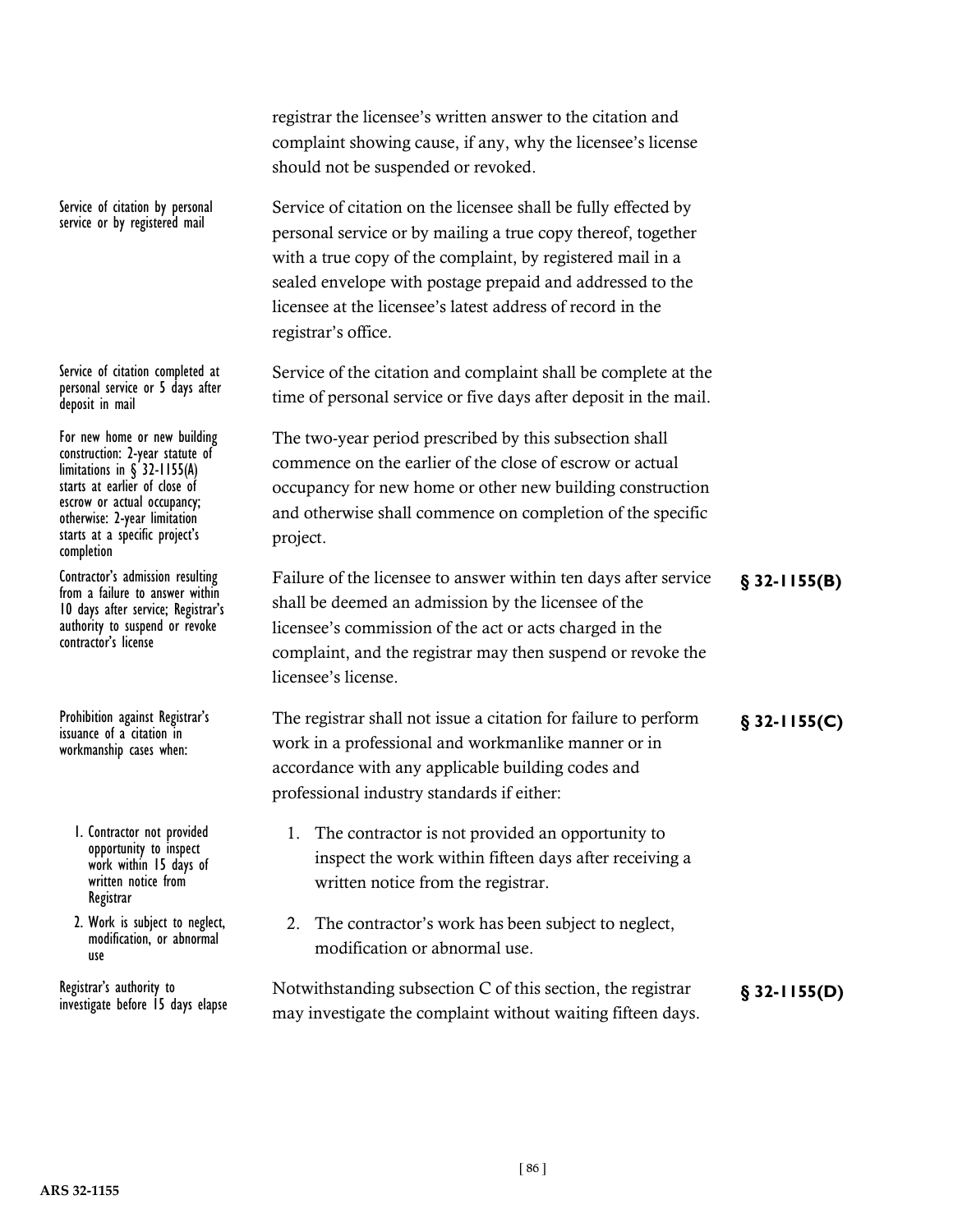# **A.R.S. § 32-1155.01 Arbitration process; applicability**

§ 32-1155.01(A) Notwithstanding title 41, chapter 6, article 10 and any other Registrar may refer case to provision of this article, if a person files a written complaint with the registrar pursuant to section 32-1155 and any party to the complaint disputes the registrar's corrective work order, within thirty calendar days after the corrective work order is made, the complaint, at the sole discretion of the registrar, may be referred to arbitration if the cost of repairs is five thousand dollars or less.

> If the cost of repairs is more than five thousand dollars, the contesting parties, within thirty calendar days after the corrective work order, may opt into arbitration if all of the parties agree.

For the purposes of this subsection, the estimated cost of repairs shall be determined at the time of investigation by the registrar.

If either party disputes the cost of the repairs, the party objecting shall submit to the registrar within ten calendar days two separate bids from qualified contractors on the cost of the repairs.

Failure to provide two bids within this time will result in the party's waiving their right to object to mandatory arbitration.

**§** 32-1155.01(B) The registrar shall serve the parties notice whether the Registrar serves notice of matter has been referred to arbitration within ten calendar days after a request for arbitration has been received.

> If the matter has been referred to arbitration, the notice also shall identify the arbitrator selected by the registrar, who shall be a member in good standing of the construction law section of the state bar of Arizona.

> Service shall be made by personal service or by mailing a copy of the notice by certified mail to the licensee's latest address of record on file in the registrar's office.

arbitration if repairs are \$5,000 or less

If repairs are more than \$5,000, parties may opt into arbitration

Registrar determines cost of repairs at time of investigation

If party disputes cost of repairs, objecting party must submit 2 bids within 10 calendar days

Failure to provide bids within 10 days is waiver of right to object

arbitration within 10 calendar days

Notice identifies arbitrator, who must be member in good standing of construction law section of Arizona state bar

Method of service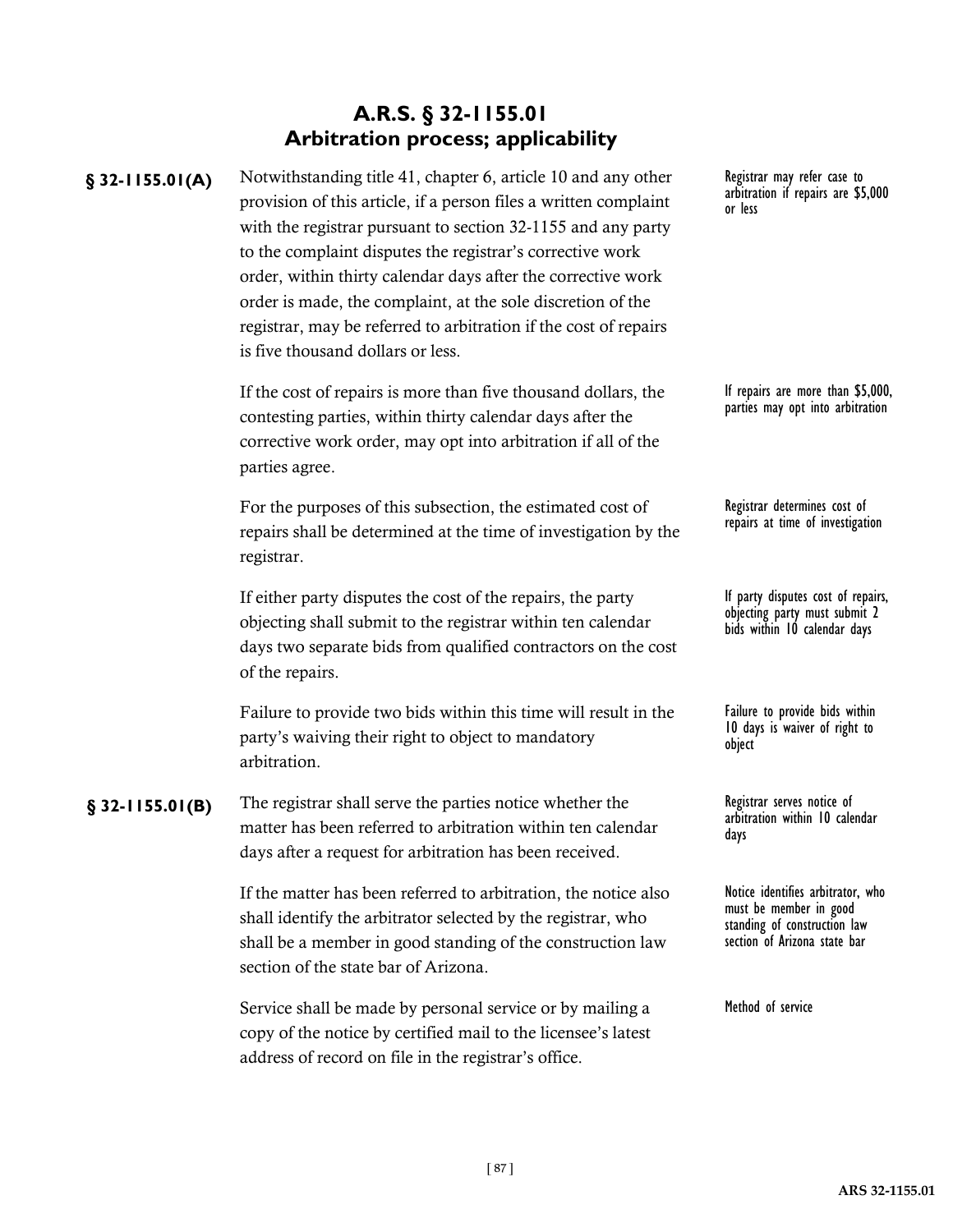| Effective date of service by<br>certified mail                                    | If service is made by certified mail, it is effective five<br>calendar days after the notice is mailed.                                                                                                  |                   |
|-----------------------------------------------------------------------------------|----------------------------------------------------------------------------------------------------------------------------------------------------------------------------------------------------------|-------------------|
| Right to remove arbitrator                                                        | Section 12-3012 applies and the parties have the right to<br>remove an arbitrator at any time on discovery of grounds set<br>forth in section 12-3011, subsection B.                                     | $§$ 32-1155.01(C) |
| Notice of new arbitrator                                                          | If an arbitrator is removed pursuant to this subsection, the<br>registrar shall notify the parties of the new arbitrator selected<br>within seven calendar days.                                         |                   |
| Arbitrator's immunity                                                             | The arbitrator has immunity as prescribed in section 12-<br>3014.                                                                                                                                        |                   |
| Licensee's right to post bond<br>within 14 days                                   | The licensee may post a bond in the amount of the estimated<br>cost of repairs within fourteen calendar days after service of<br>the registrar's notice referring the matter to arbitration.             | $$32-1155.01(D)$  |
| Registrar may not suspend or<br>revoke licensee that has posted<br>such a bond    | The registrar may not suspend or revoke any of the licenses<br>held by a licensee that posts a bond in the amount of the<br>claim subject to arbitration.                                                |                   |
| Arbitration governed by A.R.S.<br>$§$ 12-3015                                     | The arbitration process is governed by section 12-3015.                                                                                                                                                  | $$32-1155.01(E)$  |
| Certain statutes in Title 12<br>apply                                             | Except as otherwise provided in this section, sections 12-<br>3010, 12-3016 and 12-3017 apply to arbitrations under this<br>section.                                                                     | $§$ 32-1155.01(F) |
| Arbitration hearing held within<br>60 calendar days                               | The arbitration hearing shall be held within sixty calendar<br>days after the registrar's notice referring the matter to<br>arbitration.                                                                 | $§$ 32-1155.01(G) |
| Arbitrator may extend the<br>deadline to hold the hearing for<br>30 calendar days | The arbitrator may extend the deadline to hold the hearing<br>for an additional thirty calendar days on agreement of the<br>parties or for good cause shown.                                             |                   |
| Prohibitions against rulings by<br>arbitrator                                     | The arbitrator is prohibited from ordering the suspension or<br>revocation of any license, awarding monetary damages,<br>assessing civil penalties or awarding any legal fees or costs in<br>any amount. | $$32-1155.01(H)$  |
| Arbitrator issues a recommended<br>order within 15 calendar days                  | The arbitrator shall issue a recommended order with<br>findings of fact and conclusions of law including necessary                                                                                       | $$32-1155.01(l)$  |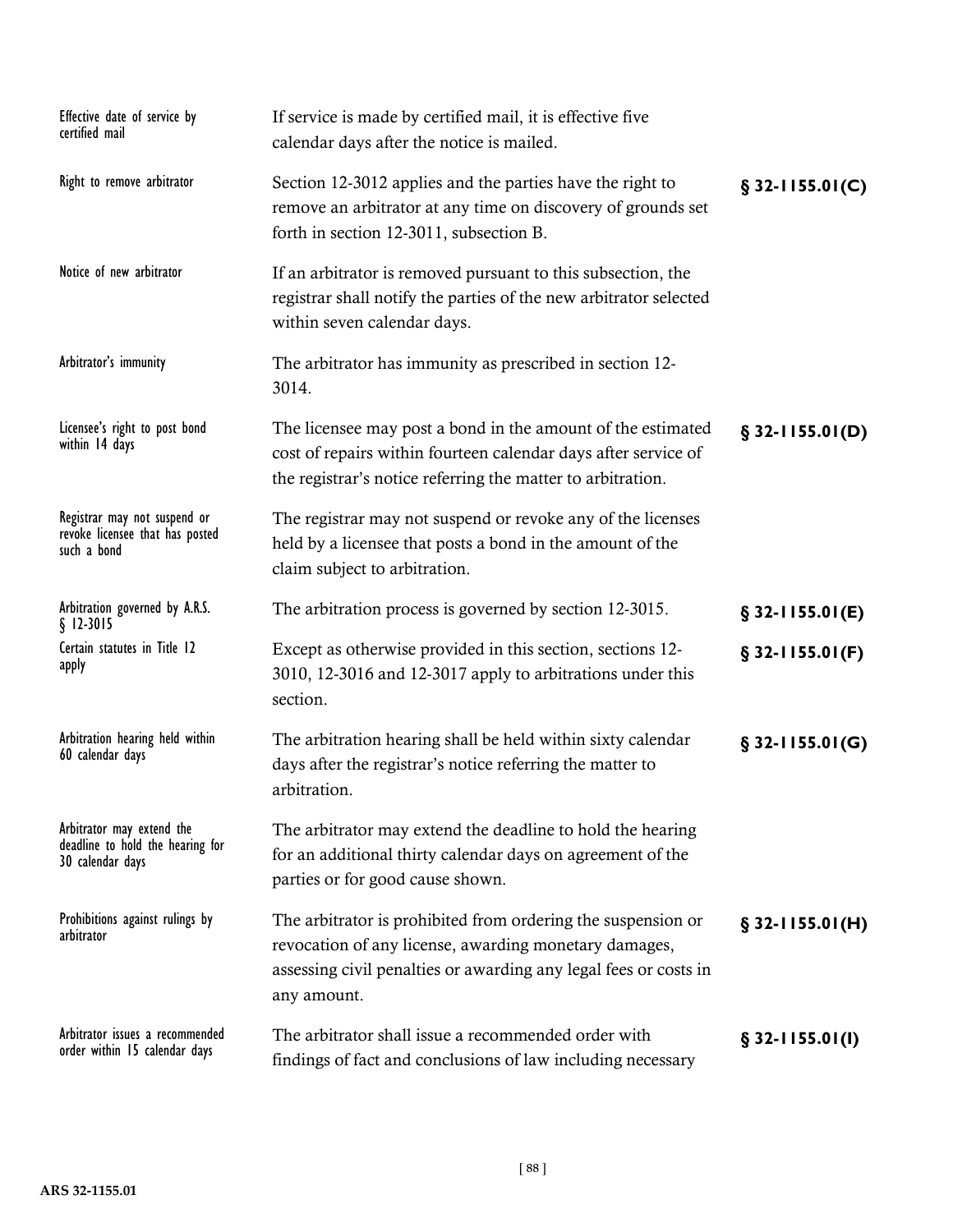|                    | repairs no later than fifteen calendar days after the close of<br>the arbitration hearing.                                                                                                                                                                                                                    |                                                                                                 |
|--------------------|---------------------------------------------------------------------------------------------------------------------------------------------------------------------------------------------------------------------------------------------------------------------------------------------------------------|-------------------------------------------------------------------------------------------------|
|                    | The arbitrator shall serve a copy of the recommended order<br>to each party to the arbitration proceeding as well as the<br>registrar by personal service or by mailing a copy of the<br>recommended order by certified mail to the licensee's latest<br>address of record on file in the registrar's office. | Arbitrator serves copy of the<br>recommended order                                              |
|                    | If service is made by certified mail, it is effective five<br>calendar days after the notice is mailed.                                                                                                                                                                                                       | Effective date of service by<br>certified mail                                                  |
|                    | The arbitrator's recommended order shall become an order<br>of the registrar, subject to acceptance, modification or<br>rejection by the registrar, within twenty calendar days from<br>the date of the arbitrator's recommended order.                                                                       | Registrar may accept, modify, or<br>reject arbitrator's recommended<br>order                    |
|                    | The registrar's order becomes final thirty calendar days after<br>the date of an order by the registrar.                                                                                                                                                                                                      | Registrar order final after 30<br>calendar days                                                 |
|                    | The arbitrator or registrar shall not grant requests to rehear<br>the matter.                                                                                                                                                                                                                                 | No rehearing                                                                                    |
|                    | A party waives any objection that a [sic] order was not<br>timely made unless the party gives notice of the objection to<br>the registrar before receiving notice of the order.                                                                                                                               | Waiver of objection if notice of<br>objection not given before<br>receiving notice of the order |
| $\S$ 32-1155.01(J) | Notwithstanding any other provision in this chapter, before<br>an order of the registrar becomes final pursuant to<br>subsection I of this section, if a contractor fails to comply<br>with the order:                                                                                                        | If contractor fails to comply<br>with order:                                                    |
|                    | The registrar may order that the cash bond posted<br>1.<br>pursuant to subsection D of this section be discharged<br>within twenty-five calendar days.                                                                                                                                                        | I. Registrar may order bond<br>discharged                                                       |
|                    | The complainant is not eligible for any additional<br>award from the residential contractors' recovery fund                                                                                                                                                                                                   | Complainant not eligible<br>for additional award                                                |

2. Registrar may suspend or revoke license

pursuant to section 32-1132 and may not seek the same award, claim or remedy through civil court.

subsection D of this section, the registrar may suspend

2. If a bond is not posted by the licensee pursuant to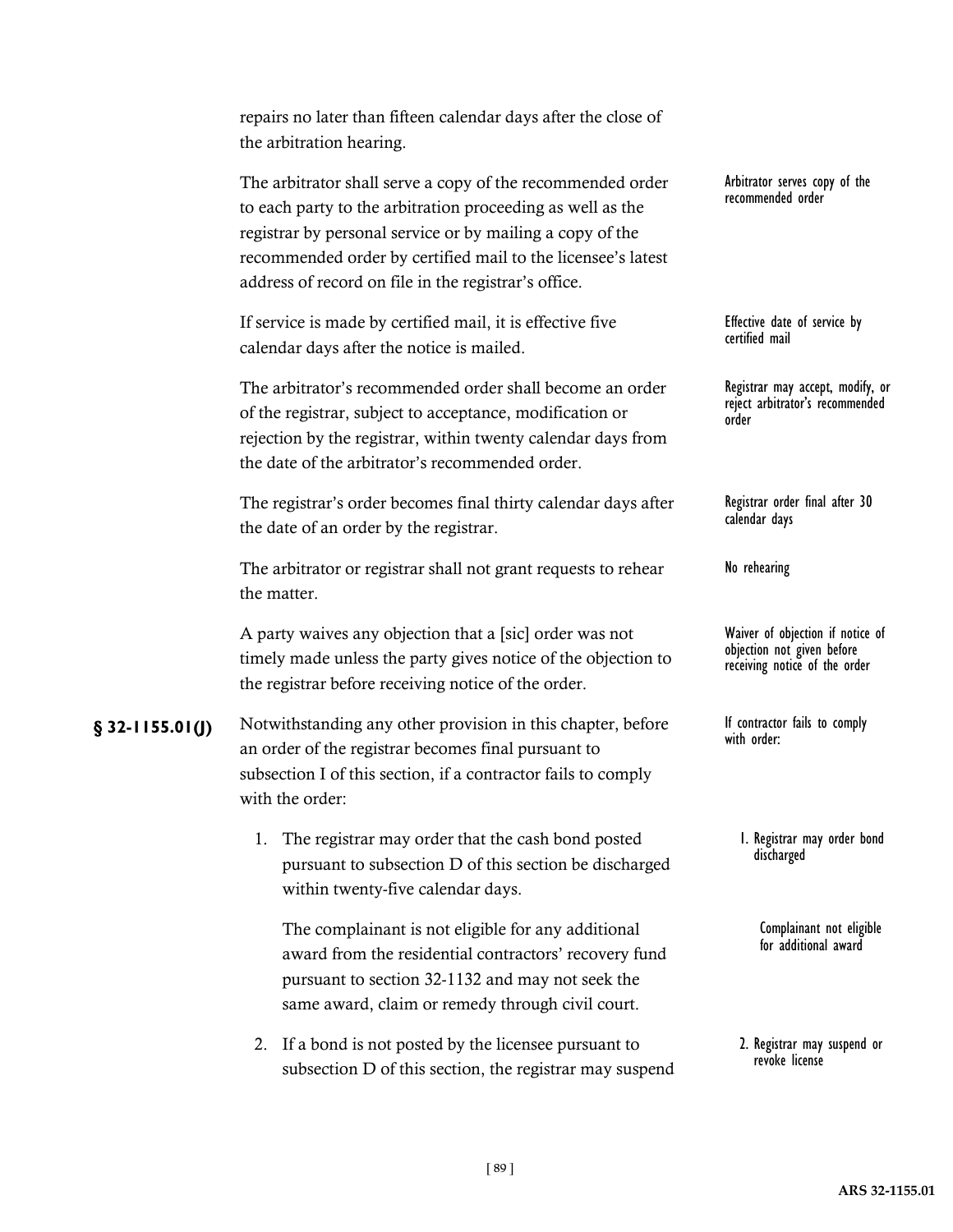|                                                                                                                      | or revoke the licensee's license by operation of law and<br>order payment from the recovery fund for claimants<br>who are eligible.                                                                                                   |                    |
|----------------------------------------------------------------------------------------------------------------------|---------------------------------------------------------------------------------------------------------------------------------------------------------------------------------------------------------------------------------------|--------------------|
| Method of determining<br>compliance:                                                                                 | Compliance with the order shall be determined by the<br>following:                                                                                                                                                                    | $\S$ 32-1155.01(K) |
| 1. Complainant fails to notify<br>Registrar within 10 days                                                           | 1. If a complainant fails to notify the registrar within ten<br>calendar days of the order becoming final, the<br>respondent shall be deemed to have complied with the<br>order.                                                      |                    |
| 2. Complainant notifies<br>Registrar                                                                                 | 2. If a complainant notifies the registrar of contractors<br>that the respondent has failed to comply with the<br>order, the registrar shall make a final determination of<br>compliance.                                             |                    |
| Applicability of section                                                                                             | This section applies to all complaints filed with the registrar<br>on or after the effective date of this section.                                                                                                                    | $$32-1155.01(L)$   |
|                                                                                                                      | A.R.S. § 32-1156<br><b>Hearings</b>                                                                                                                                                                                                   |                    |
| Chapter 10's hearings are<br>governed by Title 41, Ch. 6,<br>Art. 10                                                 | Title 41, chapter 6, article 10 applies to hearings under this<br>chapter.                                                                                                                                                            | $$32-1156(A)$      |
| Permission for corporations to<br>be represented by employees or<br>officers who are not members of<br>state bar if: | In a hearing or rehearing conducted pursuant to this section<br>a corporation may be represented by a corporate officer or<br>employee who is not a member of the state bar if:                                                       | $$32-1156(B)$      |
| I. Officer or employee is<br>specifically authorized to<br>represent corporation                                     | The corporation has specifically authorized the officer<br>or employee to represent it.                                                                                                                                               |                    |
| 2. Representation is not<br>officer or employee's<br>primary duty                                                    | The representation is not the officer's or employee's<br>2.<br>primary duty to the corporation but is secondary or<br>incidental to the officer's or employee's duties relating<br>to the management or operation of the corporation. |                    |
|                                                                                                                      | A.R.S. § 32-1156.01<br><b>Restitution</b>                                                                                                                                                                                             |                    |

After a hearing pursuant to this article, an administrative law judge may recommend that a licensee provide restitution

Administrative law judge's authority to recommend

restitution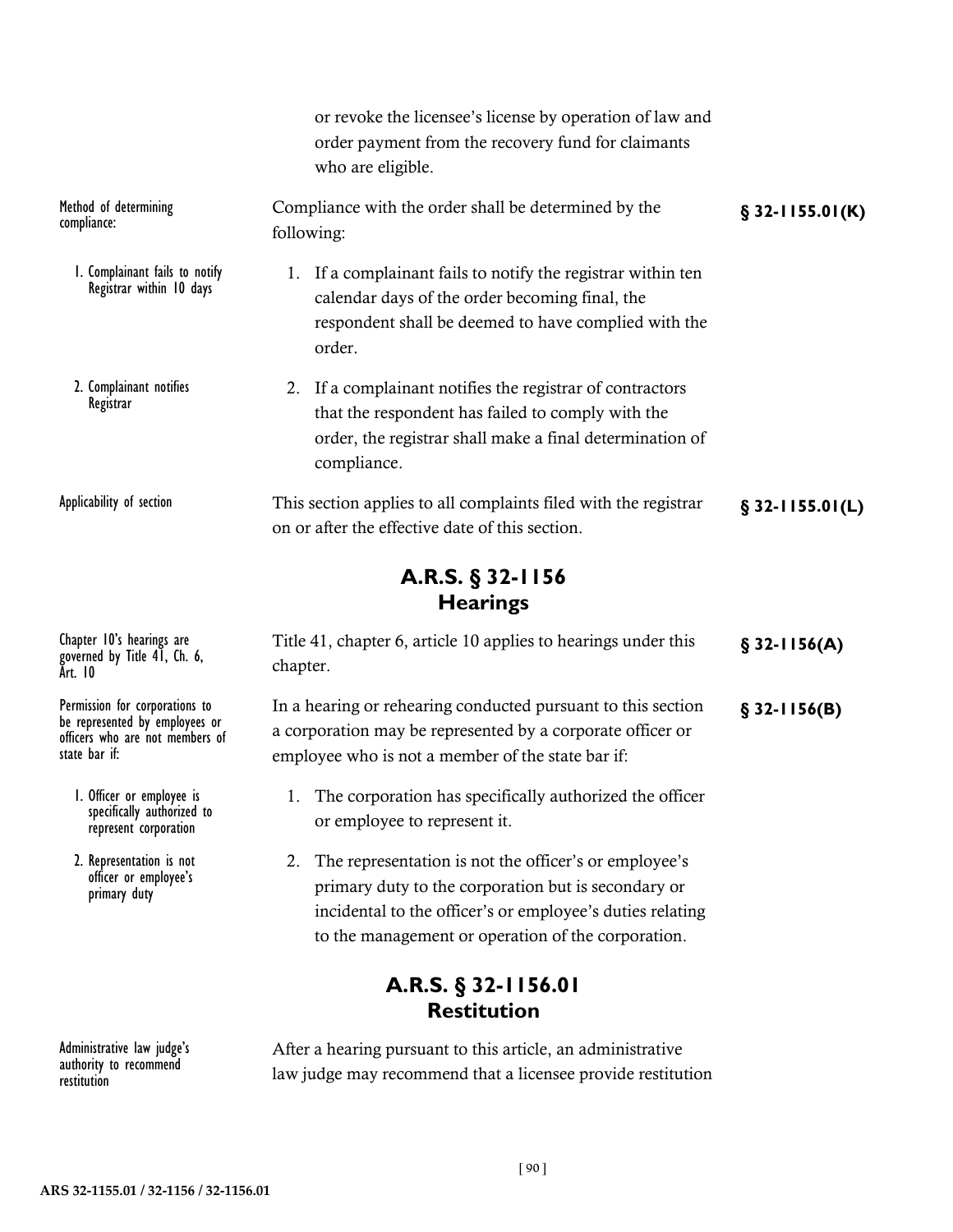to any person who is injured or whose property is damaged by an action of the licensee.

# **A.R.S. § 32-1157 Appeals; costs; transcript**

- **§** 32-1157(A) Except as provided in section 41-1092.08, subsection H, a Registrar's final decisions final decision of the registrar may be appealed to the superior court pursuant to title 12, chapter 7, article 6.
- **§** 32-1157(B) The party who is appealing may request in writing and shall **Appealing party may request** receive from the registrar a certified copy of all documents and evidence in the administrative record.

The party shall pay the registrar for the cost of producing the administrative record.

Within thirty days after receipt of the request and payment, the registrar shall certify the administrative record and file it with the clerk of the superior court in the county in which the appeal is pending.

- **§** 32-1157(C) By order of the court or by stipulation of the parties to the Record shortened or action, the record may be shortened or supplemented.
- **§** 32-1157(D) If the appeal is from an action instituted by the registrar and let appellant is successful party: the court determines that the appellant is the successful party in the appeal, the appealing party is entitled to recover from the registrar any monies paid by the appealing party for transcriptions or for copies of documents provided by the registrar.

### **A.R.S. § 32-1158 Minimum elements of a contract**

- **§ 32-1158(A)** Any contract in an amount of more than one thousand Contracts for more than \$1,000, dollars entered into between a contractor and the owner of a property to be improved shall contain in writing at least the following information:
	- 1. The name of the contractor and the contractor's business address and license number.

appealable under Title 12, Ch. 7, Art. 6

Appealing party may request<br>certified copy of all documents and evidence from Registrar

Party must pay cost of<br>producing the record

Registrar's duty to certify and file the record with superior court within 30 days

supplemented by order or by stipulation

appellant is entitled to recover monies paid for transcriptions or copies

must contain in writing:

1. Contractor's name, address, and license number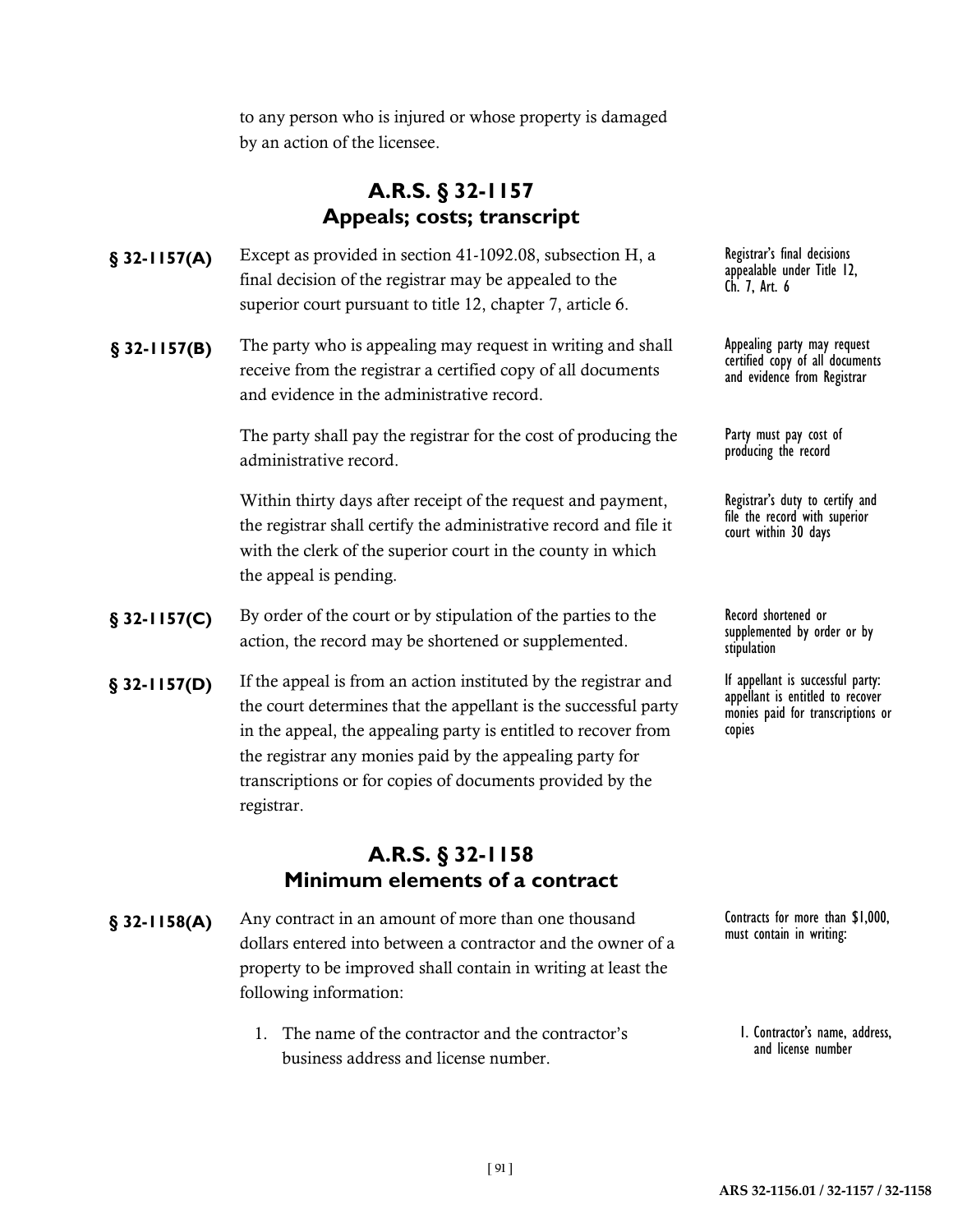- 2. Owner's name & mailing address; jobsite's address or legal description
- 3. Date of contract
- 4. Estimated completion date
- 5. Description of work
- 6. Total amount to be paid, including all applicable taxes
- 7. Amount of advance deposit paid or scheduled
- 8. Amount of any progress payments & stages when those payments due
- 9. Notice of property owner's right to file a written complaint with Registrar

Contract must contain Registrar's telephone number & website address and state that complaints must be filed within time period of § 32-1155(A)

Information required by  $\S$  32-1158(B)(9) must be<br>in bold and at least 10point type; contract must be signed by owner & by contractor (or contractor's representative)

When Purchaser Dwelling Actions Act applies: ¶ 9 not applicable

legible copies of (1) signed documents and (2) signed receipts for any cash

- 2. The name and mailing address of the owner and the jobsite address or legal description.
- 3. The date the parties entered into the contract.
- 4. The estimated date of completion of all work to be performed under the contract.
- 5. A description of the work to be performed under the contract.
- 6. The total dollar amount to be paid to the contractor by the owner for all work to be performed under the contract, including all applicable taxes.
- 7. The dollar amount of any advance deposit paid or scheduled to be paid to the contractor by the owner.
- 8. The dollar amount of any progress payment and the stage of construction at which the contractor will be entitled to collect progress payments during the course of construction under the contract.
- 9. That the property owner has the right to file a written complaint with the registrar for an alleged violation of section 32-1154, subsection A.

The contract shall contain the registrar's telephone number and website address and shall state that complaints must be made within the applicable time period as set forth in section 32-1155, subsection A.

The information in this paragraph must be prominently displayed in the contract in at least ten point bold type, and the contract shall be signed by the property owner and the contractor or the contractor's designated representative.

This paragraph does not apply to a person who is subject to and complies with section 12-1365.

Contractor's duty to provide When a contractor and an owner sign a contract, the **§** 32-1158(B) contractor shall provide the owner with a legible copy of all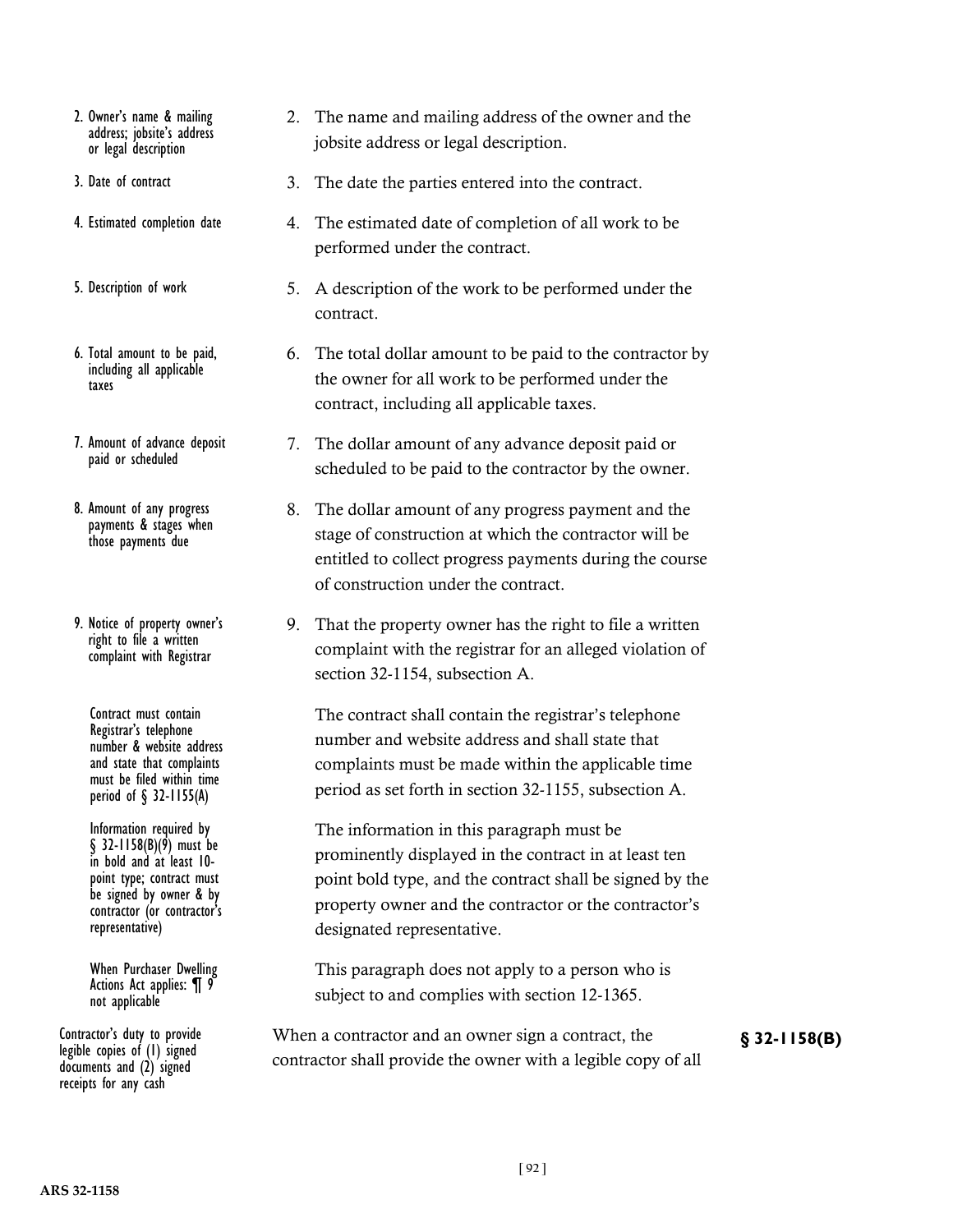documents signed and a written and signed receipt for and in the true amount of any cash paid to the contractor by the owner.

**§** 32-1158(C) The requirements of this section are not prerequisites to the Requirements of § 32-1158 are formation or enforcement of a contract.

> Failure to comply with the requirements of this section does not constitute a defense by either party to an action for compensation, damages, breach, enforcement or other cause of action based on the contract.

# **A.R.S. § 32-1158.01 Swimming pool; spa; construction contracts**

**§** 32-1158.01(A) In addition to the requirements of section 32-1158, a Additional requirements for licensed contractor who enters into a contract for the construction or installation of a residential in-ground swimming pool or spa with a purchaser who resides in the residence or who intends to reside in the residence after the completion of the contract shall include at least the following provisions:

> 1. A provision providing the purchaser the opportunity to request standard contractor's payment and performance bonds in a form approved by the registrar, securing the completion of the work and payment for services and materials.

The cost of the payment and performance bond shall be paid by the purchaser of the swimming pool or spa and the contractor shall not charge a surcharge or a service charge.

- 2. The following payment provisions:
	- (a) A down payment payable on the execution of the contract of not more than fifteen percent of the original contract price.

not prerequisites to a contract's formation or enforcement

Failure to comply with requirements of § 32-1158 is not a defense for actions based on the contract

contracts for residential in- ground pools or spas:

1. Purchaser's right to request payment & performance bonds

> Purchaser pays cost of payment & performance bonds; surcharge or service charge by contractor not permitted

2. Payment provisions:

(a) Maximum down payment: 15% of original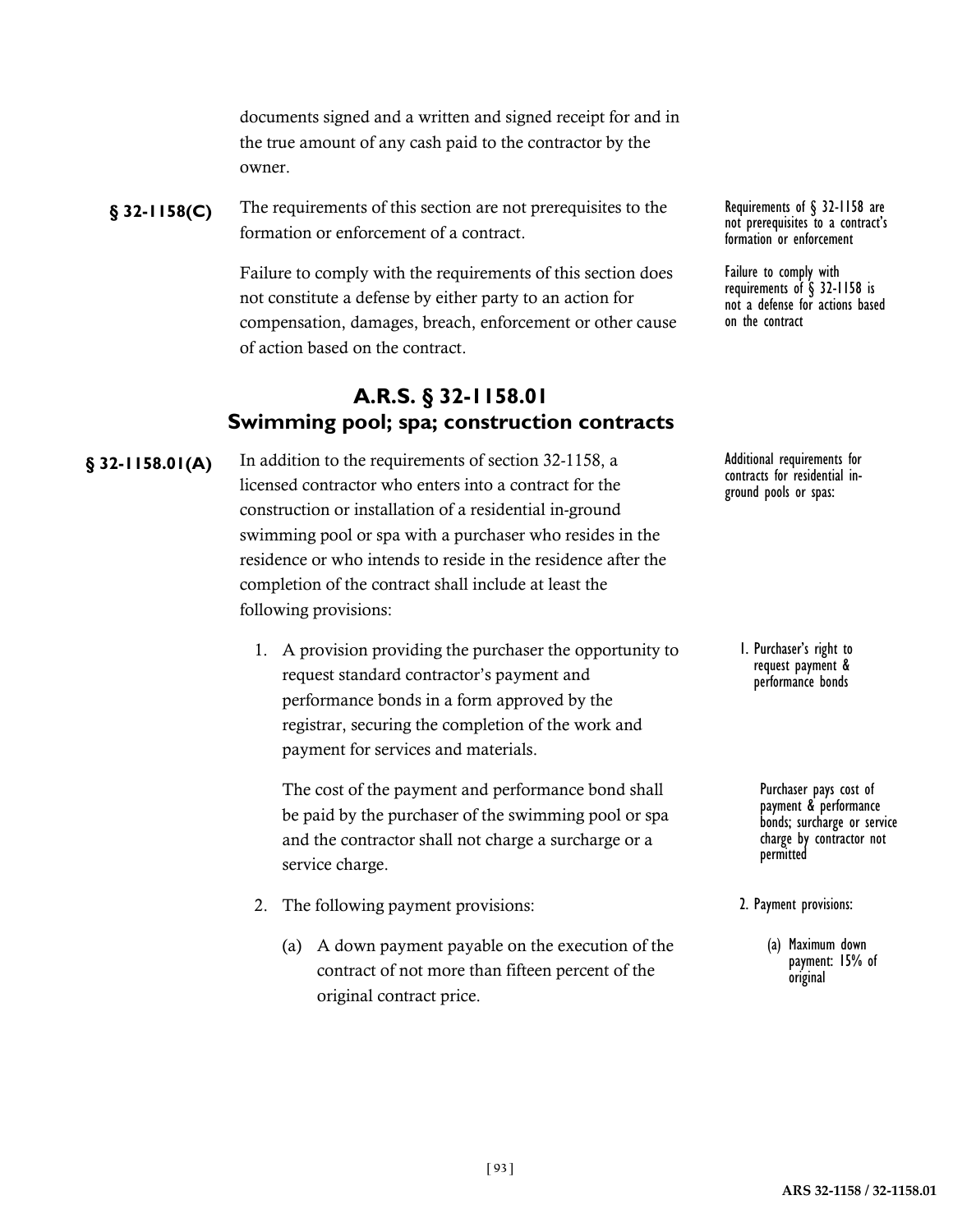- (b) After excavation: a maximum payment of 25% of original price, plus written change orders approved by purchaser
- (c) After steel, plumbing, and concrete: a maximum payment of 25% of original price, plus written change orders approved by purchaser
- (d) After decking: a maximum payment of 25% of original price, plus written change orders approved by purchaser
- (e) Before finishing interior materials or completion: payment of remaining sums due, plus written change orders approved by purchaser
- 3. In a form approved by Registrar & in 10-point type: notice of purchaser's right to receive written material advising purchaser of A.R.S. § 32-1158.01 and Registrar's procedures for resolving claims & disputes
- 4. In a form approved by Registrar & in 10-point type: notice of purchaser's rights under Title 44, Ch. 15

furnished: parties may change payment provisions in  $$32$ -1158.01(A)(2)

- (b) After the completion of the excavation work on the swimming pool or spa, a payment of not more than twenty-five percent of the amount of the original contract price plus any written change orders approved by the purchaser.
- (c) After the installation of steel, plumbing and pneumatically applied concrete materials or the installation of a prefabricated swimming pool or spa, a payment of not more than twenty-five percent of the amount of the original contract price plus any written change orders approved by the purchaser.
- (d) After the installation of decking materials, a payment of not more than twenty-five percent of the amount of the original contract price plus any written change orders approved by the purchaser.
- (e) Before the application of the finishing interior materials or completion of all work on a prefabricated pool or spa, payment of all remaining sums due on the original contract plus any written change orders approved by the purchaser.
- 3. A provision that gives notice to the purchaser, in a form that is approved by the registrar and that is in at least ten point type, of the purchaser's right to receive written material that advises the purchaser of the provisions of this section and of the procedures provided for by the registrar for the resolution of claims and disputes with licensed contractors.
- 4. A provision in a form that is approved by the registrar and that is in at least ten point type, advising the purchaser of the purchaser's rights under title 44, chapter 15.

If payment & performance bond If a purchaser requires the contractor to furnish a payment **§** 32-1158.01(B) and performance bond securing the performance of the contract, the contract provisions required by subsection A,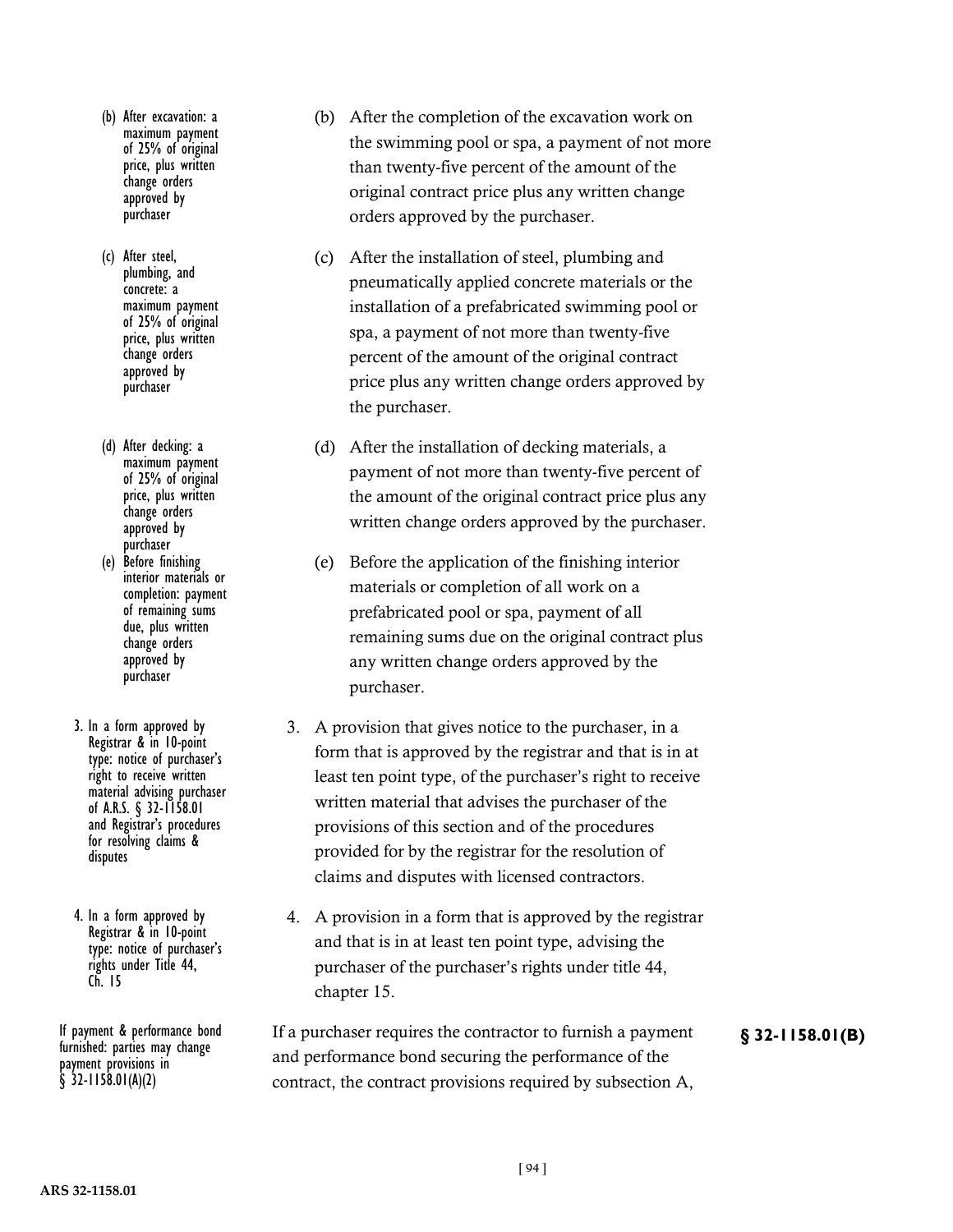paragraph 2 of this section may be changed in any manner agreed to by the parties to the contract.

- **§ 32-1158.01(C)** Any changes, additions or deletions to the work specified in Changes, additions, or deletions the original contract shall be included in a written change order.
- **§ 32-1158.01(D)** A contractor's failure to comply with this section is a **Failure to comply**  $\frac{1}{2}$ violation of section 32-1154, subsection A.

# **A.R.S. § 32-1158.02 Residential construction contracts**

§ 32-1158.02(A) For residential repair or replacement of damage resulting Additional requirements for directly from a catastrophic storm in a specific area that is designated by an insurer, in addition to the requirements of section 32-1158, a licensed contractor who enters into a contract for the repair or replacement of a residential roof or other repair or replacement within the scope of the regulation of this chapter with a purchaser who resides in the residence or who intends to reside in the residence after the completion of the contract shall include at least the following provisions:

- 1. A statement in at least ten-point bold type in substantially the following form: "you may cancel this contract at any time within seventy-two hours after you have been notified that your insurer has denied your claim to pay for the goods and services to be provided under this contract."
- 2. A statement in at least ten-point bold type in substantially the following form: "you may cancel this contract at any time, for any reason, within four business days after signing this contract."
- 3. A copy of a repair estimate that contains the following disclosures:
	- (a) A precise description and location of all damage claimed on the repair estimate.

in original contract must be by written change order

Failure to comply<br>with § 32-1158.01 violates  $$32$ -1154(A)

contracts for residential repair or replacement of catastrophic- storm damage:

1. Notice of right to cancel within 72 hours of insurer's denial of claim

- 2. Notice of right to cancel within 4 business days of signature for any reason
- 3. Copy of a repair estimate containing:
	- (a) Description & location of damages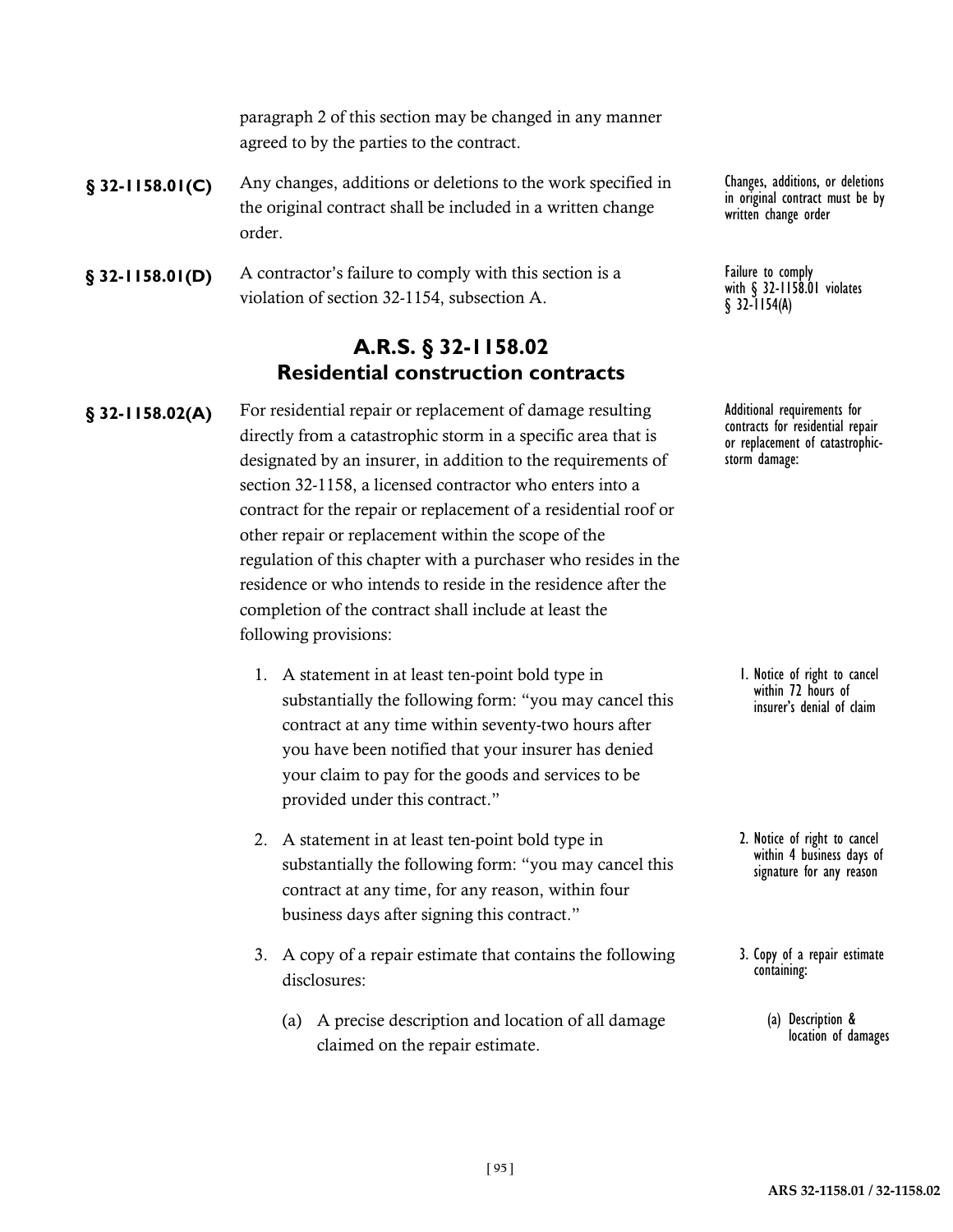- (b) For roof work: a detailed description & square footage
- (c) Specification of any damages excluded from repair estimate; reason for exclusion
- (d) Statement regarding pre-estimate inspection & whether roof was physically accessed
- (e) No assurances were made that an insurance policy will cover a claimed loss
- (f) Notice that policyholder must pay for work not paid for by insurer

denial, residential owner of insurance policy has right to cancel contract

In addition to right in § 32-<br> **In addition to the right prescribed in subsection B of this**<br> **9 32-1158.02(C)**<br> **1158.02(C)** days of signature, an insured residential owner has right to cancel contract for any reason

Cancellation must be evidenced by written notice to the address stated in contract

Cancellation notice need only indicate in writing an intent not to be bound by the contract

- (b) For roofing repair or replacement, a detailed description of the work to be done including the square footage of the repair area or the replacement area.
- (c) If the damaged areas are not included in the repair estimate, a specification of those areas and any reason for their exclusion from the repair estimate.
- (d) Whether or not the property was inspected before the preparation of the estimate and the nature of that inspection, specifically whether the roof was physically accessed.
- (e) That a contractor has made no assurances that the claimed loss will be covered by an insurance policy.
- (f) That the policyholder is responsible for payment for any work performed if the insurer should deny payment or coverage for any part of the loss.

Within 72 hours after insurer's A residential owner of a property or casualty insurance **§** 32-1158.02(B) policy has the right to cancel the contract described in subsection A of this section within seventy-two hours after the insured owner has been notified by the insurer that the claim has been denied.

contract. A cancellation shall be evidenced by the insured owner giving written notice of cancellation to the contractor's

section, the insured owner of a residence has the right to cancel the contract described in subsection A of this section for any reason within four business days after signing the

address stated in the contract.

Notice of cancellation does not need to be in a particular form except that the notice must indicate in writing the intent of the insured owner not to be bound by the contract.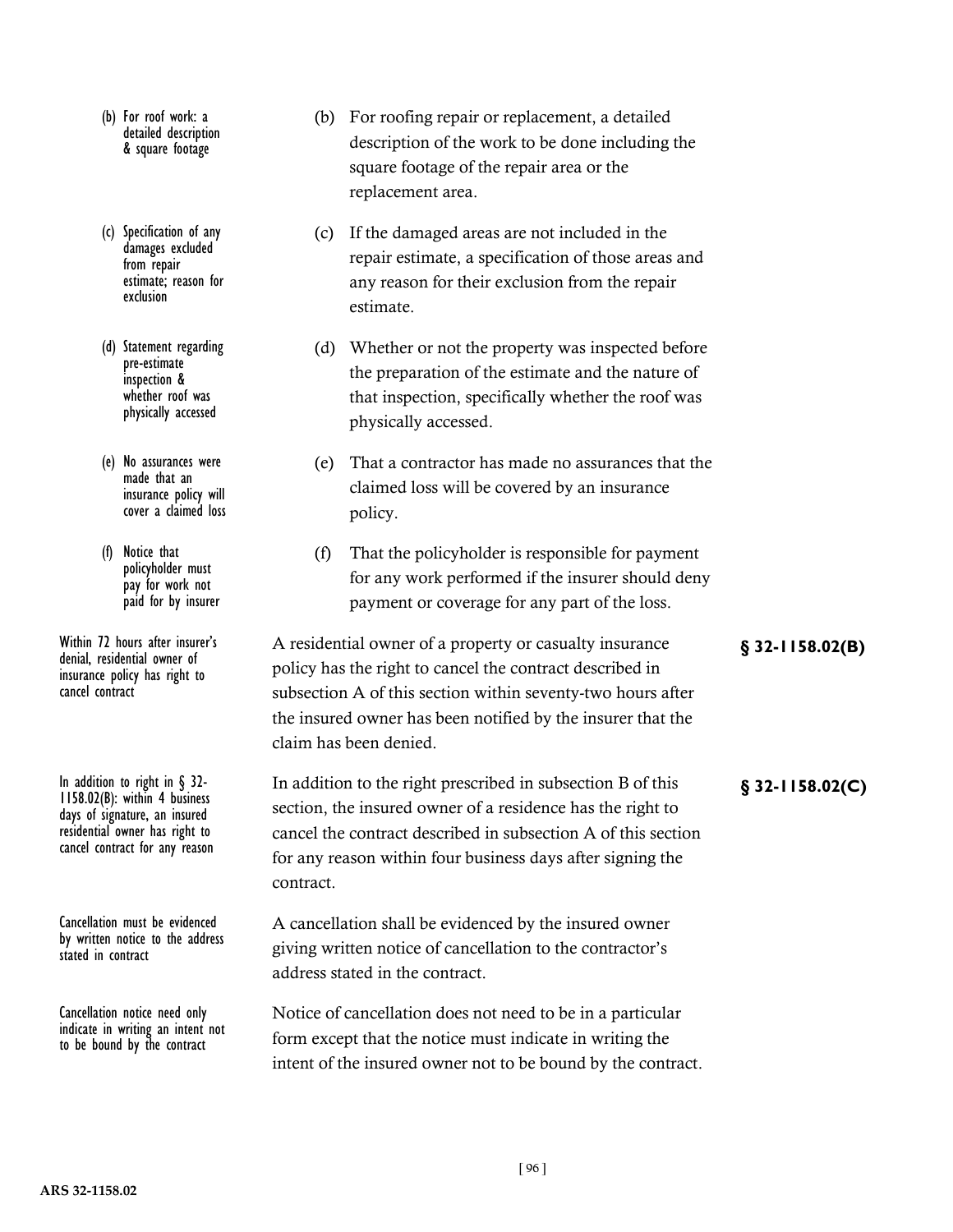| $§$ 32-1158.02(D) | Within ten days after a contract has been canceled pursuant<br>to this section, the contractor must tender to the insured<br>owner any payments made by the insured owner and any<br>note or other evidence of indebtedness except that if the<br>contractor has performed any emergency services, the<br>contractor is entitled to receive reasonable compensation for<br>the services if the insured owner has received a detailed<br>description and itemization of the charges for those services. | Within 10 days of cancellation,<br>contractor must return to owner<br>any payments & evidence of<br>debt; exception: contractor<br>entitled to reasonable<br>compensation for emergency<br>services on owner's receipt of<br>detailed description of services<br>with itemization of charges |
|-------------------|--------------------------------------------------------------------------------------------------------------------------------------------------------------------------------------------------------------------------------------------------------------------------------------------------------------------------------------------------------------------------------------------------------------------------------------------------------------------------------------------------------|----------------------------------------------------------------------------------------------------------------------------------------------------------------------------------------------------------------------------------------------------------------------------------------------|
| $$32-1158.02(E)$  | The down payment section on the execution of a contract<br>entered into pursuant to this section shall not require more<br>than fifty per cent of the total contract.                                                                                                                                                                                                                                                                                                                                  | Prohibition against the down<br>payment exceeding 50% of total<br>contract                                                                                                                                                                                                                   |
| $$32-1158.02(F)$  | Any changes, additions or deletions to the work order<br>specified in the original contract shall be included in a<br>written change order that is signed by the homeowner.                                                                                                                                                                                                                                                                                                                            | Changes, additions, or deletions<br>in original contract must be by<br>written change order signed by<br>owner                                                                                                                                                                               |
| $§$ 32-1158.02(G) | A contractor shall immediately notify and disclose in writing<br>to the residential owner of a property or casualty insurance<br>policy any cancellation of the contractor's workers'<br>compensation coverage.                                                                                                                                                                                                                                                                                        | Immediate written notice to<br>owner of cancellation of<br>contractor's workers'<br>compensation coverage                                                                                                                                                                                    |
| $$32-1158.02(H)$  | A contractor's failure to comply with this section is grounds<br>for license suspension or revocation pursuant to section 32-<br>1154.                                                                                                                                                                                                                                                                                                                                                                 | Failure to comply<br>with $\S$ 32-1158.02 is grounds<br>for discipline under $\S$ 32-1154                                                                                                                                                                                                    |
| $$32-1158.02(1)$  | An individual or contractor who prepares a repair estimate<br>for post-storm repair or replacement services as described in<br>subsection A of this section in anticipation of making an<br>insurance claim must disclose the following information to<br>the insured owner:                                                                                                                                                                                                                           | When providing post-storm<br>repair or replacement estimates,<br>duty to disclose the following:                                                                                                                                                                                             |
|                   | 1. A precise description and location of all damage<br>claimed or included on the repair estimate.                                                                                                                                                                                                                                                                                                                                                                                                     | I. Description & location of<br>damages                                                                                                                                                                                                                                                      |
|                   | Documentation to support the damage claimed on the<br>2.<br>ctive ata sira din dina pela ataman basalinital inggrapa                                                                                                                                                                                                                                                                                                                                                                                   | 2. Documentation (including<br>photos or images)                                                                                                                                                                                                                                             |

- estimate, including photographs, digital images or another medium.
- 3. A detailed description and itemization of any emergency repairs already completed by the contractor.

3. Detailed description & itemization of any repairs already completed

supporting damages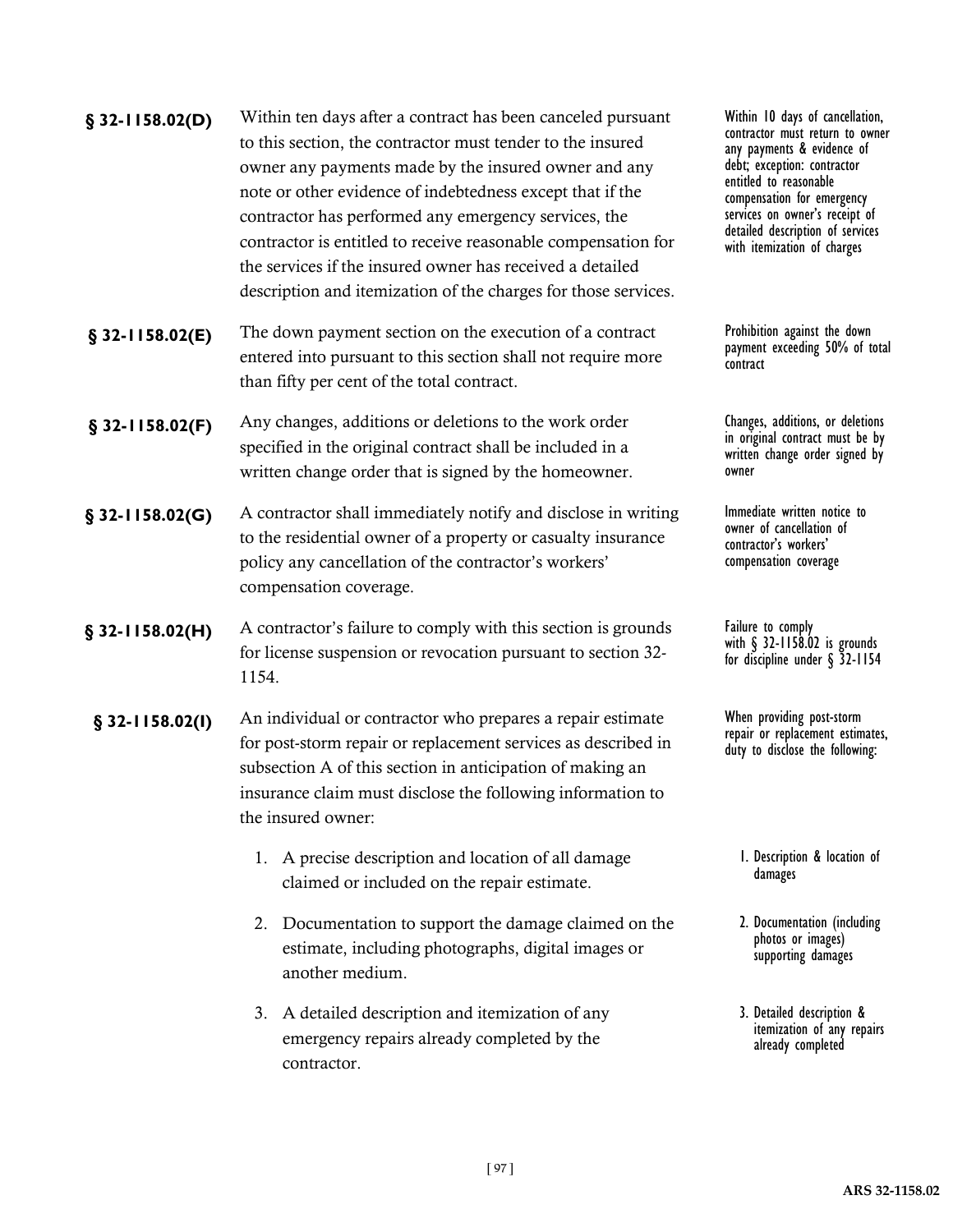- 4. Specification of any damages excluded from repair estimate; reason for exclusion
- 5. Statement regarding pre- estimate inspection & whether roof was physically accessed
- 6. No assurances were made that an insurance policy will cover a claimed loss

beginning work until insurer approves or denies claim; exception: work necessary to prevent further loss

from bringing suit to recover monies from homeowner

acting on owner's behalf to negotiate settlement of claim or loss; prohibition against contractor making assurances of insurance-policy coverage

Contractor permitted to communicate with insurer in claim dispute if:

1. Owner gives permission

2. Contractor not compensated for communication

- 4. If damaged areas are not included in the repair estimate, a specification of those areas and any reason for their exclusion from the repair estimate.
- 5. A provision stating whether or not the property was inspected before the preparation of the estimate, if the contract is a contract for repair or replacement of a roof, and whether the roof was physically accessed.
- 6. A provision stating that the contractor has made no assurances that the claimed loss will be covered by an insurance policy.

If an insured owner submits a claim with the insurer for **§ 32-1158.02(J)** Contractor prohibited from residential repair or replacement pursuant to this section, the contractor may not begin work on the repair or replacement until the insurer approves or denies the claim except if the work is necessary to prevent further loss.

A person who is not licensed pursuant to this chapter and **§ 32-1158.02(K)** Unlicensed person prohibited who is not exempt from licensure pursuant to this chapter may not bring a private cause of action to recover monies from a homeowner for any residential repair or replacement that the person does pursuant to this section.

Prohibition against contractor **Except as otherwise provided in this subsection**, a contractor **§** 32-1158.02(L) providing post-storm repair or replacement contracting services shall not act on behalf of an insured owner in negotiating for the settlement of a claim for loss or damage under any policy of insurance covering the insured owner's residence and shall not make any assurance that the proposed repair or replacement contracting services will be covered by an insurance policy.

> The contractor may communicate with an insurer to assist in any claim disputes, including actual damages incurred, if both of the following apply:

- 1. The insured owner gives the contractor permission.
- 2. The contractor is not compensated for the communication.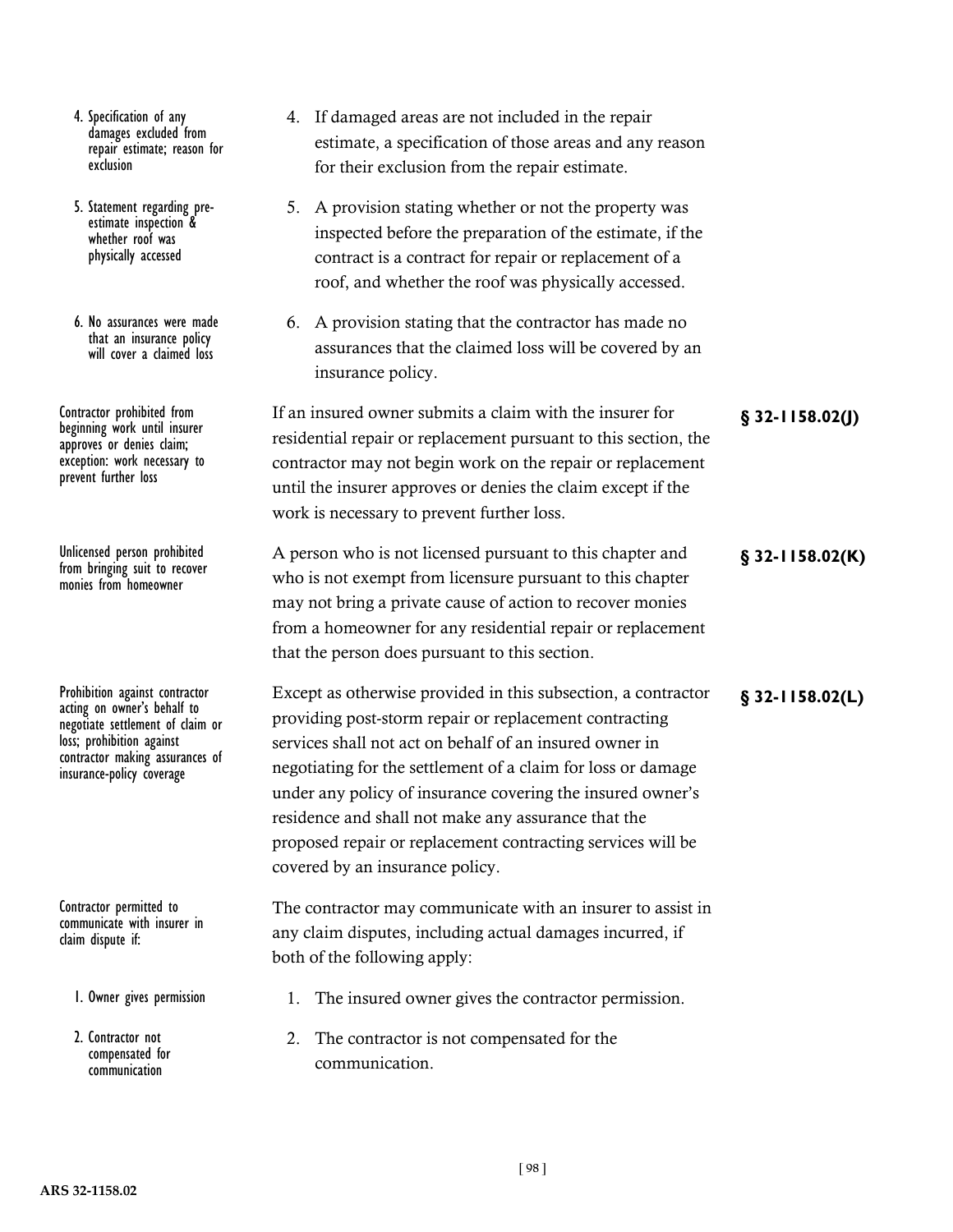- With a policyholder's written consent, an insurer providing **§ 32-1158.02(M)** With policyholder's written coverage for a post-storm residential repair or replacement may issue its check in the name of both the policyholder and the contractor with the contractor's license number issued pursuant to this chapter noted on the check.
- **§ 32-1158.02(N)** This section shall not limit the following individuals from **§** 32-1158.02 does not prohibit contacting and negotiating with the insured owner:
	- 1. A government official engaged in the performance of official duties.
	- 2. An attorney engaged in the performance of professional duties.
	- 3. Licensed insurers and licensed insurance producers while engaged in the performance of their duties in connection with insurance transactions.
	- 4. Any salaried office employee performing exclusively clerical or administrative duties and who is not compensated in any manner for securing contracts related to post-storm residential repair or replacement contracting.
	- 5. Photographers, estimators, appraisers or engineers employed exclusively for the purpose of furnishing technical assistance.
	- 6. A private investigator who is licensed pursuant to chapter 24 of this title.
	- 7. A full-time salaried employee of a property owner or property management company who is retained by a property owner, who has not been hired for the purpose of handling a specific claim resulting from a fire or casualty loss and who acts at the sole discretion of the property owner or management company regarding a claim related to the owner's property.

consent, insurer is permitted to issue check in name of policyholder & contractor with license number

the following persons from negotiating with insured owner:

- 1. Government officials performing official duties
- 2. Attorneys performing professional duties
- 3. Licensed insurers & insurance producers performing duties for insurance transactions
- 4. Salaried office employees performing exclusively clerical or administrative duties (if they are not compensated for post-<br>storm contracts)
- 5. Experts employed exclusively to furnish technical assistance
- 6. Private investigators licensed under Title 32, Ch. 24
- 7. Full-time salaried employees of property owners or property management companies (if employees are not hired for specific claim & if they are acting at employer's sole discretion)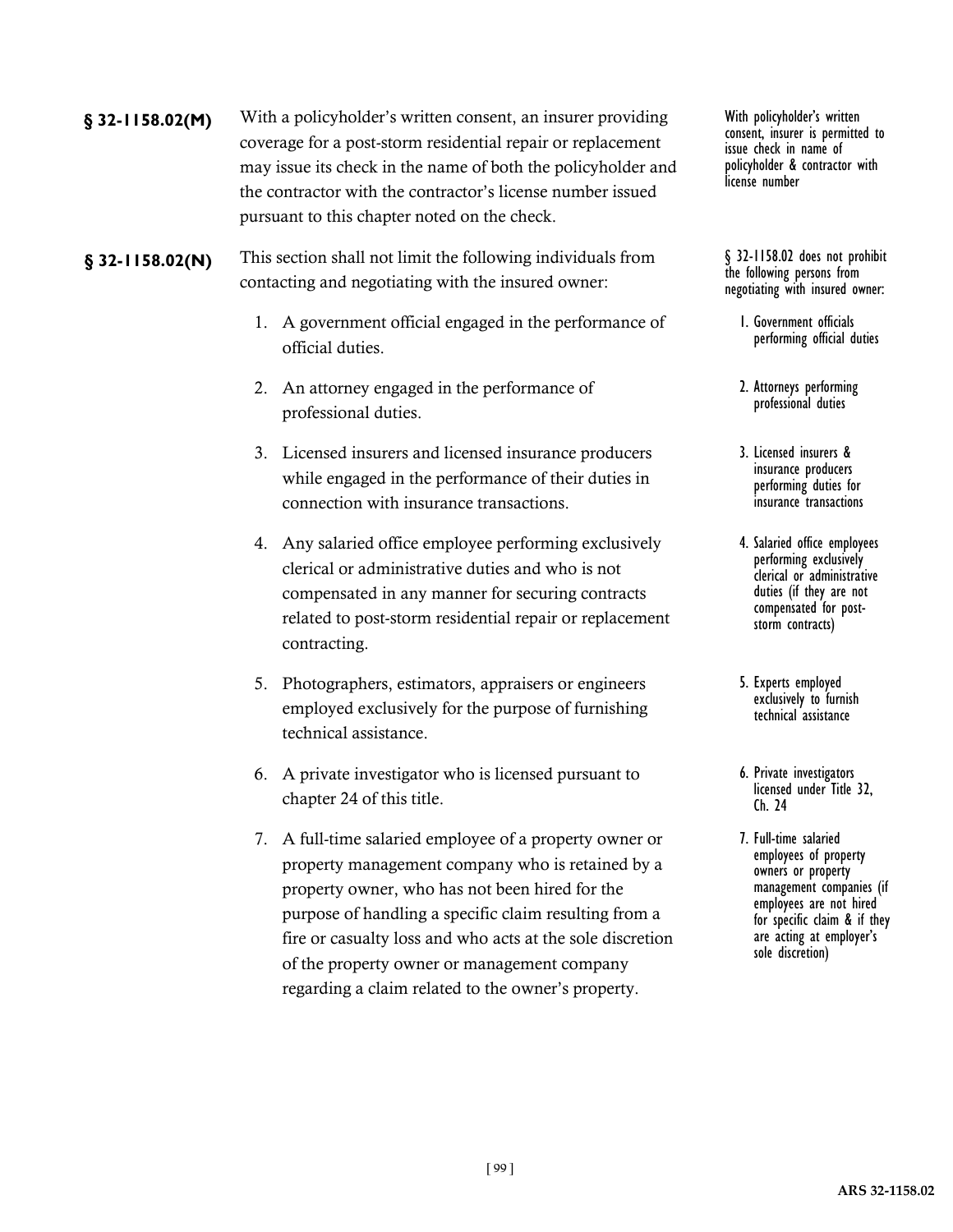# **A.R.S. § 32-1159 Indemnity agreements in construction and architect-engineer contracts void; definitions**

Contrary to public policy & void: A covenant, clause or understanding in, collateral to or **§** 32-1159(A) affecting a construction contract or architect-engineer professional service contract that purports to indemnify, to hold harmless or to defend the promisee from or against liability for loss or damage resulting from the sole negligence of the promisee or the promisee's agents, employees or indemnitee is against the public policy of this state and is void.

§ 32-1159(A) notwithstanding, a Motwithstanding subsection A, a contractor who is **§** 32-1159(B) responsible for the performance of a construction contract may fully indemnify a person for whose account the construction contract is not being performed and who, as an accommodation, enters into an agreement with the contractor that permits the contractor to enter on or adjacent to its property to perform the construction contract for others.

This section applies to all contracts entered into between **§ 32-1159(C)** § 32-1159 is applicable to all private parties.

This section does not apply to:

- 1. Agreements to which this state or a political subdivision of this state is a party, including intergovernmental agreements and agreements governed by sections 34-226 and 41-2586.
- 2. Agreements entered into by agricultural improvement districts under title 48, chapter 17.

In this section:

1. "Architect-engineer professional service contract" means a written or oral agreement relating to the design, design-build, construction administration, study, evaluation or other professional services furnished in connection with any actual or proposed construction, alteration, repair, maintenance, moving,

agreements to indemnify, hold harmless, or defend a promisee for sole negligence of promisee or promisee's agents

contractor may indemnify a third party who is contractually accommodating the contractor's entrance on, or adjacent to, the third party's property

contracts entered by private parties

§ 32-1159 is inapplicable to:

1. Agreements in which the state or a political subdivision is a party

2. Agreements entered into by agricultural improvement districts

**Definitions for § 32-1159(D):** In this section: **S** 32-1159(D)

1. Definition of "architect-engineer professional service contract"

**ARS 32-1159**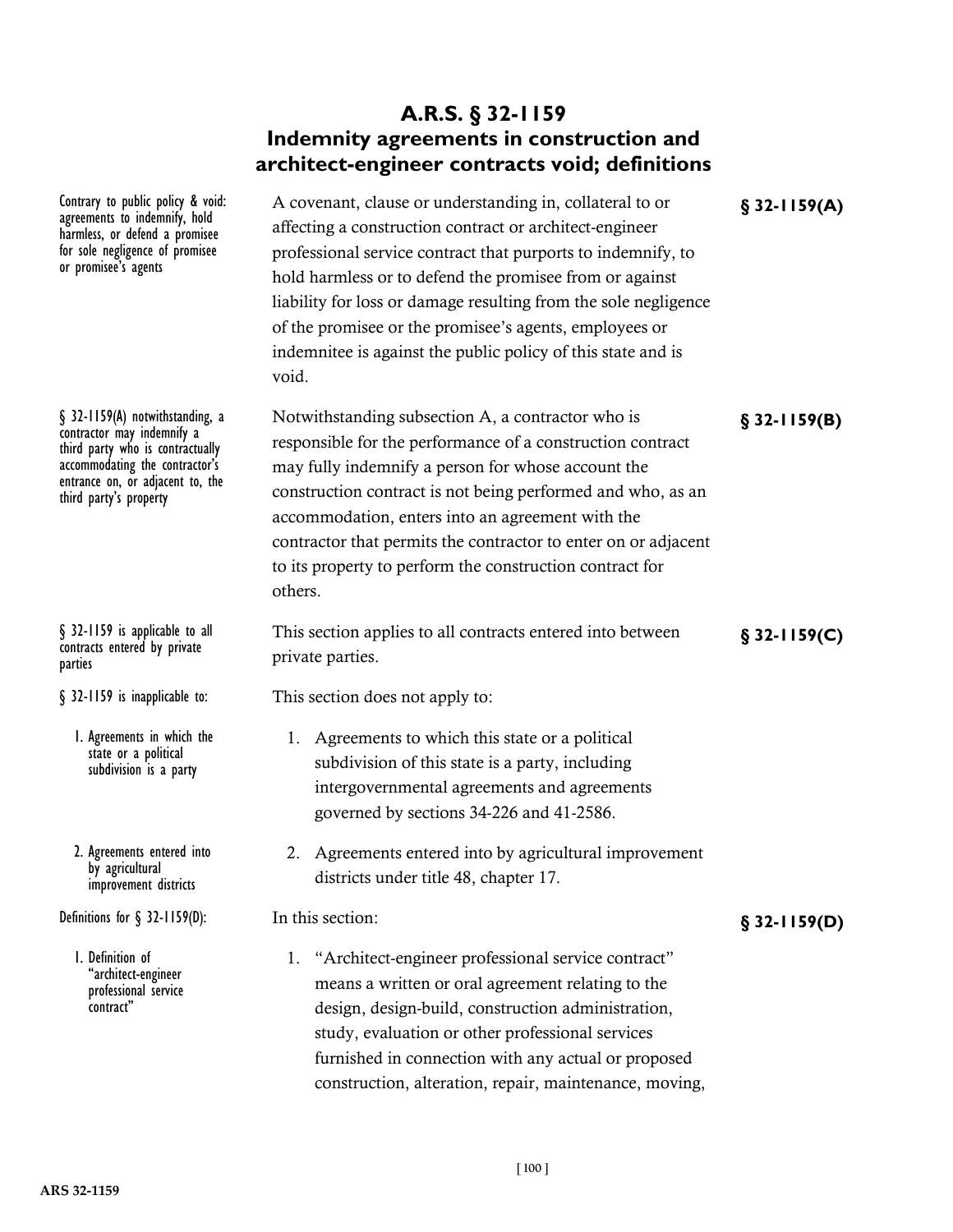demolition or excavation of any structure, street or roadway, appurtenance or other development or improvement to land.

2. "Construction contract" means a written or oral agreement relating to the construction, alteration, repair, maintenance, moving, demolition or excavation or other development or improvement to land.

#### **A.R.S. § 32-1160 Claim for termite damages; notice and offer of settlement; applicability; definition**

At least thirty days before filing suit against a contractor for **§ 32-1160(A)** Claimant's duty to give money damages resulting from termites, a claimant shall give written notice to that contractor at that contractor's last known address, specifying in reasonable detail the facts that are the subject of the complaint.

> Within ten days after the date the contractor receives the notice, the contractor may request an opportunity to inspect the premises and may make a written offer to the claimant that may include an agreement by the contractor to inspect, treat, repair or have repaired at the contractor's expense any area damaged by the termites and shall describe in reasonable detail the kind of repairs or treatment offered.

If accepted, the repairs or treatment shall be made within forty-five days after the date the contractor receives written notice of acceptance of the offer of compromise, unless completion is delayed by the claimant or by other events beyond the control of the contractor.

Failure to provide a written notice or refusal to allow a contractor to inspect the premises for termite damage and provide a retreatment program shall create a rebuttable presumption that the damages could have been mitigated. 2. Definition of "construction contract"

contractor written notice at least 30 days before filing suit for termite damage

Contractor's right to request inspection & make offer to claimant within 10 days after receipt of notice

Contractor's duty to repair or treat termite damage within 45 days of written acceptance of offer; exception: completion delayed by claimant or events beyond contractor's control

Rebuttable presumption regarding mitigation created by claimant's failure to provide written notice or refusal to allow inspection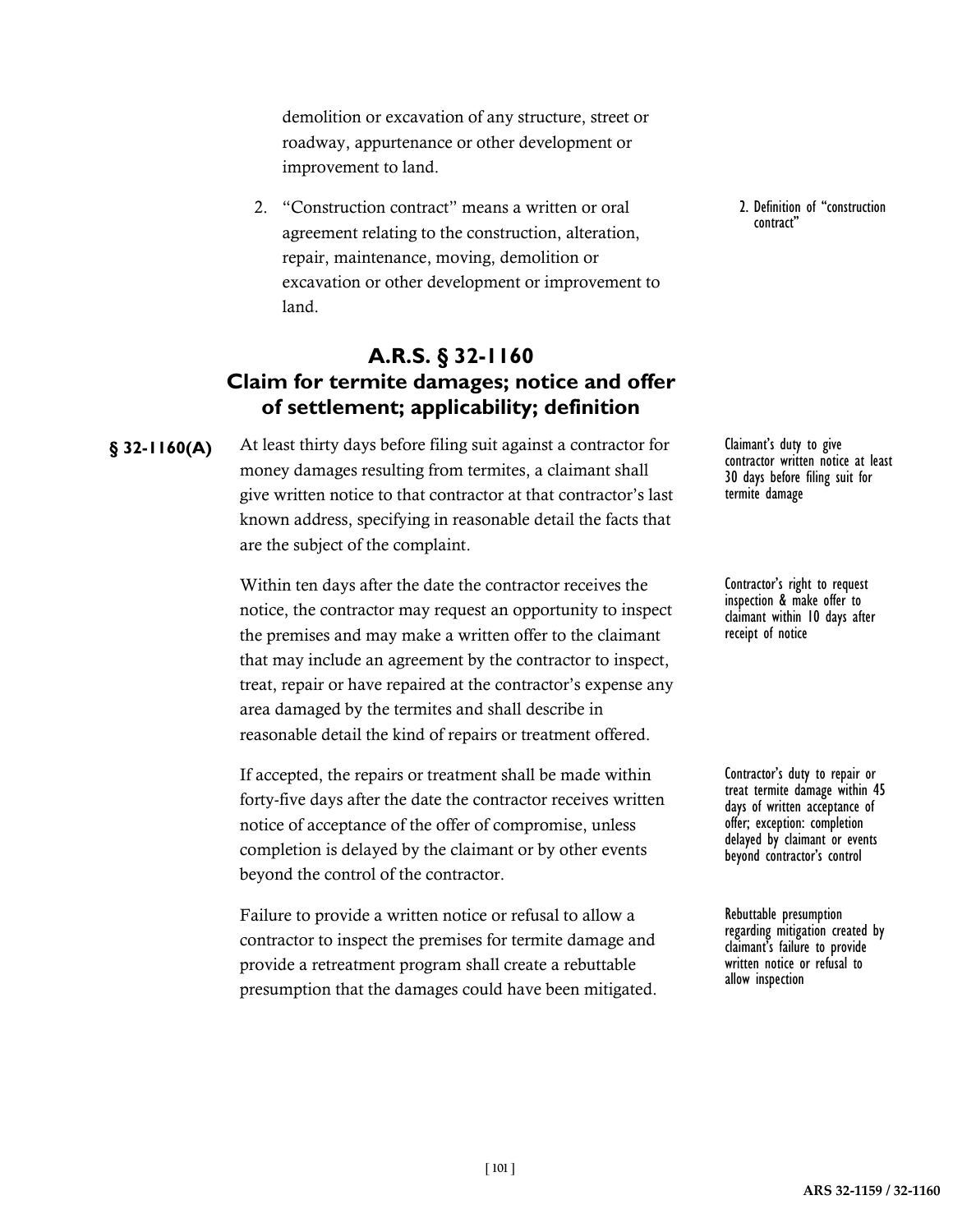required if suit is filed to prevent statute of limitations or if complaint is asserted as counterclaim

nor any limitation period extended, by § 32-1160

§ 32-1160 is applicable only to (1) a claim for money damages for a residence or residential appurtenance resulting from termites (2) filed after effective date of statute

§ 32-1160(D)

The notice prescribed by subsection A is not required if the **§ 32-1160(B)** § 32-1160(A) notice is not claimant must file suit at an earlier date to prevent expiration of the statute of limitations or if the complaint is asserted as a counterclaim.

No implied warranty created, This section does not create an implied warranty or extend **§** 32-1160(C) any limitation period.

> This section applies only to a claim for money damages to a residence or an appurtenance to a residence resulting from termites and for which suit is filed after the effective date of this section.

Definition of "contractor" for For purposes of this section "contractor" means a person or **§** 32-1160(D) entity, including any subsidiaries, parents, partners or affiliates, that contracts with a claimant for the construction or sale of a new residence constructed by that person or entity, or for an alteration of or addition to an existing residence, repair of a new or existing residence, or construction, sale, alteration, addition or repair of an appurtenance to a new or existing residence.

## **A.R.S. § 32-1161 Rights of contractor after suspension of license**

| After suspension of the license upon any of the grounds set    | $$32-1161(A)$ |
|----------------------------------------------------------------|---------------|
| forth in section 32-1154, the registrar shall renew it upon    |               |
| proof of compliance by the contractor with provisions of the   |               |
| judgment relating to renewal of the license, or in the absence |               |
| of a judgment or provisions therein as to renewal, upon        |               |
| proper showing that all loss caused by the act or omission     |               |
| for which the license was suspended has been fully satisfied.  |               |
|                                                                |               |
| After suspension of the license pursuant to the provisions of  | $$32-1161(B)$ |
| section 32-1154 the licensee may perform, without              |               |
| compensation, warranty work or other corrective work.          |               |

**§ 32-1161(A)** Registrar's duty to renew suspended license (1) on proof of contractor's compliance with judgment's provisions or (2) on a proper showing of a full satisfaction of all loss caused by the underlying act or omission

**§ 32-1161(B)** Despite suspension of license, contractor's right to perform warranty or corrective work without compensation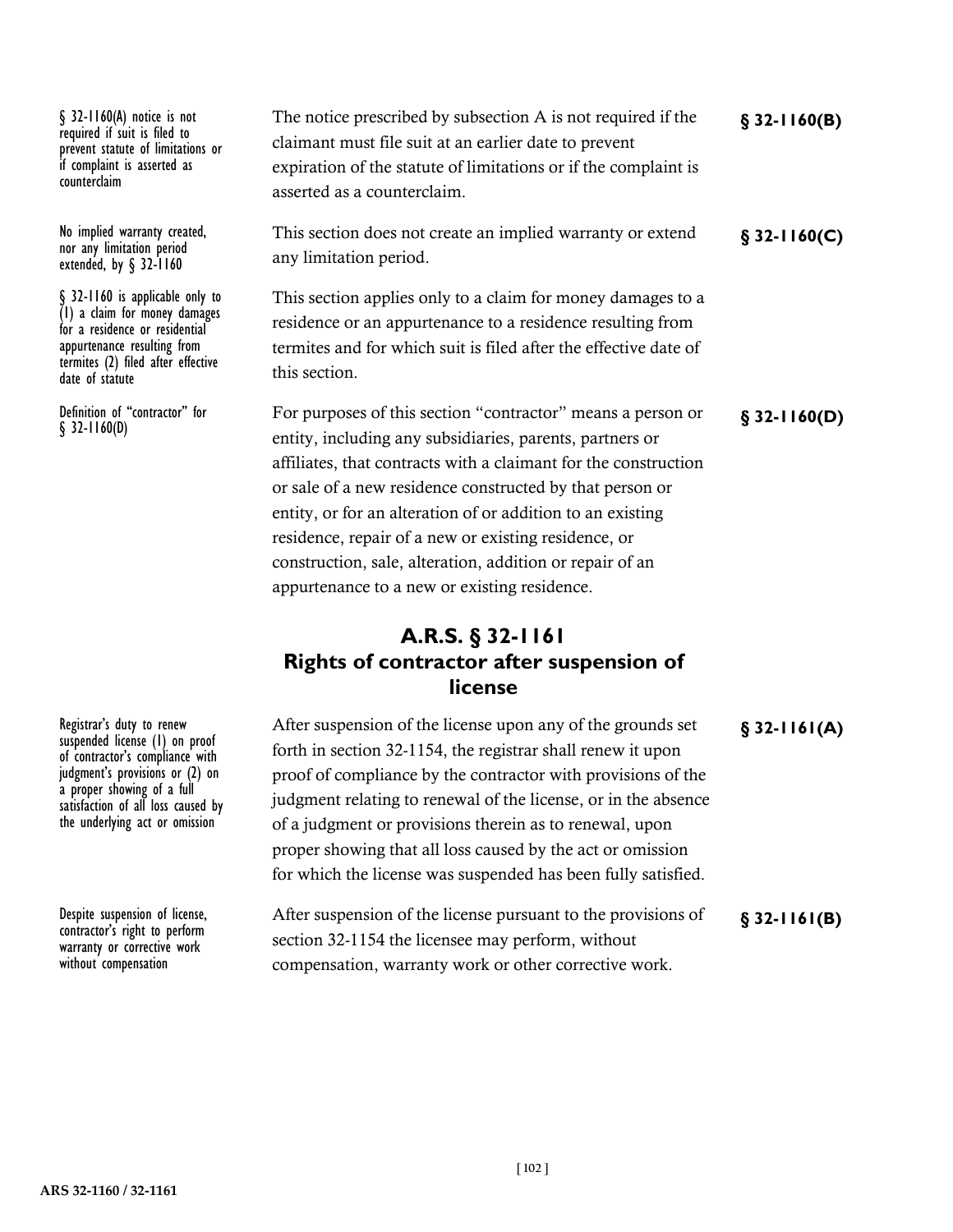**§** 32-1161(C) After revocation of a license upon any of the grounds set Following revocation of license: forth in section 32-1154, the license shall not be renewed or reissued for one year after final determination of revocation and then only on proper showing that all loss caused by the act or omission for which the license was revoked has been fully satisfied.

# **A.R.S. § 32-1163 Effect of chapter upon federal aid contracts**

If any provision or condition contained in this chapter conflicts with any provision of federal law, or a rule or regulation made under federal law pertaining to federal aid contracts, such provision in conflict with the federal law, rule or regulation shall not apply on federal aid contracts to the extent such conflict exists, but all provisions of this chapter with which there is no such conflict, shall apply to federal aid contracts.

#### **A.R.S. § 32-1164 Violation; classification; probation; conditions**

- **§** 32-1164(A) Commission by a contractor of any of the following acts is a Designation of the following acts class 1 misdemeanor:
	- 1. Any act specified in section 32-1154, subsection A, paragraph 6 or 9.
	- 2. Acting in the capacity of a contractor within the meaning of this chapter without a license.
- **§** 32-1164(B) For the first offense under subsection A of this section, a Minimum fine of \$1,000 for first contractor shall be fined not less than one thousand dollars.

For the second or any subsequent offense under subsection A of this section, a contractor shall be fined not less than two thousand dollars.

**§** 32-1164(C) If a person is convicted of a misdemeanor pursuant to Mandatory conditions of subsection A of this section and the court sentences the person to a term of probation, the court shall order that as conditions of probation the person do all of the following:

prohibition against license being renewed or reissued for 1 year & then only on a proper showing of a full satisfaction of all loss caused by the underlying act or omission

Generally, provisions of Chapter 10 apply to federal aid contracts; exception: Chapter 10 is inapplicable when it conflicts with either a federal law or a rule pertaining to federal aid contracts

as class 1 misdemeanors:

- 1. Acts specified in § 32-<br>1154(A)(6) or § 32-<br>1154(A)(9)
- 2. Acting as a contractor without a license

offense

Minimum fine of \$2,000 for subsequent offenses

probation following misdemeanor conviction: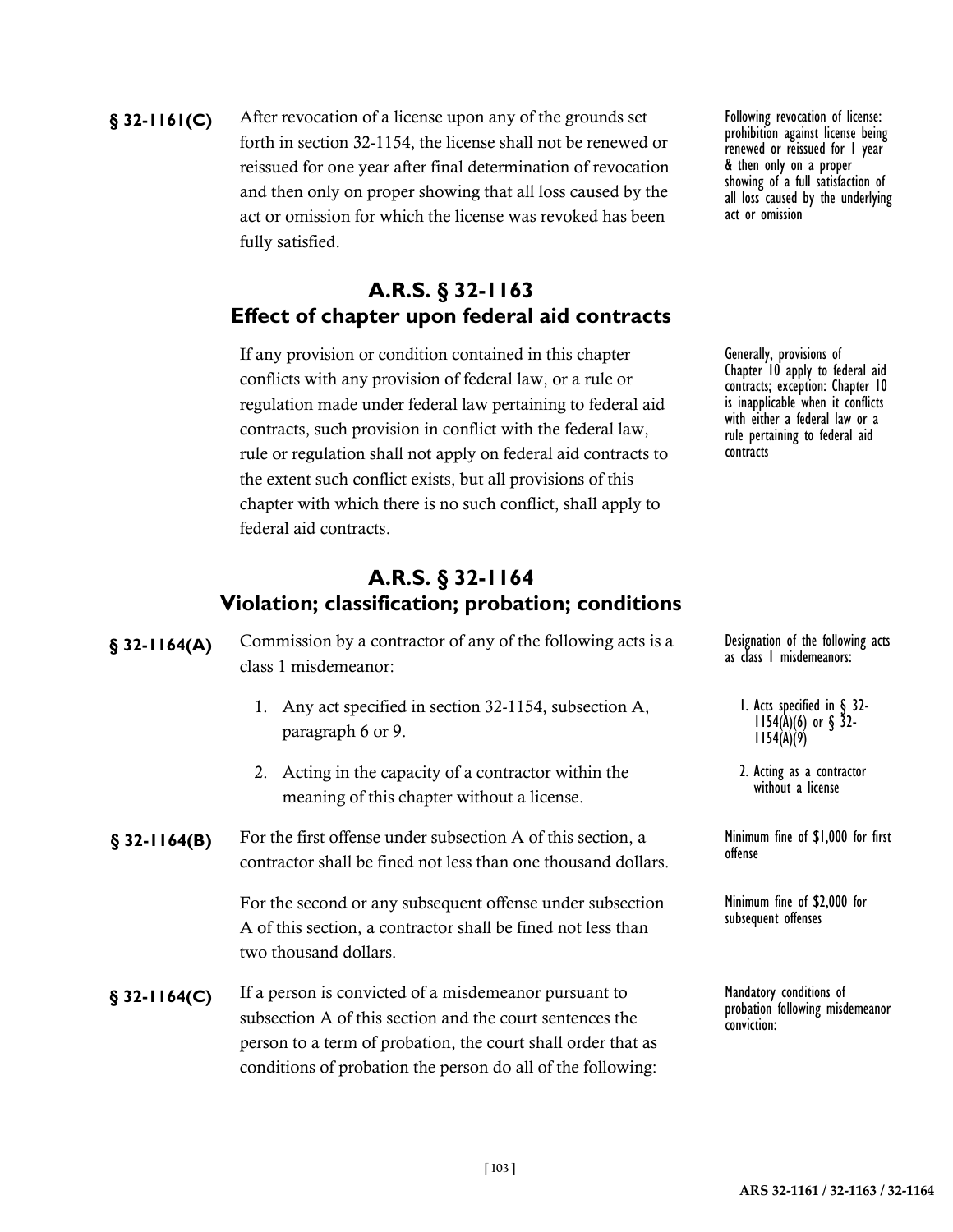- 1. Payment of transaction privilege taxes & use taxes due under Title 42, Ch. 5, Art. 2
- 2. Payment of transaction privilege taxes & use taxes due to county
- 3. Payment of transaction privilege taxes & use taxes owed to municipality, city, or town

Designation of advertising for unlicensed services as a class 1 misdemeanor; exception: advertising authorized under  $\S$  32-112 $\check{I}(A)(14)(c)$ 

cease & desist orders to anyone not currently licensed who violates Chapter 10, the Registrar's rules, or the Registrar's order

- 1. Pay in full all transaction privilege tax or use tax amounts that are due under title 42, chapter 5, article 2 or 4 and that arise from the acts or omissions constituting the offense.
- 2. Pay in full all transaction privilege or use tax amounts that are due to the county in which the offense occurred and that arise from the acts or omissions constituting the offense.
- 3. Pay in full all transaction privilege or use tax amounts that are owed to the local municipal government, city or town in which the offense occurred and that arise from the acts or omissions constituting the offense.

### **A.R.S. § 32-1165 Advertising; effect of; classification**

Except as authorized by section 32-1121, subsection A, paragraph 14, subdivision (c), it is a class 1 misdemeanor for any person to advertise that he is able to perform any service or contract for compensation subject to regulation by the registrar under the terms of this chapter unless a license under the terms of this chapter is first obtained regardless of whether his operations as a contractor are otherwise exempt.

### **A.R.S. § 32-1166 Injunctive relief; civil penalty**

Registrar's authority to issue In addition to all other remedies, when it appears to the **§** 32-1166(A) registrar, either upon complaint or otherwise, that any person, firm, partnership, corporation, association or other organization, or a combination of any of them, has engaged in or is engaging in any act of contracting, practice or transaction which constitutes a violation of this chapter, or any rule or order of the registrar, the registrar may serve upon such person, firm, partnership, corporation, association or other organization not currently licensed under this chapter, by certified mail or by personal service, a cease and desist order requiring the person, firm, partnership, corporation, association or other organization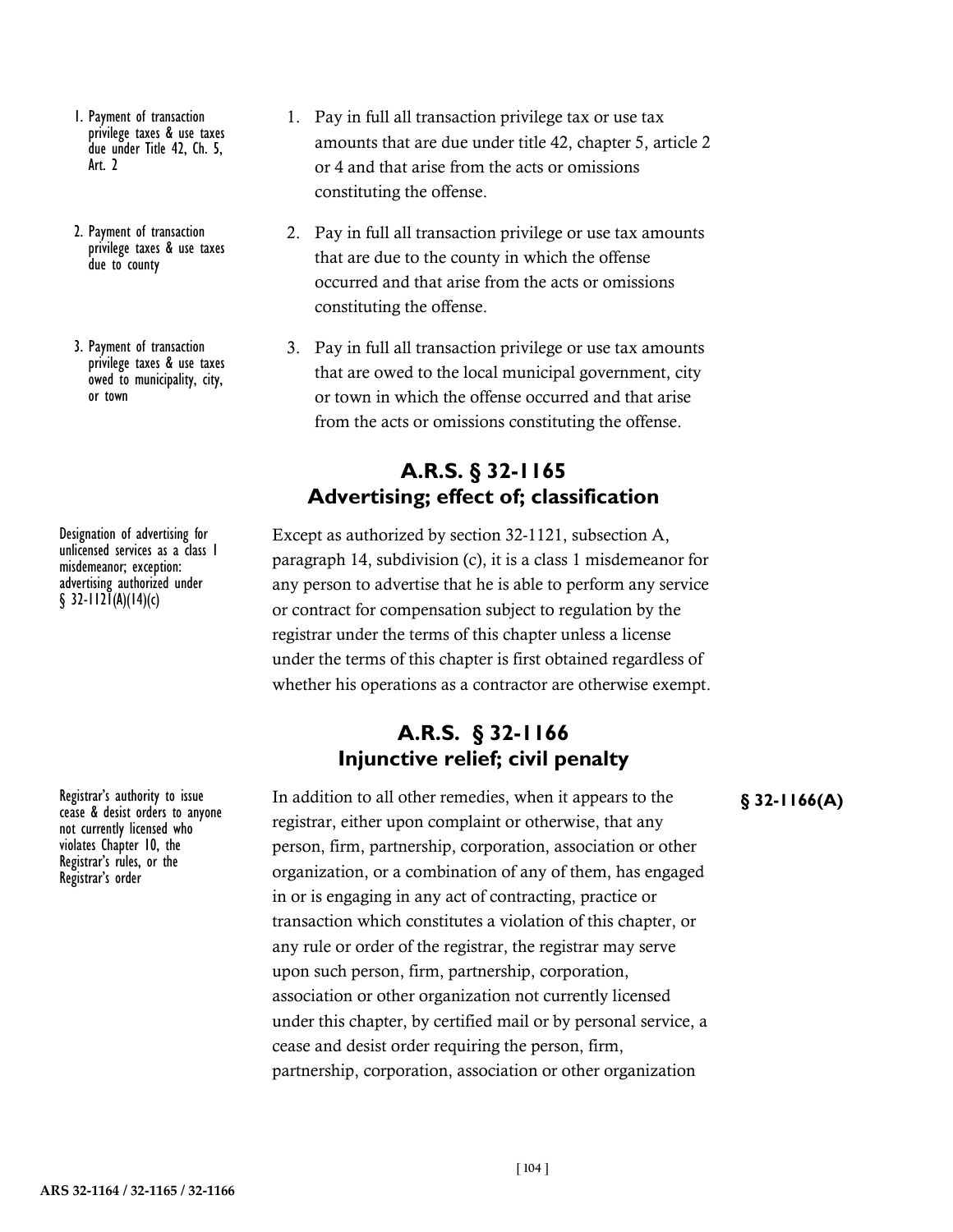to cease and desist immediately, upon receipt of the notice, from engaging in such act, practice or transaction.

In conjunction with the cease and desist order, the registrar may issue a citation for a violation.

Each citation shall be in writing and shall clearly describe the violation for which the citation was issued.

Each citation shall contain an order to cease and desist and an assessment of a civil penalty in an amount of at least two hundred dollars for each violation but not more than two thousand five hundred dollars for the multiple violations committed on the same day.

If after the issuance of a citation by the registrar, the person or organization receiving the citation fails to cease and desist in the violation or violations described in the citation, the registrar may assess an additional civil penalty of up to two thousand five hundred dollars for each day the violation or violations continue.

The registrar shall adopt rules covering the assessment of a civil penalty that give due consideration to the gravity of the violation and any history of previous violations.

The penalties authorized under this section are separate from, and in addition to, all other remedies either civil or criminal.

**§ 32-1166(B)** Each violation of this chapter or a rule or order of the **For persons not duly licensed**, registrar by a person who is required to be licensed by this chapter and who does not possess the required license shall constitute a separate offense, and the registrar may impose a civil penalty of not to exceed two thousand five hundred dollars for each violation except that for multiple violations committed on the same day the civil penalty shall not exceed two thousand five hundred dollars for all such violations.

> Monies collected from civil penalties shall be deposited in the state general fund.

Registrar's authority to issue citations in conjunction with cease & desist orders

Citation must (1) be in writing and (2) clearly describe violation

Citation must contain (1) a cease & desist order and (2) a civil-penalty assessment of at least \$200 per violation, but not to exceed \$2,500 per day

Registrar's authority to assess additional civil penalties up to \$2,500 per day if violation continues after a citation is issued

Registrar's duty to adopt rules regarding civil penalties that consider (1) a violation's gravity and (2) any previous violations. *See* also A.A.C. R4-9-131.

Penalties under § 32-1166 separate from & additional to other remedies

each violation is a separate offense; Registrar's authority to impose civil penalties up to \$2,500 per day

Monies from civil penalties deposited in state general fund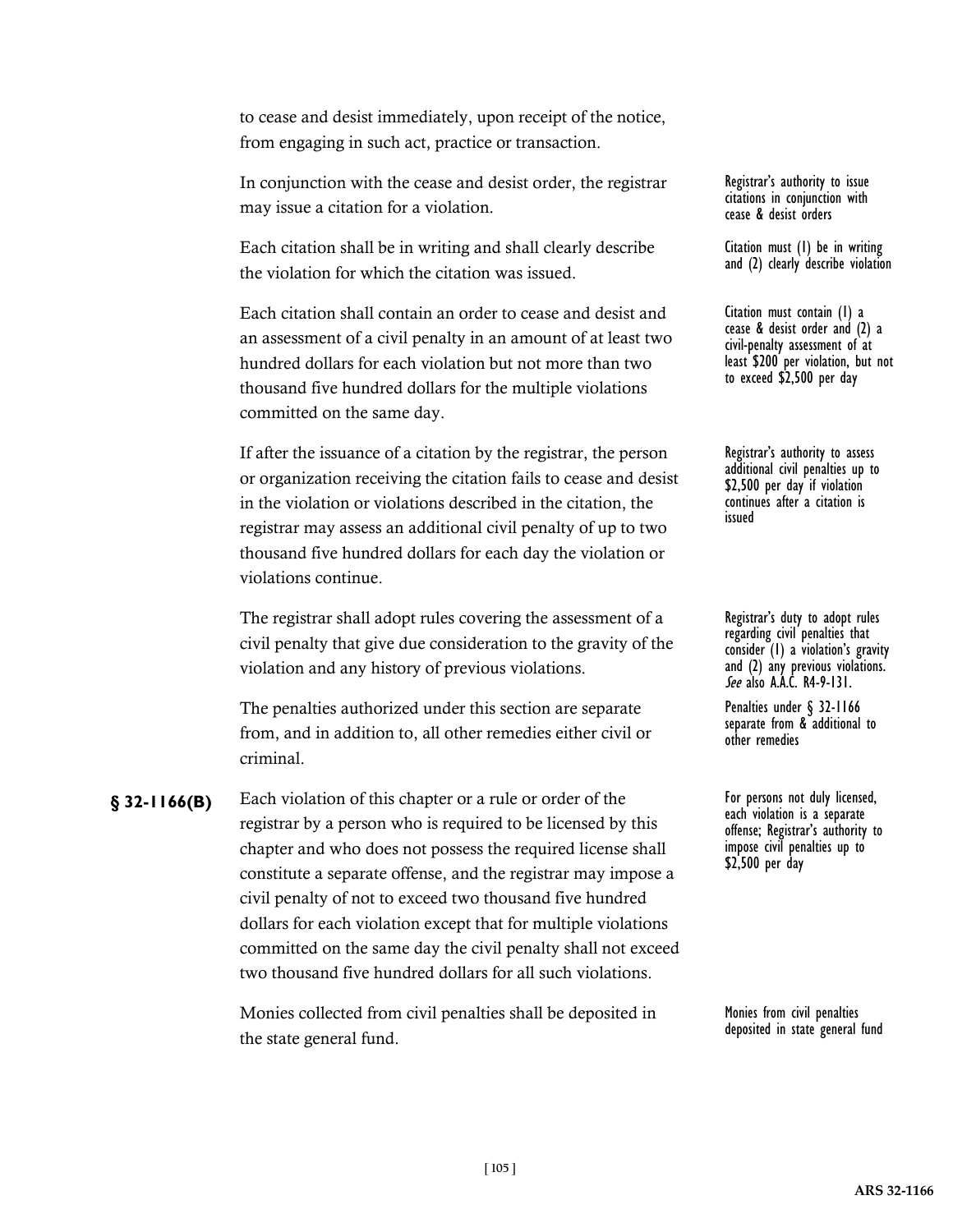citations containing cease & desist orders & civil penalties to unlicensed persons acting as contractors

Citations under § 32-1166.01 may be served (1) personally or (2) by certified mail to last known business or residence address

Registrar's duty to issue citations under § 32-1166 within 90 days of actual discovery of offense by state or political subdivision

Permission to file with clerk of superior court a certified copy of Registrar's order requiring civil-penalty payment, after exhaustion of administrative review procedures under Title 41, and absent judicial review under Title 12

Clerk's duty to handle Registrar's order in same manner as superior court judgment

Registrar's order filed with clerk has same effect as judgment & may be recorded, enforced, or satisfied as judgment

No fee required for filing Registrar's order

Registrar's authority to issue The registrar of contractors may issue citations containing **§** 32-1166(C) orders to cease and desist and of civil penalties against persons who have never been licensed under this chapter who are acting in the capacity of or engaging in the business of a contractor in this state.

## **A.R.S. § 32-1166.01 Service of citation**

A citation issued under section 32-1166 may be served personally or by certified mail at the last known business address or residence address of the person cited.

#### **A.R.S. § 32-1166.02 Time for issuance of citation**

A citation under section 32-1166 shall be issued by the registrar within ninety days after actual discovery of the offense by this state or the political subdivision having jurisdiction.

#### **A.R.S. § 32-1166.06 Filing registrar's orders**

After the exhaustion of administrative review procedures pursuant to title 41, chapter 6, article 10, and if judicial review has not been sought under title 12, chapter 7, article 6, a certified copy of any registrar's order requiring the payment of civil penalties may be filed in the office of the clerk of the superior court in any county of this state.

The clerk shall handle the registrar's order in the same manner as a superior court judgment.

A registrar's order that is filed in the office of the clerk of the superior court has the same effect as a superior court judgment and may be recorded, enforced or satisfied in a similar manner.

A person who files a registrar's order under this section is not required to pay a filing fee.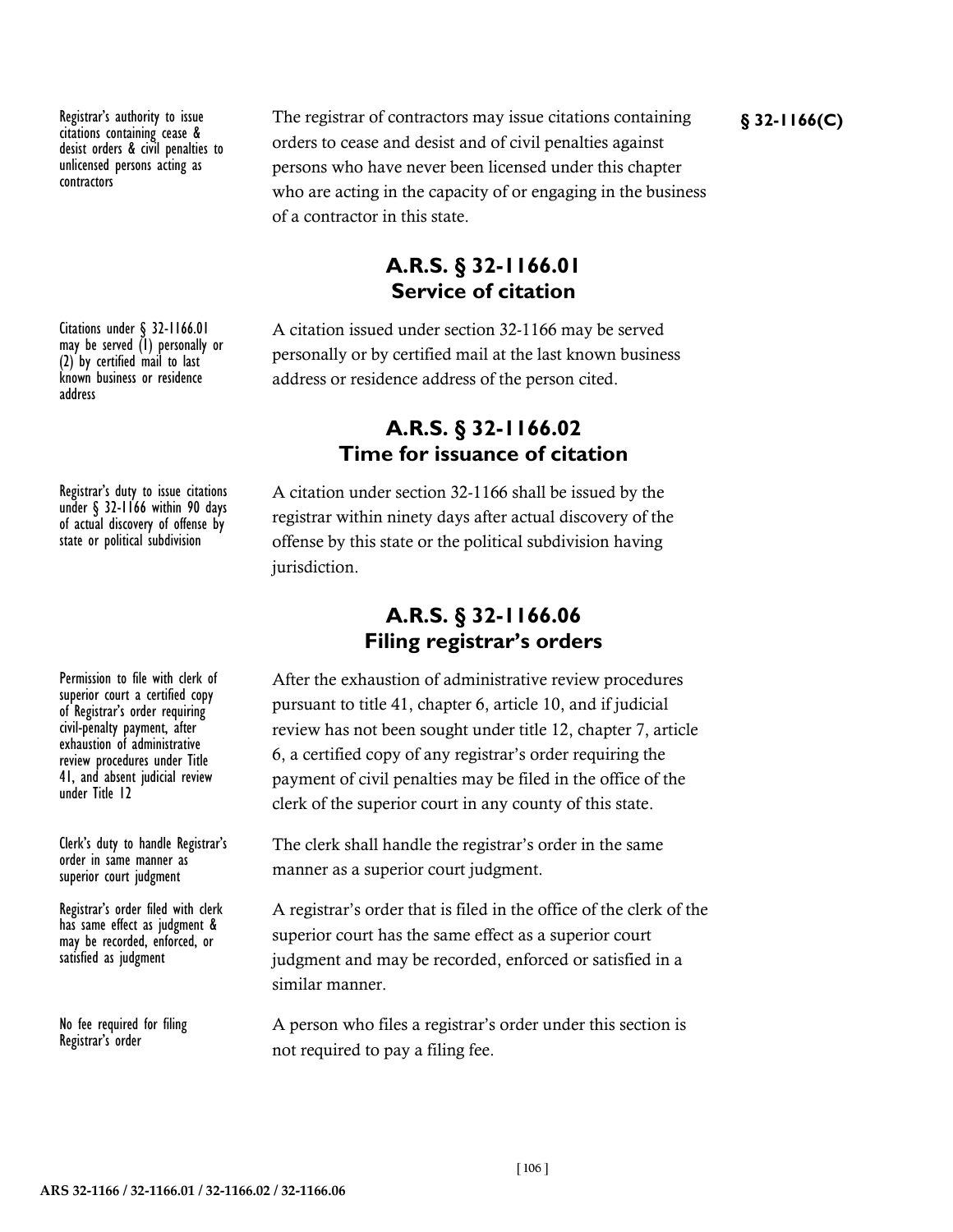## **A.R.S. § 32-1166.07 Waiver of civil penalty**

Notwithstanding any other law, the registrar may waive all, except two hundred dollars, of the civil penalty if the person against whom the civil penalty is assessed completes all of the requirements for, and is issued, a contractor's license.

Any loss or damage to the public caused by the violator's activities shall be remedied before issuance of the license.

## **A.R.S. § 32-1167 Qualifying party's disassociation with licensee; licensee's requalification; penalty**

- **§** 32-1167(A) If a person who qualified for a license ceases for any reason If a qualifying party ceases to whatsoever to be connected with the licensee, both the licensee and the qualifying party shall notify the registrar in writing within fifteen days after such disassociation.
- **§ 32-1167(B)** A licensee shall have sixty days from the date of any such Within 60 days of the disassociation to qualify through another person.

If the licensee fails to qualify through another person within sixty days, the license is automatically suspended by operation of law at the end of the period until the licensee does qualify through another person.

#### **A.R.S. § 32-1168 Proof of valid license**

At the request of the registrar, and after the issuance of a citation pursuant to section 32-1104, subsection A, paragraph 4, or a cease and desist order pursuant to section 32-1166, subsection A, the county, city or authority of the state may cause work on a construction project to cease or be suspended on that project until there is compliance with the licensing requirements of section 32-1151 by those contractors employed on that project.

Registrar's authority to waive civil penalties down to \$200 if the penalized person obtains a license

Before a license is issued, any loss or damage must be remedied

be connected with a license for any reason, both the licensee & the qualifying party must notify Registrar of the disassociation within 15 days

disassociation, the licensee must have a new qualifying party

Without a new qualifying party, the license is automatically suspended by operation of law after 60 days

After a citation is issued under § 32-1104(A)(4), and at the Registrar's request: a county, city, or state authority may stop construction until there is compliance with § 32-1151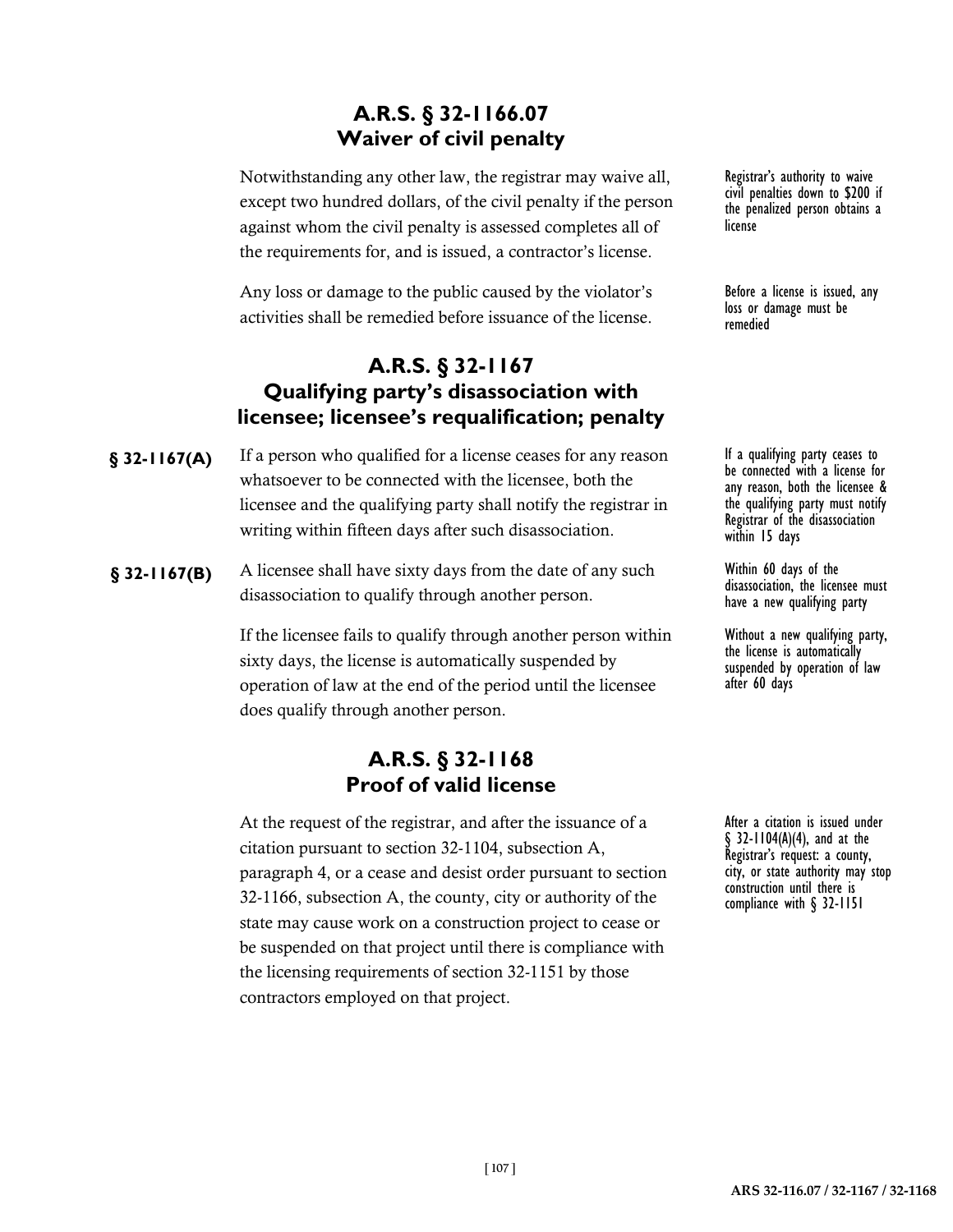#### Any county, city, state, or<br>political subdivision that requires the issuance of a building permit must require in its permit application: (1) a signed statement that the applicant is licensed under Ch. 10 and (2) the applicant's license number

If the permit applicant claims exemption from Ch. 10, the applicant's statement must contain: (1) the basis of the exemption and  $(2)$  the name and license number of any general, mechanical, electrical, or plumbing contractor employed

The authority issuing the permit may require the applicant to obtain the Registrar's verification of the exemption

falsified with respect to a contractor's license, with the intent to evade Ch. 10, is unsworn falsification under § 13-2704

# **A.R.S. § 32-1169 Local proof of valid license; violation**

Any county, city, state, or **Each county, city or other political subdivision or authority § 32-1169(A)** of this state or any agency, department, board or commission of this state which requires the issuance of a building permit as a condition precedent to the construction, alteration, improvement, demolition or repair of a building, structure or other improvement to real property for which a license is required under this chapter, as part of the application procedures which it utilizes, shall require that each applicant for a building permit file a signed statement that the applicant is currently licensed under this chapter with the applicant's license number.

> If the applicant purports to be exempt from the licensing requirements of this chapter, the statement shall contain the basis of the asserted exemption and the name and license number of any general, mechanical, electrical or plumbing contractor who will be employed on the work.

> The local issuing authority may require from the applicant a statement signed by the registrar to verify any purported exemption.

Filing a permit application The filing of an application containing false or incorrect **§ 32-1169(B)** information concerning an applicant's contractor's license with the intent to avoid the licensing requirements of this chapter is unsworn falsification pursuant to section 13-2704.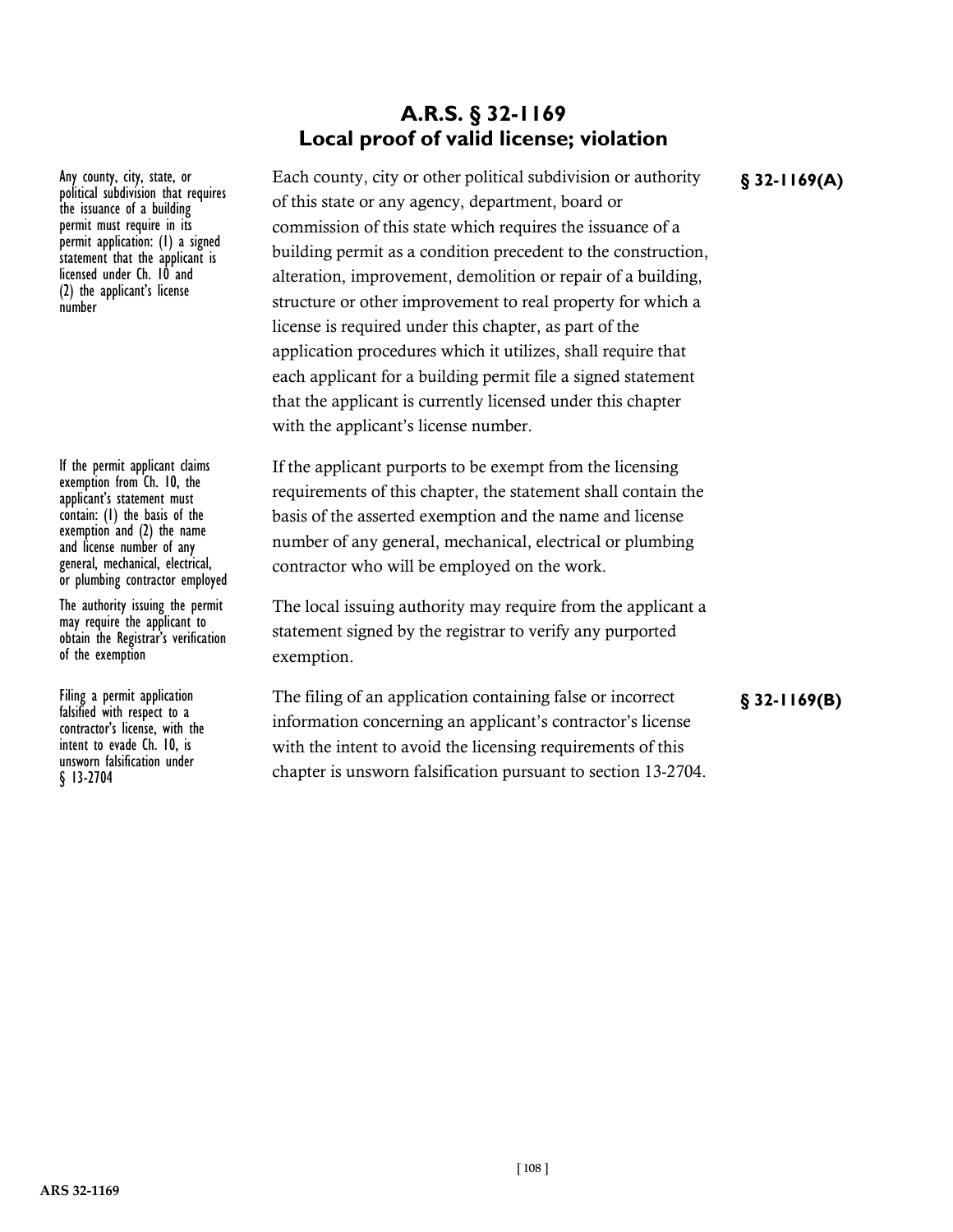# **Article 4 Qualification of Solar Contractors**

# **A.R.S. § 32-1170 Definitions**

In this article, unless the context otherwise requires:

- 1. "Solar contractor" means a contractor, as defined in section 32-1101, who installs, alters or repairs solar devices.
- 2. "Solar device" means a device for the use and application of solar energy incidental to:
	- (a) Boilers, steamfitting and process piping.
	- (b) Plumbing.
	- (c) Air conditioning or comfort heating and cooling systems.
	- (d) Hot water systems for residences and swimming pools.
	- (e) Solar daylighting by a device as defined in section 44-1761.

## **A.R.S. § 32-1170.01 Installation, alteration or repair of solar device without qualification as solar contractor prohibited**

After June 30, 1980, it is unlawful for a contractor to install, alter or repair a solar device without qualifying as a solar contractor pursuant to this article.

### **A.R.S. § 32-1170.02 Qualification examination**

**§** 32-1170.02(A) To qualify as a solar contractor under this article, the Requirements for applicant to applicant shall:

qualify as a solar contractor:

Requirement to qualify as a

solar contractor

Definitions for Article 4:

1. Definition of "solar contractor"

2. Definition of "solar device"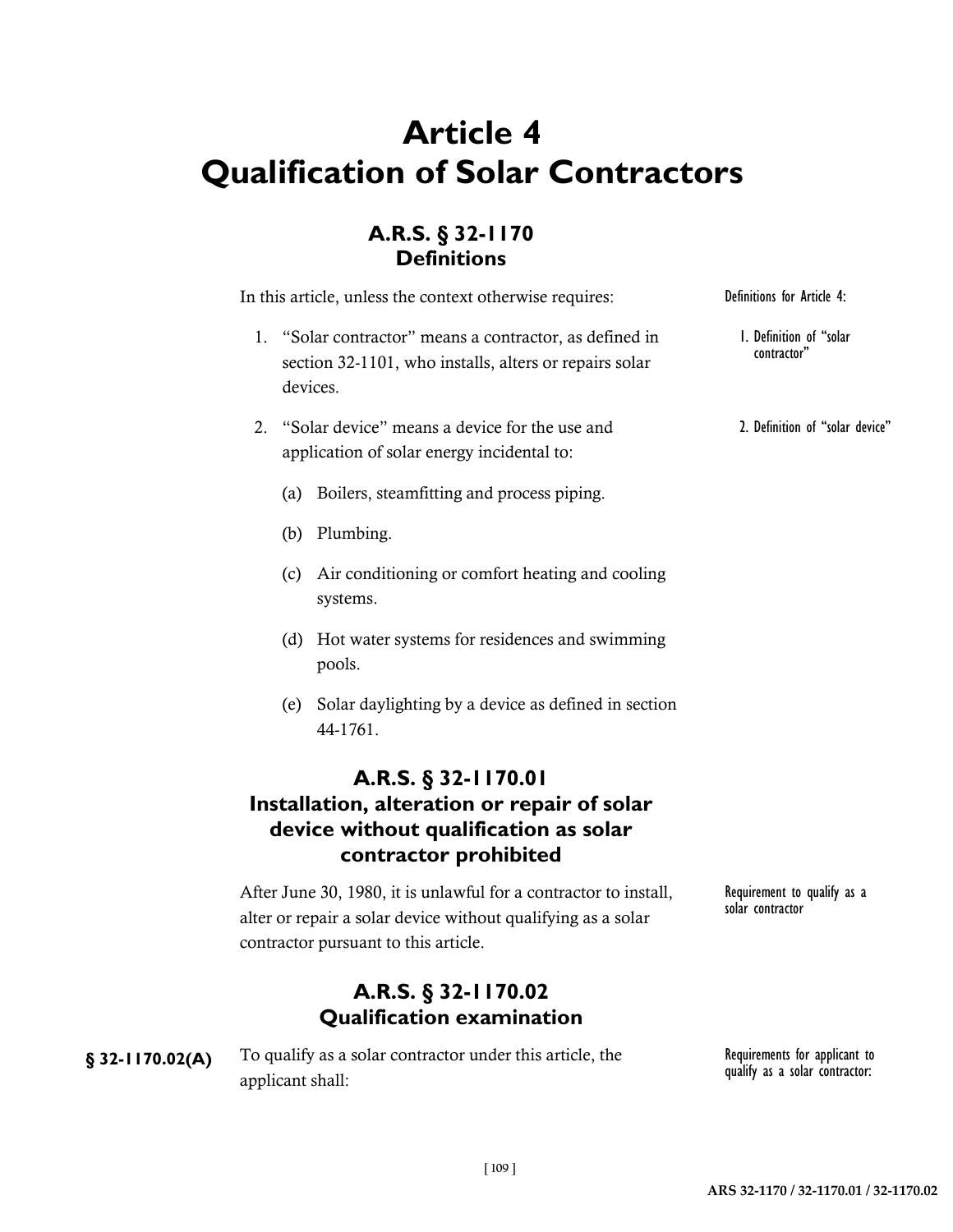- 1. Submit application forms & pay fee
- 2. Pass an examination relating to the solar requirements of the license classification
- 3. Meet all other statutory licensing provisions

**§ 32-1170.02(B)** Registrar determines time & place of examination

to indicate solar-contractor qualification within scope of classification

- 1. Submit to the registrar an application on forms prescribed by the registrar, identifying the applicant and the classification of license held or sought by the applicant, and pay the prescribed fee.
- 2. Pass an examination approved and conducted by the registrar that is specific to the solar requirements of the classification of license held or sought by the applicant.
- 3. Meet all other provisions of this chapter relating to obtaining and retaining an appropriate license.

| The examination shall be given by the registrar at the times | $\S$ 32-1170.02(B) |
|--------------------------------------------------------------|--------------------|
| and places prescribed by the registrar.                      |                    |

License marked or supplemented The license of a successful applicant shall be appropriately **§ 32-1170.02(C)** marked or supplemented by the registrar to indicate qualification as a solar contractor within the scope of that license.

**— End of Chapter 10 in Title 32 —**